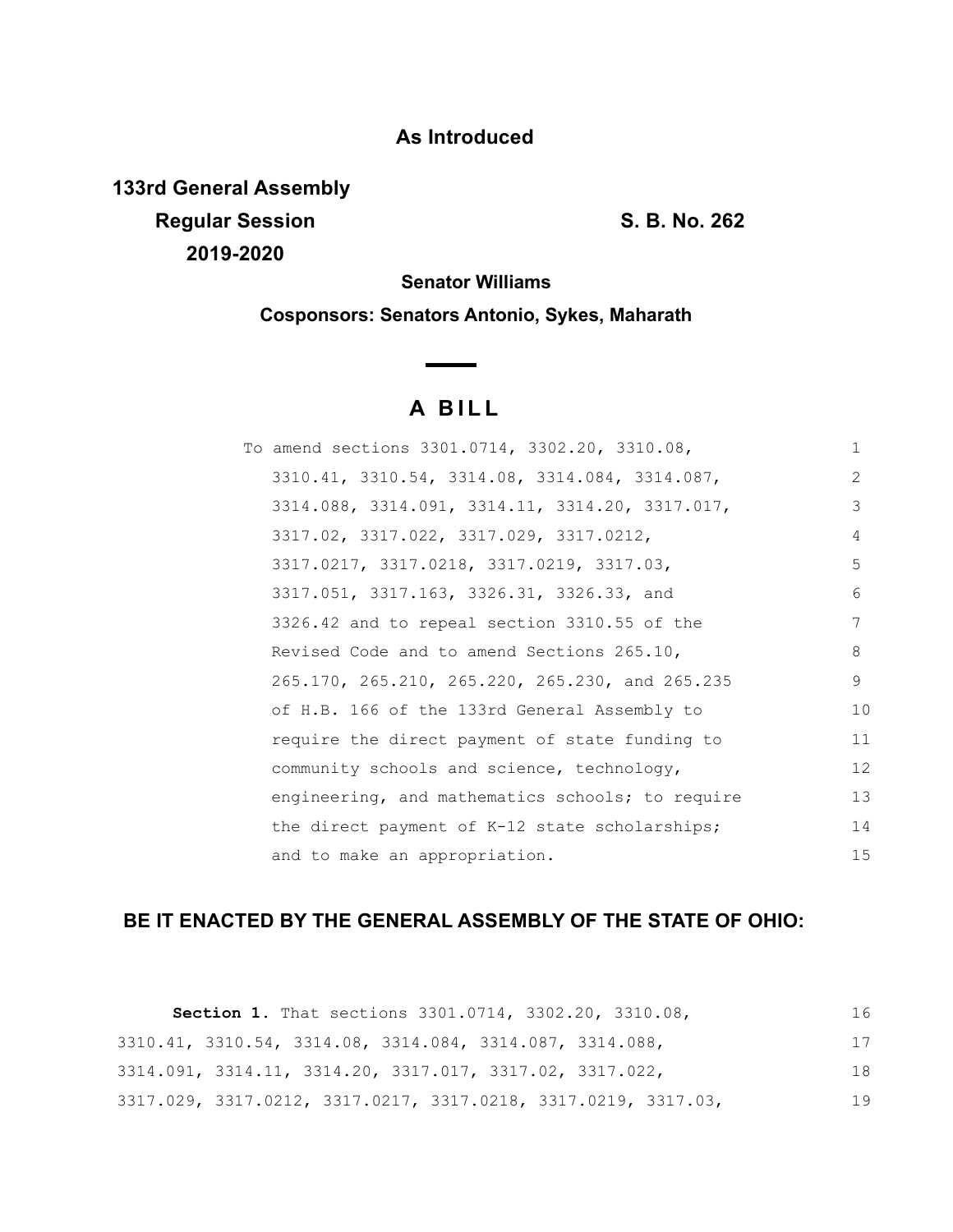3317.051, 3317.163, 3326.31, 3326.33, and 3326.42 of the Revised Code be amended to read as follows: **Sec. 3301.0714.** (A) The state board of education shall adopt rules for a statewide education management information system. The rules shall require the state board to establish guidelines for the establishment and maintenance of the system in accordance with this section and the rules adopted under this section. The guidelines shall include: (1) Standards identifying and defining the types of data in the system in accordance with divisions (B) and (C) of this section; (2) Procedures for annually collecting and reporting the data to the state board in accordance with division (D) of this section; (3) Procedures for annually compiling the data in accordance with division (G) of this section; (4) Procedures for annually reporting the data to the public in accordance with division (H) of this section; (5) Standards to provide strict safeguards to protect the confidentiality of personally identifiable student data. (B) The guidelines adopted under this section shall require the data maintained in the education management information system to include at least the following: (1) Student participation and performance data, for each grade in each school district as a whole and for each grade in each school building in each school district, that includes: (a) The numbers of students receiving each category of instructional service offered by the school district, such as 20 21 22 23 24 25 26 27 28 29 30 31 32 33 34 35 36 37 38 39 40 41 42 43 44 45 46 47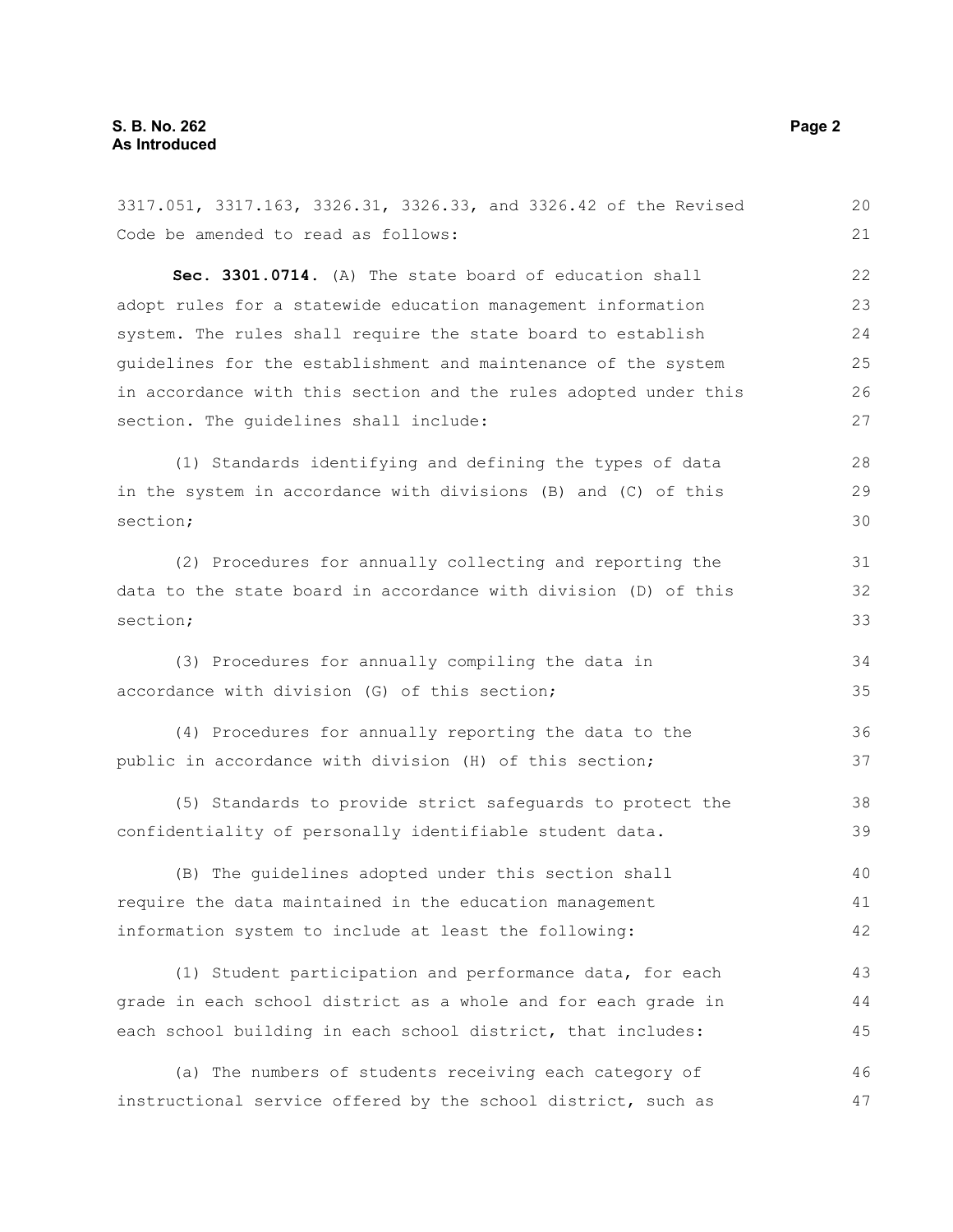#### **S. B. No. 262 Page 3 As Introduced**

regular education instruction, vocational education instruction, specialized instruction programs or enrichment instruction that is part of the educational curriculum, instruction for gifted students, instruction for students with disabilities, and remedial instruction. The guidelines shall require instructional services under this division to be divided into discrete categories if an instructional service is limited to a specific subject, a specific type of student, or both, such as regular instructional services in mathematics, remedial reading instructional services, instructional services specifically for students gifted in mathematics or some other subject area, or instructional services for students with a specific type of disability. The categories of instructional services required by the guidelines under this division shall be the same as the categories of instructional services used in determining cost units pursuant to division (C)(3) of this section. 48 49 50 51 52 53 54 55 56 57 58 59 60 61 62 63

(b) The numbers of students receiving support or extracurricular services for each of the support services or extracurricular programs offered by the school district, such as counseling services, health services, and extracurricular sports and fine arts programs. The categories of services required by the guidelines under this division shall be the same as the categories of services used in determining cost units pursuant to division (C)(4)(a) of this section. 64 65 66 67 68 69 70 71

(c) Average student grades in each subject in grades nine through twelve;

(d) Academic achievement levels as assessed under sections 3301.0710, 3301.0711, and 3301.0712 of the Revised Code; 74 75

(e) The number of students designated as having a disabling condition pursuant to division (C)(1) of section 76 77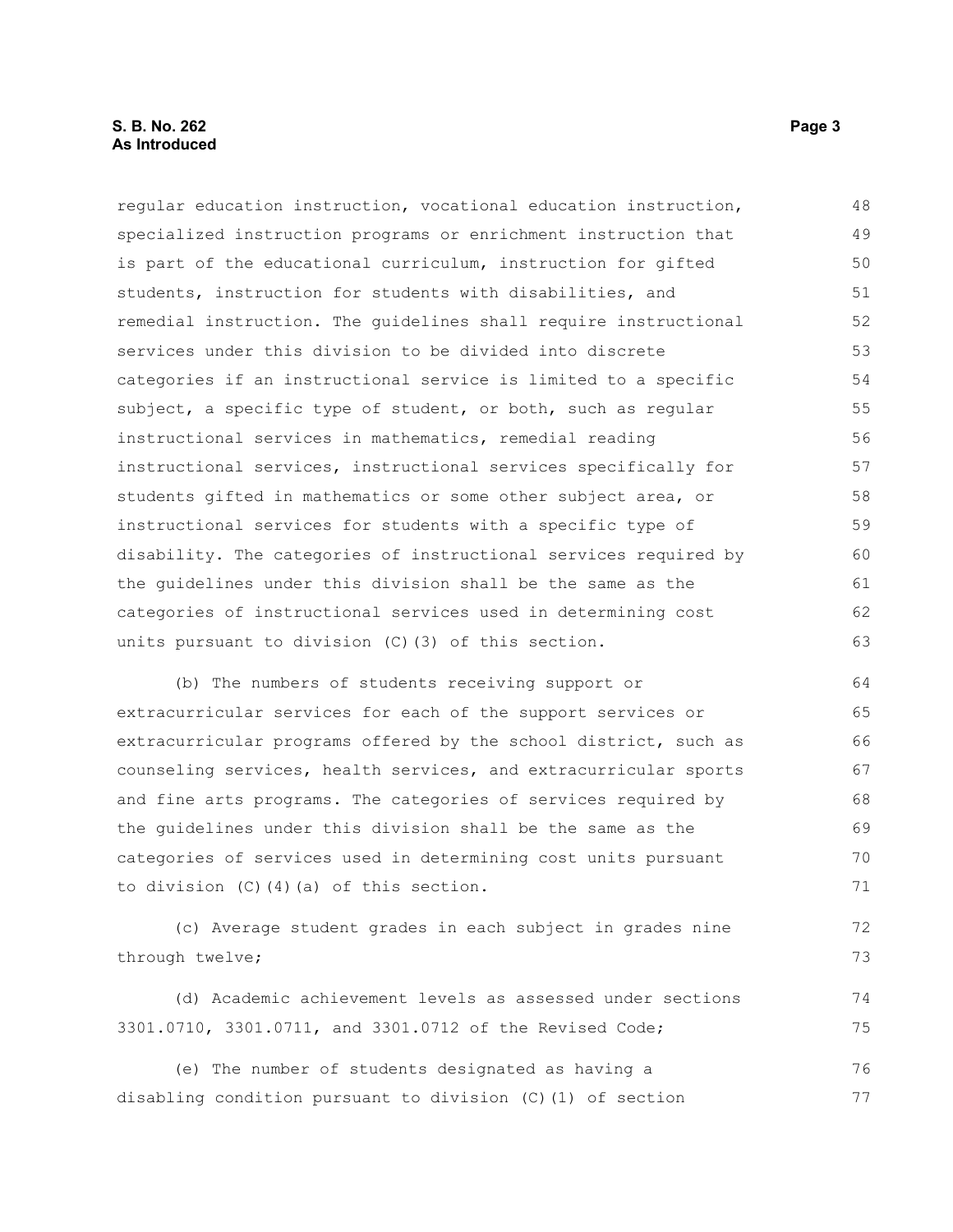| 3301.0711 of the Revised Code;                                   | 78  |
|------------------------------------------------------------------|-----|
| (f) The numbers of students reported to the state board          | 79  |
| pursuant to division (C)(2) of section 3301.0711 of the Revised  |     |
| Code;                                                            | 81  |
| (g) Attendance rates and the average daily attendance for        | 82  |
| the year. For purposes of this division, a student shall be      | 83  |
| counted as present for any field trip that is approved by the    | 84  |
| school administration.                                           | 85  |
| (h) Expulsion rates;                                             | 86  |
| (i) Suspension rates;                                            | 87  |
| (j) Dropout rates;                                               | 88  |
| (k) Rates of retention in grade;                                 | 89  |
| (1) For pupils in grades nine through twelve, the average        | 90  |
| number of carnegie units, as calculated in accordance with state |     |
| board of education rules;                                        | 92  |
| (m) Graduation rates, to be calculated in a manner               | 93  |
| specified by the department of education that reflects the rate  | 94  |
| at which students who were in the ninth grade three years prior  | 95  |
| to the current year complete school and that is consistent with  | 96  |
| nationally accepted reporting requirements;                      | 97  |
| (n) Results of diagnostic assessments administered to            | 98  |
| kindergarten students as required under section 3301.0715 of the | 99  |
| Revised Code to permit a comparison of the academic readiness of | 100 |
| kindergarten students. However, no district shall be required to | 101 |
| report to the department the results of any diagnostic           | 102 |
|                                                                  |     |

assessment administered to a kindergarten student, except for the language and reading assessment described in division (A)(2) of section 3301.0715 of the Revised Code, if the parent of that 103 104 105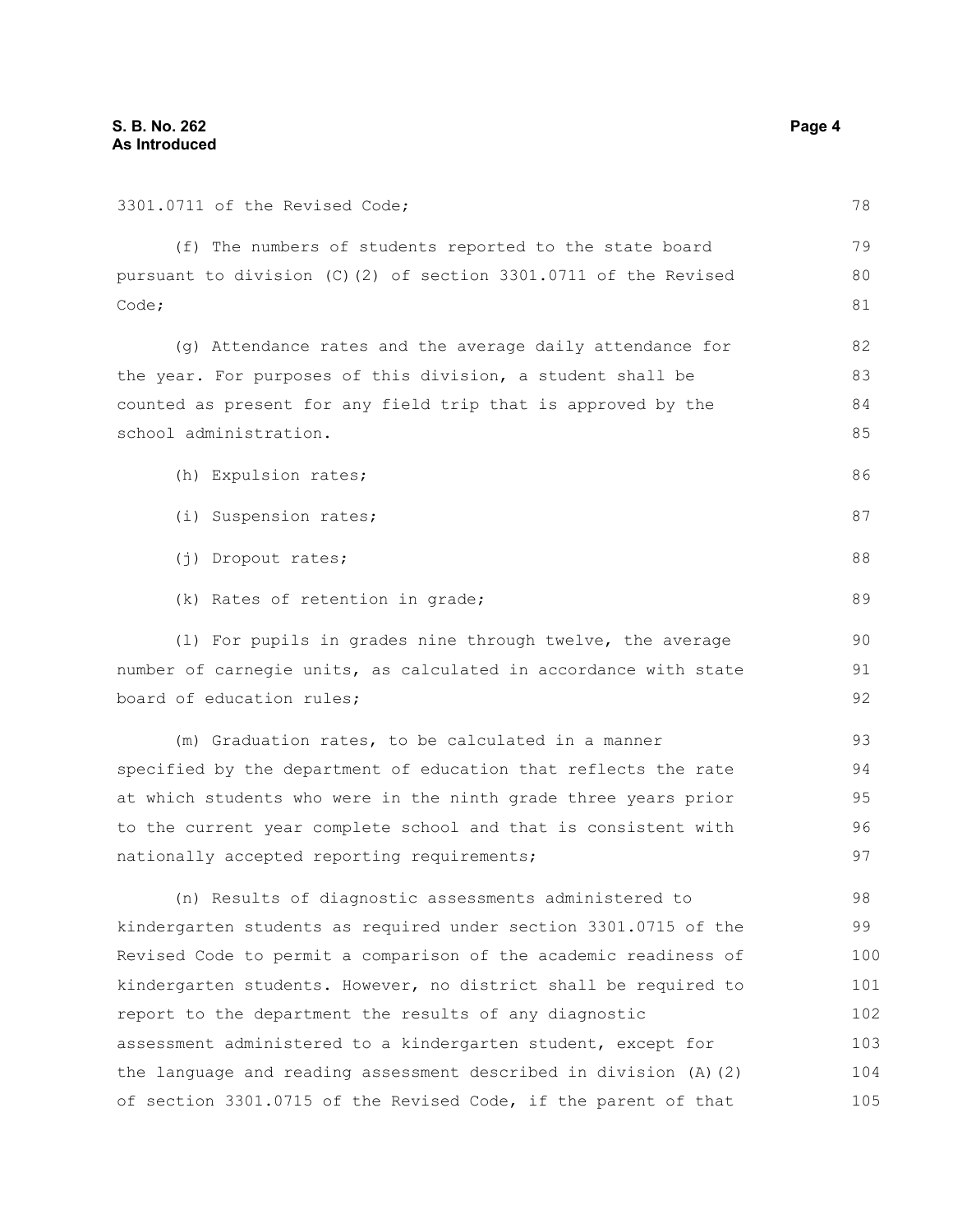student requests the district not to report those results. (o) Beginning on July 1, 2018, for each disciplinary action which is required to be reported under division (B)(4) of this section, districts and schools also shall include an identification of the person or persons, if any, at whom the student's violent behavior that resulted in discipline was directed. The person or persons shall be identified by the respective classification at the district or school, such as student, teacher, or nonteaching employee, but shall not be identified by name. Division (B)(1)(o) of this section does not apply after the date that is two years following the submission of the report required by Section 733.13 of H.B. 49 of the 132nd general assembly. (p) The number of students earning each state diploma seal included in the system prescribed under division (A) of section 3313.6114 of the Revised Code; (q) The number of students demonstrating competency for graduation using each option described in divisions (B)(1)(a) to (c) of section 3313.618 of the Revised Code; (r) The number of students completing each foundational and supporting option as part of the demonstration of competency for graduation pursuant to division (B)(1)(b) of section 3313.618 of the Revised Code. (2) Personnel and classroom enrollment data for each school district, including: (a) The total numbers of licensed employees and nonlicensed employees and the numbers of full-time equivalent licensed employees and nonlicensed employees providing each 106 107 108 109 110 111 112 113 114 115 116 117 118 119 120 121 122 123 124 125 126 127 128 129 130 131 132 133 134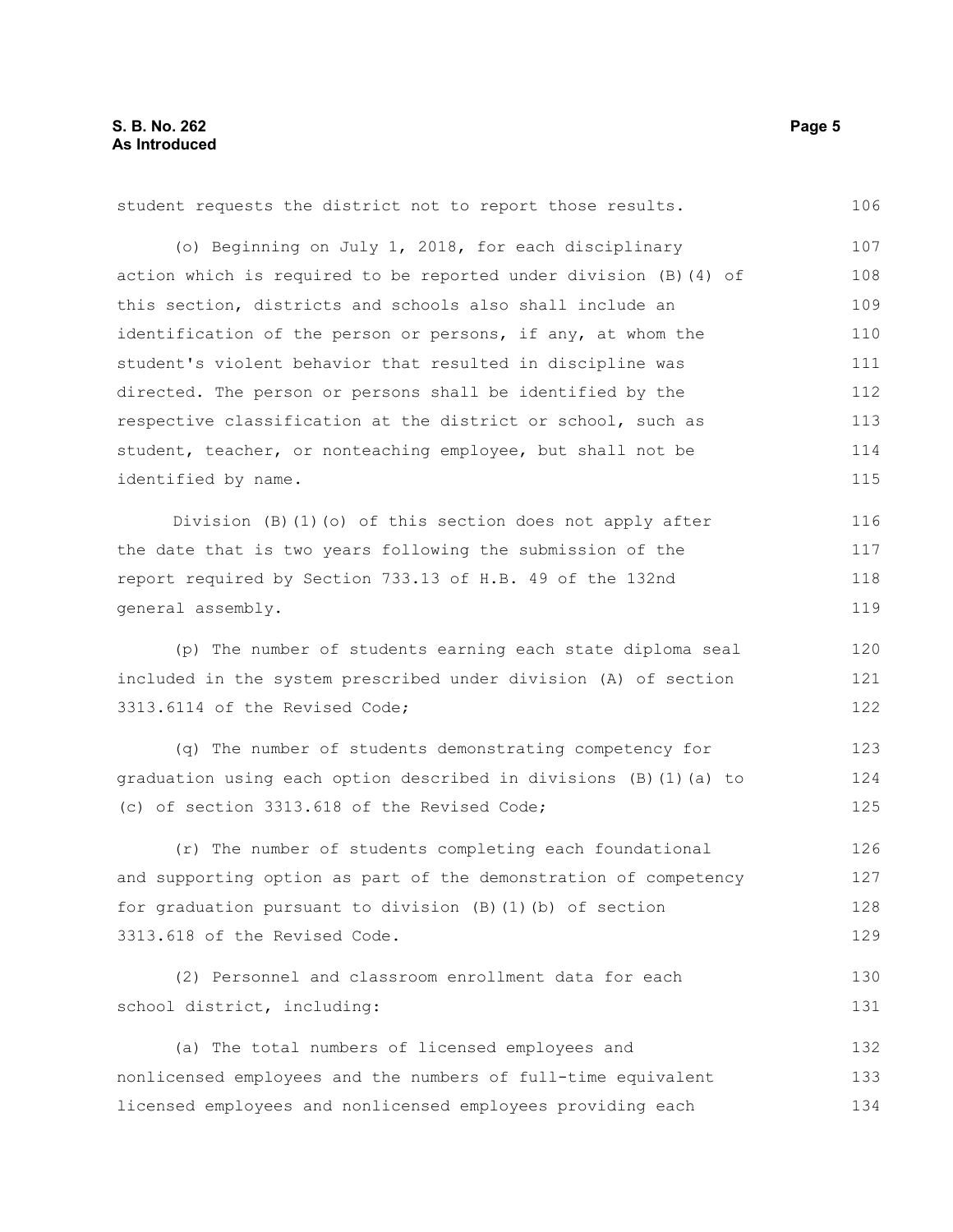category of instructional service, instructional support service, and administrative support service used pursuant to division (C)(3) of this section. The guidelines adopted under this section shall require these categories of data to be maintained for the school district as a whole and, wherever applicable, for each grade in the school district as a whole, for each school building as a whole, and for each grade in each school building. 135 136 137 138 139 140 141 142

(b) The total number of employees and the number of fulltime equivalent employees providing each category of service used pursuant to divisions  $(C)$  (4)(a) and (b) of this section, and the total numbers of licensed employees and nonlicensed employees and the numbers of full-time equivalent licensed employees and nonlicensed employees providing each category used pursuant to division (C)(4)(c) of this section. The guidelines adopted under this section shall require these categories of data to be maintained for the school district as a whole and, wherever applicable, for each grade in the school district as a whole, for each school building as a whole, and for each grade in each school building. 143 144 145 146 147 148 149 150 151 152 153 154

(c) The total number of regular classroom teachers teaching classes of regular education and the average number of pupils enrolled in each such class, in each of grades kindergarten through five in the district as a whole and in each school building in the school district. 155 156 157 158 159

(d) The number of lead teachers employed by each school district and each school building. 160 161

(3)(a) Student demographic data for each school district, including information regarding the gender ratio of the school district's pupils, the racial make-up of the school district's 162 163 164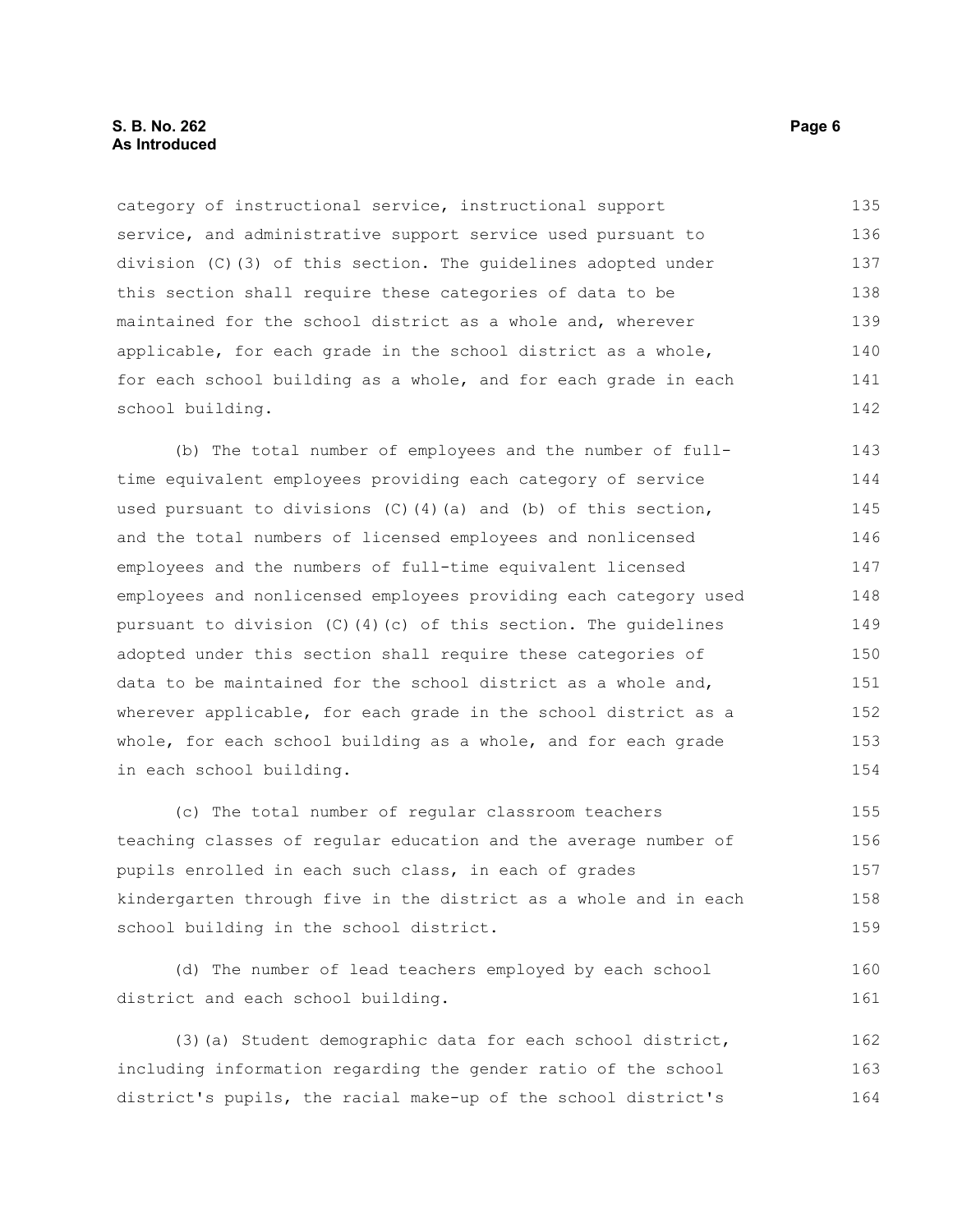pupils, the number of English learners in the district, and an appropriate measure of the number of the school district's pupils who reside in economically disadvantaged households. The demographic data shall be collected in a manner to allow correlation with data collected under division (B)(1) of this section. Categories for data collected pursuant to division (B) (3) of this section shall conform, where appropriate, to standard practices of agencies of the federal government. 165 166 167 168 169 170 171 172

(b) With respect to each student entering kindergarten, whether the student previously participated in a public preschool program, a private preschool program, or a head start program, and the number of years the student participated in each of these programs. 173 174 175 176 177

(4) Any data required to be collected pursuant to federal law. 178 179

(C) The education management information system shall include cost accounting data for each district as a whole and for each school building in each school district. The guidelines adopted under this section shall require the cost data for each school district to be maintained in a system of mutually exclusive cost units and shall require all of the costs of each school district to be divided among the cost units. The guidelines shall require the system of mutually exclusive cost units to include at least the following: 180 181 182 183 184 185 186 187 188

(1) Administrative costs for the school district as a whole. The guidelines shall require the cost units under this division (C)(1) to be designed so that each of them may be compiled and reported in terms of average expenditure per pupil in formula enrolled ADM in the school district, as determined pursuant to section 3317.03 of the Revised Code. 189 190 191 192 193 194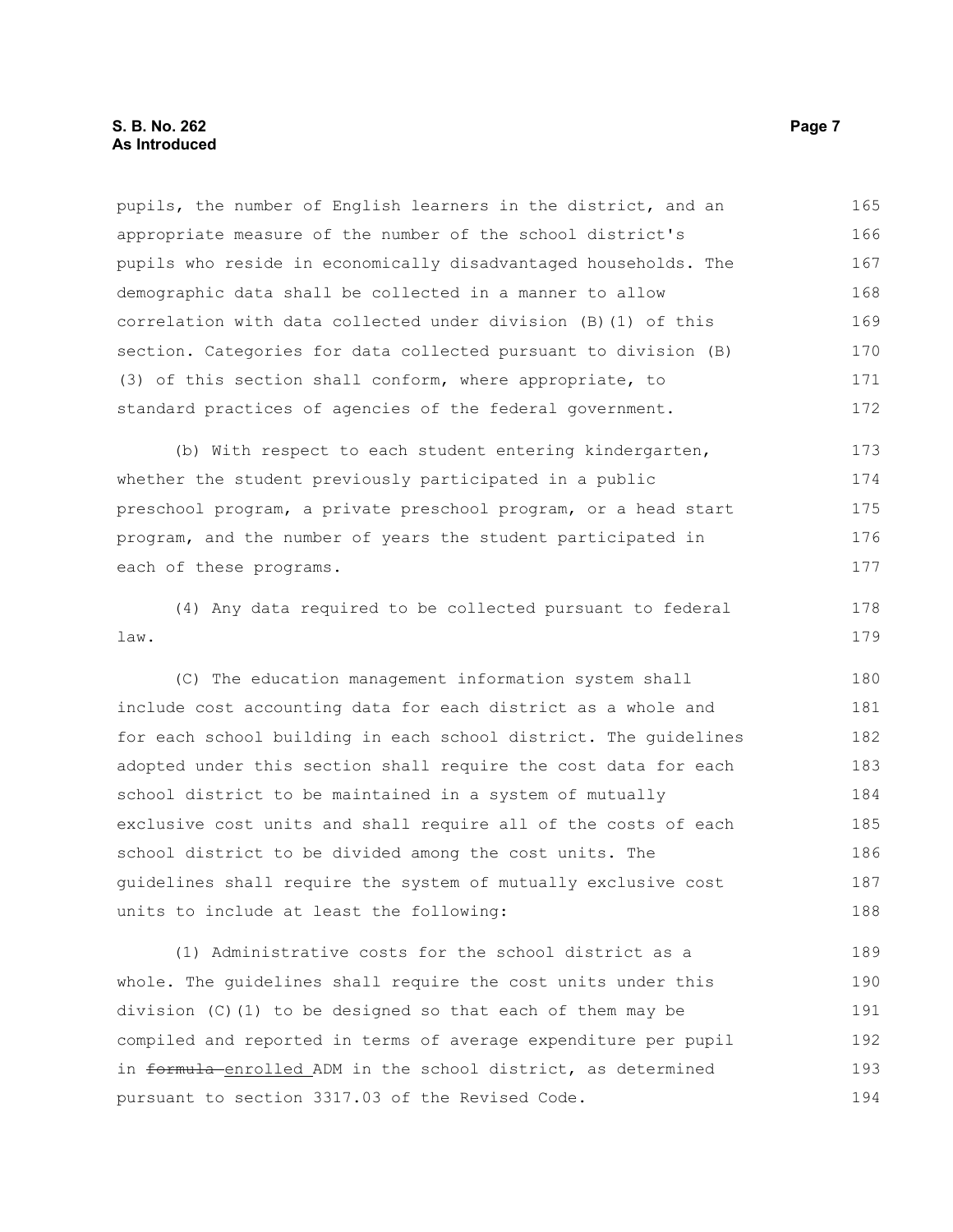#### **S. B. No. 262 Page 8 As Introduced**

(2) Administrative costs for each school building in the school district. The guidelines shall require the cost units under this division (C)(2) to be designed so that each of them may be compiled and reported in terms of average expenditure per full-time equivalent pupil receiving instructional or support services in each building. 195 196 197 198 199 200

(3) Instructional services costs for each category of instructional service provided directly to students and required by guidelines adopted pursuant to division (B)(1)(a) of this section. The guidelines shall require the cost units under division (C)(3) of this section to be designed so that each of them may be compiled and reported in terms of average expenditure per pupil receiving the service in the school district as a whole and average expenditure per pupil receiving the service in each building in the school district and in terms of a total cost for each category of service and, as a breakdown of the total cost, a cost for each of the following components: 201 202 203 204 205 206 207 208 209 210 211

(a) The cost of each instructional services category required by guidelines adopted under division (B)(1)(a) of this section that is provided directly to students by a classroom teacher;

(b) The cost of the instructional support services, such as services provided by a speech-language pathologist, classroom aide, multimedia aide, or librarian, provided directly to students in conjunction with each instructional services category;

(c) The cost of the administrative support services related to each instructional services category, such as the cost of personnel that develop the curriculum for the instructional services category and the cost of personnel 221 222 223 224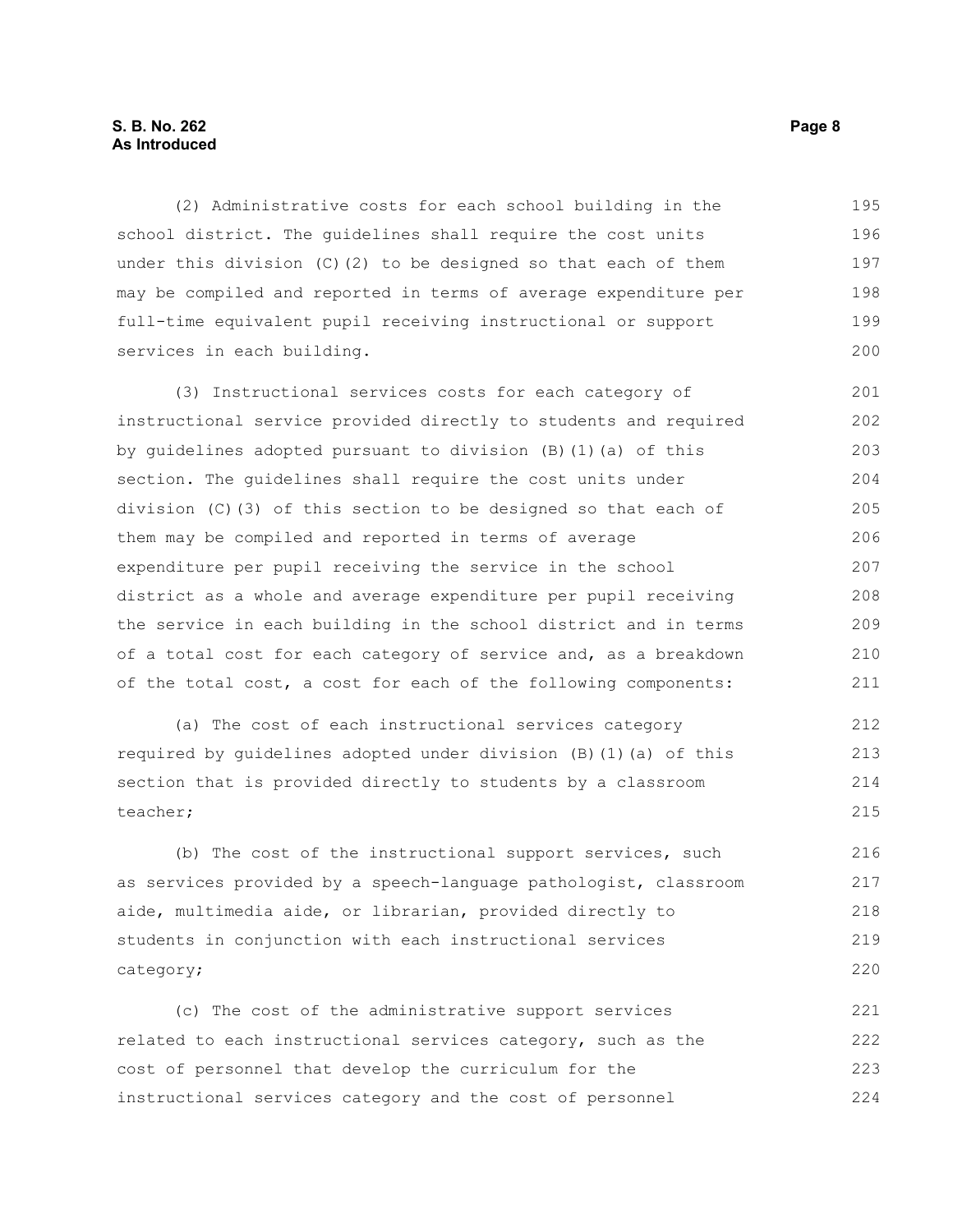supervising or coordinating the delivery of the instructional services category. 225 226

(4) Support or extracurricular services costs for each category of service directly provided to students and required by guidelines adopted pursuant to division (B)(1)(b) of this section. The guidelines shall require the cost units under division (C)(4) of this section to be designed so that each of them may be compiled and reported in terms of average expenditure per pupil receiving the service in the school district as a whole and average expenditure per pupil receiving the service in each building in the school district and in terms of a total cost for each category of service and, as a breakdown of the total cost, a cost for each of the following components: 227 228 229 230 231 232 233 234 235 236 237

(a) The cost of each support or extracurricular services category required by guidelines adopted under division (B)(1)(b) of this section that is provided directly to students by a licensed employee, such as services provided by a guidance counselor or any services provided by a licensed employee under a supplemental contract;

(b) The cost of each such services category provided directly to students by a nonlicensed employee, such as janitorial services, cafeteria services, or services of a sports trainer; 244 245 246 247

(c) The cost of the administrative services related to each services category in division (C)(4)(a) or (b) of this section, such as the cost of any licensed or nonlicensed employees that develop, supervise, coordinate, or otherwise are involved in administering or aiding the delivery of each services category. 248 249 250 251 252 253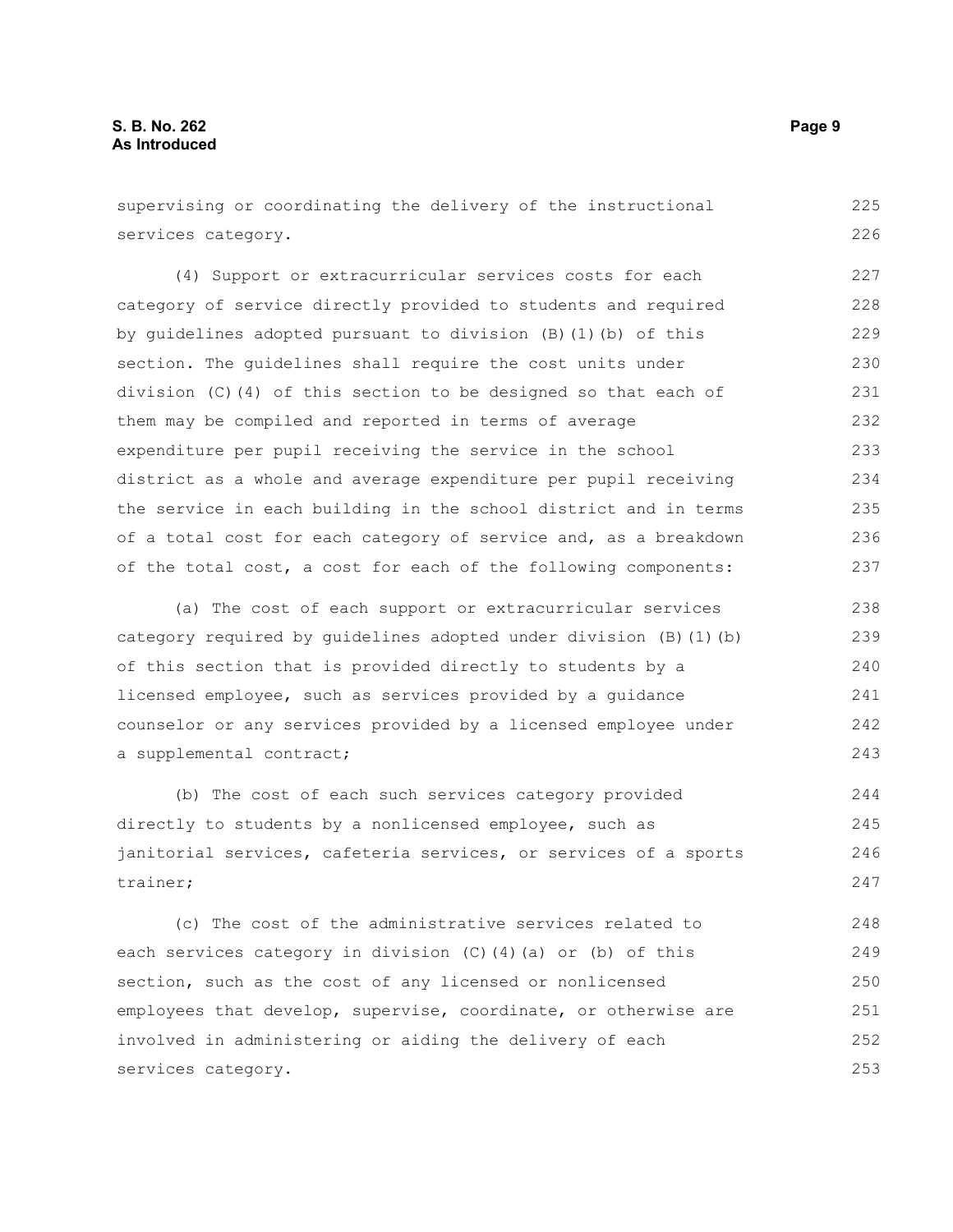#### **S. B. No. 262 Page 10 As Introduced**

(D)(1) The guidelines adopted under this section shall require school districts to collect information about individual students, staff members, or both in connection with any data required by division (B) or (C) of this section or other reporting requirements established in the Revised Code. The guidelines may also require school districts to report information about individual staff members in connection with any data required by division (B) or (C) of this section or other reporting requirements established in the Revised Code. The guidelines shall not authorize school districts to request social security numbers of individual students. The guidelines shall prohibit the reporting under this section of a student's name, address, and social security number to the state board of education or the department of education. The guidelines shall also prohibit the reporting under this section of any personally identifiable information about any student, except for the purpose of assigning the data verification code required by division (D)(2) of this section, to any other person unless such person is employed by the school district or the information technology center operated under section 3301.075 of the Revised Code and is authorized by the district or technology center to have access to such information or is employed by an entity with which the department contracts for the scoring or the development of state assessments. The guidelines may require school districts to provide the social security numbers of individual staff members and the county of residence for a student. Nothing in this section prohibits the state board of education or department of education from providing a student's county of residence to the department of taxation to facilitate the distribution of tax revenue. 254 255 256 257 258 259 260 261 262 263 264 265 266 267 268 269 270 271 272 273 274 275 276 277 278 279 280 281 282 283

(2)(a) The guidelines shall provide for each school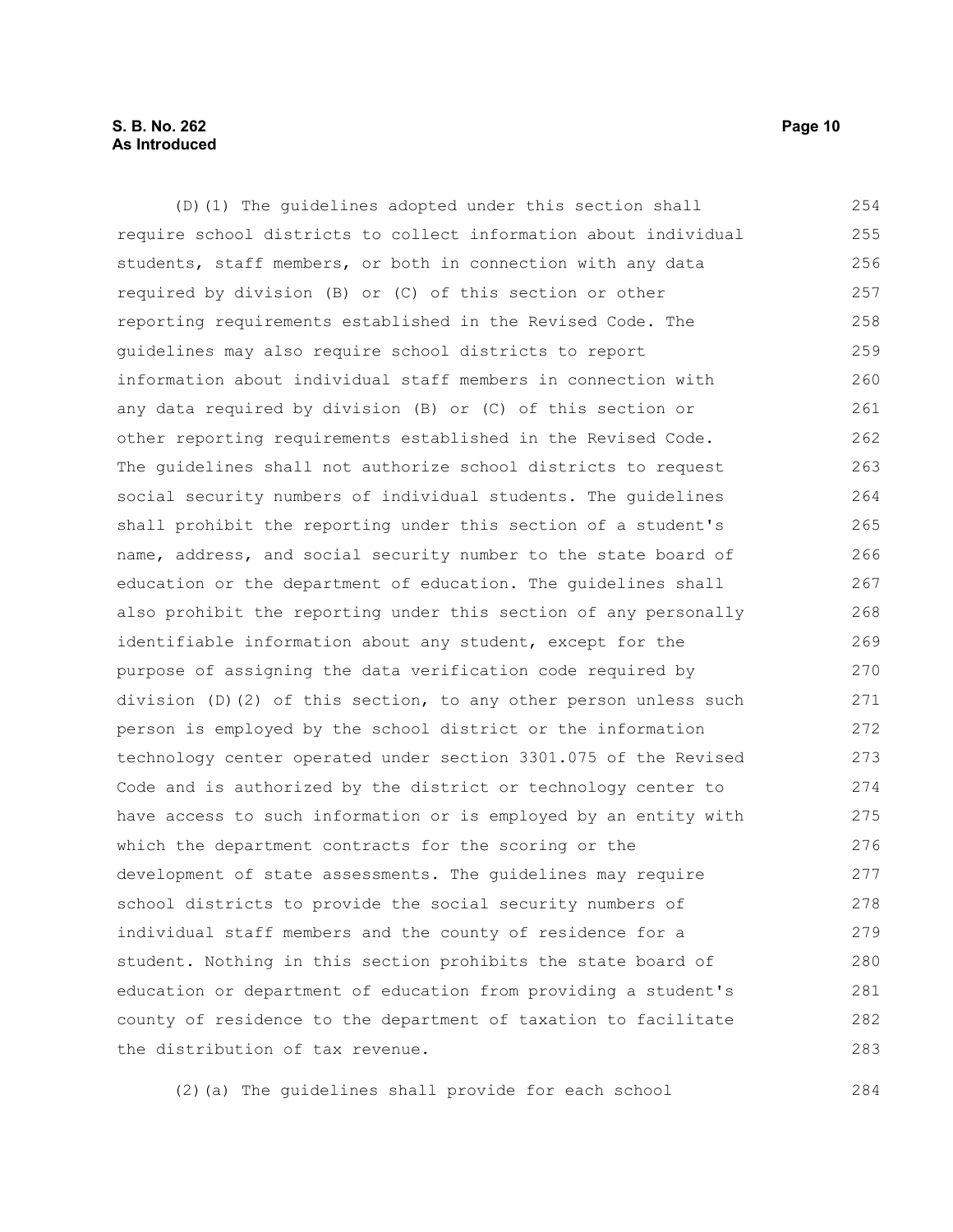#### **S. B. No. 262 Page 11 As Introduced**

district or community school to assign a data verification code that is unique on a statewide basis over time to each student whose initial Ohio enrollment is in that district or school and to report all required individual student data for that student utilizing such code. The guidelines shall also provide for assigning data verification codes to all students enrolled in districts or community schools on the effective date of the guidelines established under this section. The assignment of data verification codes for other entities, as described in division (D)(2)(d) of this section, the use of those codes, and the reporting and use of associated individual student data shall be coordinated by the department in accordance with state and federal law. 285 286 287 288 289 290 291 292 293 294 295 296 297

School districts shall report individual student data to the department through the information technology centers utilizing the code. The entities described in division (D)(2)(d) of this section shall report individual student data to the department in the manner prescribed by the department.

(b)(i) Except as provided in sections 3301.941, 3310.11, 3310.42, 3310.63, 3313.978, and 3317.20 of the Revised Code, and in division  $(D)$   $(2)$   $(b)$   $(ii)$  of this section, at no time shall the state board or the department have access to information that would enable any data verification code to be matched to personally identifiable student data. 303 304 305 306 307 308

(ii) For the purpose of making per-pupil payments to community schools under division (C) of section 3314.08 of the Revised Code, the department shall have access to information that would enable any data verification code to be matched to personally identifiable student data. 309 310 311 312 313

(c) Each school district and community school shall ensure 314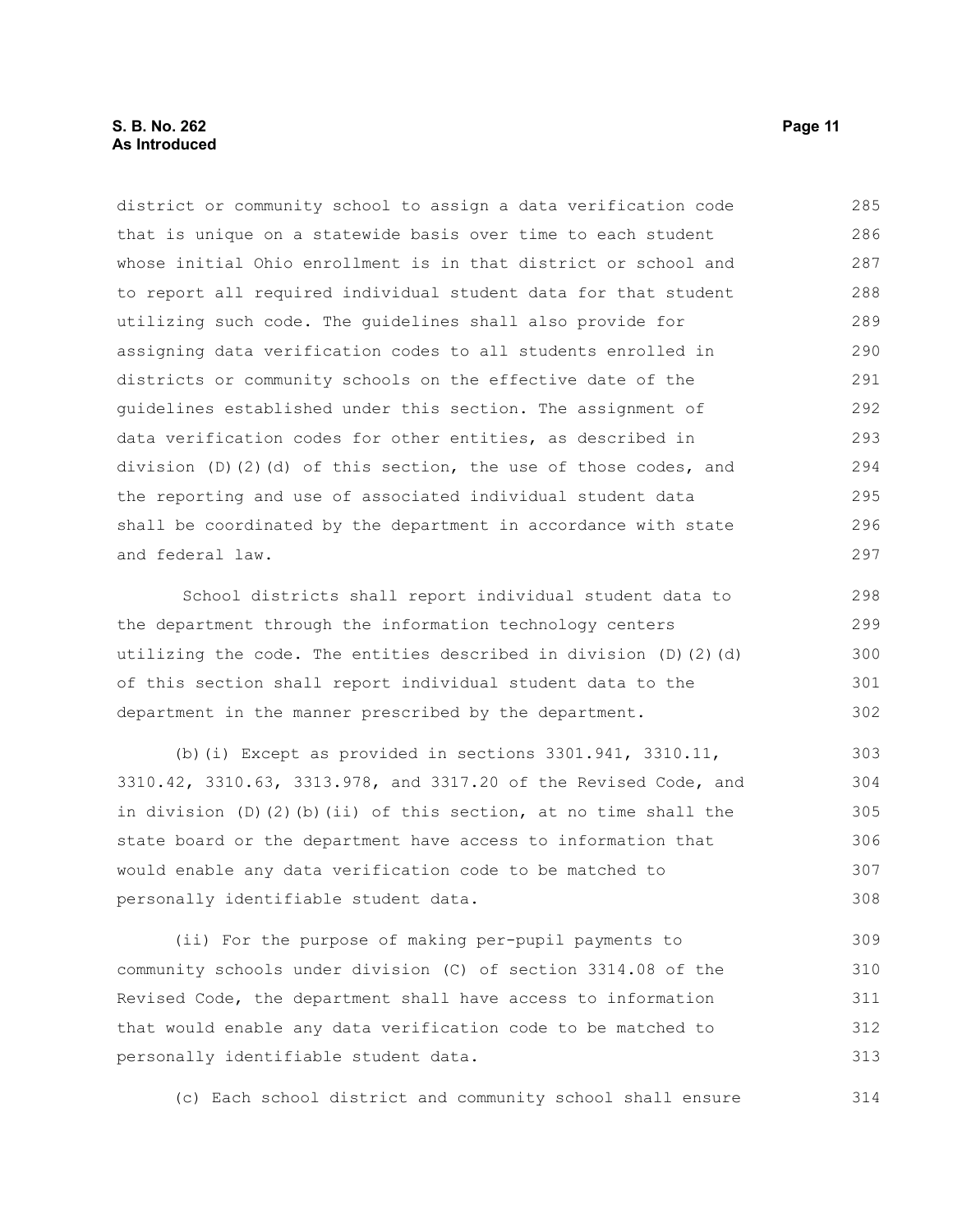#### **S. B. No. 262 Page 12 As Introduced**

that the data verification code is included in the student's records reported to any subsequent school district, community school, or state institution of higher education, as defined in section 3345.011 of the Revised Code, in which the student enrolls. Any such subsequent district or school shall utilize the same identifier in its reporting of data under this section. 315 316 317 318 319 320

(d) The director of any state agency that administers a publicly funded program providing services to children who are younger than compulsory school age, as defined in section 3321.01 of the Revised Code, including the directors of health, job and family services, mental health and addiction services, and developmental disabilities, shall request and receive, pursuant to sections 3301.0723 and 5123.0423 of the Revised Code, a data verification code for a child who is receiving those services. 321 322 323 324 325 326 327 328 329

(E) The guidelines adopted under this section may require school districts to collect and report data, information, or reports other than that described in divisions (A), (B), and (C) of this section for the purpose of complying with other reporting requirements established in the Revised Code. The other data, information, or reports may be maintained in the education management information system but are not required to be compiled as part of the profile formats required under division (G) of this section or the annual statewide report required under division (H) of this section. 330 331 332 333 334 335 336 337 338 339

(F) Beginning with the school year that begins July 1, 1991, the board of education of each school district shall annually collect and report to the state board, in accordance with the guidelines established by the board, the data required pursuant to this section. A school district may collect and 340 341 342 343 344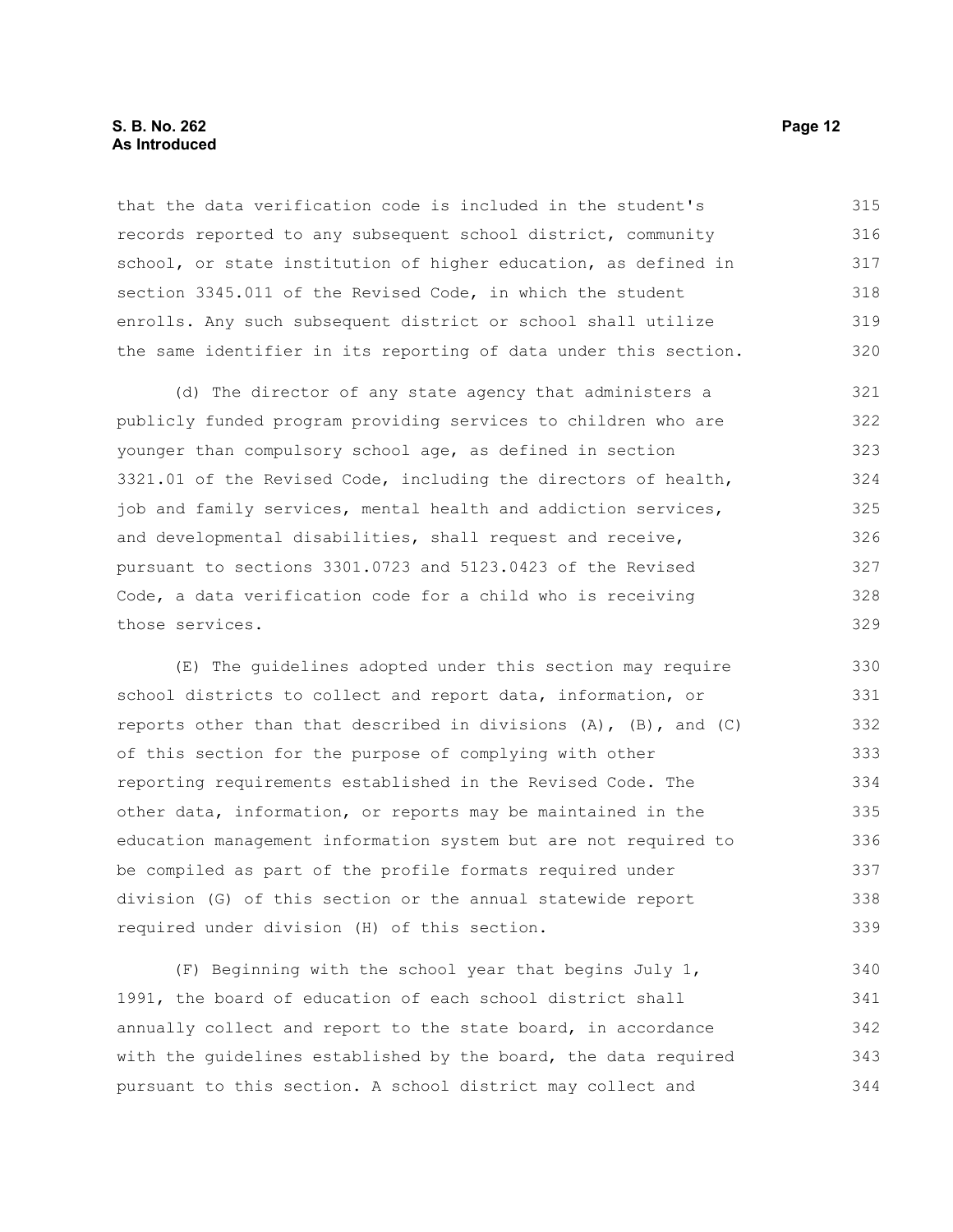of the Revised Code. (G) The state board shall, in accordance with the procedures it adopts, annually compile the data reported by each school district pursuant to division (D) of this section. The state board shall design formats for profiling each school district as a whole and each school building within each district and shall compile the data in accordance with these formats. These profile formats shall: (1) Include all of the data gathered under this section in a manner that facilitates comparison among school districts and among school buildings within each school district; (2) Present the data on academic achievement levels as assessed by the testing of student achievement maintained pursuant to division (B)(1)(d) of this section. (H)(1) The state board shall, in accordance with the procedures it adopts, annually prepare a statewide report for all school districts and the general public that includes the profile of each of the school districts developed pursuant to division (G) of this section. Copies of the report shall be sent to each school district. (2) The state board shall, in accordance with the procedures it adopts, annually prepare an individual report for each school district and the general public that includes the profiles of each of the school buildings in that school district developed pursuant to division (G) of this section. Copies of 346 347 348 349 350 351 352 353 354 355 356 357 358 359 360 361 362 363 364 365 366 367 368 369 370

the report shall be sent to the superintendent of the district and to each member of the district board of education. 371 372

(3) Copies of the reports received from the state board 373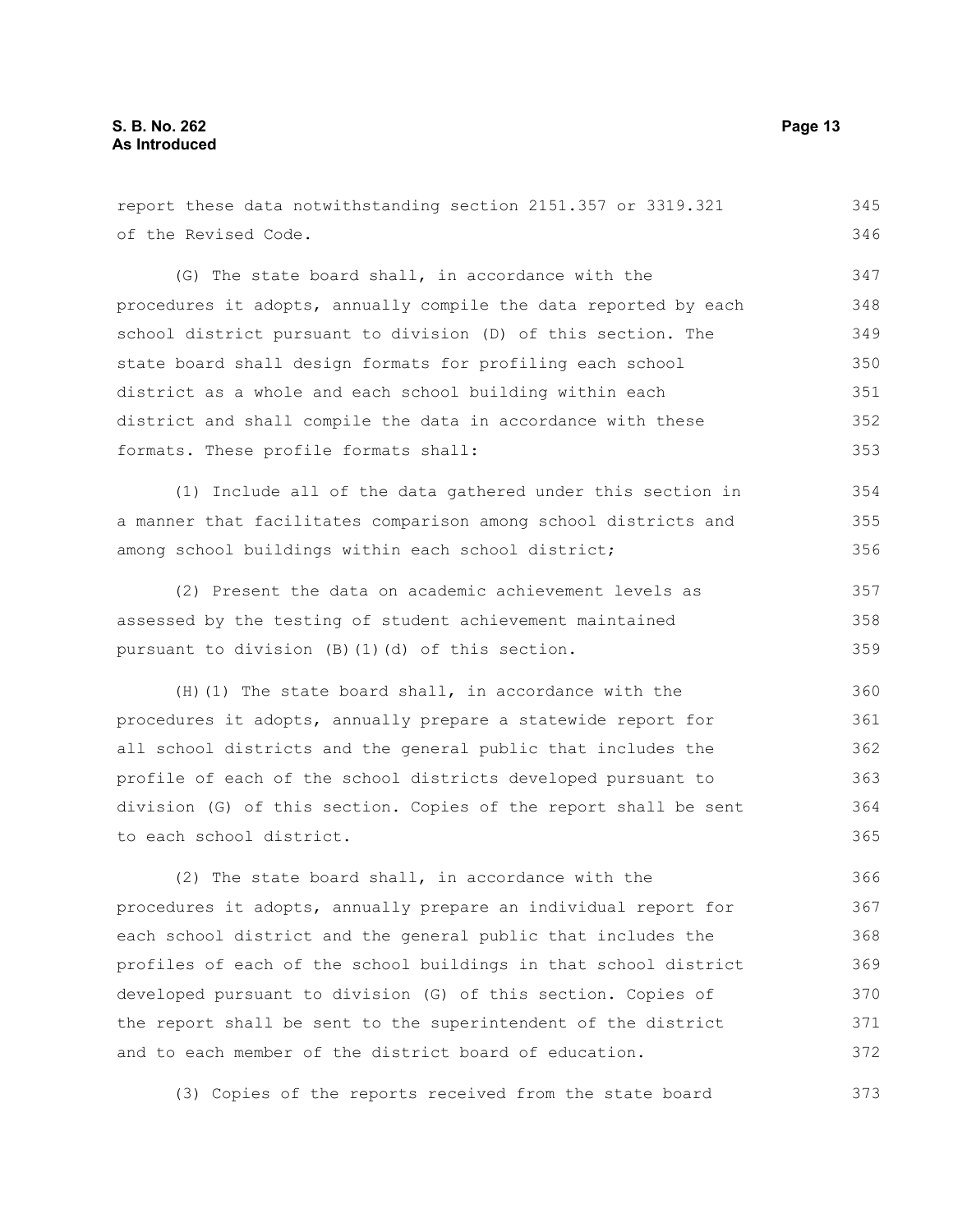under divisions (H)(1) and (2) of this section shall be made available to the general public at each school district's offices. Each district board of education shall make copies of each report available to any person upon request and payment of a reasonable fee for the cost of reproducing the report. The board shall annually publish in a newspaper of general circulation in the school district, at least twice during the two weeks prior to the week in which the reports will first be available, a notice containing the address where the reports are available and the date on which the reports will be available. 374 375 376 377 378 379 380 381 382 383

(I) Any data that is collected or maintained pursuant to this section and that identifies an individual pupil is not a public record for the purposes of section 149.43 of the Revised Code.

(J) As used in this section:

(1) "School district" means any city, local, exempted village, or joint vocational school district and, in accordance with section 3314.17 of the Revised Code, any community school. As used in division (L) of this section, "school district" also includes any educational service center or other educational entity required to submit data using the system established under this section.

(2) "Cost" means any expenditure for operating expenses made by a school district excluding any expenditures for debt retirement except for payments made to any commercial lending institution for any loan approved pursuant to section 3313.483 of the Revised Code. 396 397 398 399 400

(K) Any person who removes data from the information system established under this section for the purpose of 401 402

388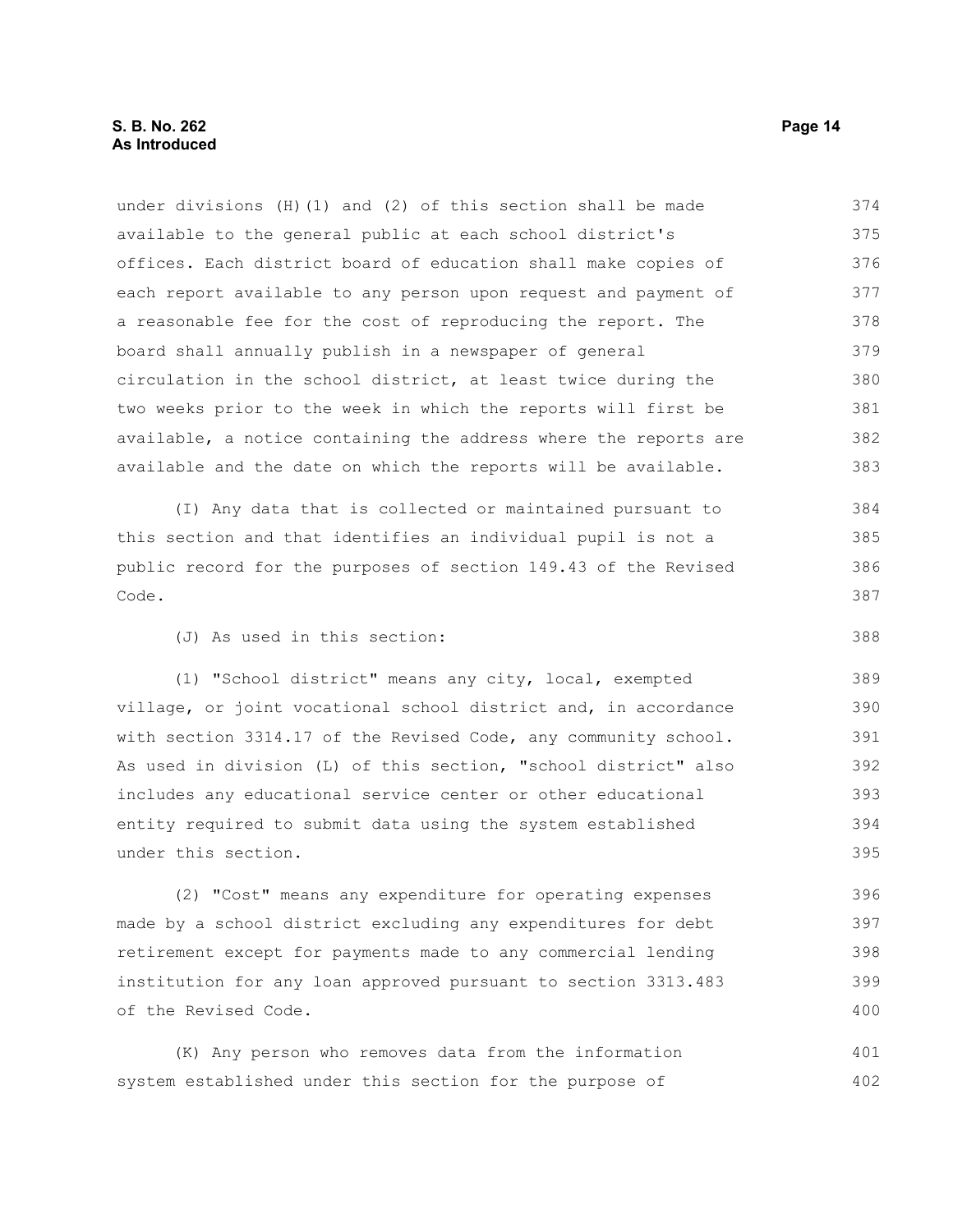releasing it to any person not entitled under law to have access to such information is subject to section 2913.42 of the Revised Code prohibiting tampering with data. 403 404 405

(L)(1) In accordance with division (L)(2) of this section and the rules adopted under division (L)(10) of this section, the department of education may sanction any school district that reports incomplete or inaccurate data, reports data that does not conform to data requirements and descriptions published by the department, fails to report data in a timely manner, or otherwise does not make a good faith effort to report data as required by this section. 406 407 408 409 410 411 412 413

(2) If the department decides to sanction a school district under this division, the department shall take the following sequential actions: 414 415 416

(a) Notify the district in writing that the department has determined that data has not been reported as required under this section and require the district to review its data submission and submit corrected data by a deadline established by the department. The department also may require the district to develop a corrective action plan, which shall include provisions for the district to provide mandatory staff training on data reporting procedures. 417 418 419 420 421 422 423 424

(b) Withhold up to ten per cent of the total amount of state funds due to the district for the current fiscal year and, if not previously required under division (L)(2)(a) of this section, require the district to develop a corrective action plan in accordance with that division; 425 426 427 428 429

(c) Withhold an additional amount of up to twenty per cent of the total amount of state funds due to the district for the 430 431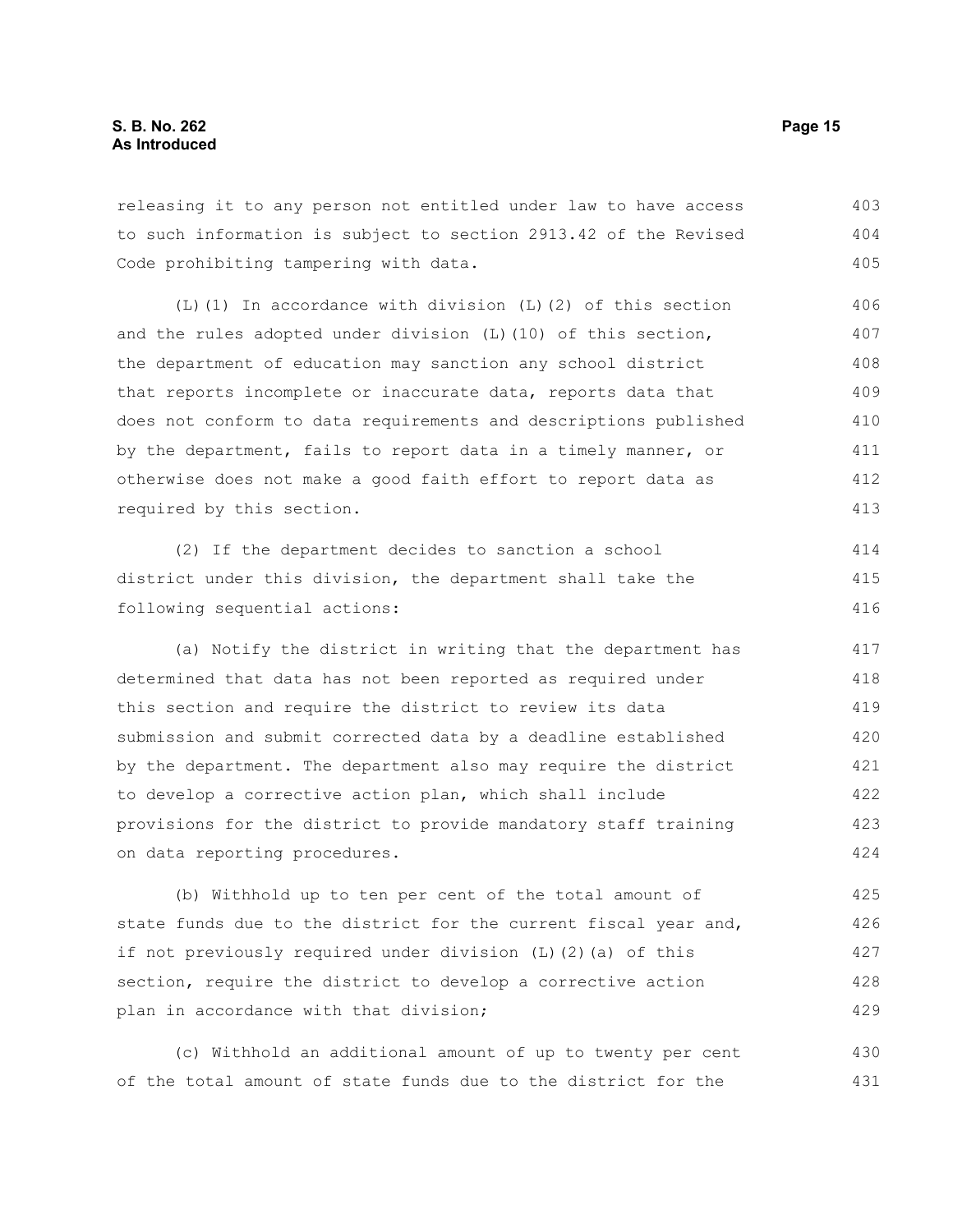current fiscal year; (d) Direct department staff or an outside entity to investigate the district's data reporting practices and make recommendations for subsequent actions. The recommendations may include one or more of the following actions: (i) Arrange for an audit of the district's data reporting practices by department staff or an outside entity; (ii) Conduct a site visit and evaluation of the district; (iii) Withhold an additional amount of up to thirty per cent of the total amount of state funds due to the district for the current fiscal year; (iv) Continue monitoring the district's data reporting; (v) Assign department staff to supervise the district's data management system; (vi) Conduct an investigation to determine whether to suspend or revoke the license of any district employee in accordance with division (N) of this section; (vii) If the district is issued a report card under section 3302.03 of the Revised Code, indicate on the report card that the district has been sanctioned for failing to report data as required by this section; (viii) If the district is issued a report card under section 3302.03 of the Revised Code and incomplete or inaccurate data submitted by the district likely caused the district to receive a higher performance rating than it deserved under that section, issue a revised report card for the district; (ix) Any other action designed to correct the district's 432 433 434 435 436 437 438 439 440 441 442 443 444 445 446 447 448 449 450 451 452 453 454 455 456 457 458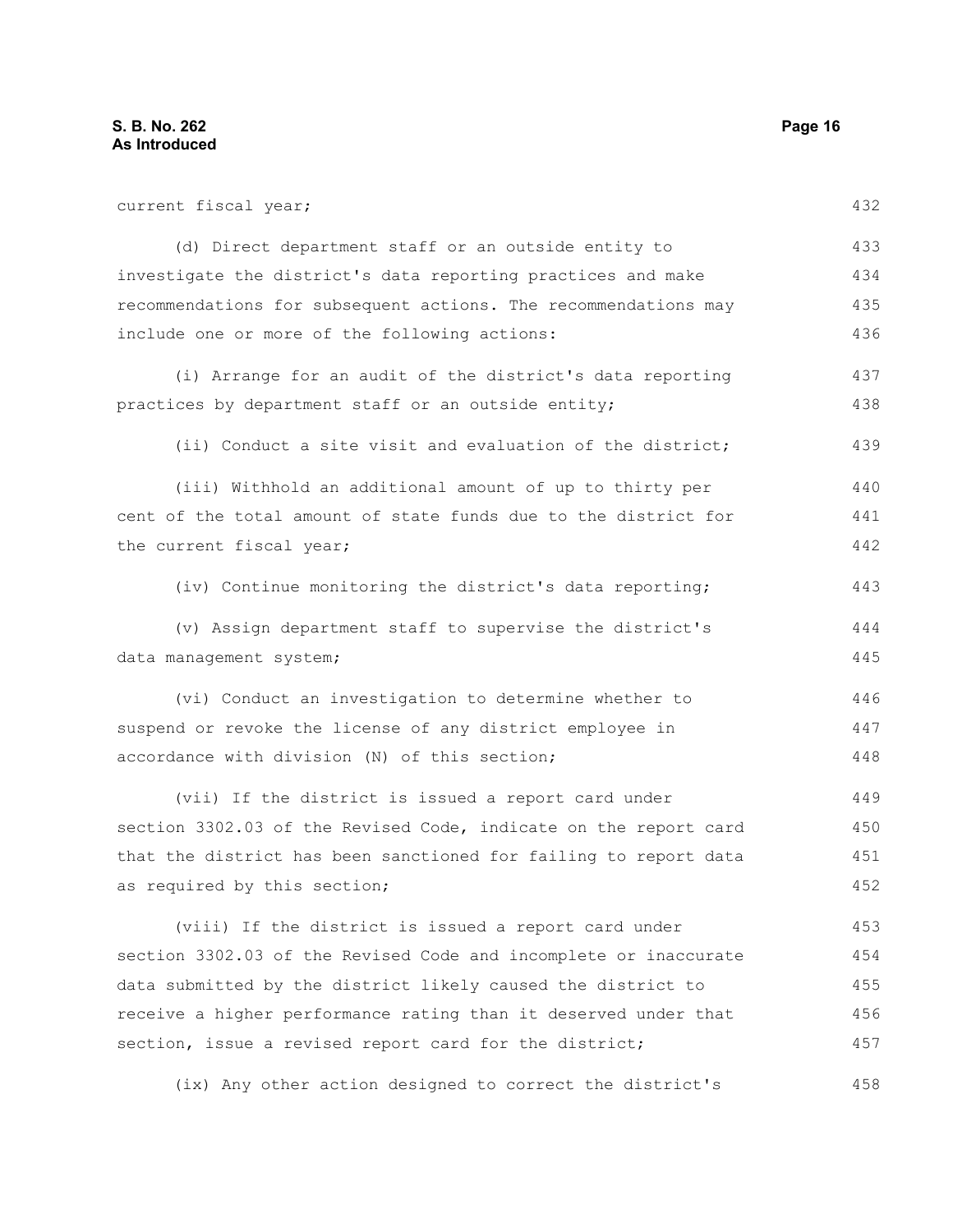data reporting problems.

(3) Any time the department takes an action against a school district under division (L)(2) of this section, the department shall make a report of the circumstances that prompted the action. The department shall send a copy of the report to the district superintendent or chief administrator and maintain a copy of the report in its files. 460 461 462 463 464 465

(4) If any action taken under division (L)(2) of this section resolves a school district's data reporting problems to the department's satisfaction, the department shall not take any further actions described by that division. If the department withheld funds from the district under that division, the department may release those funds to the district, except that if the department withheld funding under division  $(L)$   $(2)$   $(c)$  of this section, the department shall not release the funds withheld under division  $(L)$  (2)(b) of this section and, if the department withheld funding under division (L)(2)(d) of this section, the department shall not release the funds withheld under division (L)(2)(b) or (c) of this section. 466 467 468 469 470 471 472 473 474 475 476 477

(5) Notwithstanding anything in this section to the contrary, the department may use its own staff or an outside entity to conduct an audit of a school district's data reporting practices any time the department has reason to believe the district has not made a good faith effort to report data as required by this section. If any audit conducted by an outside entity under division  $(L)$   $(2)$   $(d)$   $(i)$  or  $(5)$  of this section confirms that a district has not made a good faith effort to report data as required by this section, the district shall reimburse the department for the full cost of the audit. The department may withhold state funds due to the district for this 478 479 480 481 482 483 484 485 486 487 488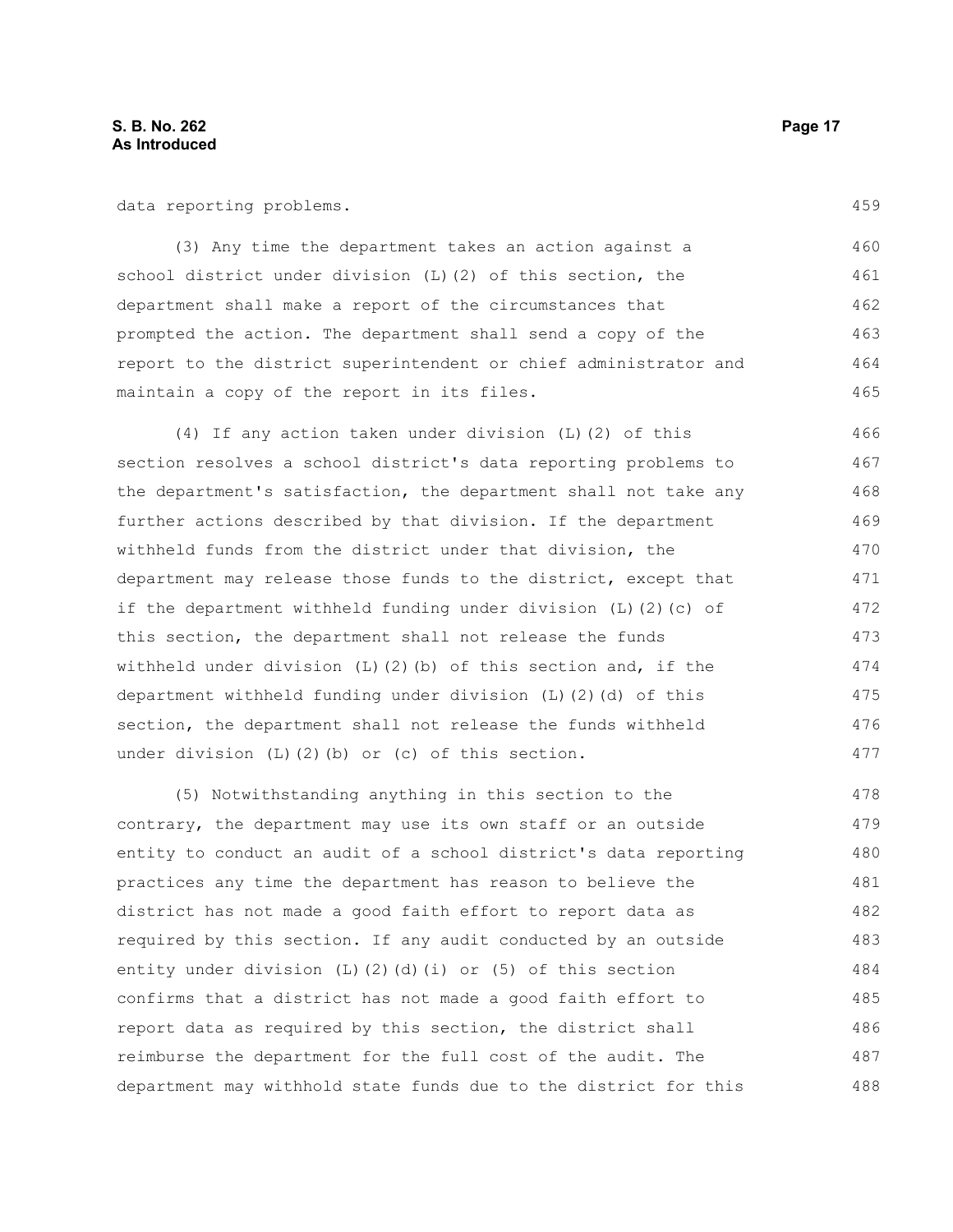purpose.

(6) Prior to issuing a revised report card for a school district under division  $(L)$  (2)(d)(viii) of this section, the department may hold a hearing to provide the district with an opportunity to demonstrate that it made a good faith effort to report data as required by this section. The hearing shall be conducted by a referee appointed by the department. Based on the information provided in the hearing, the referee shall recommend whether the department should issue a revised report card for the district. If the referee affirms the department's contention that the district did not make a good faith effort to report data as required by this section, the district shall bear the full cost of conducting the hearing and of issuing any revised report card. 490 491 492 493 494 495 496 497 498 499 500 501 502

(7) If the department determines that any inaccurate data reported under this section caused a school district to receive excess state funds in any fiscal year, the district shall reimburse the department an amount equal to the excess funds, in accordance with a payment schedule determined by the department. The department may withhold state funds due to the district for this purpose.

(8) Any school district that has funds withheld under division (L)(2) of this section may appeal the withholding in accordance with Chapter 119. of the Revised Code. 510 511 512

(9) In all cases of a disagreement between the department and a school district regarding the appropriateness of an action taken under division (L)(2) of this section, the burden of proof shall be on the district to demonstrate that it made a good faith effort to report data as required by this section. 513 514 515 516 517

489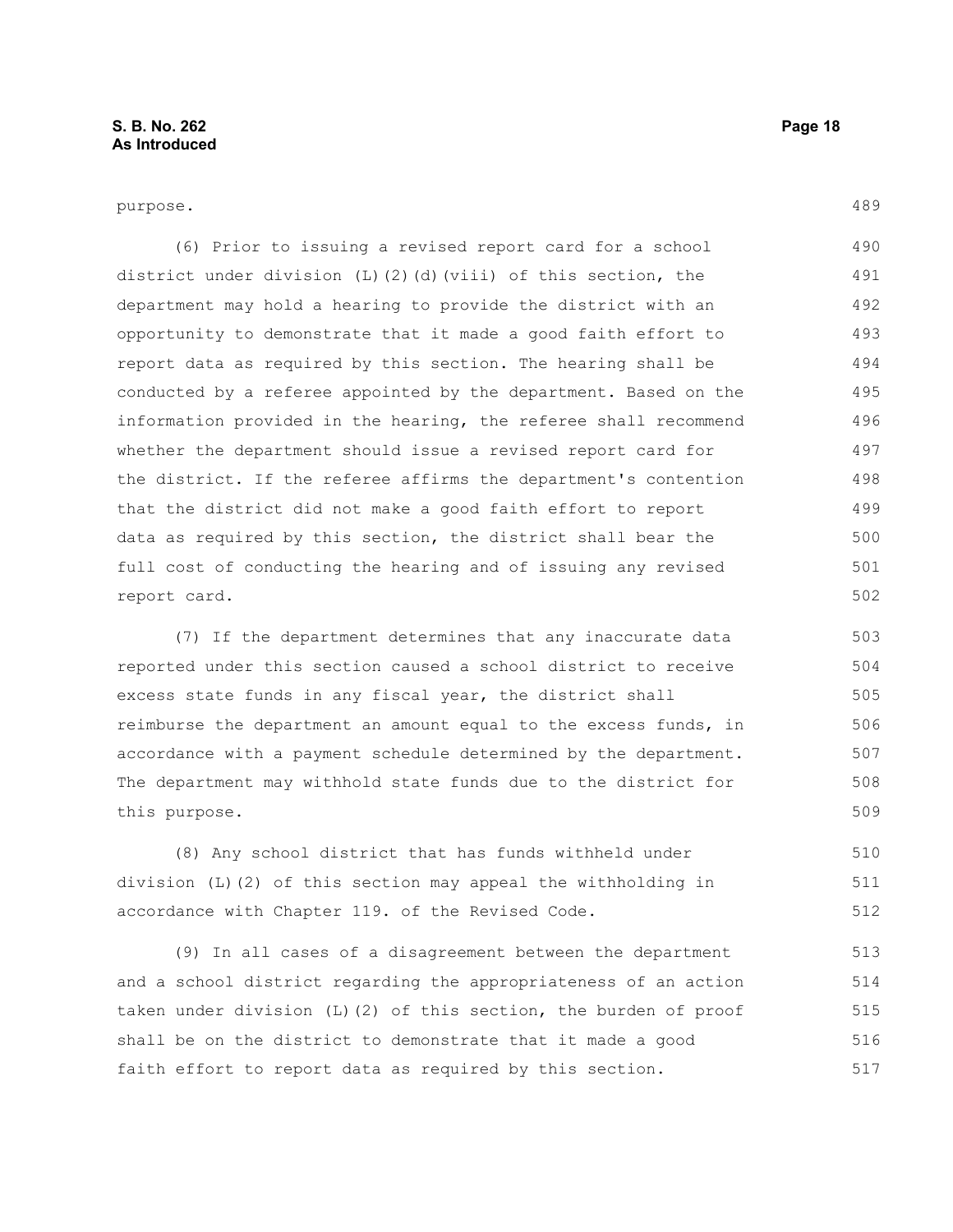(10) The state board of education shall adopt rules under Chapter 119. of the Revised Code to implement division (L) of this section. 518 519 520

(M) No information technology center or school district shall acquire, change, or update its student administration software package to manage and report data required to be reported to the department unless it converts to a student software package that is certified by the department. 521 522 523 524 525

(N) The state board of education, in accordance with sections 3319.31 and 3319.311 of the Revised Code, may suspend or revoke a license as defined under division (A) of section 3319.31 of the Revised Code that has been issued to any school district employee found to have willfully reported erroneous, inaccurate, or incomplete data to the education management information system. 526 527 528 529 530 531 532

(O) No person shall release or maintain any information about any student in violation of this section. Whoever violates this division is guilty of a misdemeanor of the fourth degree.

(P) The department shall disaggregate the data collected under division  $(B)$  (1)(n) of this section according to the race and socioeconomic status of the students assessed. 536 537 538

(Q) If the department cannot compile any of the information required by division (H) of section 3302.03 of the Revised Code based upon the data collected under this section, the department shall develop a plan and a reasonable timeline for the collection of any data necessary to comply with that division. 539 540 541 542 543 544

**Sec. 3302.20.** (A) The department of education shall develop standards for determining, from the existing data 545 546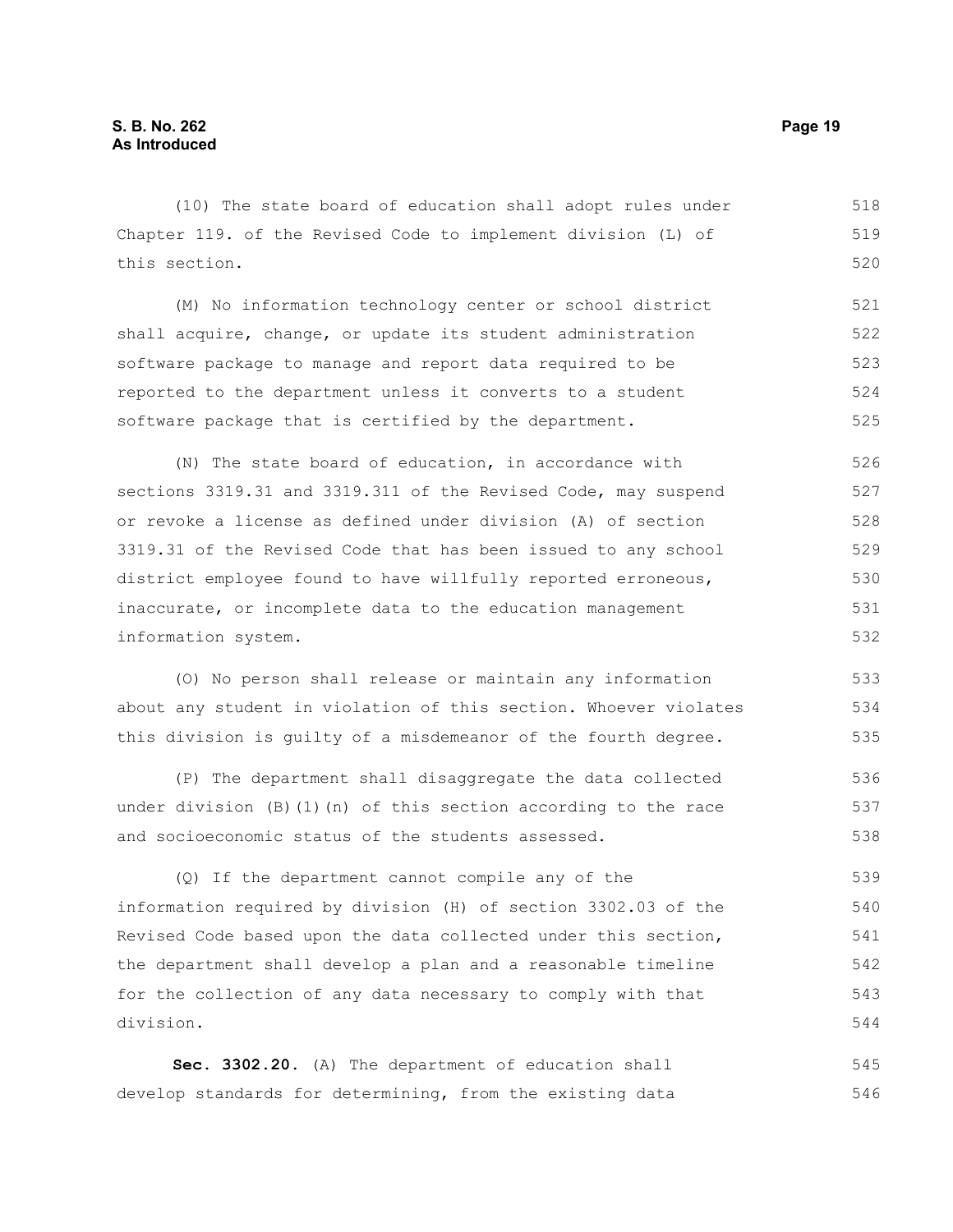#### **S. B. No. 262 Page 20 As Introduced**

reported in accordance with sections 3301.0714 and 3314.17 of the Revised Code, the amount of annual operating expenditures for classroom instructional purposes and for nonclassroom purposes for each city, exempted village, local, and joint vocational school district, each community school established under Chapter 3314. that is not an internet- or computer-based community school, each internet- or computer-based community school, and each STEM school established under Chapter 3326. of the Revised Code. The department shall present those standards to the state board of education for consideration. In developing the standards, the department shall adapt existing standards used by professional organizations, research organizations, and other state governments. The department also shall align the expenditure categories required for reporting under the standards with the categories that are required for reporting to the United States department of education under federal law. 547 548 549 550 551 552 553 554 555 556 557 558 559 560 561 562

The state board shall consider the proposed standards and adopt a final set of standards not later than December 31, 2012. School districts, community schools, and STEM schools shall begin reporting data in accordance with the standards on June 30, 2013. 563 564 565

(B)(1) The department shall categorize all city, exempted village, and local school districts into not less than three nor more than five groups based primarily on average daily student enrollment as reported on the most recent report card issued for each district under section 3302.03 of the Revised Code. 568 569 570 571 572

(2) The department shall categorize all joint vocational school districts into not less than three nor more than five groups based primarily on formula enrolled ADM as that term is defined in section 3317.02 of the Revised Code rounded to the 573 574 575 576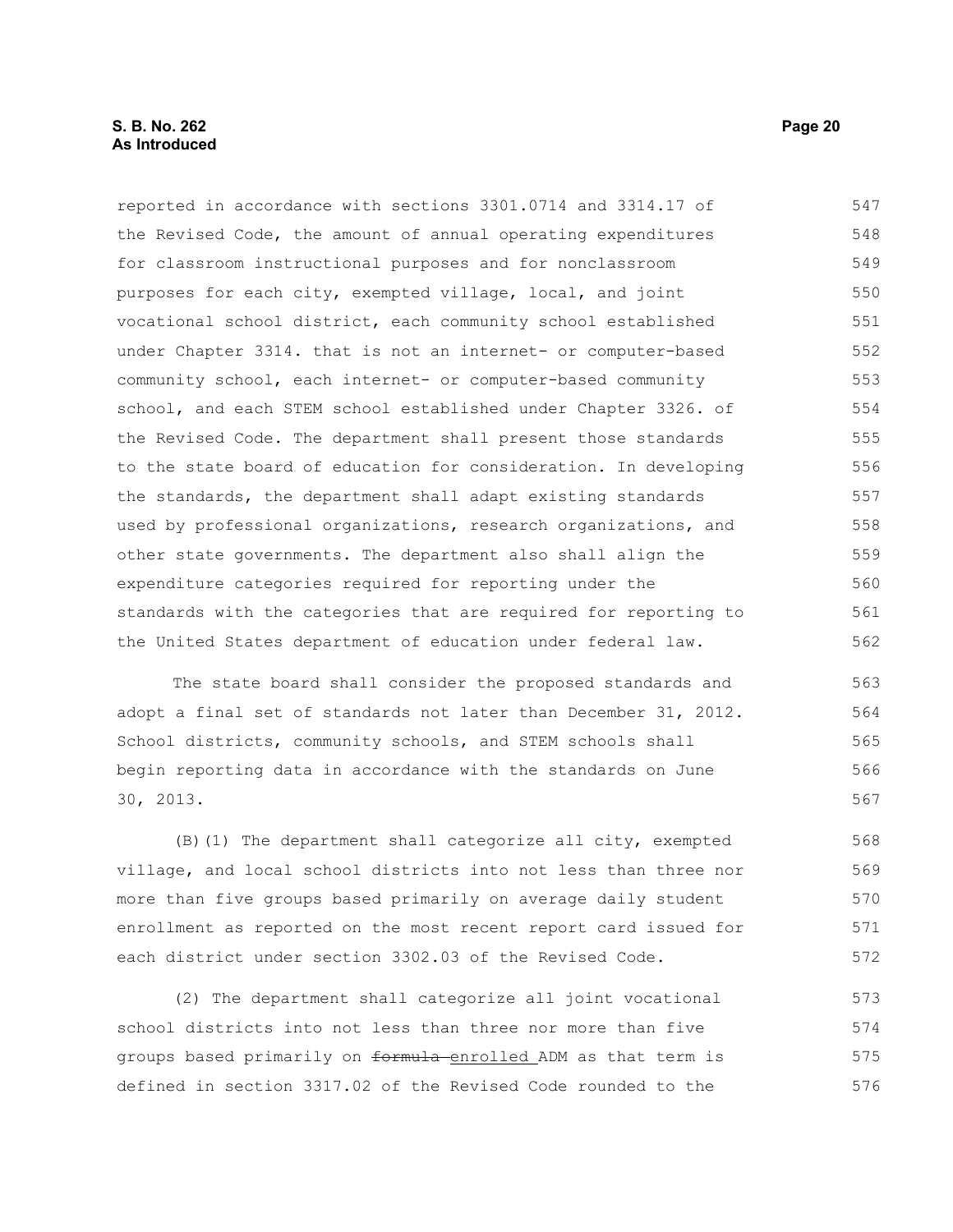nearest whole number.

(3) The department shall categorize all community schools that are not internet- or computer-based community schools into not less than three nor more than five groups based primarily on average daily student enrollment as reported on the most recent report card issued for each community school under sections 3302.03 and 3314.012 of the Revised Code or, in the case of a school to which section 3314.017 of the Revised Code applies, on the total number of students reported under divisions (B)(2)(a) and (b) of section 3314.08 of the Revised Code. 578 579 580 581 582 583 584 585 586

(4) The department shall categorize all internet- or computer-based community schools into a single category. 587 588

(5) The department shall categorize all STEM schools into a single category.

(C) Using the standards adopted under division (A) of this section and the data reported under sections 3301.0714 and 3314.17 of the Revised Code, the department shall compute annually for each fiscal year, the following: 591 592 593 594

(1) The percentage of each district's, community school's, or STEM school's total operating budget spent for classroom instructional purposes; 595 596 597

(2) The statewide average percentage for all districts, community schools, and STEM schools combined spent for classroom instructional purposes;

(3) The average percentage for each of the categories of districts and schools established under division (B) of this section spent for classroom instructional purposes; 601 602 603

(4) The ranking of each district, community school, or 604

577

589 590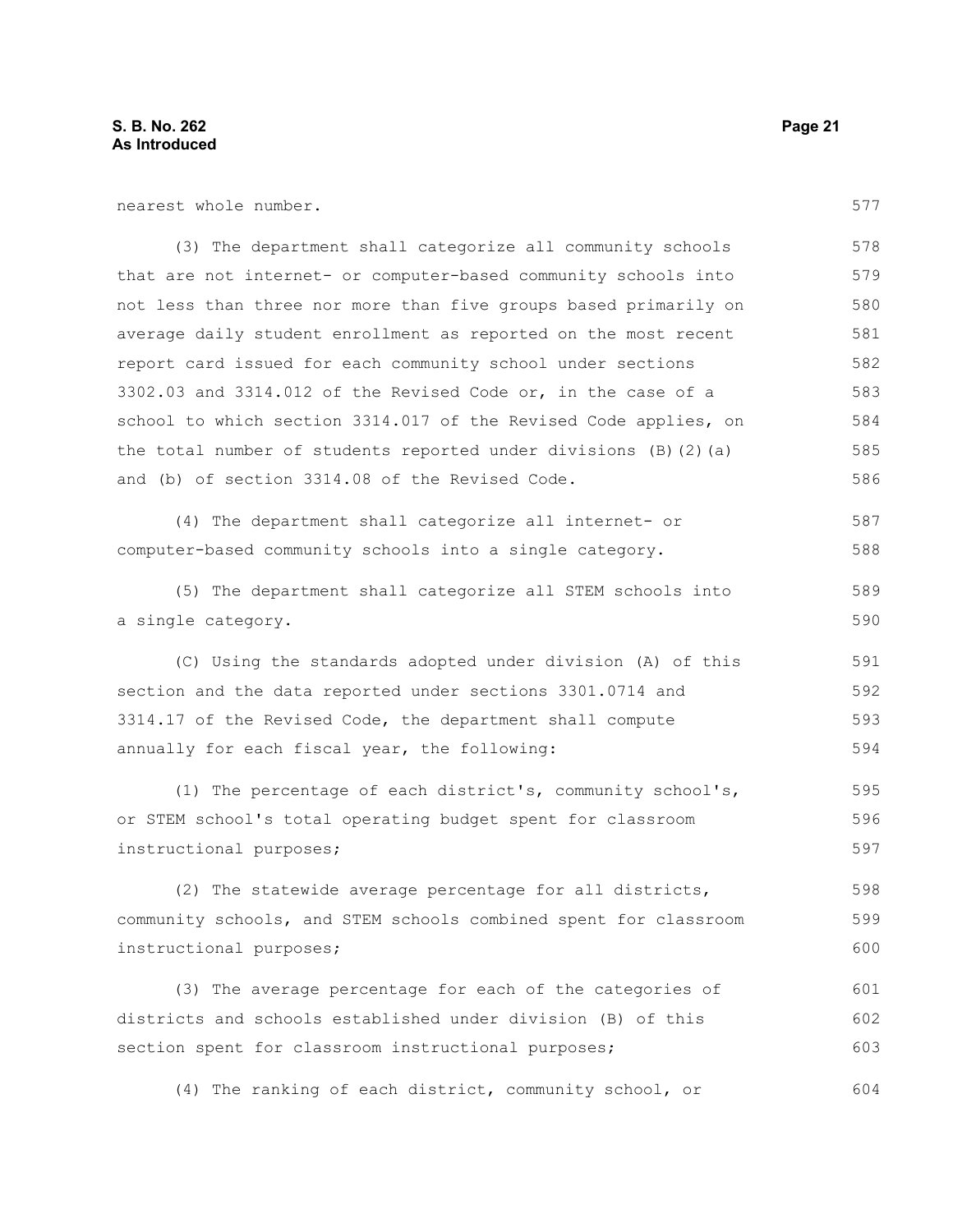| STEM school within its respective category established under   | 605 |
|----------------------------------------------------------------|-----|
| division (B) of this section according to the following:       | 606 |
| (a) From highest to lowest percentage spent for classroom      | 607 |
| instructional purposes;                                        | 608 |
| (b) From lowest to highest percentage spent for                | 609 |
| noninstructional purposes.                                     | 610 |
| (5) The total operating expenditures per pupil for each        | 611 |
| district, community school, and STEM school;                   | 612 |
| (6) The total operating expenditure per equivalent pupils      | 613 |
| for each district, community school, and STEM school.          | 614 |
| (D) In its display of rankings within each category under      | 615 |
| division (C)(4) of this section, the department shall make the | 616 |
| following notations:                                           | 617 |
| (1) Within each category of city, exempted village, and        | 618 |
| local school districts, the department shall denote each       | 619 |
| district that is:                                              | 620 |
| (a) Among the twenty per cent of all city, exempted            | 621 |
| village, and local school districts statewide with the lowest  | 622 |
| total operating expenditure per equivalent pupils;             | 623 |
| (b) Among the twenty per cent of all city, exempted            | 624 |
| village, and local school districts statewide with the highest | 625 |
| performance index scores.                                      | 626 |
| (2) Within each category of joint vocational school            | 627 |
| districts, the department shall denote each district that is:  | 628 |
| (a) Among the twenty per cent of all joint vocational          | 629 |
| school districts statewide with the lowest total operating     | 630 |
| expenditure per equivalent pupils;                             | 631 |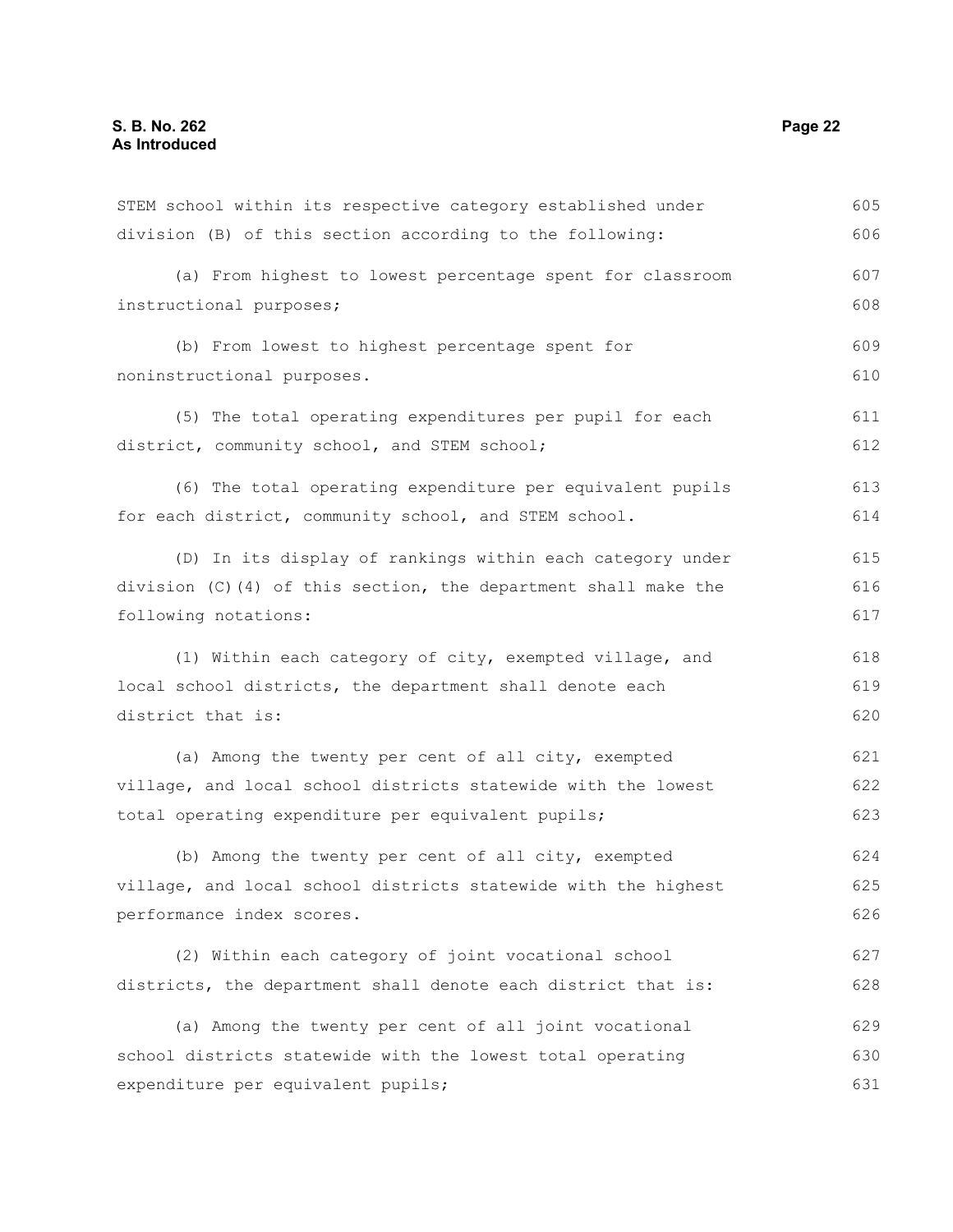#### **S. B. No. 262 Page 23 As Introduced**

| (4) Within the category of internet- or computer-based          | 645 |
|-----------------------------------------------------------------|-----|
| community schools, the department shall denote each school that | 646 |
| is:                                                             | 647 |
| (a) Among the twenty per cent of all such community             | 648 |
| schools statewide with the lowest total operating expenditure   | 649 |
| per equivalent pupils;                                          |     |
| (b) Among the twenty per cent of all such community             | 651 |
| schools statewide with the highest performance index scores,    |     |
| excluding such community schools to which section 3314.017 of   |     |
| the Revised Code applies.                                       |     |
| (5) Within the category of STEM schools, the department         | 655 |
| shall denote each school that is:                               | 656 |
| (a) Among the twenty per cent of all STEM schools               | 657 |
| statewide with the lowest total operating expenditure per       |     |
| equivalent pupils;                                              | 659 |
|                                                                 |     |

(b) Among the twenty per cent of all joint vocational school districts statewide with the highest report card scores

internet- or computer-based community schools, the department

(a) Among the twenty per cent of all such community schools statewide with the lowest total operating expenditure

(b) Among the twenty per cent of all such community

schools statewide with the highest performance index scores, excluding such community schools to which section 3314.017 of

(3) Within each category of community schools that are not

under section 3302.033 of the Revised Code.

shall denote each school that is:

per equivalent pupils;

the Revised Code applies.

632 633 634

635 636 637

638 639 640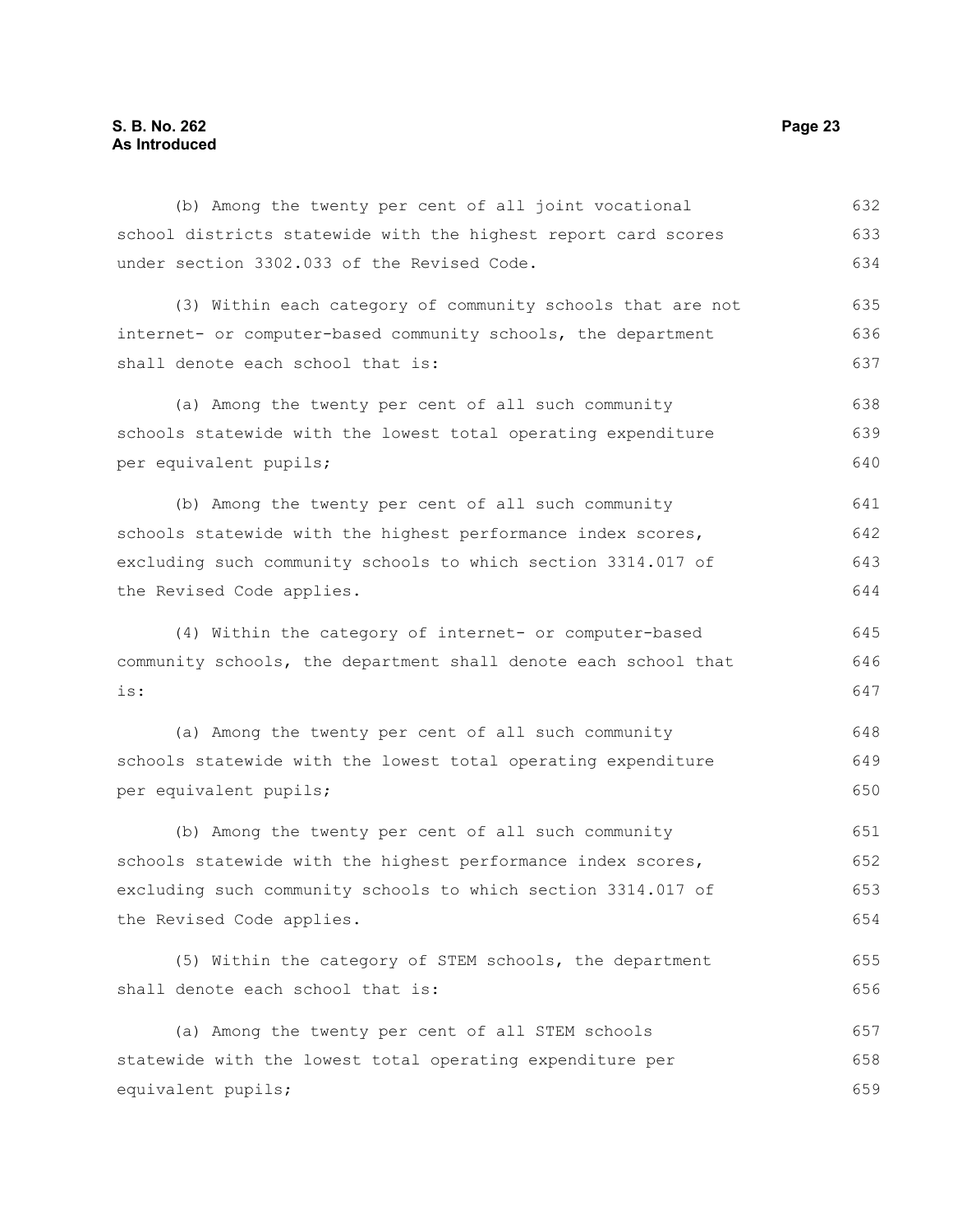#### **S. B. No. 262 Page 24 As Introduced**

(b) Among the twenty per cent of all STEM schools statewide with the highest performance index scores. 660 661

For purposes of divisions (D)(3)(b) and (4)(b) of this section, the display shall note that, in accordance with section 3314.017 of the Revised Code, a performance index score is not reported for some community schools that serve primarily students enrolled in dropout prevention and recovery programs. 662 663 664 665 666

(E) The department shall post in a prominent location on its web site the information prescribed by divisions (C) and (D) of this section. The department also shall include on each district's, community school's, and STEM school's annual report card issued under section 3302.03 or 3314.017 of the Revised Code the respective information computed for the district or school under divisions (C)(1) and (4) of this section, the statewide information computed under division (C)(2) of this section, and the information computed for the district's or school's category under division (C)(3) of this section. 667 668 669 670 671 672 673 674 675 676

(F) As used in this section:

(1) "Internet- or computer-based community school" has the same meaning as in section 3314.02 of the Revised Code.

(2) A school district's, community school's, or STEM school's performance index score rank is its performance index score rank as computed under section 3302.21 of the Revised Code. 680 681 682 683

(3) "Expenditure per equivalent pupils" has the same meaning as in section 3302.26 of the Revised Code. 684 685

**Sec. 3310.08.** (A) As used in this section, "tuition discount" means any deduction from the base tuition amount per student charged by the school, to which the student's family is 686 687 688

677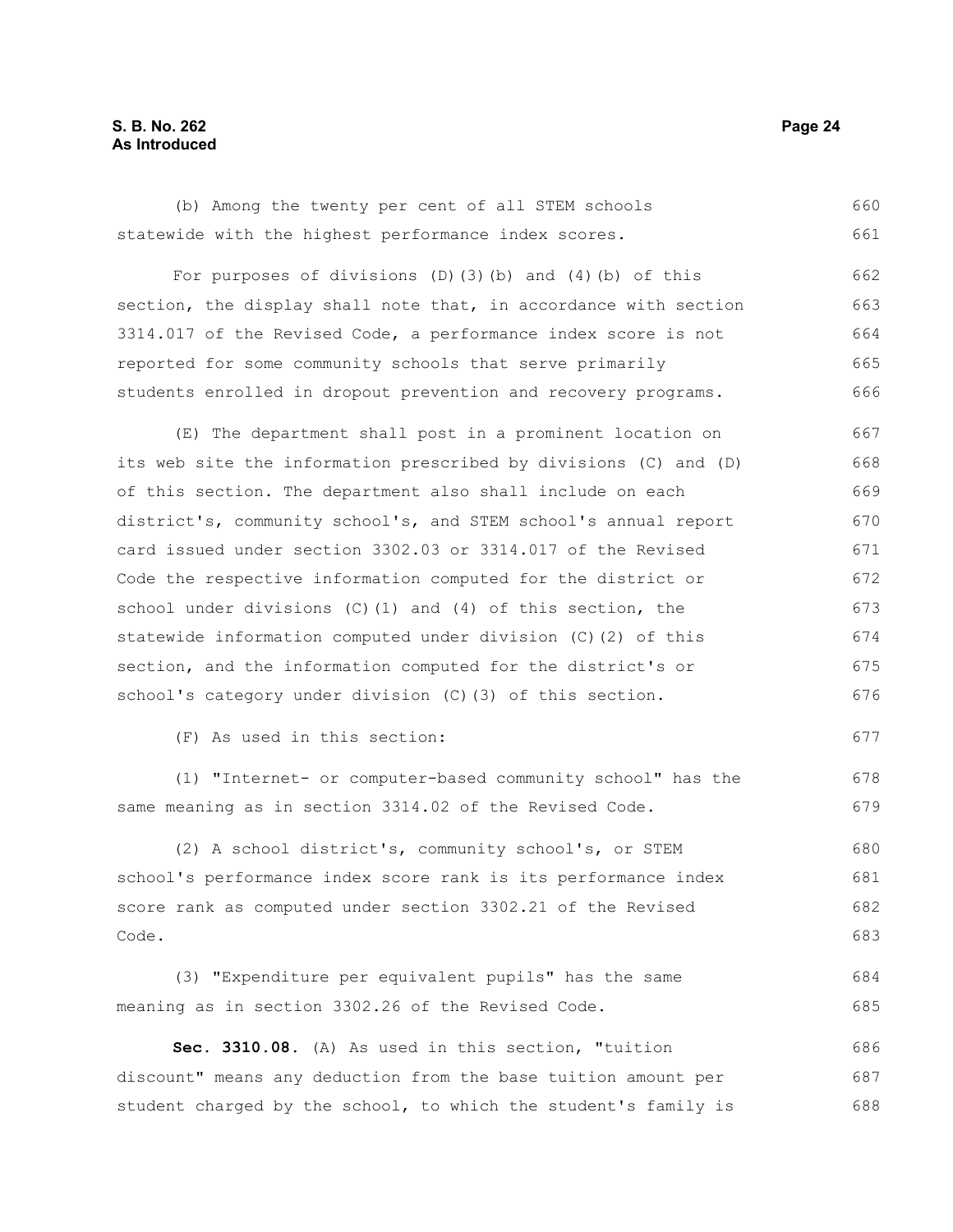entitled due to one or more of the following conditions: (1) The student's family has multiple children enrolled in the same school. (2) The student's family is a member of or affiliated with a religious or secular organization that provides oversight of the school or from which the school has agreed to enroll students. (3) The student's parent is an employee of the school. (4) Some other qualification not based on the income of the student's family or the student's athletic or academic ability and for which all students in the school may qualify. (B) The amount paid for an eligible student under the educational choice scholarship pilot program and the expansion of the program under section 3310.032 of the Revised Code shall be the lesser of the following: (1) The base tuition of the chartered nonpublic school in which the student is enrolled minus the total amount of any applicable tuition discounts for which the student qualifies; (2) The maximum amount prescribed in section 3310.09 of the Revised Code. (C)(1) The department of education shall pay to the parent of each eligible student for whom a scholarship is awarded under 689 690 691 692 693 694 695 696 697 698 699 700 701 702 703 704 705 706 707 708 709 710

(2) The department shall proportionately reduce or terminate the payments for any student who withdraws from a chartered nonpublic school prior to the end of the school year. 713 714 715

the program, or to the student if at least eighteen years of

age, periodic partial payments of the scholarship.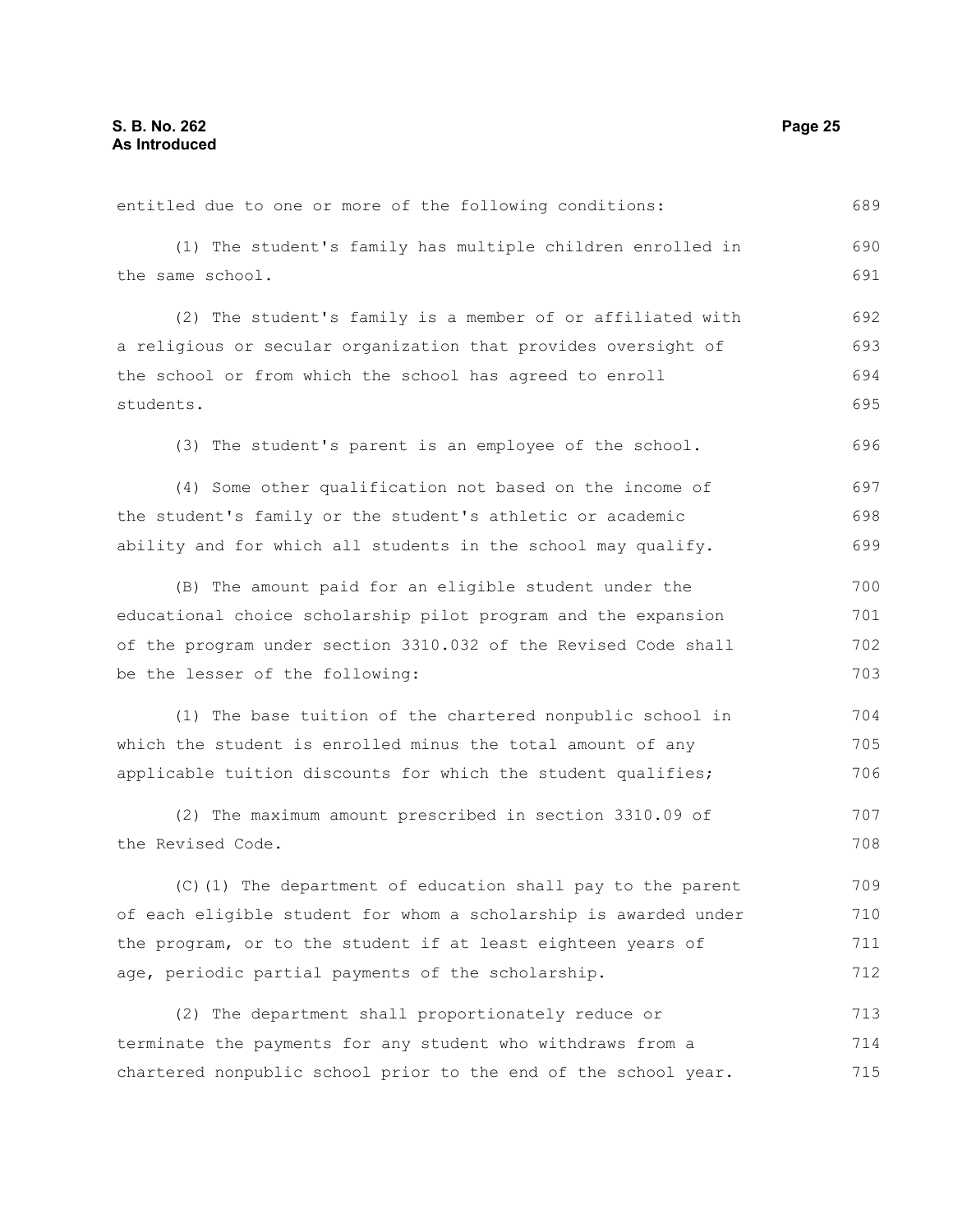| $(D)$ (1) The department shall deduct from the payments made-              | 716 |
|----------------------------------------------------------------------------|-----|
| to each school district under Chapter 3317., and if necessary,             | 717 |
| sections 321.24 and 323.156 of the Revised Code, the amount paid           | 718 |
| under division (C) of this section for each eligible student who           | 719 |
| qualifies for a scholarship under section 3310.03 of the Revised           | 720 |
| Code and who is entitled under section 3313.64 or 3313.65 of the           | 721 |
| Revised Code to attend school in the district. In the case of a            | 722 |
| student entitled to attend school in a school district under-              | 723 |
| division $(B)$ $(2)$ $(a)$ of section 3313.64 or division $(C)$ of section | 724 |
| 3313.65 of the Revised Code, the department shall deduct the               | 725 |
| payments from the school district in whose formula ADM the-                | 726 |
| student is included, as that term is defined in section 3317.02-           | 727 |
| of the Revised Code.                                                       | 728 |
| (2) If the department reduces or terminates payments to a                  | 729 |
| parent or a student, as prescribed in division (C) (2) of this             | 730 |
| section, and the student enrolls in the schools of the student's           | 731 |
| resident district or in a community school, established under-             | 732 |
| Chapter 3314. of the Revised Code, before the end of the school-           | 733 |
| year, the department shall proportionally restore to the                   | 734 |
| resident district the amount deducted for that student under-              | 735 |
| division (D) (1) of this section.                                          | 736 |
| Sec. 3310.41. (A) As used in this section:                                 | 737 |
| (1) "Alternative public provider" means either of the                      | 738 |
| following providers that agrees to enroll a child in the                   | 739 |
| provider's special education program to implement the child's              | 740 |
| individualized education program and to which the child's parent           |     |
| owes fees for the services provided to the child:                          | 742 |
| (a) A school district that is not the school district in                   | 743 |
| which the child is entitled to attend school;                              | 744 |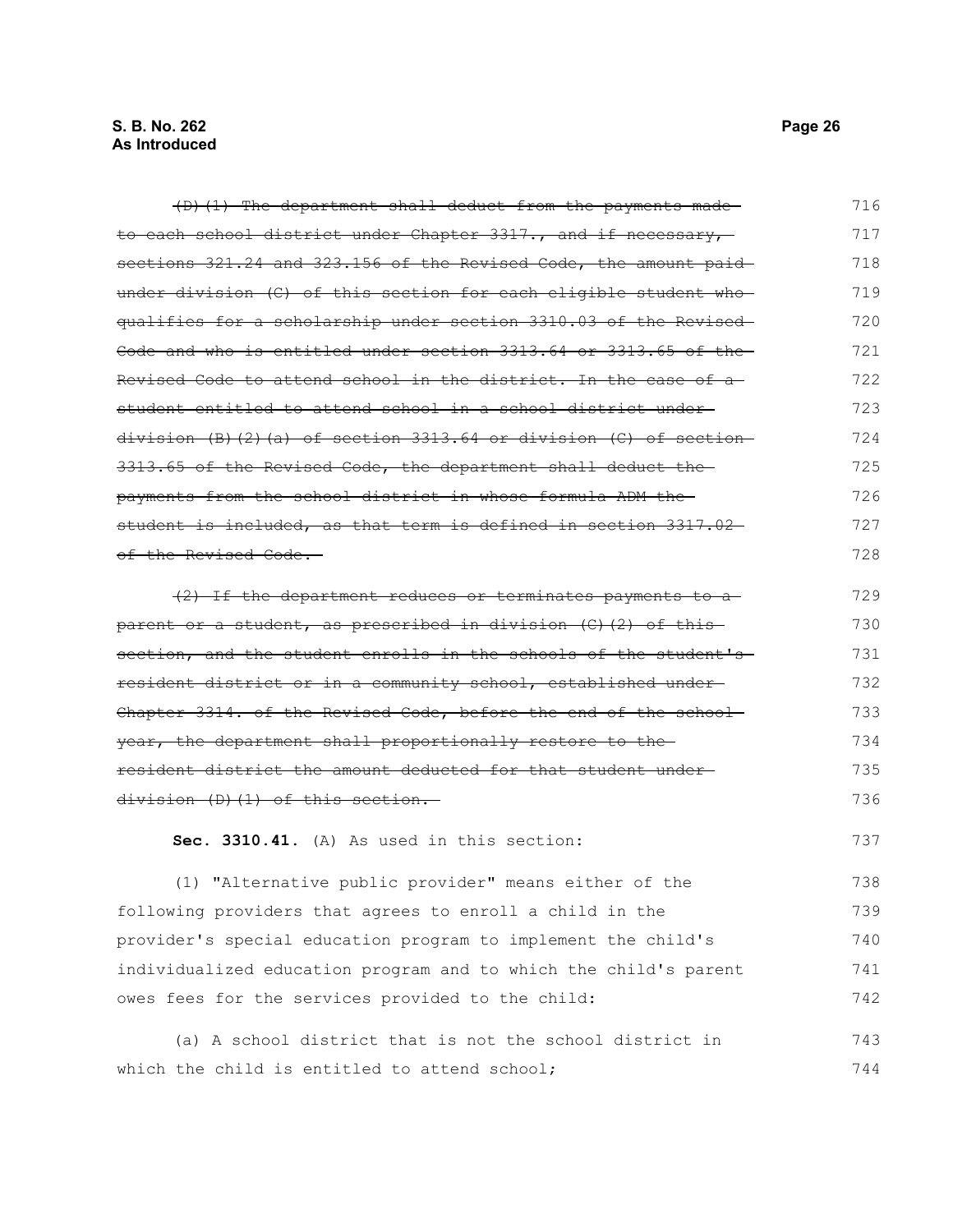(b) A public entity other than a school district. 745

(2) "Entitled to attend school" means entitled to attend school in a school district under section 3313.64 or 3313.65 of the Revised Code. 746 747 748

(3) "Formula ADM" and "category six special education ADM"have has the same meanings meaning as in section 3317.02 of the Revised Code. 749 750 751

(4) "Preschool child with a disability" and "individualized education program" have the same meanings as in section 3323.01 of the Revised Code. 752 753 754

(5) "Parent" has the same meaning as in section 3313.64 of the Revised Code, except that "parent" does not mean a parent whose custodial rights have been terminated. "Parent" also includes the custodian of a qualified special education child, when a court has granted temporary, legal, or permanent custody of the child to an individual other than either of the natural or adoptive parents of the child or to a government agency. 755 756 757 758 759 760 761

(6) "Preschool scholarship ADM" means the number of preschool children with disabilities certified under division (B)(3)(h) of section 3317.03 of the Revised Code. 762 763 764

(7) "Qualified special education child" is a child for whom all of the following conditions apply: 765 766

(a) The school district in which the child is entitled to attend school has identified the child as autistic. A child who has been identified as having a "pervasive developmental disorder - not otherwise specified (PPD-NOS)" shall be considered to be an autistic child for purposes of this section. 767 768 769 770 771

(b) The school district in which the child is entitled to 772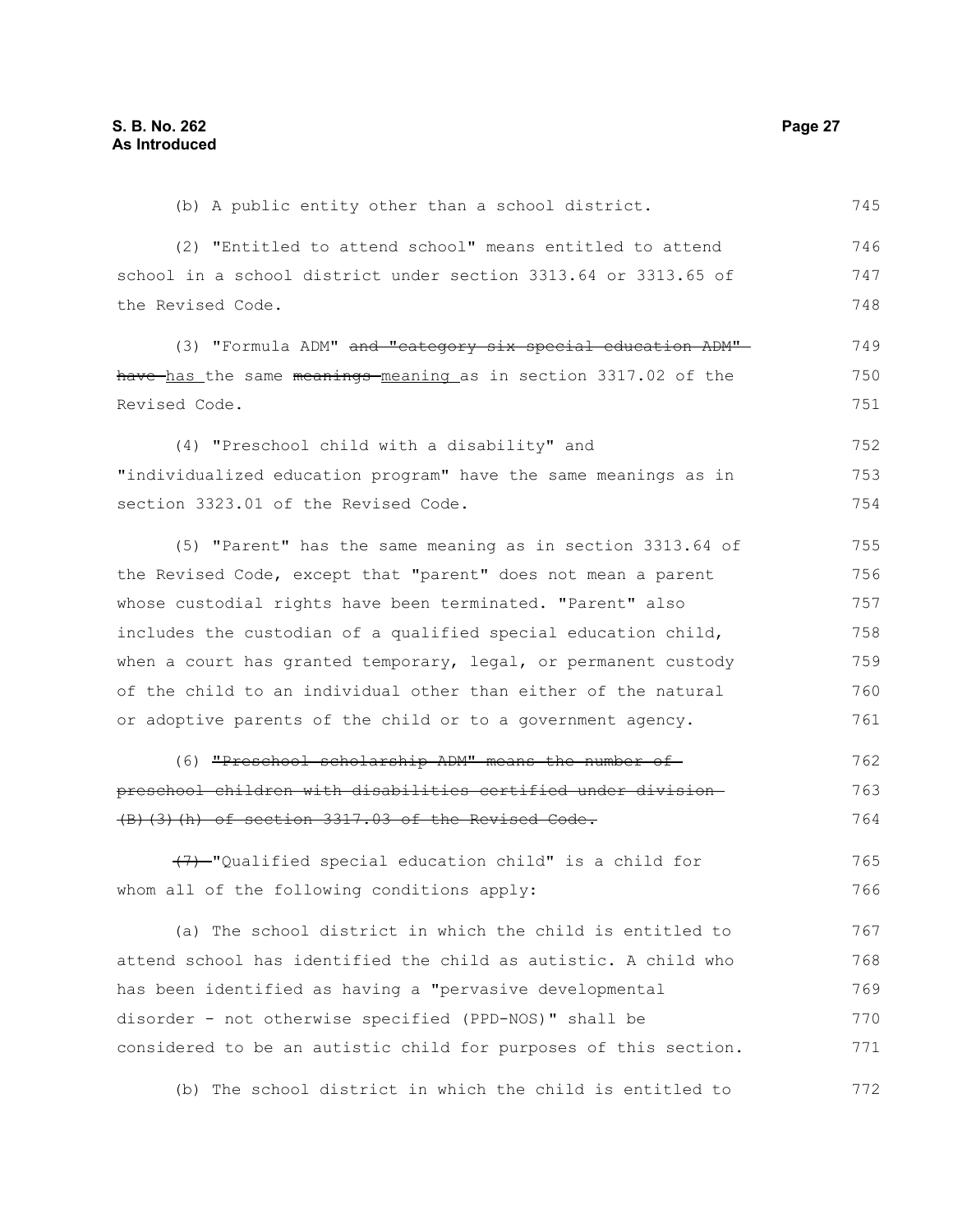(c) The child either:

attend school has developed an individualized education program under Chapter 3323. of the Revised Code for the child. (i) Was enrolled in the school district in which the child is entitled to attend school in any grade from preschool through twelve in the school year prior to the year in which a scholarship under this section is first sought for the child; or 773 774 775 776 777 778 779 780

(ii) Is eligible to enter school in any grade preschool through twelve in the school district in which the child is entitled to attend school in the school year in which a scholarship under this section is first sought for the child. 781 782 783

(8) (7) "Registered private provider" means a nonpublic school or other nonpublic entity that has been approved by the department of education to participate in the program established under this section. 784 785 786 787

(9) (8) "Special education program" means a school or facility that provides special education and related services to children with disabilities. 788 789 790

(B) There is hereby established the autism scholarship program. Under the program, the department of education shall pay a scholarship to the parent of each qualified special education child upon application of that parent pursuant to procedures and deadlines established by rule of the state board of education. Each scholarship shall be used only to pay tuition for the child on whose behalf the scholarship is awarded to attend a special education program that implements the child's individualized education program and that is operated by an alternative public provider or by a registered private provider, and to pay for other services agreed to by the provider and the 791 792 793 794 795 796 797 798 799 800 801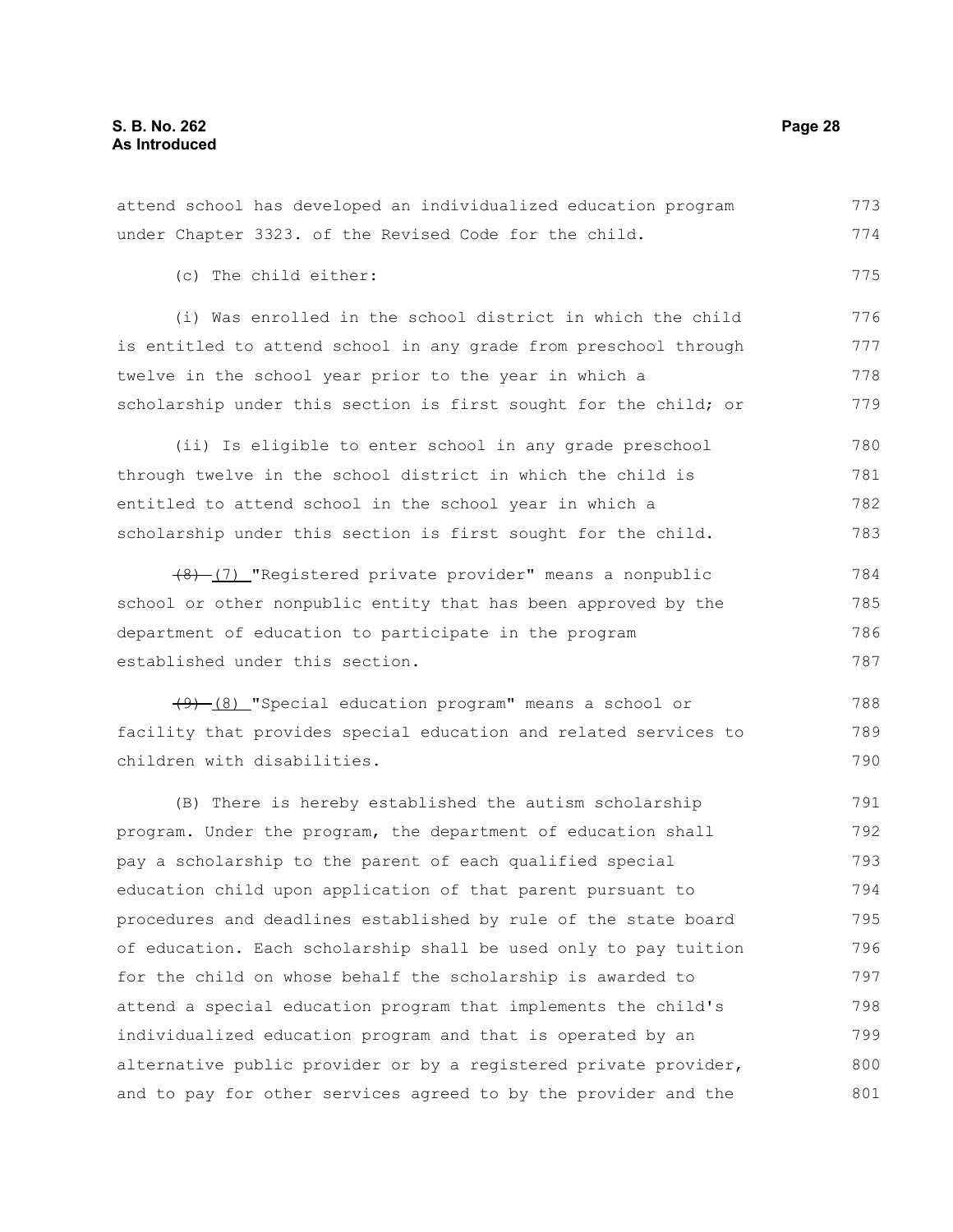#### **S. B. No. 262 Page 29 As Introduced**

parent of a qualified special education child that are not included in the individualized education program but are associated with educating the child. Upon agreement with the parent of a qualified special education child, the alternative public provider or the registered private provider may modify the services provided to the child. Each scholarship shall be in an amount not to exceed the lesser of the tuition charged for the child by the special education program or twenty-seven thousand dollars. The purpose of the scholarship is to permit the parent of a qualified special education child the choice to send the child to a special education program, instead of the one operated by or for the school district in which the child is entitled to attend school, to receive the services prescribed in the child's individualized education program once the individualized education program is finalized and any other services agreed to by the provider and the parent of a qualified special education child. The services provided under the scholarship shall include an educational component or services designed to assist the child to benefit from the child's education. 802 803 804 805 806 807 808 809 810 811 812 813 814 815 816 817 818 819 820 821

A scholarship under this section shall not be awarded to the parent of a child while the child's individualized education program is being developed by the school district in which the child is entitled to attend school, or while any administrative or judicial mediation or proceedings with respect to the content of the child's individualized education program are pending. A scholarship under this section shall not be used for a child to attend a public special education program that operates under a contract, compact, or other bilateral agreement between the school district in which the child is entitled to attend school and another school district or other public provider, or for a 822 823 824 825 826 827 828 829 830 831 832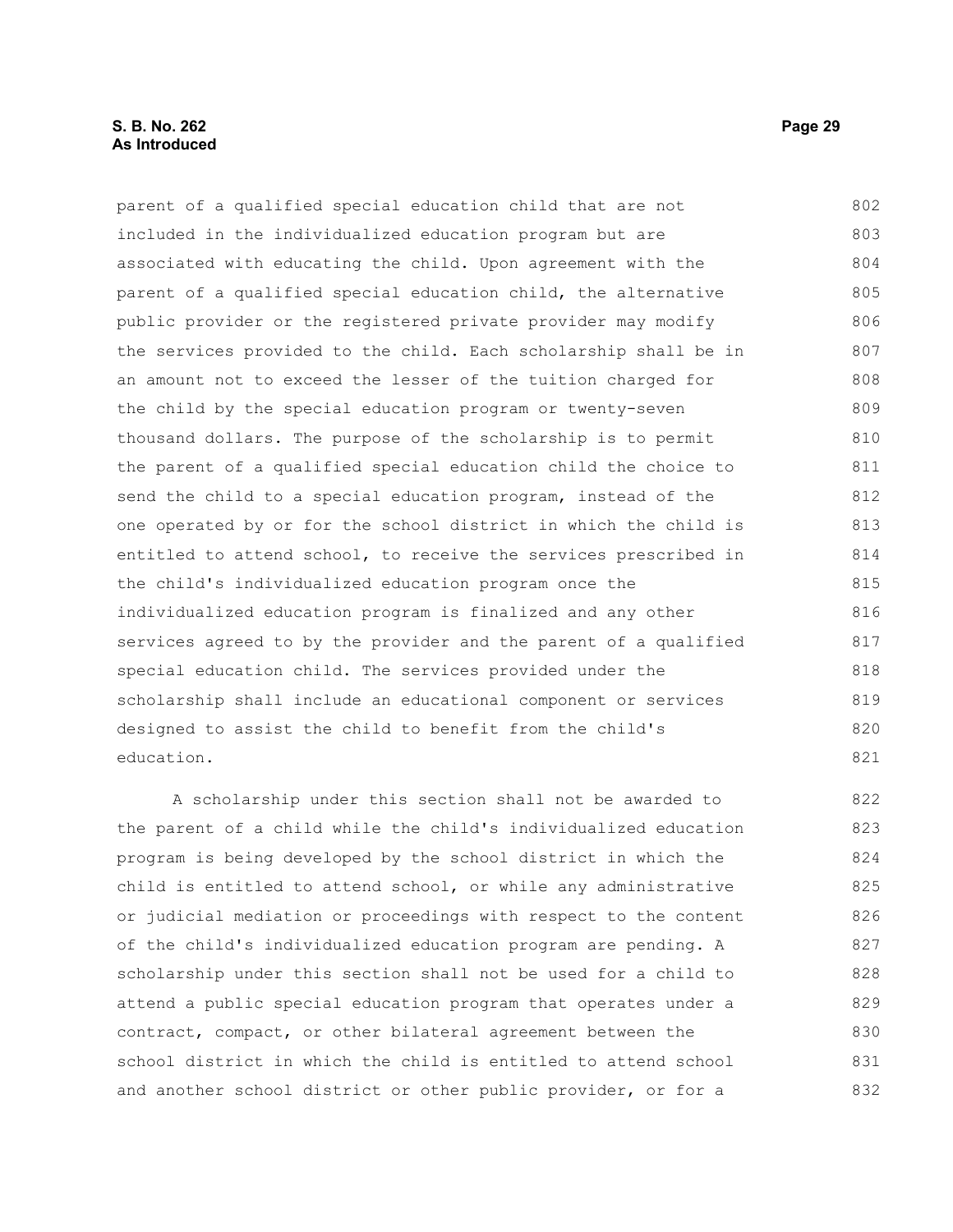#### **S. B. No. 262 Page 30 As Introduced**

child to attend a community school established under Chapter 3314. of the Revised Code. However, nothing in this section or in any rule adopted by the state board shall prohibit a parent whose child attends a public special education program under a contract, compact, or other bilateral agreement, or a parent whose child attends a community school, from applying for and accepting a scholarship under this section so that the parent may withdraw the child from that program or community school and use the scholarship for the child to attend a special education program for which the parent is required to pay for services for the child. 833 834 835 836 837 838 839 840 841 842 843

Except for development of the child's individualized education program, the school district in which a qualified special education child is entitled to attend school and the child's school district of residence, as defined in section 3323.01 of the Revised Code, if different, are not obligated to provide the child with a free appropriate public education under Chapter 3323. of the Revised Code for as long as the child continues to attend the special education program operated by either an alternative public provider or a registered private provider for which a scholarship is awarded under the autism scholarship program. If at any time, the eligible applicant for the child decides no longer to accept scholarship payments and enrolls the child in the special education program of the school district in which the child is entitled to attend school, that district shall provide the child with a free appropriate public education under Chapter 3323. of the Revised Code. 844 845 846 847 848 849 850 851 852 853 854 855 856 857 858 859

A child attending a special education program with a scholarship under this section shall continue to be entitled to transportation to and from that program in the manner prescribed by law. 860 861 862 863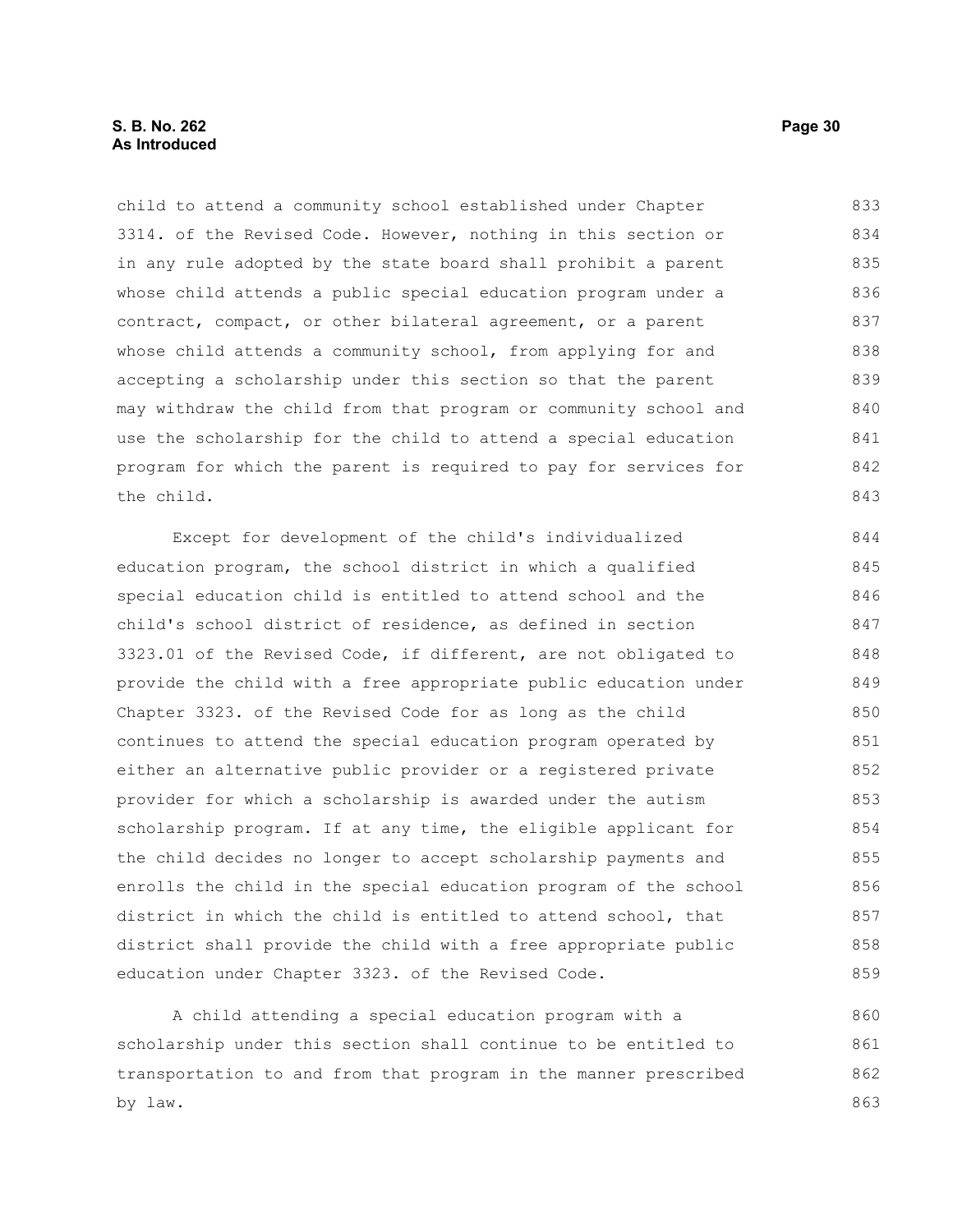#### **S. B. No. 262 Page 31 As Introduced**

(C)(1) As prescribed in  $\overline{divisions}$  division (A)(2)(h),  $\overline{B}$ )  $(3)$   $(g)$ , and  $(B)$   $(10)$  of section 3317.03 of the Revised Code, a child who is not a preschool child with a disability for whom a scholarship is awarded under this section shall be counted in the formula ADM and the category six special education ADM of the district in which the child is entitled to attend school and not in the formula ADM and the category six special education ADM of any other school district. As prescribed in divisions (B)  $(3)$  (h) and (B)(10) of section 3317.03 of the Revised Code, a child who is a preschool child with a disability for whom a scholarship is awarded under this section shall be counted in the preschool scholarship ADM and category six special education ADM of the school district in which the child is entitled to attend school and not in the preschool scholarship ADM or category six special education ADM of any other school district. 864 865 866 867 868 869 870 871 872 873 874 875 876 877 878

(2) In each fiscal year, the department shall deduct fromthe amounts paid to each school district under Chapter 3317. of the Revised Code, and, if necessary, sections 321.24 and 323.156 of the Revised Code, the aggregate amount of scholarships awarded under this section for qualified special education children included in the formula ADM, or preschool scholarship ADM, and in the category six special education ADM of that school district as provided in division (C)(1) of this section. 879 880 881 882 883 884 885 886

The scholarships deducted shall be considered as anapproved special education and related services expense of the school district. 887 888 889

 $(3)$  From time to time, the department shall make a payment to the parent of each qualified special education child for whom a scholarship has been awarded under this section. The scholarship amount shall be proportionately reduced in the case 890 891 892 893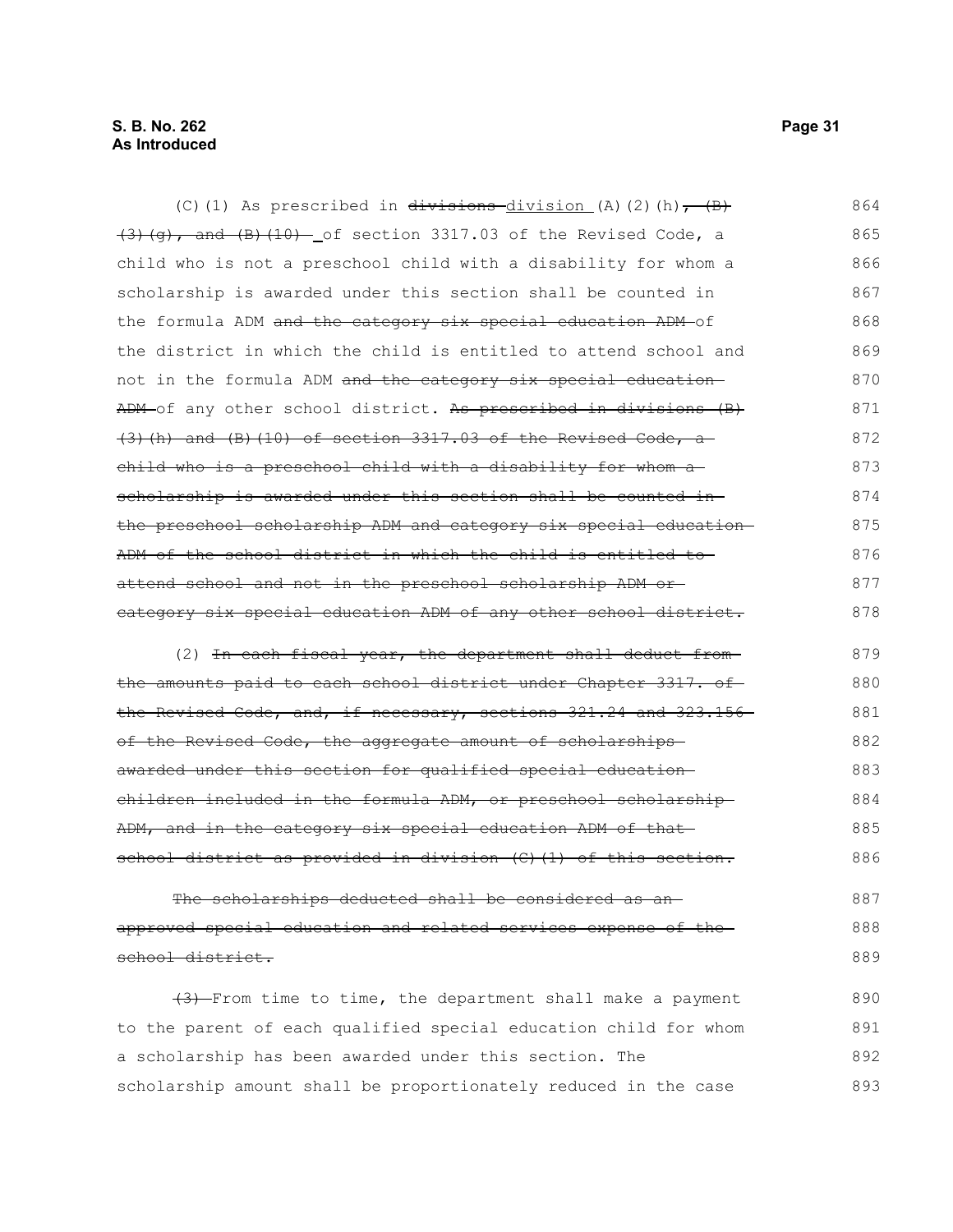#### **S. B. No. 262 Page 32 As Introduced**

of any such child who is not enrolled in the special education program for which a scholarship was awarded under this section for the entire school year. The department shall make no payments to the parent of a child while any administrative or judicial mediation or proceedings with respect to the content of the child's individualized education program are pending. 894 895 896 897 898 899

(D) A scholarship shall not be paid to a parent for payment of tuition owed to a nonpublic entity unless that entity is a registered private provider. The department shall approve entities that meet the standards established by rule of the state board for the program established under this section. 900 901 902 903 904

(E) The state board shall adopt rules under Chapter 119. of the Revised Code prescribing procedures necessary to implement this section, including, but not limited to, procedures and deadlines for parents to apply for scholarships, standards for registered private providers, and procedures for approval of entities as registered private providers. 905 906 907 908 909 910

The rules also shall specify that intervention services under the autism scholarship program may be provided by a qualified, credentialed provider, including, but not limited to, all of the following: 911 912 913 914

(1) A behavior analyst certified by a nationally recognized organization that certifies behavior analysts; 915 916

```
(2) A psychologist licensed to practice in this state
under Chapter 4732. of the Revised Code;
                                                                            917
                                                                            918
```
(3) A school psychologist licensed by the state board under section 3319.22 of the Revised Code; 919 920

(4) Any person employed by a licensed psychologist or licensed school psychologist, while carrying out specific tasks, 921 922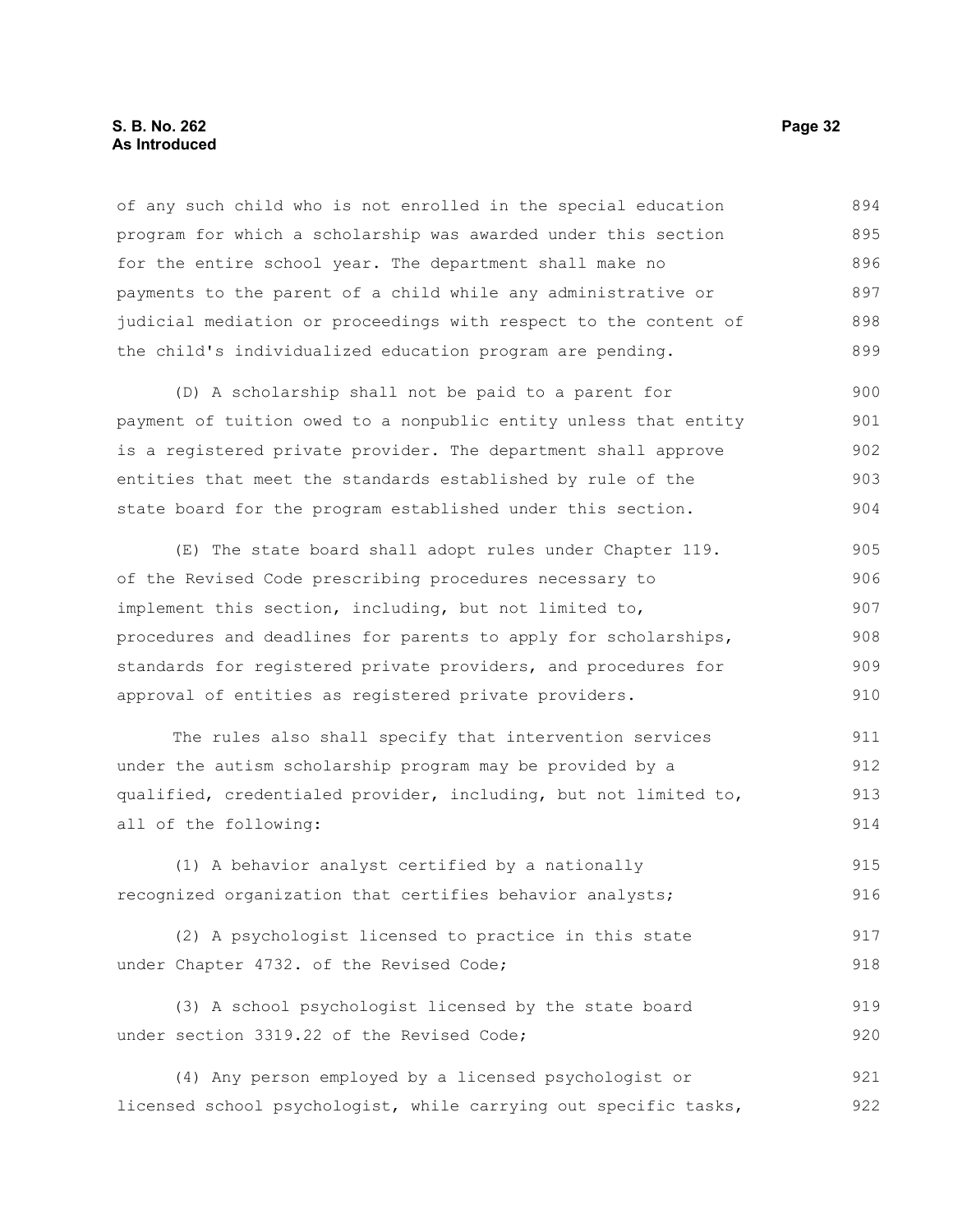#### **S. B. No. 262 Page 33 As Introduced**

under the licensee's supervision, as an extension of the licensee's legal and ethical authority as specified under Chapter 4732. of the Revised Code who is ascribed as "psychology trainee," "psychology assistant," "psychology intern," or other appropriate term that clearly implies their supervised or training status; 923 924 925 926 927 928

(5) Unlicensed persons holding a doctoral degree in psychology or special education from a program approved by the state board; 929 930 931

(6) Any other qualified individual as determined by the state board. 932 933

(F) The department shall provide reasonable notice to all parents of children receiving a scholarship under the autism scholarship program, alternative public providers, and registered private providers of any amendment to a rule governing, or change in the administration of, the autism scholarship program. 934 935 936 937 938 939

**Sec. 3310.54.** A qualified special education child in any of grades kindergarten through twelve for whom a scholarship is awarded under the Jon Peterson special needs scholarship program shall be counted in the formula ADM and category one through sixspecial education ADM, as appropriate, of the school district in which the child is entitled to attend school. A qualified special education child shall not be counted in the formula ADM or category one through six special education ADM of any other school district. 940 941 942 943 944 945 946 947 948

**Sec. 3314.08.** (A) As used in this section: 949

(1)(a) "Category one career-technical education student" means a student who is receiving the career-technical education 950 951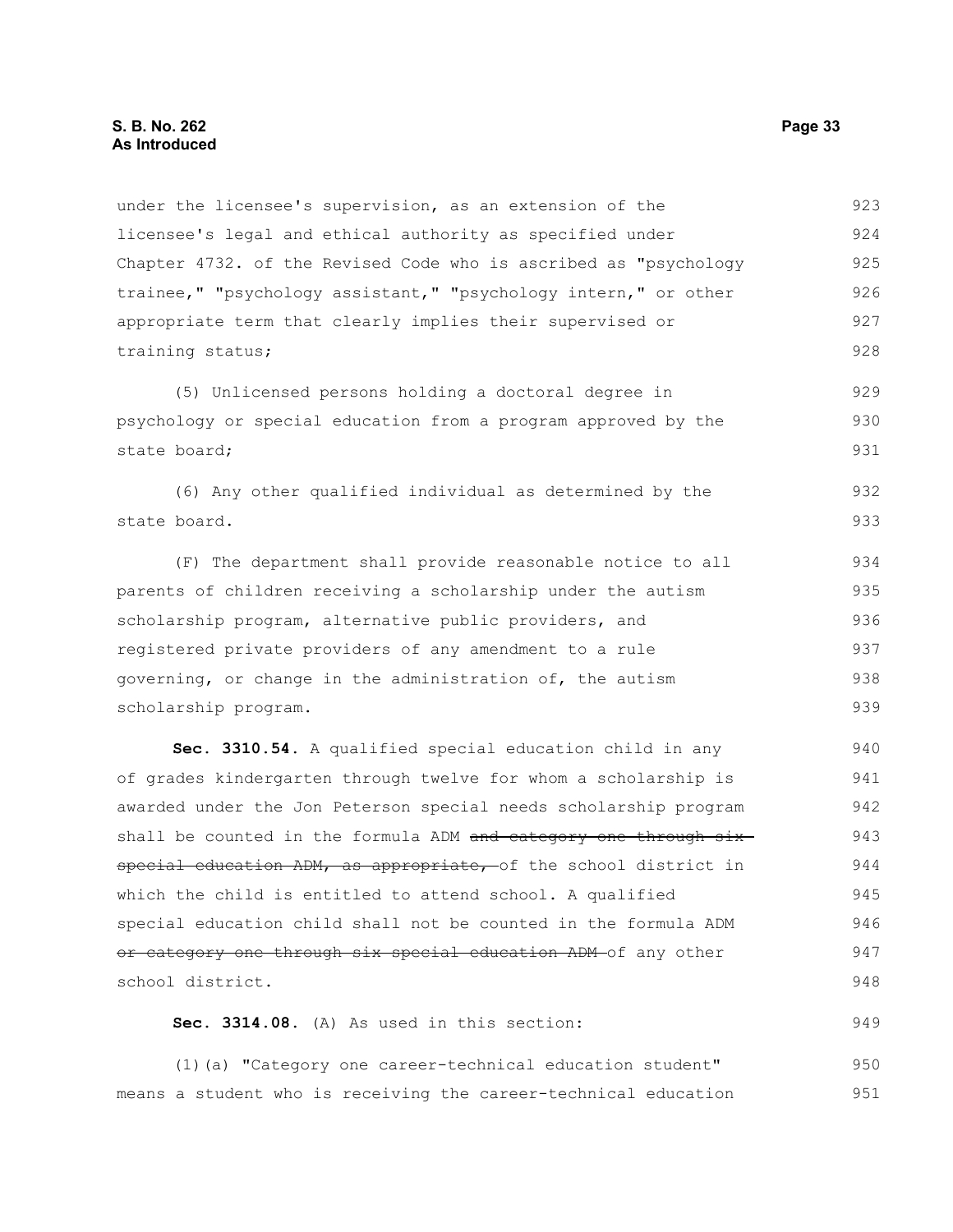services described in division (A) of section 3317.014 of the Revised Code. (b) "Category two career-technical student" means a student who is receiving the career-technical education services described in division (B) of section 3317.014 of the Revised Code. (c) "Category three career-technical student" means a student who is receiving the career-technical education services described in division (C) of section 3317.014 of the Revised Code. (d) "Category four career-technical student" means a student who is receiving the career-technical education services described in division (D) of section 3317.014 of the Revised Code. (e) "Category five career-technical education student" means a student who is receiving the career-technical education services described in division (E) of section 3317.014 of the Revised Code. (2)(a) "Category one English learner" means an English learner described in division (A) of section 3317.016 of the Revised Code. (b) "Category two English learner" means an English learner described in division (B) of section 3317.016 of the Revised Code. (c) "Category three English learner" means an English learner described in division (C) of section 3317.016 of the Revised Code. 952 953 954 955 956 957 958 959 960 961 962 963 964 965 966 967 968 969 970 971 972 973 974 975 976 977 978

(3)(a) "Category one special education student" means a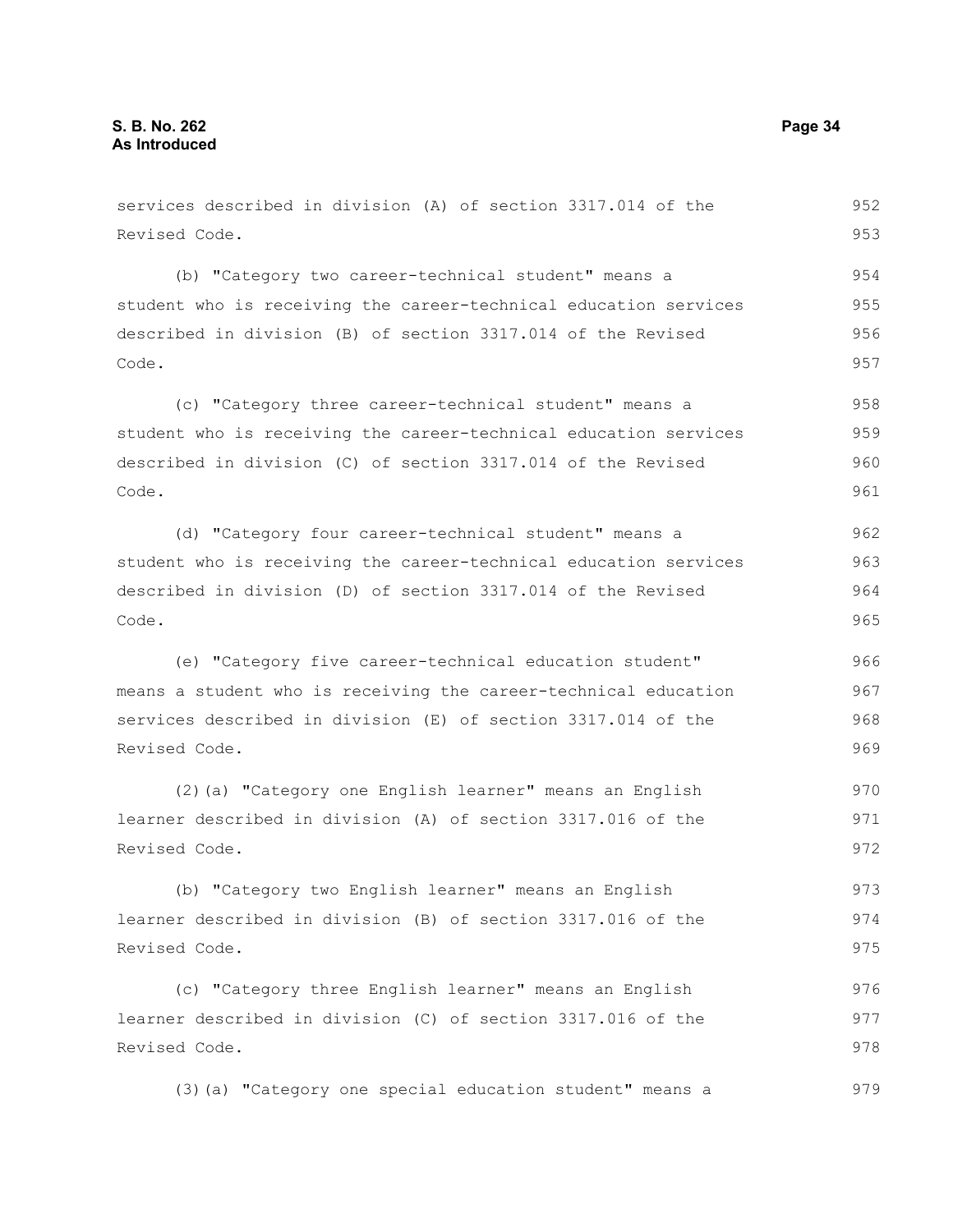student who is receiving special education services for a disability specified in division (A) of section 3317.013 of the Revised Code.

(b) "Category two special education student" means a student who is receiving special education services for a disability specified in division (B) of section 3317.013 of the Revised Code. 983 984 985 986

(c) "Category three special education student" means a student who is receiving special education services for a disability specified in division (C) of section 3317.013 of the Revised Code. 987 988 989 990

(d) "Category four special education student" means a student who is receiving special education services for a disability specified in division (D) of section 3317.013 of the Revised Code.

(e) "Category five special education student" means a student who is receiving special education services for a disability specified in division (E) of section 3317.013 of the Revised Code.

(f) "Category six special education student" means a student who is receiving special education services for a disability specified in division (F) of section 3317.013 of the Revised Code. 999 1000 1001 1002

(4) "Economically disadvantaged index for a community school" means the square of the quotient of the percentage of students enrolled in the school who are identified as economically disadvantaged as defined by the department of education, divided by the percentage of students in the statewide ADM identified as economically disadvantaged. For 1003 1004 1005 1006 1007 1008

980 981 982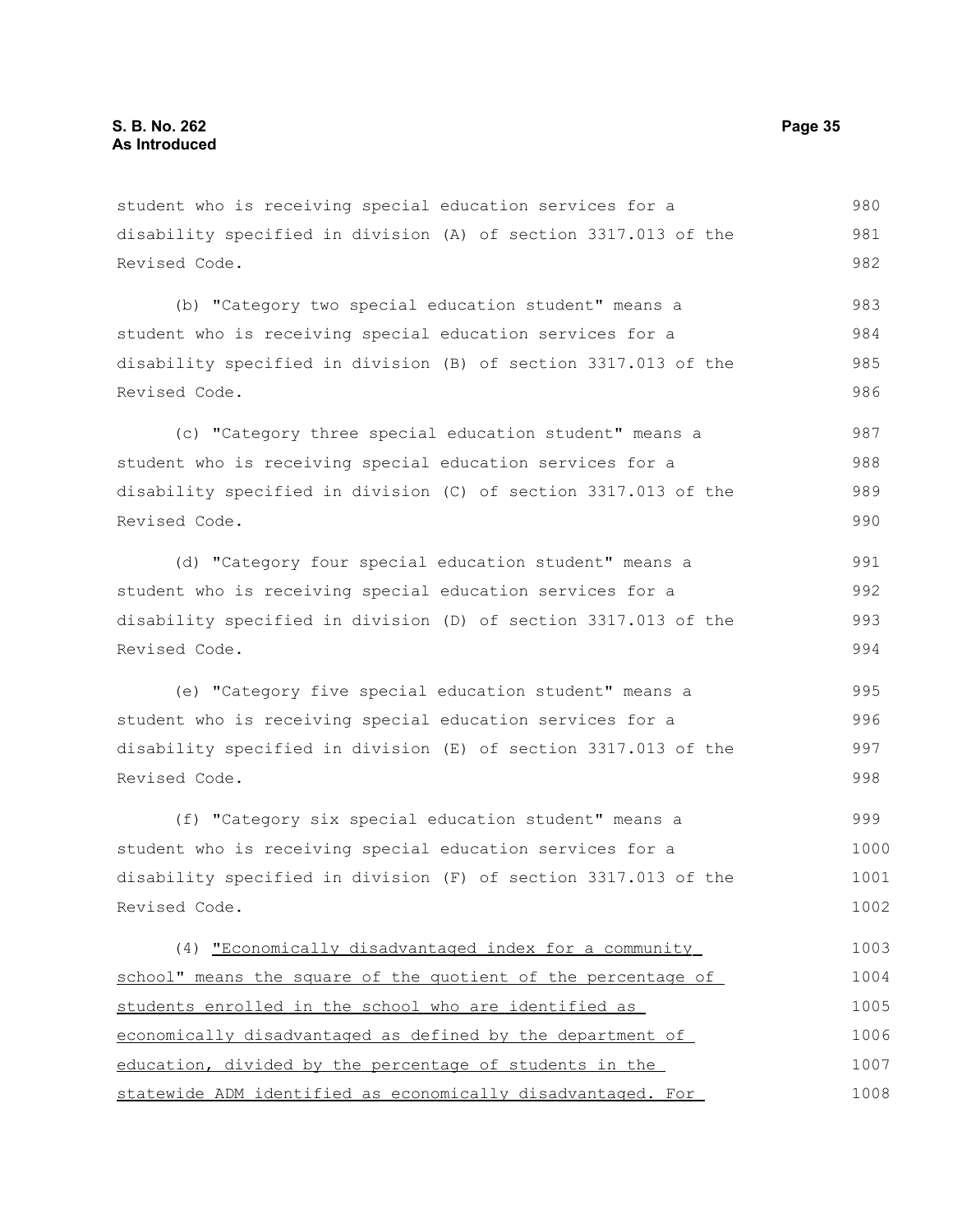| purposes of this calculation, the "statewide ADM" equals the      | 1009 |
|-------------------------------------------------------------------|------|
| "statewide ADM" for city, local, and exempted village school      | 1010 |
| districts described in division (D) (1) of section 3317.02 of the |      |
| Revised Code.                                                     | 1012 |
| (5) "Formula amount" has the same meaning as in section           | 1013 |
| 3317.02 of the Revised Code.                                      | 1014 |
| $(5)$ (6) "IEP" has the same meaning as in section 3323.01        | 1015 |
| of the Revised Code.                                              | 1016 |
| $(6)$ (7) "Resident district" means the school district in        | 1017 |
| which a student is entitled to attend school under section        | 1018 |
| 3313.64 or 3313.65 of the Revised Code.                           | 1019 |
| (7) "State education aid" has the same meaning as in-             | 1020 |
| section 5751.20 of the Revised Code.                              | 1021 |
| (B) The state board of education shall adopt rules                | 1022 |
| requiring both of the following:                                  | 1023 |
| (1) The board of education of each city, exempted village,        | 1024 |
| and local school district to annually report the number of        | 1025 |
| students entitled to attend school in the district who are        | 1026 |
| enrolled in each grade kindergarten through twelve in a           | 1027 |
| community school established under this chapter, and for each     | 1028 |
| child, the community school in which the child is enrolled.       | 1029 |
| (2) The governing authority of each community school              | 1030 |
| established under this chapter to annually report all of the      | 1031 |
| following:                                                        | 1032 |
| (a) The number of students enrolled in grades one through         | 1033 |
| twelve and the full-time equivalent number of students enrolled   | 1034 |
| in kindergarten in the school who are not receiving special       | 1035 |
| education and related services pursuant to an IEP;                | 1036 |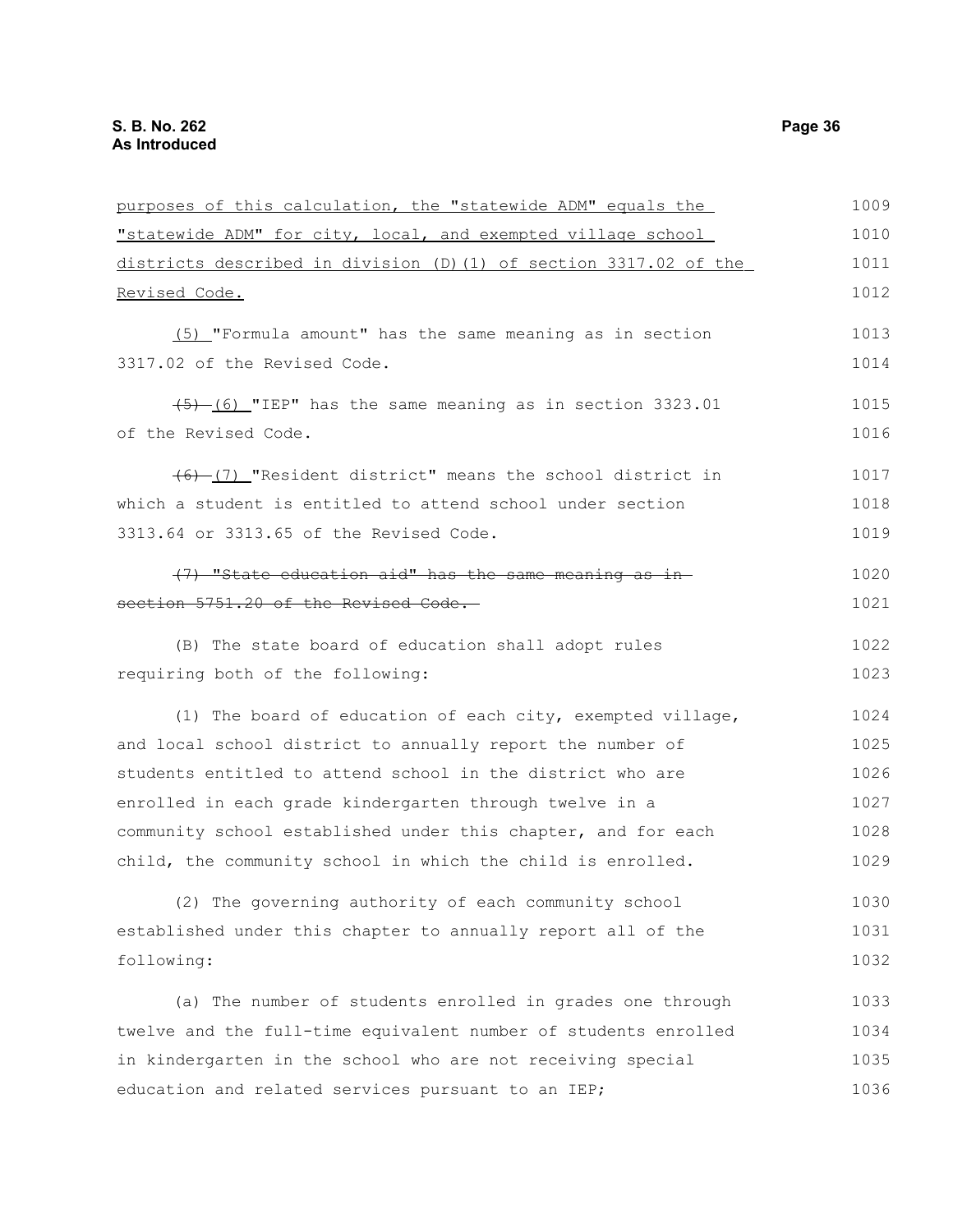# **S. B. No. 262 Page 37 As Introduced**

(b) The number of enrolled students in grades one through twelve and the full-time equivalent number of enrolled students in kindergarten, who are receiving special education and related services pursuant to an IEP; 1037 1038 1039 1040

(c) The number of students reported under division (B)(2) (b) of this section receiving special education and related services pursuant to an IEP for a disability described in each of divisions (A) to (F) of section 3317.013 of the Revised Code; 1041 1042 1043 1044

(d) The full-time equivalent number of students reported under divisions  $(B)(2)(a)$  and  $(b)$  of this section who are enrolled in career-technical education programs or classes described in each of divisions (A) to (E) of section 3317.014 of the Revised Code that are provided by the community school; 1045 1046 1047 1048 1049

(e) The number of students reported under divisions (B)(2) (a) and (b) of this section who are not reported under division (B)(2)(d) of this section but who are enrolled in careertechnical education programs or classes described in each of divisions (A) to (E) of section 3317.014 of the Revised Code at a joint vocational school district or another district in the career-technical planning district to which the school is assigned; 1050 1051 1052 1053 1054 1055 1056 1057

(f) The number of students reported under divisions (B)(2) (a) and (b) of this section who are category one to three English learners described in each of divisions (A) to (C) of section 3317.016 of the Revised Code; 1058 1059 1060 1061

(g) The number of students reported under divisions (B)(2) (a) and (b) of this section who are economically disadvantaged, as defined by the department. A student shall not be categorically excluded from the number reported under division 1062 1063 1064 1065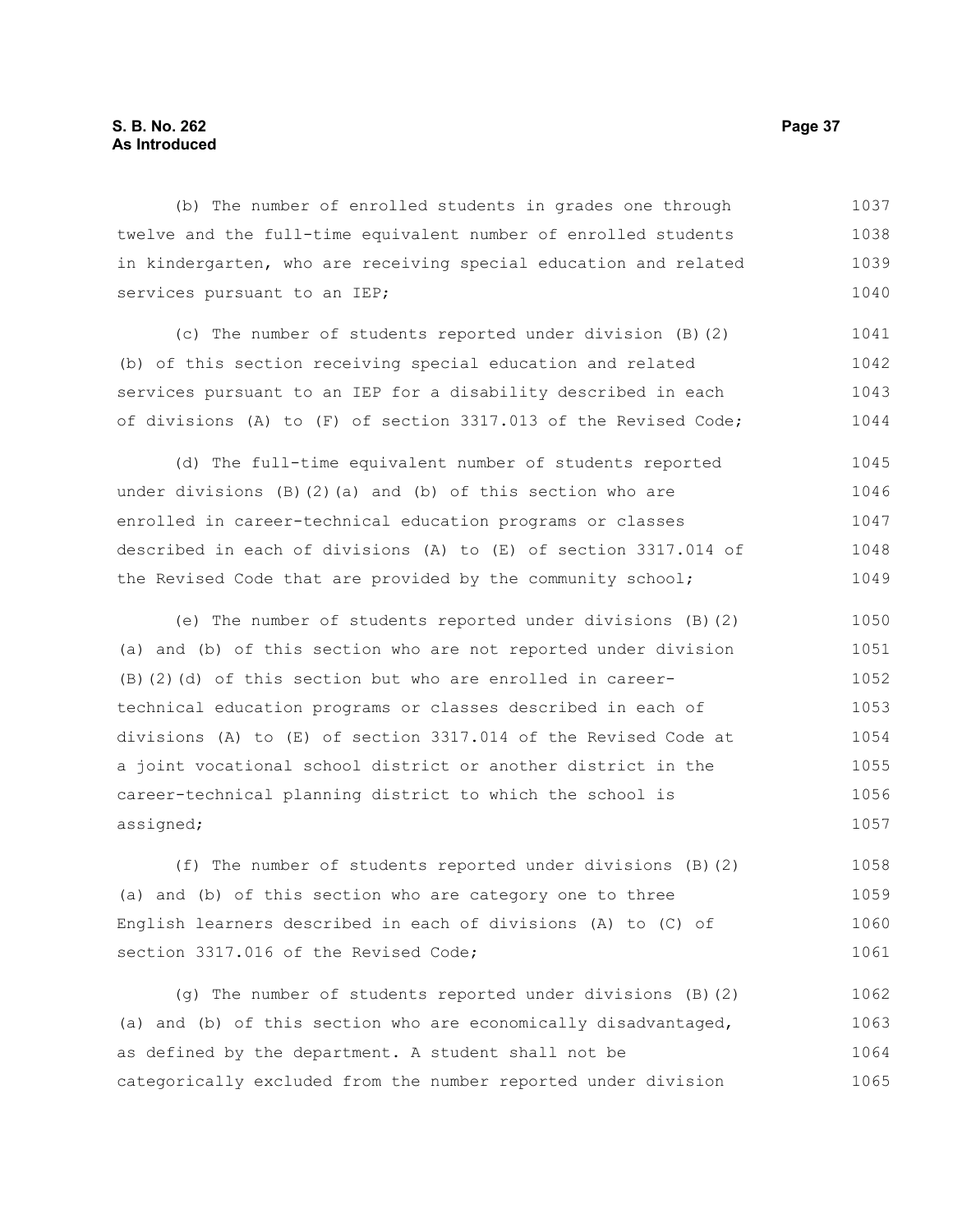(B)(2)(g) of this section based on anything other than family income. 1066 1067

(h) For each student, the city, exempted village, or local school district in which the student is entitled to attend school under section 3313.64 or 3313.65 of the Revised Code. 1068 1069 1070

(i) The number of students enrolled in a preschool program operated by the school that is licensed by the department of education under sections 3301.52 to 3301.59 of the Revised Code who are not receiving special education and related services pursuant to an IEP. 1071 1072 1073 1074 1075

A school district board and a community school governing authority shall include in their respective reports under division (B) of this section any child admitted in accordance with division (A)(2) of section 3321.01 of the Revised Code. 1076 1077 1078 1079

A governing authority of a community school shall not include in its report under divisions (B)(2)(a) to (h) of this section any student for whom tuition is charged under division (F) of this section. 1080 1081 1082 1083

(C)(1) Except as provided in division (C)(2) of this section, and subject to divisions  $(C)(3)$ ,  $(4)$ ,  $(5)$ ,  $(6)$ , and  $(7)$ of this section, on a full-time equivalency basis, for each student enrolled in a community school established under this chapter, the department of education annually shall deduct fromthe state education aid of a student's resident district and, if necessary, from the payment made to the district under sections 321.24 and 323.156 of the Revised Code and pay to the community school the sum of the following: 1084 1085 1086 1087 1088 1089 1090 1091 1092

(a) An opportunity grant in an amount equal to the formula amount; 1093 1094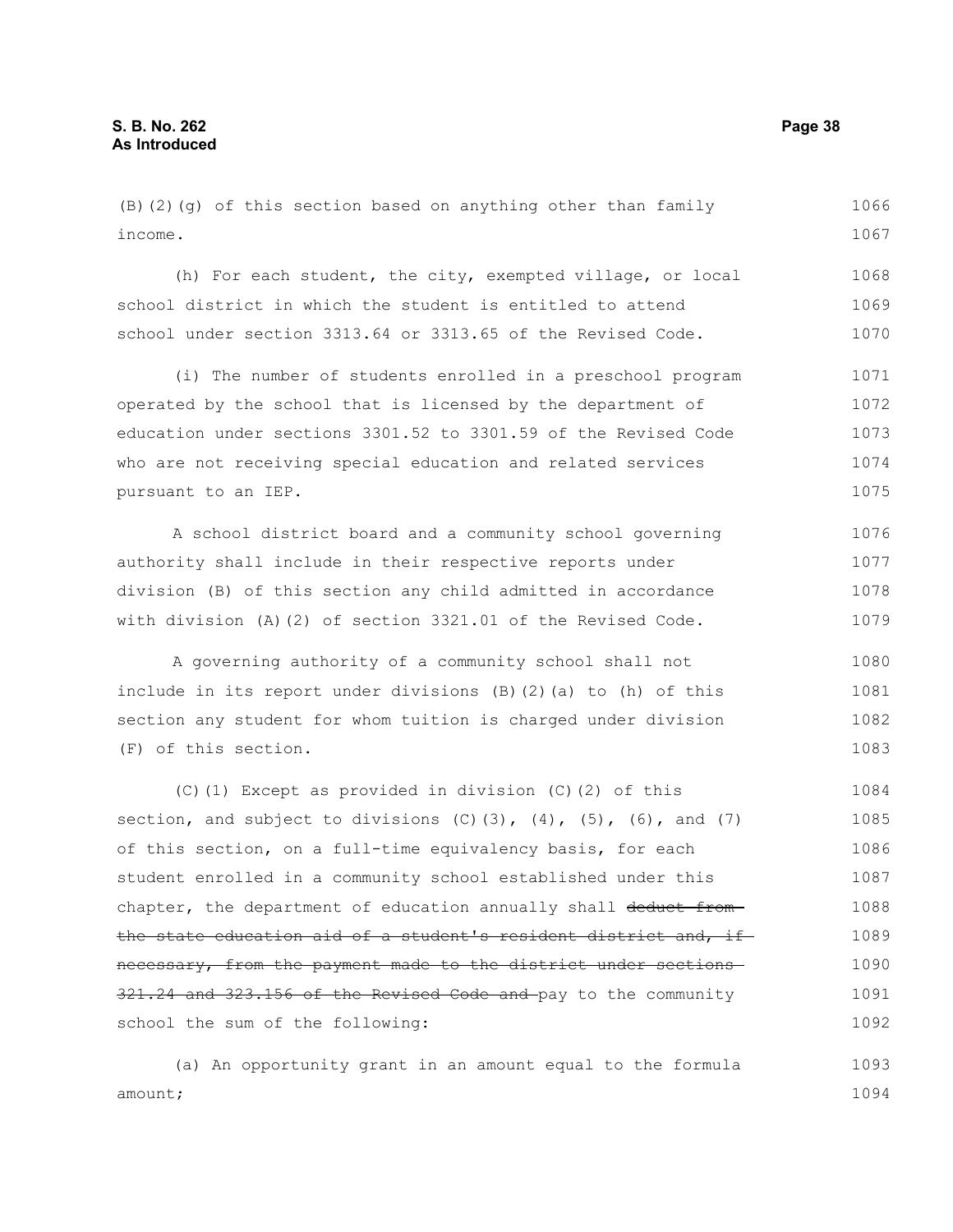(b) The per pupil amount of targeted assistance funds calculated under division (A) of section 3317.0217 of the Revised Code for the student's resident district, as determined by the department, X 0.25; (c) Additional state aid for special education and related services provided under Chapter 3323. of the Revised Code as follows: (i) If the student is a category one special education student, the amount specified in division (A) of section 3317.013 of the Revised Code; (ii) If the student is a category two special education student, the amount specified in division (B) of section 3317.013 of the Revised Code; (iii) If the student is a category three special education student, the amount specified in division (C) of section 3317.013 of the Revised Code; (iv) If the student is a category four special education student, the amount specified in division (D) of section 3317.013 of the Revised Code; (v) If the student is a category five special education student, the amount specified in division (E) of section 3317.013 of the Revised Code; (vi) If the student is a category six special education student, the amount specified in division (F) of section 3317.013 of the Revised Code. (d) If the student is in kindergarten through third grade, an additional amount of \$320; (e) If the student is economically disadvantaged, an 1095 1096 1097 1098 1099 1100 1101 1102 1103 1104 1105 1106 1107 1108 1109 1110 1111 1112 1113 1114 1115 1116 1117 1118 1119 1120 1121 1122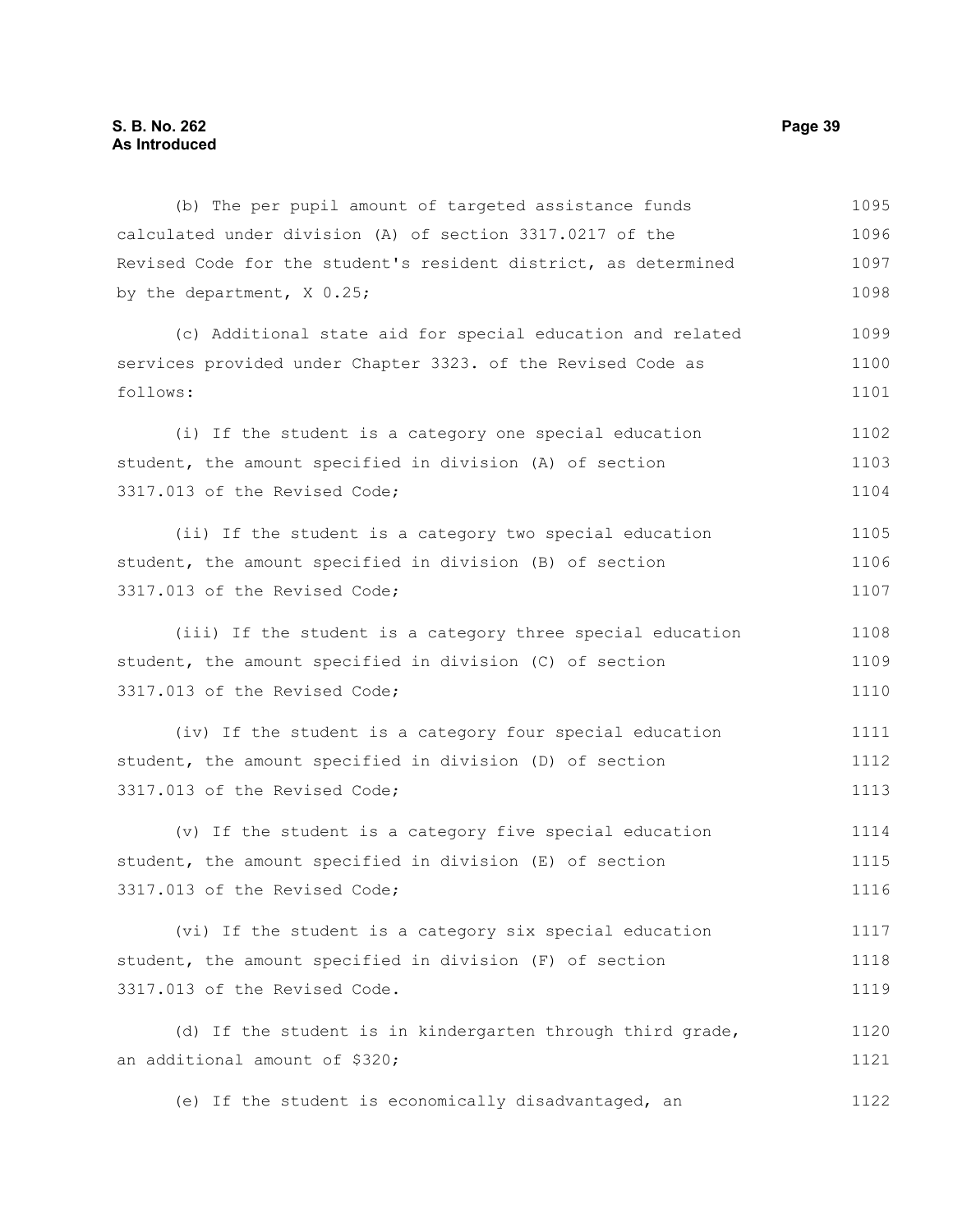additional amount equal to the following: \$272 X the resident district's school's economically disadvantaged index (f) English learner funds as follows: (i) If the student is a category one English learner, the amount specified in division (A) of section 3317.016 of the Revised Code; (ii) If the student is a category two English learner, the amount specified in division (B) of section 3317.016 of the Revised Code; (iii) If the student is a category three English learner, the amount specified in division (C) of section 3317.016 of the Revised Code. (g) If the student is reported under division (B)(2)(d) of this section, career-technical education funds as follows: (i) If the student is a category one career-technical education student, the amount specified in division (A) of section 3317.014 of the Revised Code; (ii) If the student is a category two career-technical education student, the amount specified in division (B) of section 3317.014 of the Revised Code; (iii) If the student is a category three career-technical education student, the amount specified in division (C) of section 3317.014 of the Revised Code; (iv) If the student is a category four career-technical education student, the amount specified in division (D) of section 3317.014 of the Revised Code; 1123 1124 1125 1126 1127 1128 1129 1130 1131 1132 1133 1134 1135 1136 1137 1138 1139 1140 1141 1142 1143 1144 1145 1146 1147 1148 1149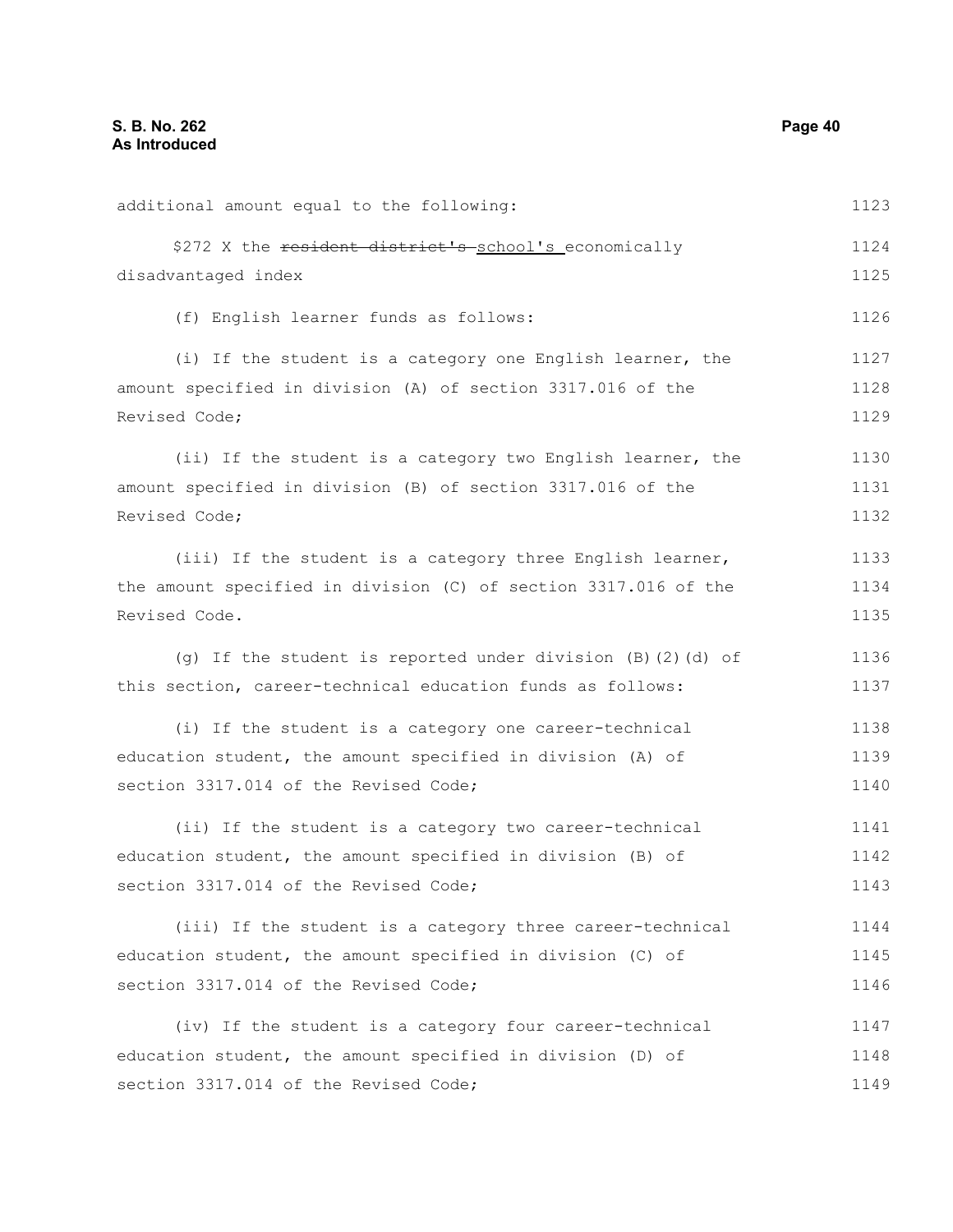| (v) If the student is a category five career-technical                        | 1150 |
|-------------------------------------------------------------------------------|------|
| education student, the amount specified in division (E) of                    | 1151 |
| section 3317.014 of the Revised Code.                                         | 1152 |
| Deduction and payment Payment of funds under division (C)                     | 1153 |
| (1) (g) of this section is subject to approval by the lead                    | 1154 |
| district of a career-technical planning district or the                       | 1155 |
| department of education under section 3317.161 of the Revised                 | 1156 |
| Code.                                                                         | 1157 |
| (2) When deducting from the state education aid of a-                         | 1158 |
| student's resident district for students enrolled in In the case              | 1159 |
| of an internet- or computer-based community school-and making-                | 1160 |
| payments to such school under this section, the department shall              | 1161 |
| make the <del>deductions and </del> payments described in only divisions (C)  | 1162 |
| $(1)$ (a), (c), and (g) of this section.                                      | 1163 |
| No deductions or payments shall be made for a student                         | 1164 |
| enrolled in such school under division $(C)$ $(1)$ $(b)$ , $(d)$ , $(e)$ , or | 1165 |
| (f) of this section.                                                          | 1166 |
| (3) (a) If a community school's costs for a fiscal year for                   | 1167 |
| a student receiving special education and related services                    | 1168 |
| pursuant to an IEP for a disability described in divisions (B)                | 1169 |
| to (F) of section 3317.013 of the Revised Code exceed the                     | 1170 |
| threshold catastrophic cost for serving the student as specified              | 1171 |
| in division (B) of section 3317.0214 of the Revised Code, the                 | 1172 |
| school may submit to the superintendent of public instruction                 | 1173 |
| documentation, as prescribed by the superintendent, of all its                | 1174 |
| costs for that student. Upon submission of documentation for a                | 1175 |
| student of the type and in the manner prescribed, the department              | 1176 |
| shall pay to the community school an amount equal to the                      | 1177 |
| school's costs for the student in excess of the threshold                     | 1178 |
| catastrophic costs.                                                           | 1179 |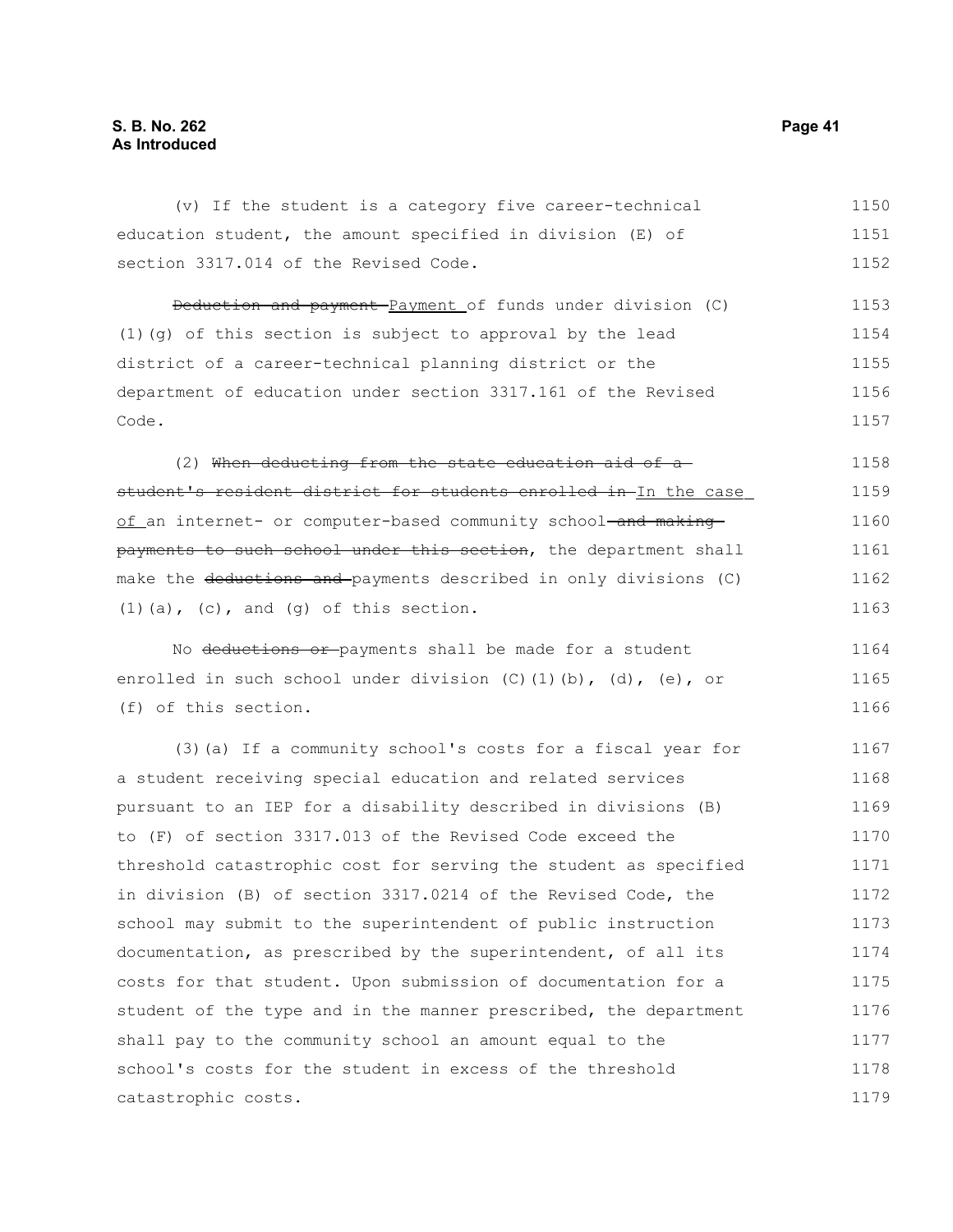# **S. B. No. 262 Page 42 As Introduced**

(b) The community school shall report under division (C) (3)(a) of this section, and the department shall pay for, only the costs of educational expenses and the related services provided to the student in accordance with the student's individualized education program. Any legal fees, court costs, or other costs associated with any cause of action relating to the student may not be included in the amount. 1180 1181 1182 1183 1184 1185 1186

(4) In any fiscal year, a community school receiving funds under division (C)(1)(q) of this section shall spend those funds only for the purposes that the department designates as approved for career-technical education expenses. Career-technical education expenses approved by the department shall include only expenses connected to the delivery of career-technical programming to career-technical students. The department shall require the school to report data annually so that the department may monitor the school's compliance with the requirements regarding the manner in which funding received under division (C)(1)(g) of this section may be spent. 1187 1188 1189 1190 1191 1192 1193 1194 1195 1196 1197

(5) Notwithstanding anything to the contrary in section 3313.90 of the Revised Code, except as provided in division (C) (9) of this section, all funds received under division  $(C)$  (1)(g) of this section shall be spent in the following manner: 1198 1199 1200 1201

(a) At least seventy-five per cent of the funds shall be spent on curriculum development, purchase, and implementation; instructional resources and supplies; industry-based program certification; student assessment, credentialing, and placement; curriculum specific equipment purchases and leases; careertechnical student organization fees and expenses; home and agency linkages; work-based learning experiences; professional development; and other costs directly associated with career-1202 1203 1204 1205 1206 1207 1208 1209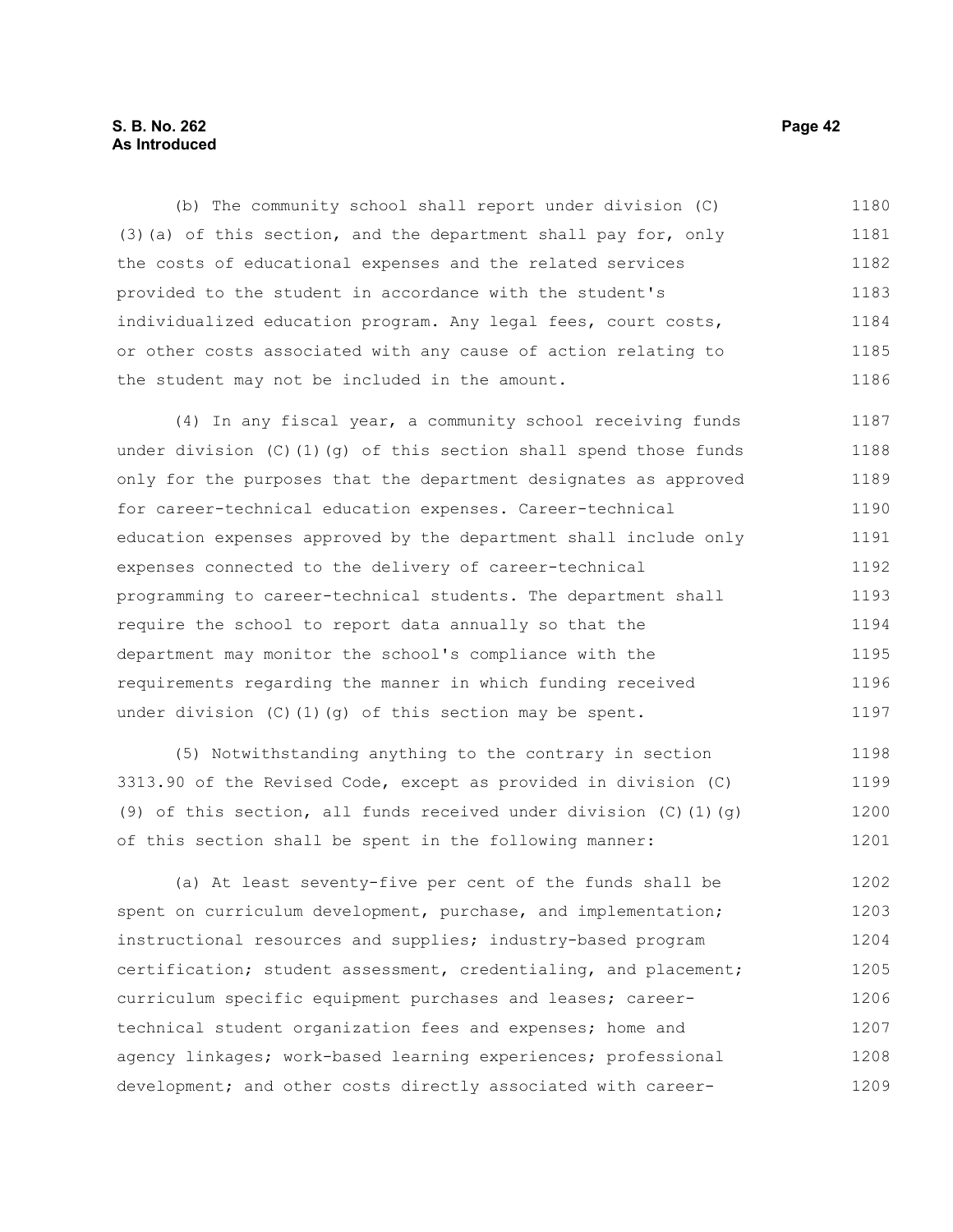technical education programs including development of new programs. (b) Not more than twenty-five per cent of the funds shall be used for personnel expenditures. (6) A community school shall spend the funds it receives under division  $(C)$  (1)(e) of this section in accordance with section 3317.25 of the Revised Code. (7) If the sum of the payments computed under divisions (C)(1) and (8)(a) of this section for the students entitled to attend school in a particular school district under sections 3313.64 and 3313.65 of the Revised Code exceeds the sum of that district's state education aid and its payment under sections 321.24 and 323.156 of the Revised Code, the department shall calculate and apply a proration factor to the payments to all community schools under that division for the students entitled to attend school in that district. (8)(a) Subject to division (C)(7) of this section, the The department annually shall pay to each community school, including each internet- or computer-based community school, an amount equal to the following: (The number of students reported by the community school under division  $(B)(2)(e)$  of this section X the formula amount X .20) (b) For each payment made to a community school under division (C)(8)(a) of this section, the department shall deduct from the state education aid of each city, local, and exempted village school district and, if necessary, from the payment made to the district under sections 321.24 and 323.156 of the Revised 1210 1211 1212 1213 1214 1215 1216 1217 1218 1219 1220 1221 1222 1223 1224 1225 1226 1227 1228 1229 1230 1231 1232 1233 1234 1235 1236 1237

Code an amount equal to the following: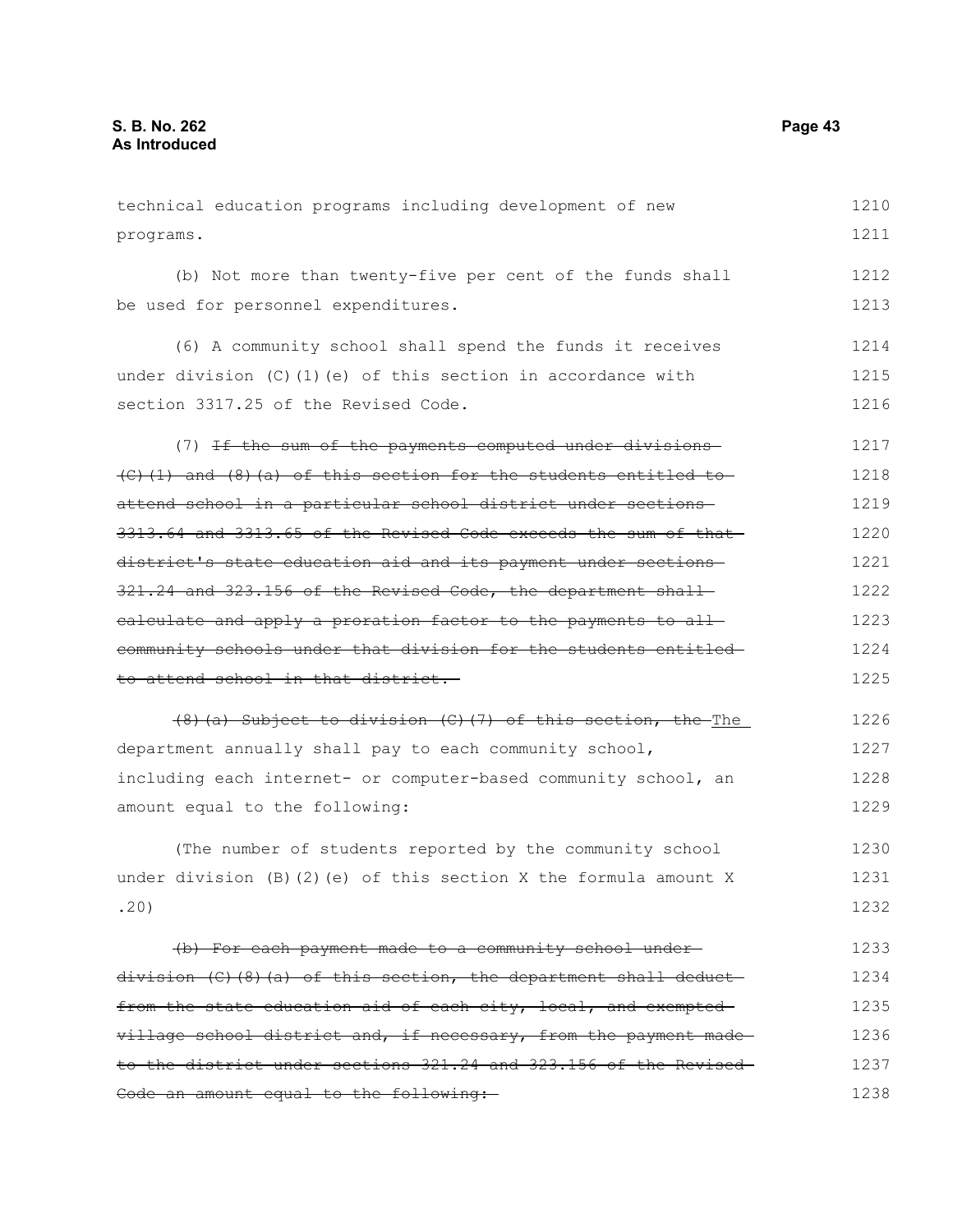(The number of the district's students reported by the community school under division (B)(2)(e) of this section X the formula amount X .20)  $(9)$  (8) The department may waive the requirement in division (C)(5) of this section for any community school that exclusively provides one or more career-technical workforce development programs in arts and communications that are not equipment-intensive, as determined by the department. (D) A board of education sponsoring a community school may utilize local funds to make enhancement grants to the school or may agree, either as part of the contract or separately, to provide any specific services to the community school at no cost to the school. (E) A community school may not levy taxes or issue bonds secured by tax revenues. (F) No community school shall charge tuition for the enrollment of any student who is a resident of this state. A community school may charge tuition for the enrollment of any student who is not a resident of this state. (G)(1)(a) A community school may borrow money to pay any necessary and actual expenses of the school in anticipation of the receipt of any portion of the payments to be received by the school pursuant to division (C) of this section. The school may issue notes to evidence such borrowing. The proceeds of the notes shall be used only for the purposes for which the anticipated receipts may be lawfully expended by the school. (b) A school may also borrow money for a term not to exceed fifteen years for the purpose of acquiring facilities. 1239 1240 1241 1242 1243 1244 1245 1246 1247 1248 1249 1250 1251 1252 1253 1254 1255 1256 1257 1258 1259 1260 1261 1262 1263 1264 1265 1266

(2) Except for any amount guaranteed under section 3318.50 1267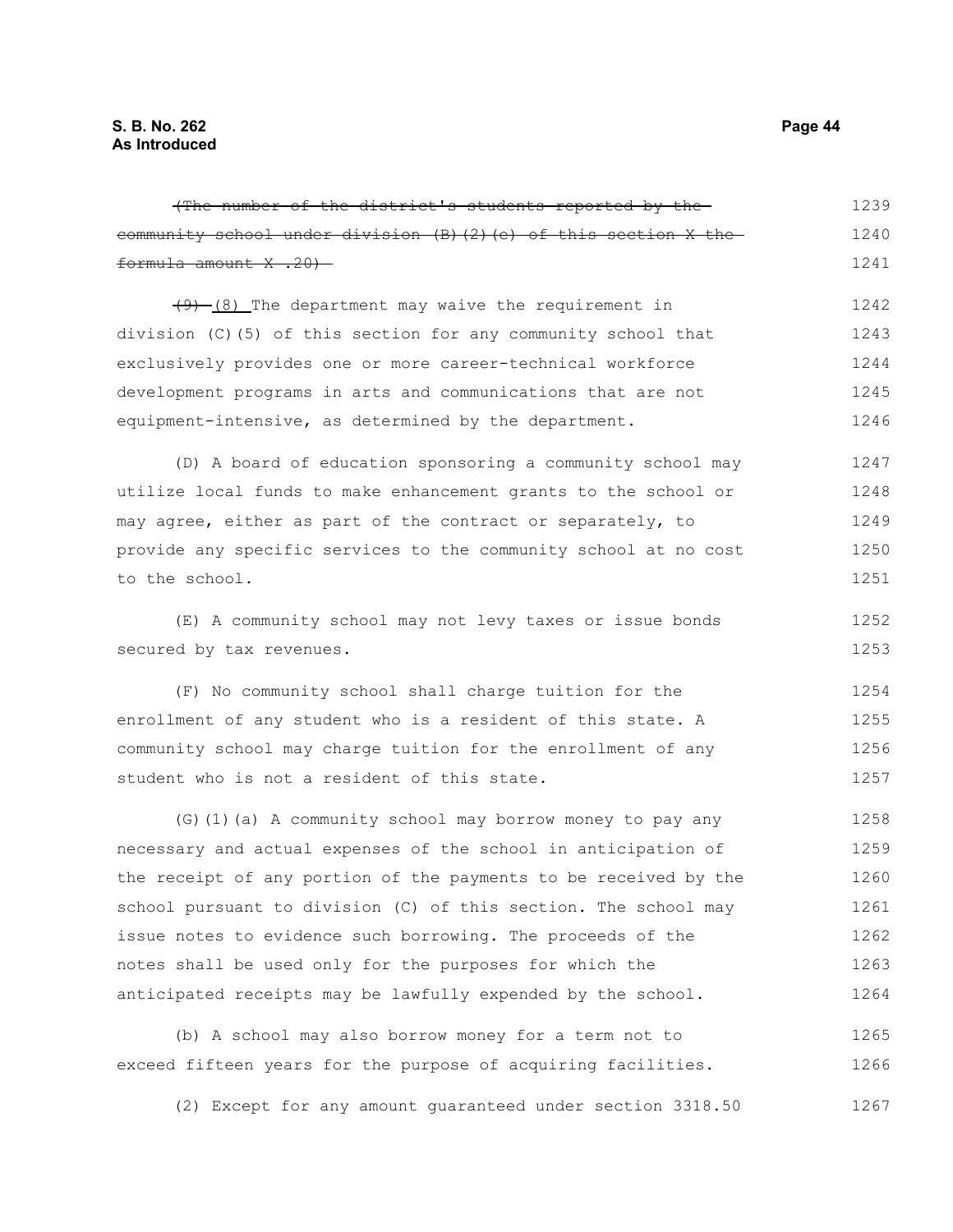of the Revised Code, the state is not liable for debt incurred by the governing authority of a community school. (H) The department of education shall adjust the amounts subtracted and paid under division (C) of this section to reflect any enrollment of students in community schools for less than the equivalent of a full school year. The state board of education within ninety days after April 8, 2003, shall adopt in accordance with Chapter 119. of the Revised Code rules governing the payments to community schools under this section including initial payments in a school year and adjustments and reductions made in subsequent periodic payments to community schools and corresponding deductions from school district accounts as provided under division (C) of this section. For purposes of this section: 1268 1269 1270 1271 1272 1273 1274 1275 1276 1277 1278 1279 1280 1281

(1) A student shall be considered enrolled in the community school for any portion of the school year the student is participating at a college under Chapter 3365. of the Revised Code. 1282 1283 1284 1285

(2) A student shall be considered to be enrolled in a community school for the period of time beginning on the later of the date on which the school both has received documentation of the student's enrollment from a parent and the student has commenced participation in learning opportunities as defined in the contract with the sponsor, or thirty days prior to the date on which the student is entered into the education management information system established under section 3301.0714 of the Revised Code. For purposes of applying this division and divisions (H)(3) and (4) of this section to a community school student, "learning opportunities" shall be defined in the contract, which shall describe both classroom-based and non-1286 1287 1288 1289 1290 1291 1292 1293 1294 1295 1296 1297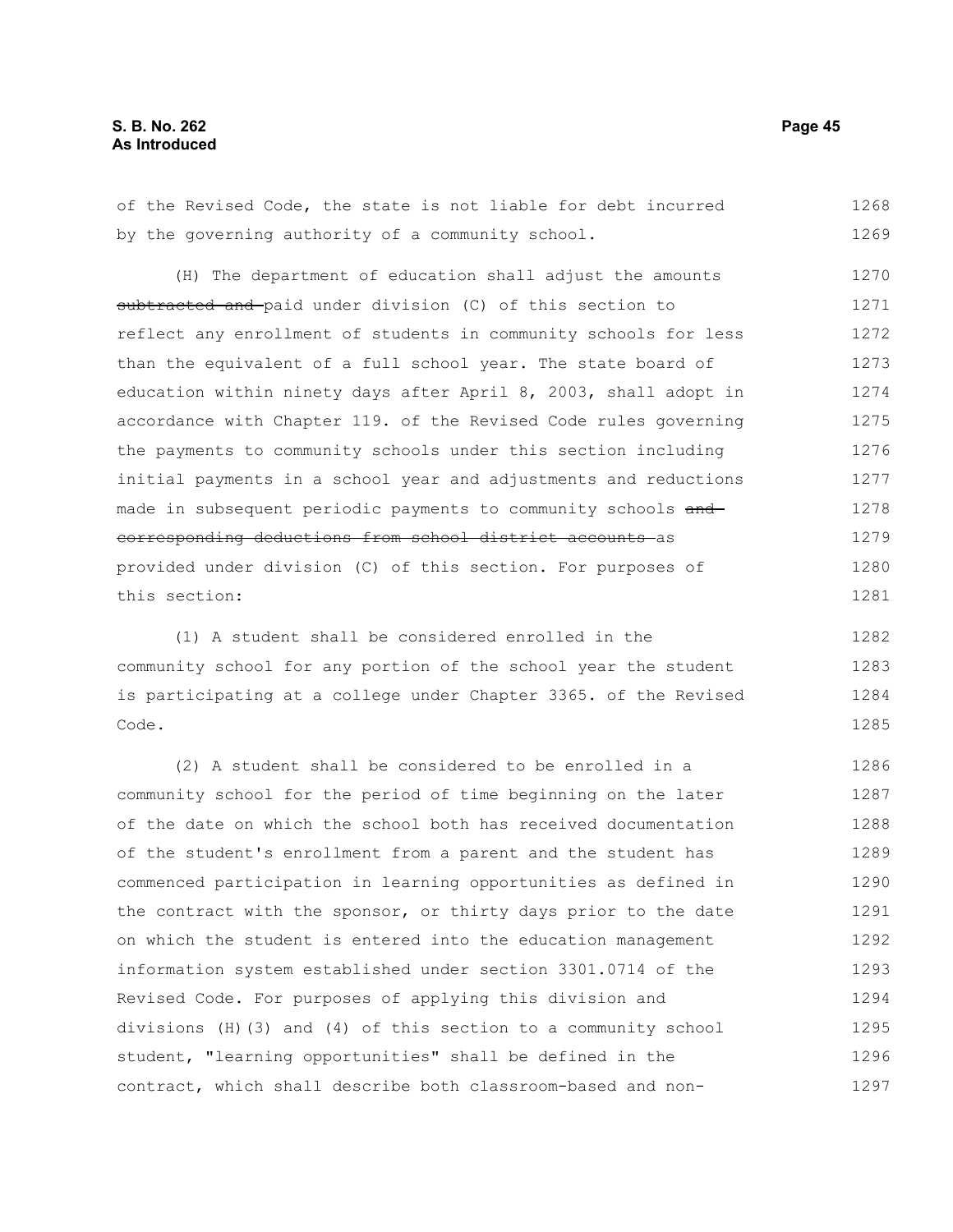classroom-based learning opportunities and shall be in compliance with criteria and documentation requirements for student participation which shall be established by the department. Any student's instruction time in non-classroombased learning opportunities shall be certified by an employee of the community school. A student's enrollment shall be considered to cease on the date on which any of the following occur: 1298 1299 1300 1301 1302 1303 1304 1305

(a) The community school receives documentation from a parent terminating enrollment of the student. 1306 1307

(b) The community school is provided documentation of a student's enrollment in another public or private school. 1308 1309

(c) The community school ceases to offer learning opportunities to the student pursuant to the terms of the contract with the sponsor or the operation of any provision of this chapter. 1310 1311 1312 1313

Except as otherwise specified in this paragraph, beginning in the 2011-2012 school year, any student who completed the prior school year in an internet- or computer-based community school shall be considered to be enrolled in the same school in the subsequent school year until the student's enrollment has ceased as specified in division (H)(2) of this section. The department shall continue subtracting and paying amounts for the student under division (C) of this section without interruption at the start of the subsequent school year. However, if the student without a legitimate excuse fails to participate in the first seventy-two consecutive hours of learning opportunities offered to the student in that subsequent school year, the student shall be considered not to have re-enrolled in the school for that school year and the department shall recalculate 1314 1315 1316 1317 1318 1319 1320 1321 1322 1323 1324 1325 1326 1327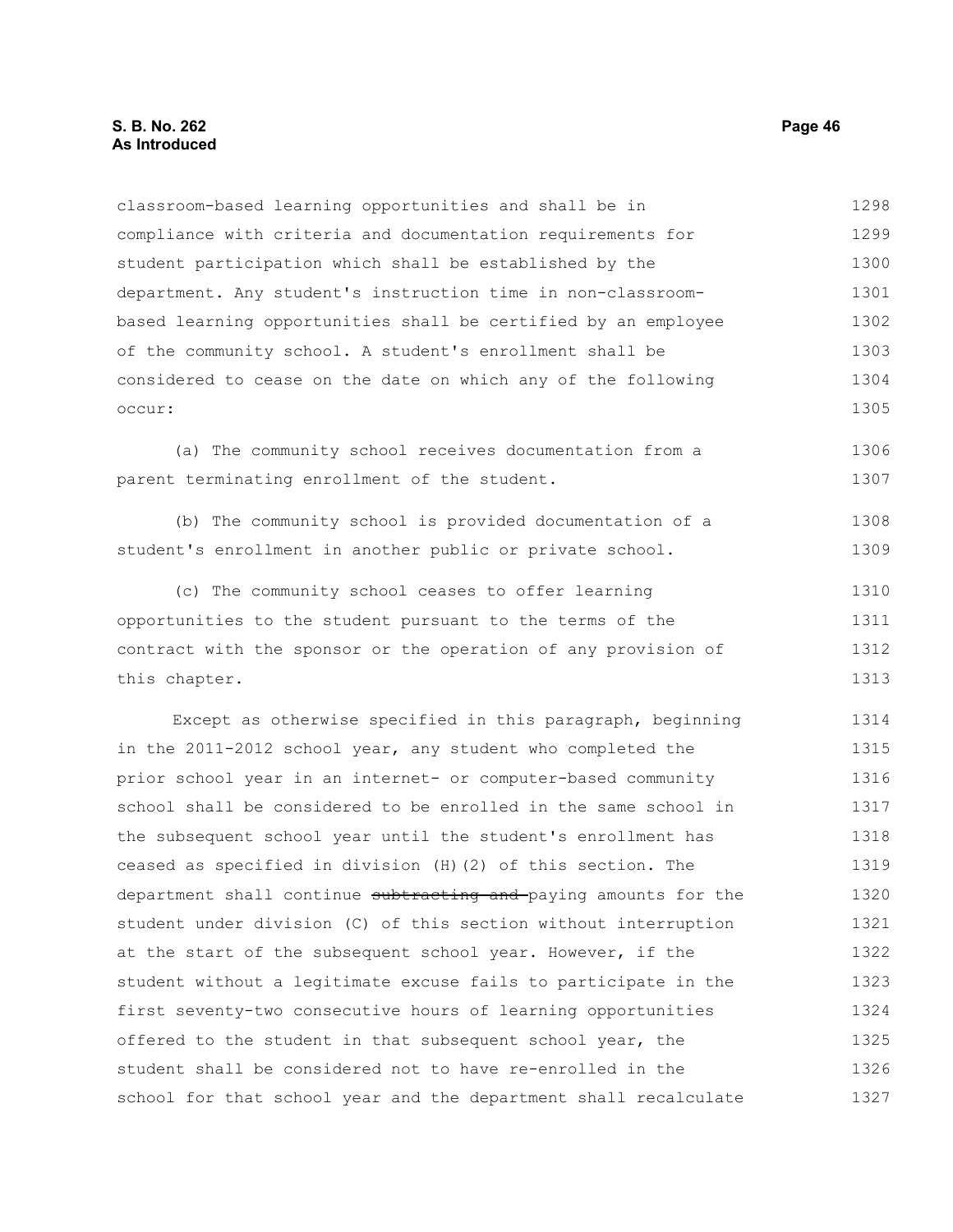the payments to the school for that school year to account for the fact that the student is not enrolled. 1328 1329

(3) The department shall determine each community school student's percentage of full-time equivalency based on the percentage of learning opportunities offered by the community school to that student, reported either as number of hours or number of days, is of the total learning opportunities offered by the community school to a student who attends for the school's entire school year. However, no internet- or computerbased community school shall be credited for any time a student spends participating in learning opportunities beyond ten hours within any period of twenty-four consecutive hours. Whether it reports hours or days of learning opportunities, each community school shall offer not less than nine hundred twenty hours of learning opportunities during the school year. 1330 1331 1332 1333 1334 1335 1336 1337 1338 1339 1340 1341 1342

(4) With respect to the calculation of full-time equivalency under division (H)(3) of this section, the department shall waive the number of hours or days of learning opportunities not offered to a student because the community school was closed during the school year due to disease epidemic, hazardous weather conditions, law enforcement emergencies, inoperability of school buses or other equipment necessary to the school's operation, damage to a school building, or other temporary circumstances due to utility failure rendering the school building unfit for school use, so long as the school was actually open for instruction with students in attendance during that school year for not less than the minimum number of hours required by this chapter. The department shall treat the school as if it were open for instruction with students in attendance during the hours or days waived under this division. 1343 1344 1345 1346 1347 1348 1349 1350 1351 1352 1353 1354 1355 1356 1357 1358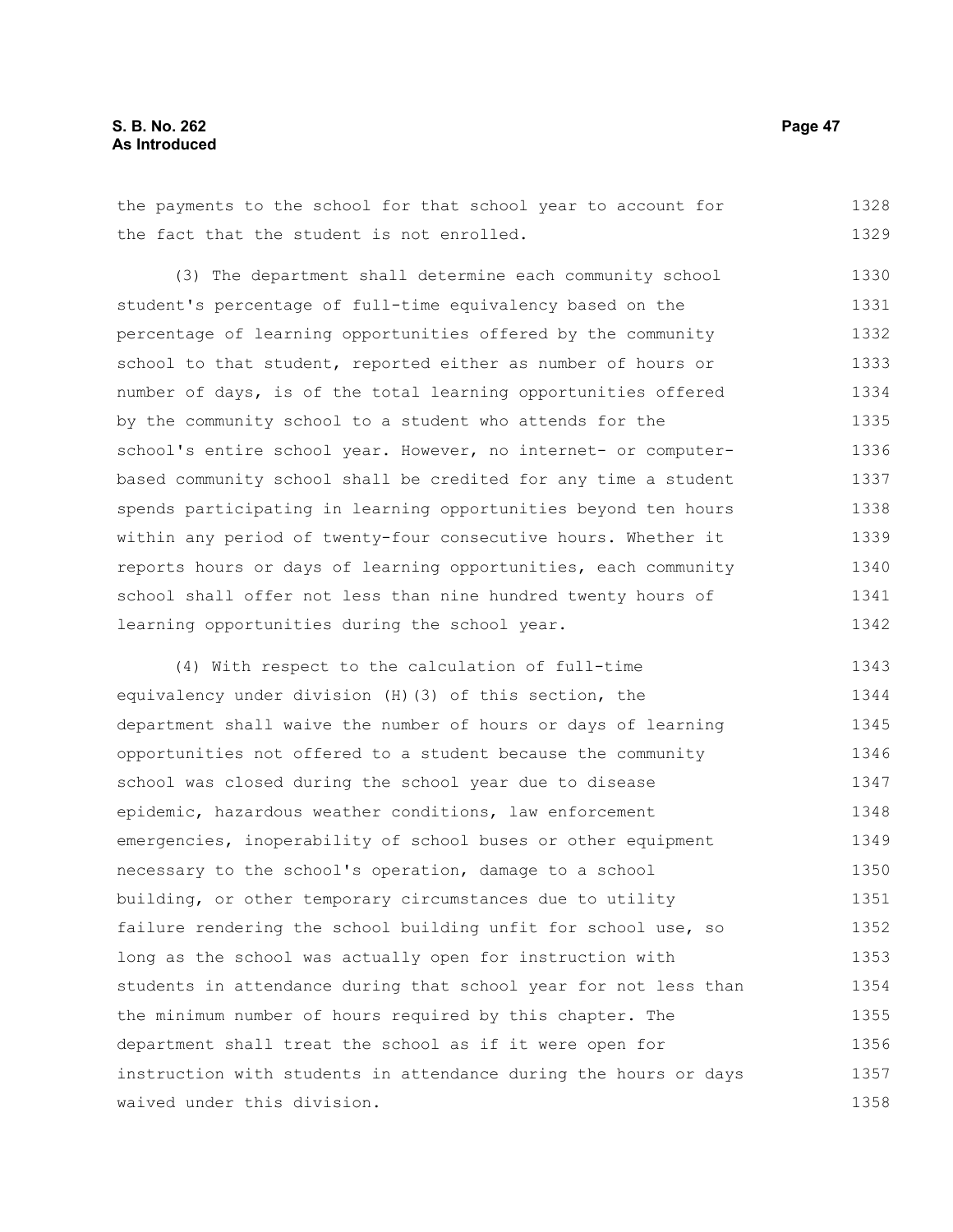# **S. B. No. 262 Page 48 As Introduced**

(I) The department of education shall reduce the amounts paid under this section to reflect payments made to colleges under section 3365.07 of the Revised Code. 1359 1360 1361

(J)(1) No student shall be considered enrolled in any internet- or computer-based community school or, if applicable to the student, in any community school that is required to provide the student with a computer pursuant to division (C) of section 3314.22 of the Revised Code, unless both of the following conditions are satisfied: 1362 1363 1364 1365 1366 1367

(a) The student possesses or has been provided with all required hardware and software materials and all such materials are operational so that the student is capable of fully participating in the learning opportunities specified in the contract between the school and the school's sponsor as required by division (A)(23) of section 3314.03 of the Revised Code; 1368 1369 1370 1371 1372 1373

(b) The school is in compliance with division (A) of section 3314.22 of the Revised Code, relative to such student. 1374 1375

(2) In accordance with policies adopted by the superintendent of public instruction, in consultation with the auditor of state, the department shall reduce the amounts otherwise payable under division (C) of this section to any community school that includes in its program the provision of computer hardware and software materials to any student, if such hardware and software materials have not been delivered, installed, and activated for each such student in a timely manner or other educational materials or services have not been provided according to the contract between the individual community school and its sponsor. 1376 1377 1378 1379 1380 1381 1382 1383 1384 1385 1386

The superintendent of public instruction and the auditor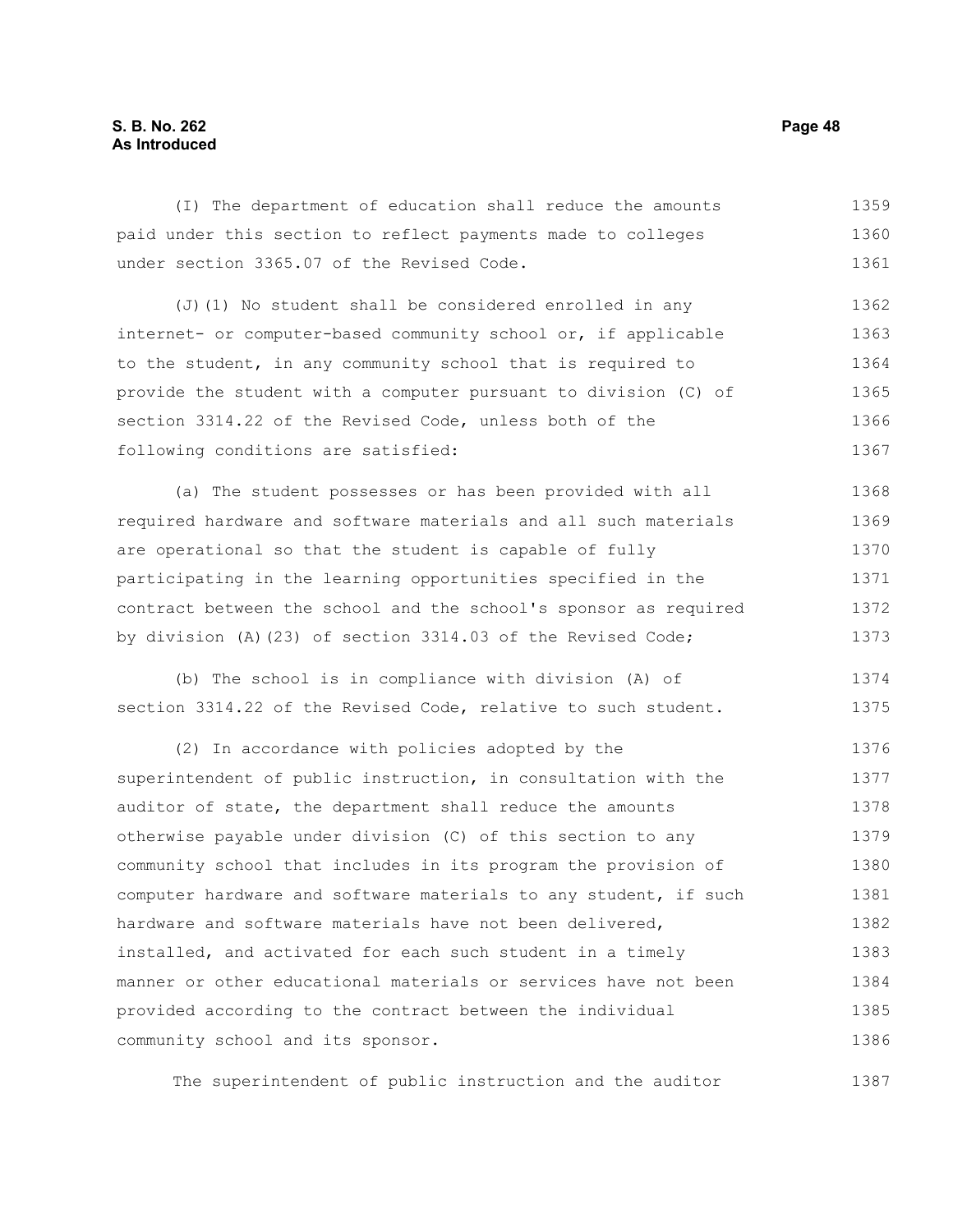of state shall jointly establish a method for auditing any community school to which this division pertains to ensure compliance with this section. 1388 1389 1390

The superintendent, auditor of state, and the governor shall jointly make recommendations to the general assembly for legislative changes that may be required to assure fiscal and academic accountability for such schools. 1391 1392 1393 1394

(K)(1) If the department determines that a review of a community school's enrollment is necessary, such review shall be completed and written notice of the findings shall be provided to the governing authority of the community school and its sponsor within ninety days of the end of the community school's fiscal year, unless extended for a period not to exceed thirty additional days for one of the following reasons: 1395 1396 1397 1398 1399 1400 1401

(a) The department and the community school mutually agree to the extension. 1402 1403

(b) Delays in data submission caused by either a community school or its sponsor. 1404 1405

(2) If the review results in a finding that additional funding is owed to the school, such payment shall be made within thirty days of the written notice. If the review results in a finding that the community school owes moneys to the state, the following procedure shall apply: 1406 1407 1408 1409 1410

(a) Within ten business days of the receipt of the notice of findings, the community school may appeal the department's determination to the state board of education or its designee. 1411 1412 1413

(b) The board or its designee shall conduct an informal hearing on the matter within thirty days of receipt of such an appeal and shall issue a decision within fifteen days of the 1414 1415 1416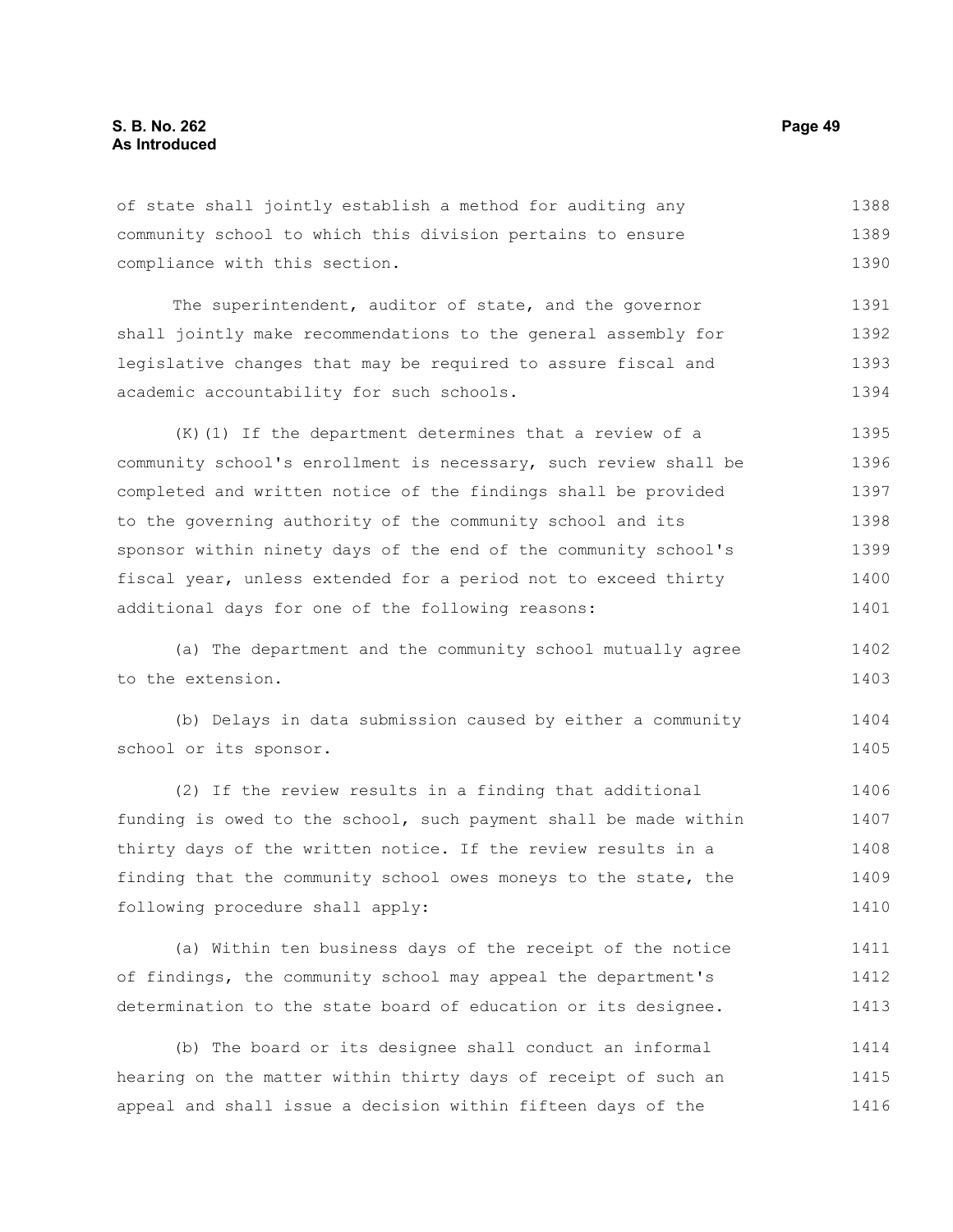| conclusion of the hearing.                                        | 1417 |
|-------------------------------------------------------------------|------|
| (c) If the board has enlisted a designee to conduct the           | 1418 |
| hearing, the designee shall certify its decision to the board.    | 1419 |
| The board may accept the decision of the designee or may reject   | 1420 |
| the decision of the designee and issue its own decision on the    | 1421 |
| matter.                                                           | 1422 |
| (d) Any decision made by the board under this division is         | 1423 |
| final.                                                            | 1424 |
| (3) If it is decided that the community school owes moneys        | 1425 |
| to the state, the department shall deduct such amount from the    | 1426 |
| school's future payments in accordance with guidelines issued by  | 1427 |
| the superintendent of public instruction.                         | 1428 |
| (L) The department shall not subtract from a school-              | 1429 |
| district's state aid account and shall not pay to a community     | 1430 |
| school under division (C) of this section any amount for any of   | 1431 |
| the following:                                                    | 1432 |
| (1) Any student who has graduated from the twelfth grade          | 1433 |
| of a public or nonpublic high school;                             | 1434 |
| (2) Any student who is not a resident of the state;               | 1435 |
| (3) Any student who was enrolled in the community school          | 1436 |
| during the previous school year when assessments were             | 1437 |
| administered under section 3301.0711 of the Revised Code but did  | 1438 |
| not take one or more of the assessments required by that section  | 1439 |
| and was not excused pursuant to division $(C)$ (1) or (3) of that | 1440 |
| section, unless the superintendent of public instruction grants   | 1441 |
| the student a waiver from the requirement to take the assessment  | 1442 |
| and a parent is not paying tuition for the student pursuant to    | 1443 |
| section 3314.26 of the Revised Code. The superintendent may       | 1444 |
| grant a waiver only for good cause in accordance with rules       | 1445 |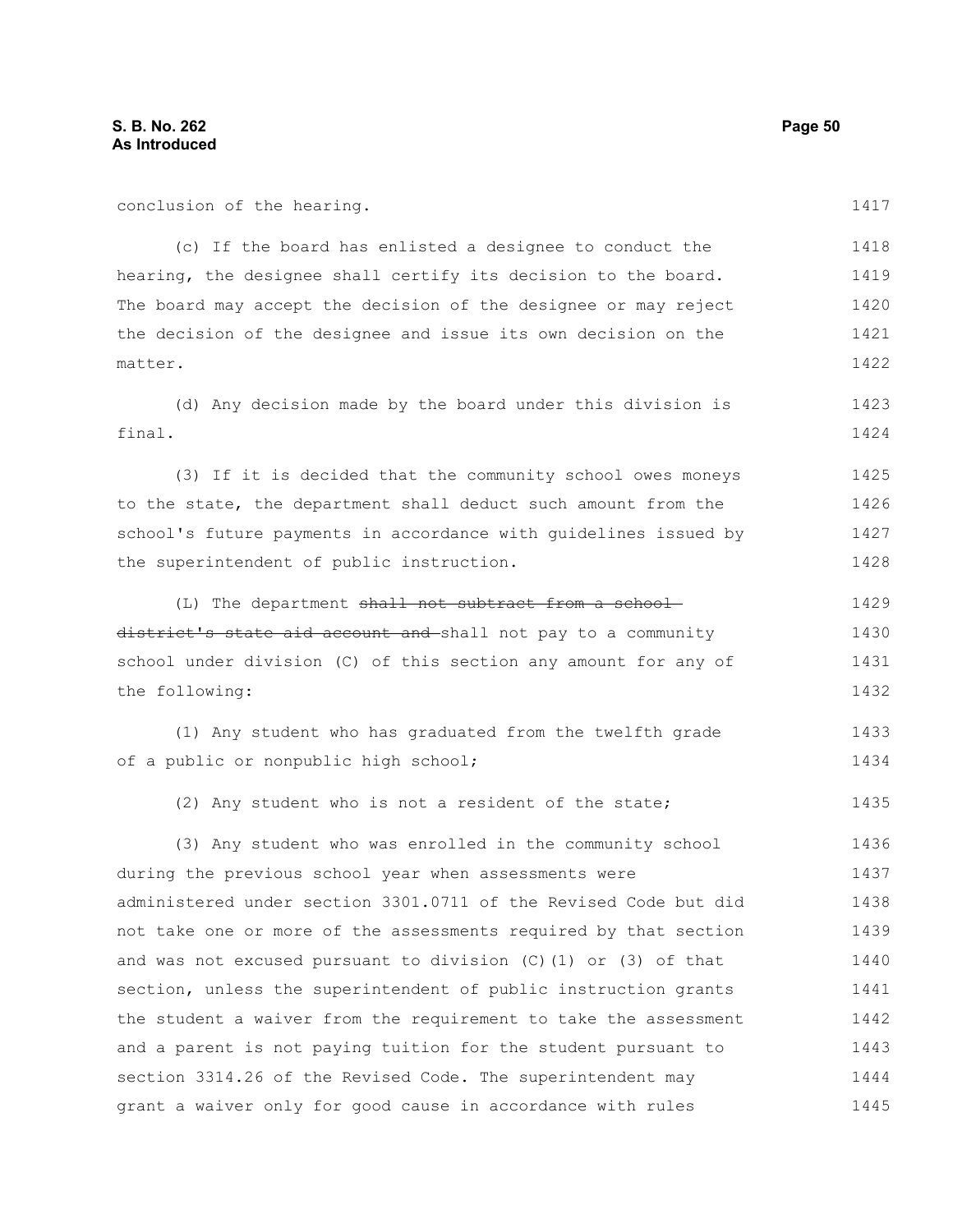1446

1460

1463 1464

adopted by the state board of education.

(4) Any student who has attained the age of twenty-two years, except for veterans of the armed services whose attendance was interrupted before completing the recognized twelve-year course of the public schools by reason of induction or enlistment in the armed forces and who apply for enrollment in a community school not later than four years after termination of war or their honorable discharge. If, however, any such veteran elects to enroll in special courses organized for veterans for whom tuition is paid under federal law, or otherwise, the department shall not subtract from a schooldistrict's state aid account and shall not pay to a community school under division (C) of this section any amount for that veteran. 1447 1448 1449 1450 1451 1452 1453 1454 1455 1456 1457 1458 1459

**Sec. 3314.084.** (A) As used in this section:

(1) "Formula ADM" has the same meaning as in section 3317.03 of the Revised Code. 1461 1462

(2) "Home" has the same meaning as in section 3313.64 of the Revised Code.

(3) "School district of residence" has the same meaning as in section 3323.01 of the Revised Code; however, a community school established under this chapter is not a "school district of residence" for purposes of this section. 1465 1466 1467 1468

(B) Notwithstanding anything to the contrary in section 3314.08 or 3317.03 of the Revised Code, all of the following apply in the case of a child who is enrolled in a community school and is also living in a home: 1469 1470 1471 1472

(1) For purposes of the report required under division (B) (1) of section 3314.08 of the Revised Code, the child's school 1473 1474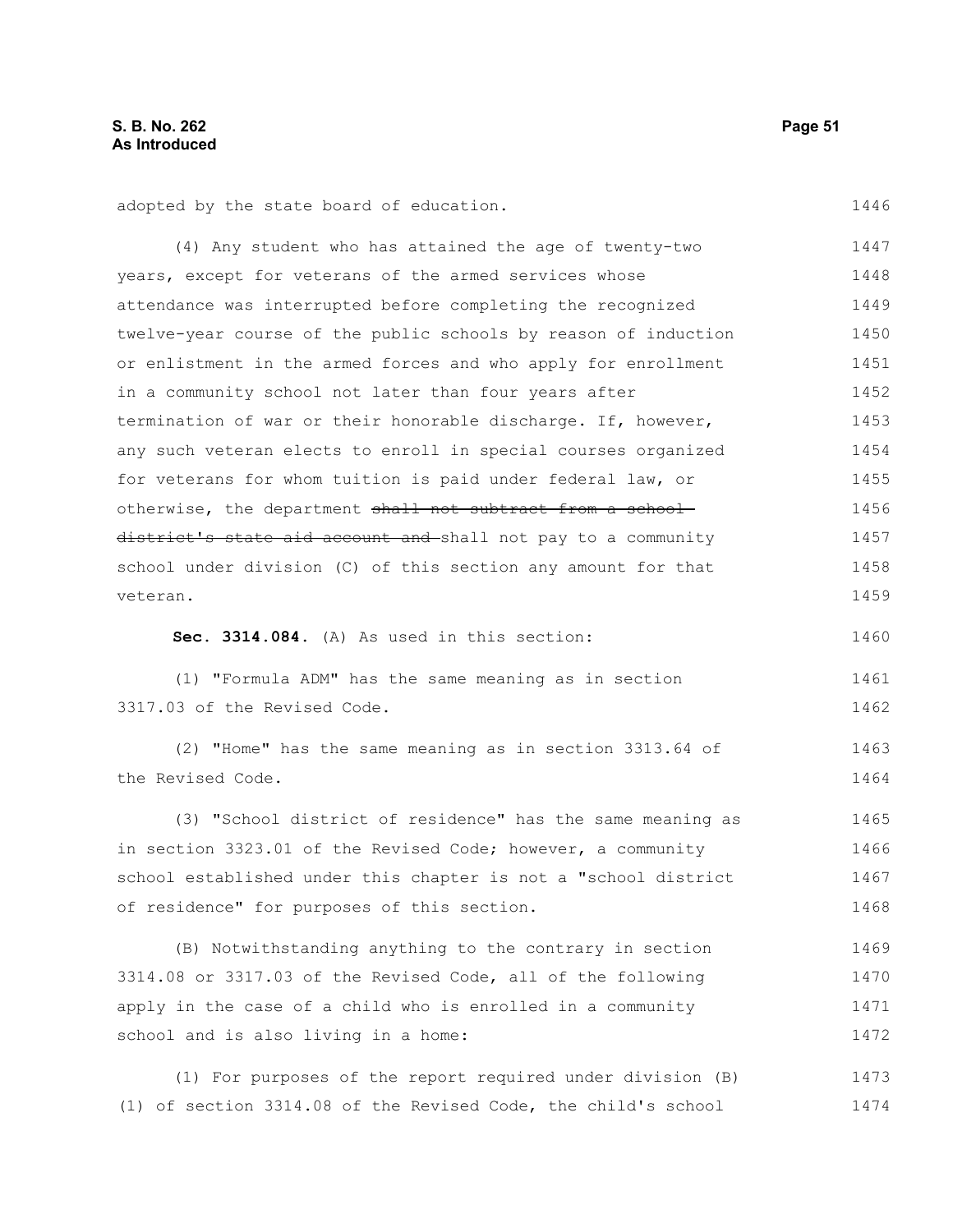#### **S. B. No. 262 Page 52 As Introduced**

district of residence, and not the school district in which the home that the child is living in is located, shall be considered to be the school district in which the child is entitled to attend school. That school district of residence, therefore, shall make the report required under division (B)(1) of section 3314.08 of the Revised Code with respect to the child. 1475 1476 1477 1478 1479 1480

(2) For purposes of the report required under division (B) (2) of section 3314.08 of the Revised Code, the community school shall report the name of the child's school district of residence. 1481 1482 1483 1484

(3) The child's school district of residence shall count the child in that district's formula ADM. 1485 1486

(4) The school district in which the home that the child is living in is located shall not count the child in that district's formula ADM. 1487 1488 1489

(5) The department of education shall deduct the applicable amounts prescribed under division (C) of section 3314.08 of the Revised Code from the child's school district of residence and shall not deduct those amounts from the school district in which the home that the child is living in is located. 1490 1491 1492 1493 1494 1495

(6) The department shall make the payments prescribed in division (C) of section 3314.08 of the Revised Code, as applicable, to the community school. 1496 1497 1498

**Sec. 3314.087.** (A) As used in this section:

(1) "Career-technical program" means career-technical programs or classes described in division (A), (B), (C), (D), or (E) of section 3317.014 of the Revised Code in which a student is enrolled. 1500 1501 1502 1503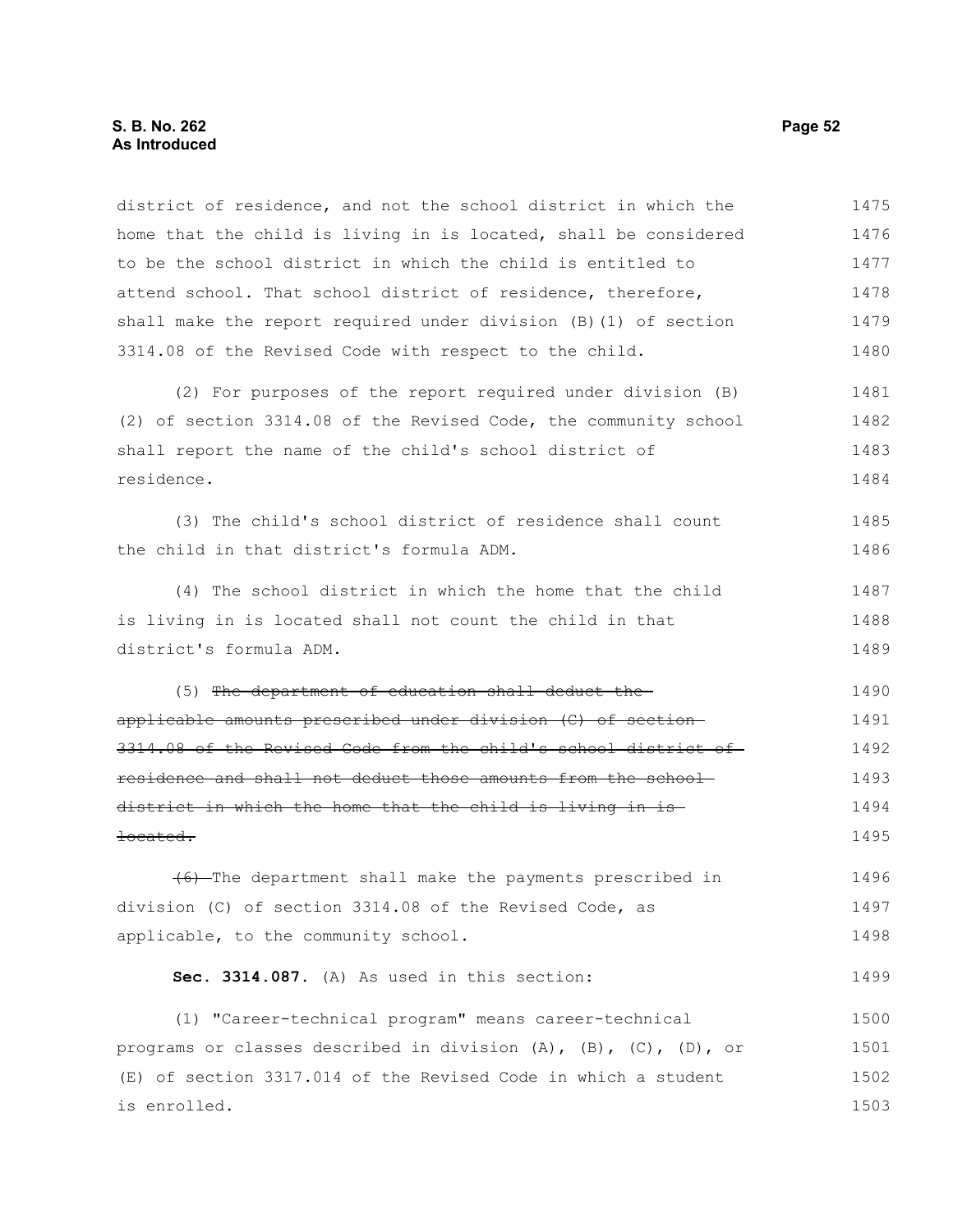(2) "Formula ADM," "category "Category one through five career-technical education ADM-" and "FTE basis" have the same meanings as in section 3317.02 of the Revised Code. (3) "Resident school district" means the city, exempted village, or local school district in which a student is entitled to attend school under section 3313.64 or 3313.65 of the Revised Code. 1504 1505 1506 1507 1508 1509 1510

(B) Notwithstanding anything to the contrary in this chapter or Chapter 3317. of the Revised Code, a student enrolled in a community school may simultaneously enroll in the careertechnical program operated by the career-technical planning district to which the student's resident district belongs. On an FTE basis, the student's resident school district shall count the student in the category one through five career-technical education ADM for the proportion of the time the student is enrolled in a career-technical program of the career-technical planning district to which the student's resident district belongs and, accordingly, the department of education shall calculate funds under Chapter 3317. for the resident district attributable to the student for the proportion of time the student attends the career-technical program. The community school shall count the student in its enrollment report under section 3314.08 of the Revised Code and shall report to the department the proportion of time that the student attends classes at the community school. The department shall pay the community school and deduct from the student's resident schooldistrict the amount computed for the student under section 3314.08 of the Revised Code in proportion to the fraction of the time on an FTE basis that the student attends classes at the community school. "Full-time equivalency" for a community school student, as defined in division (H) of section 3314.08 of the 1511 1512 1513 1514 1515 1516 1517 1518 1519 1520 1521 1522 1523 1524 1525 1526 1527 1528 1529 1530 1531 1532 1533 1534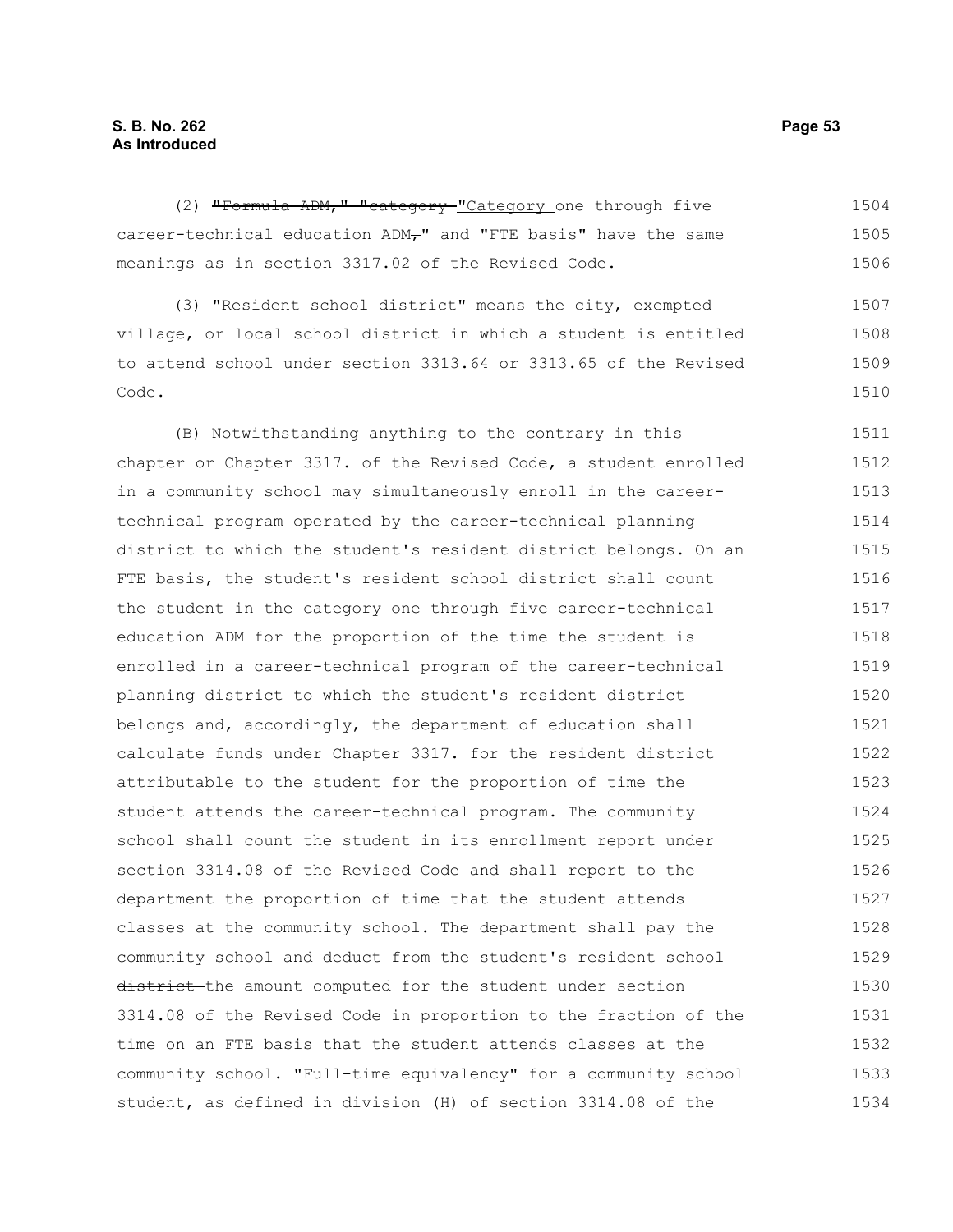Revised Code, does not apply to the student. **Sec. 3314.088.** (A) As used in this section: (1) "Base per pupil amount" has the same meaning as in section 3317.0219 of the Revised Code. (2) "Eligible school district" has the same meaning as in division (C)(1) of section 3317.0219 of the Revised Code. (3) "Resident district" has the same meaning as in section 3314.08 of the Revised Code. (B) Subject to division (E) of this section, for fiscal years 2020 and 2021, the department of education shall calculate and pay to each community school that is not an internet- or computer-based community school student wellness and success funds, on a full-time equivalency basis, for each student enrolled in the school in the immediately preceding fiscal year in an amount equal to the following: (The base per pupil amount of the student's resident district for that fiscal year + the scaled amount of the student's resident district, if any, computed under division (B) (4) of section 3317.0219 of the Revised Code) However, each community school shall receive a minimum payment of \$25,000, for fiscal year 2020, or \$36,000, for fiscal year 2021. (C) Subject to division (E) of this section, for fiscal years 2020 and 2021, the department shall pay student wellness and success funds to each internet- or computer-based community 1535 1536 1537 1538 1539 1540 1541 1542 1543 1544 1545 1546 1547 1548 1549 1550 1551 1552 1553 1554 1555 1556 1557 1558 1559

(D) Subject to division (E) of this section, for fiscal 1562

school in an amount equal to \$25,000, for fiscal year 2020, or

\$36,000, for fiscal year 2021.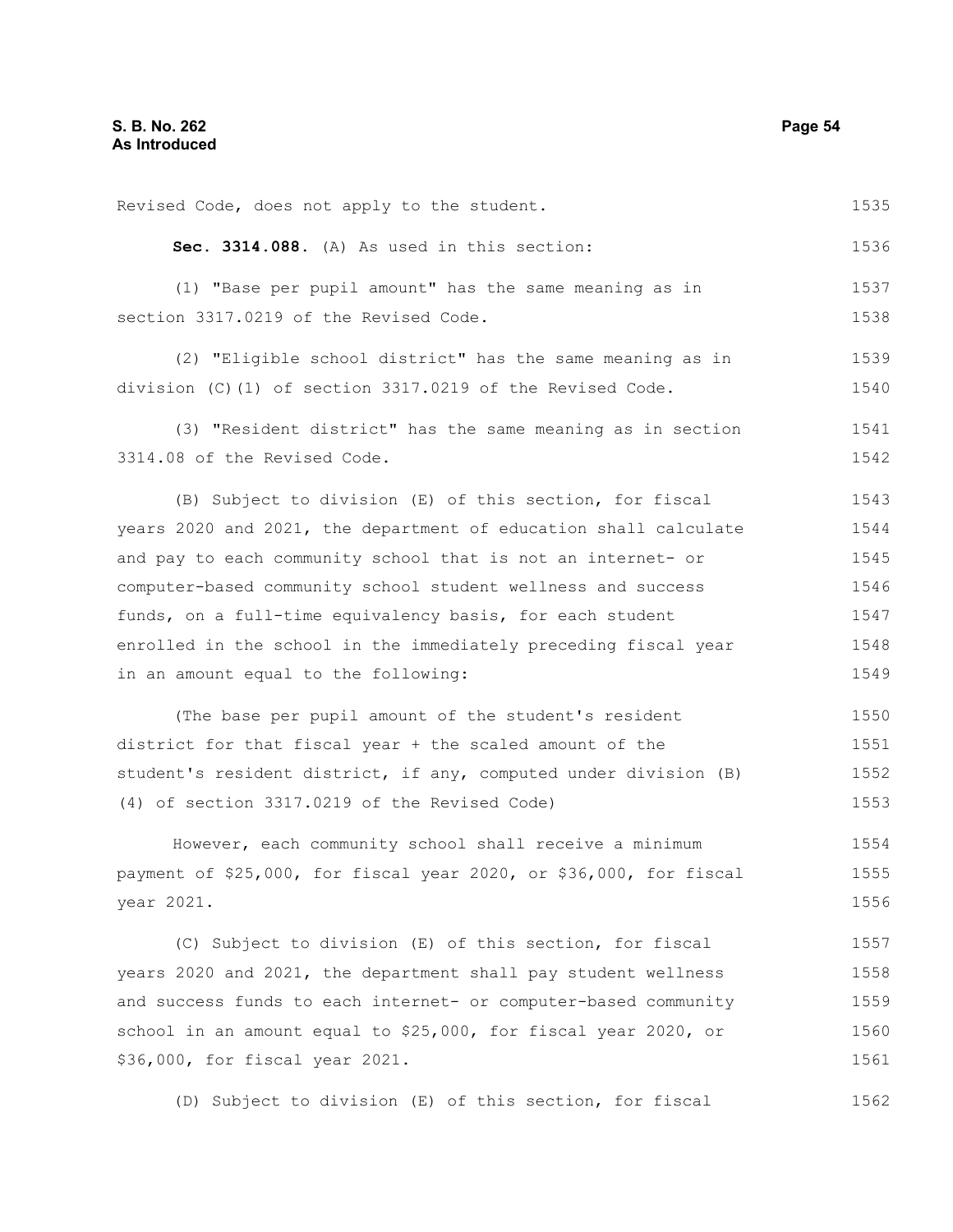years 2020 and 2021, the department shall pay to each community school that is not an internet- or computer-based community school student wellness and success enhancement funds, on a full-time equivalency basis, for each student enrolled in the school in the immediately preceding fiscal year whose resident district is an eligible school district, in an amount equal to the following: 1563 1564 1565 1566 1567 1568 1569

The amount paid to the student's resident district under division (C)(2) of section 3317.0219 of the Revised Code for that fiscal year/ the student wellness and success enrolled ADM of the student's resident district for the immediately preceding fiscal year 1570 1571 1572 1573 1574

(E) The department shall pay funds under divisions (B), (C), and (D) of this section as follows: 1575 1576

(1) One-half of the amount shall be paid not later than the thirty-first day of October of the fiscal year for which the payment is calculated.

(2) One-half of the amount shall be paid not later than the twenty-eighth day of February of the fiscal year for which the payment is calculated. 1580 1581 1582

Upon making a payment for a fiscal year under this section, the department shall not make any reconciliations or adjustments to that payment. 1583 1584 1585

(F) A community school that receives a payment under this section shall comply with section 3317.26 of the Revised Code. 1586 1587

**Sec. 3314.091.** (A) A school district is not required to provide transportation for any native student enrolled in a community school if the district board of education has entered into an agreement with the community school's governing 1588 1589 1590 1591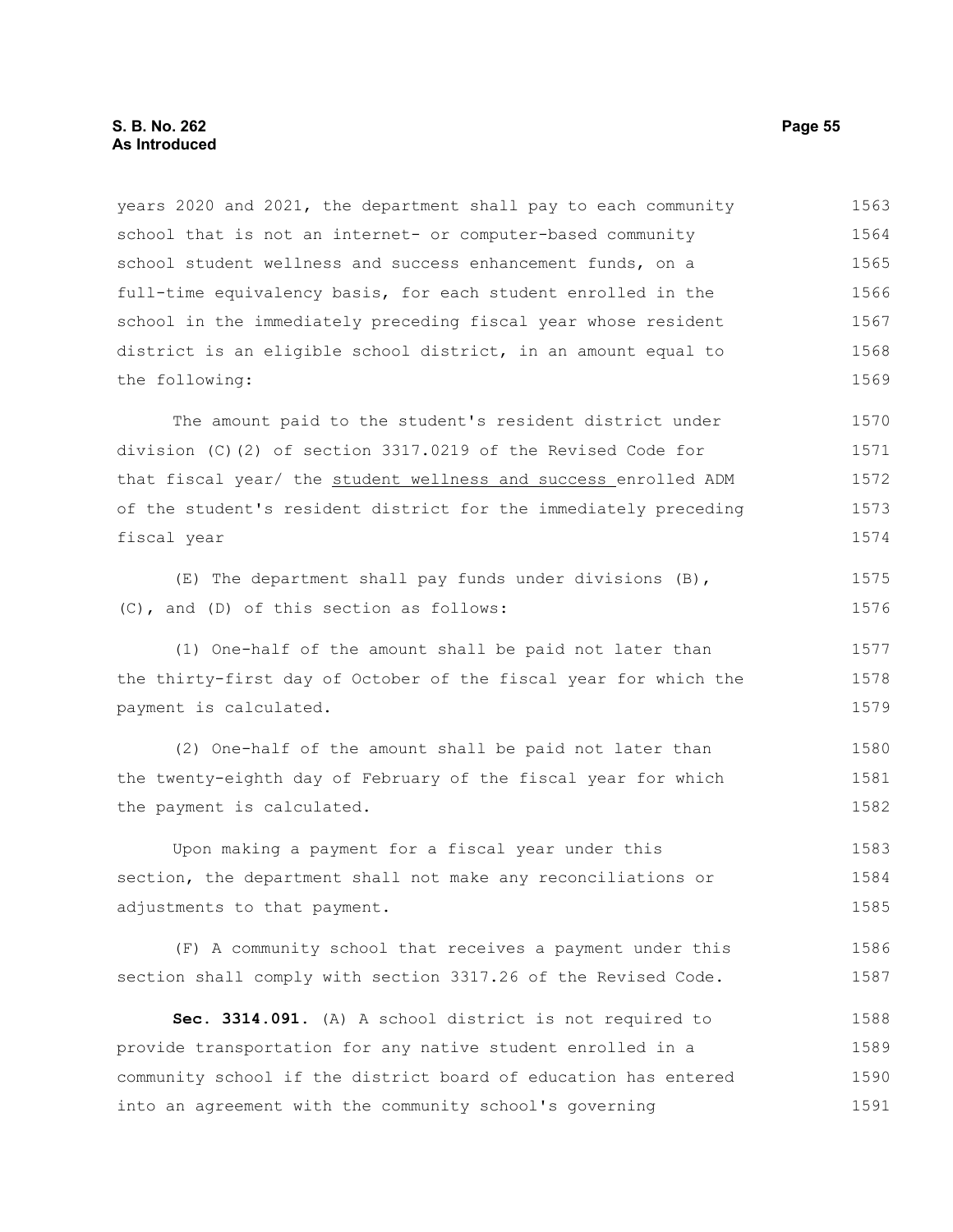authority that designates the community school as responsible for providing or arranging for the transportation of the district's native students to and from the community school. For any such agreement to be effective, it must be certified by the superintendent of public instruction as having met all of the following requirements: 1592 1593 1594 1595 1596 1597

(1) It is submitted to the department of education by a deadline which shall be established by the department. 1598 1599

(2) In accordance with divisions (C)(1) and (2) of this section, it specifies qualifications, such as residing a minimum distance from the school, for students to have their transportation provided or arranged. 1600 1601 1602 1603

(3) The transportation provided by the community school is subject to all provisions of the Revised Code and all rules adopted under the Revised Code pertaining to pupil transportation. 1604 1605 1606 1607

(4) The sponsor of the community school also has signed the agreement. 1608 1609

(B)(1) For the school year that begins on July 1, 2007, a school district is not required to provide transportation for any native student enrolled in a community school, if the community school during the previous school year transported the students enrolled in the school or arranged for the students' transportation, even if that arrangement consisted of having parents transport their children to and from the school, but did not enter into an agreement to transport or arrange for transportation for those students under division (A) of this section, and if the governing authority of the community school by July 15, 2007, submits written notification to the district 1610 1611 1612 1613 1614 1615 1616 1617 1618 1619 1620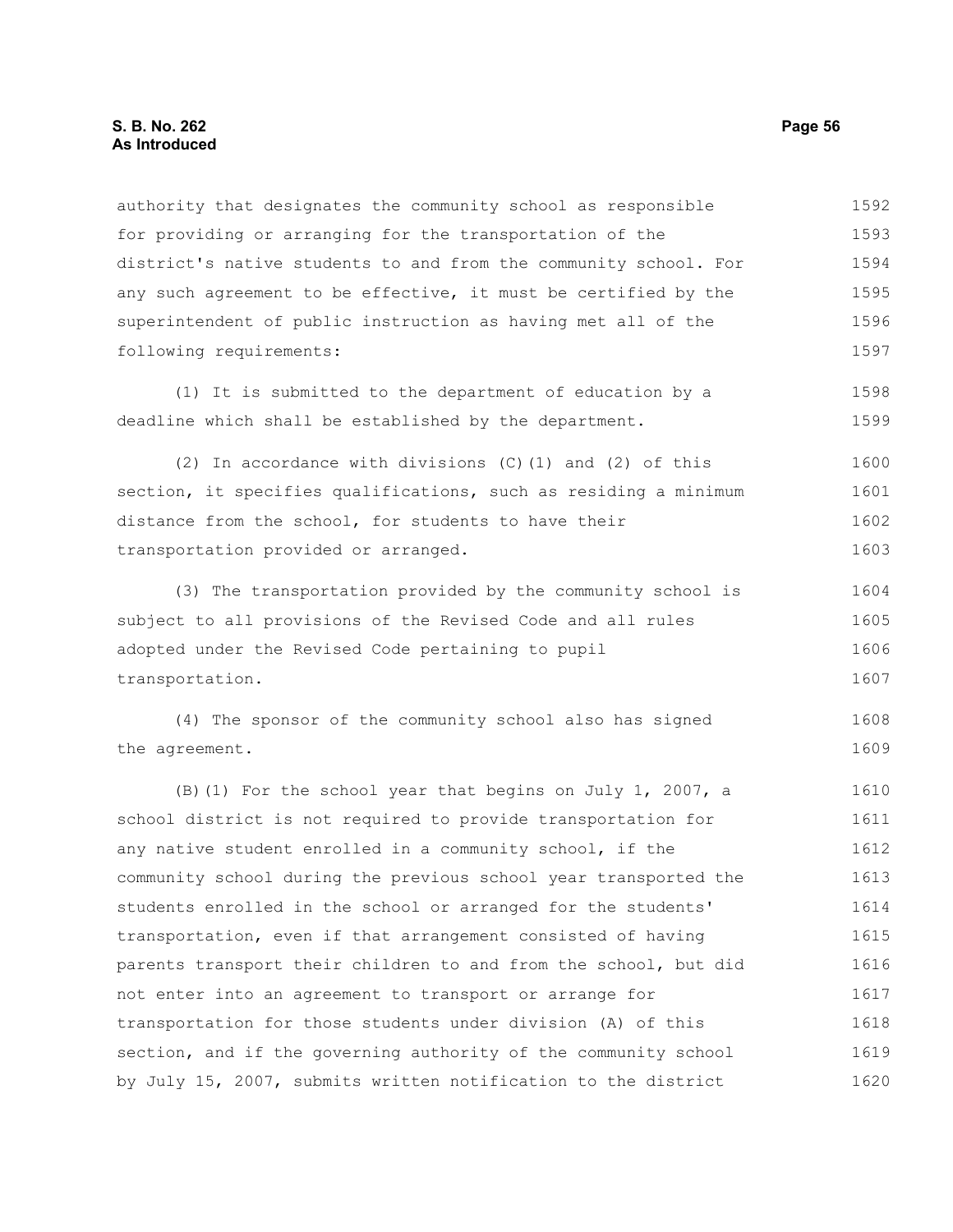board of education stating that the governing authority is accepting responsibility for providing or arranging for the transportation of the district's native students to and from the community school. 1621 1622 1623 1624

(2) Except as provided in division (B)(4) of this section, for any school year subsequent to the school year that begins on July 1, 2007, a school district is not required to provide transportation for any native student enrolled in a community school if the governing authority of the community school, by the thirty-first day of January of the previous school year, submits written notification to the district board of education stating that the governing authority is accepting responsibility for providing or arranging for the transportation of the district's native students to and from the community school. If the governing authority of the community school has previously accepted responsibility for providing or arranging for the transportation of a district's native students to and from the community school, under division (B)(1) or (2) of this section, and has since relinquished that responsibility under division (B)(3) of this section, the governing authority shall not accept that responsibility again unless the district board consents to the governing authority's acceptance of that responsibility. 1625 1626 1627 1628 1629 1630 1631 1632 1633 1634 1635 1636 1637 1638 1639 1640 1641 1642

(3) A governing authority's acceptance of responsibility under division (B)(1) or (2) of this section shall cover an entire school year, and shall remain in effect for subsequent school years unless the governing authority submits written notification to the district board that the governing authority is relinquishing the responsibility. However, a governing authority shall not relinquish responsibility for transportation before the end of a school year, and shall submit the notice relinquishing responsibility by the thirty-first day of January, 1643 1644 1645 1646 1647 1648 1649 1650 1651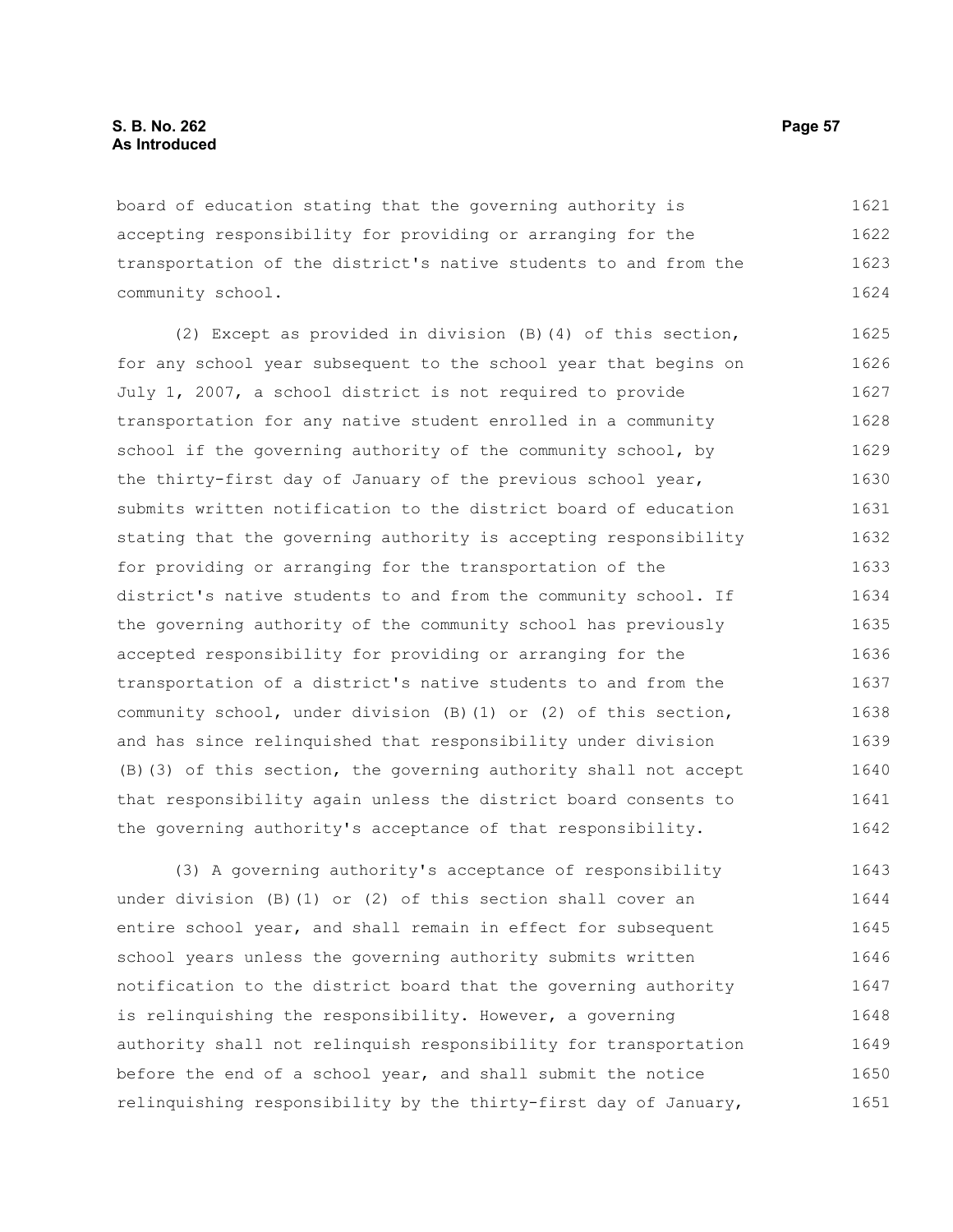# **S. B. No. 262 Page 58 As Introduced**

in order to allow the school district reasonable time to prepare transportation for its native students enrolled in the school. 1652 1653

(4)(a) For any school year that begins on or after July 1, 2014, a school district is not required to provide transportation for any native student enrolled in a community school scheduled to open for operation in the current school year, if the governing authority of the community school, by the fifteenth day of April of the previous school year, submits written notification to the district board of education stating that the governing authority is accepting responsibility for providing or arranging for the transportation of the district's native students to and from the community school. 1654 1655 1656 1657 1658 1659 1660 1661 1662 1663

(b) The governing authority of a community school that accepts responsibility for transporting its students under division (B)(4)(a) of this section shall comply with divisions (B)(2) and (3) of this section to renew or relinquish that authority for subsequent school years. 1664 1665 1666 1667 1668

(C)(1) A community school governing authority that enters into an agreement under division (A) of this section, or that accepts responsibility under division (B) of this section, shall provide or arrange transportation free of any charge for each of its enrolled students who is required to be transported under section 3327.01 of the Revised Code. The governing authority shall report to the department of education the number of students transported or for whom transportation is arranged under this section in accordance with rules adopted by the state board of education. 1669 1670 1671 1672 1673 1674 1675 1676 1677 1678

(2) The governing authority may provide or arrange transportation for any other enrolled student who is not eligible for transportation in accordance with division (C)(1) 1679 1680 1681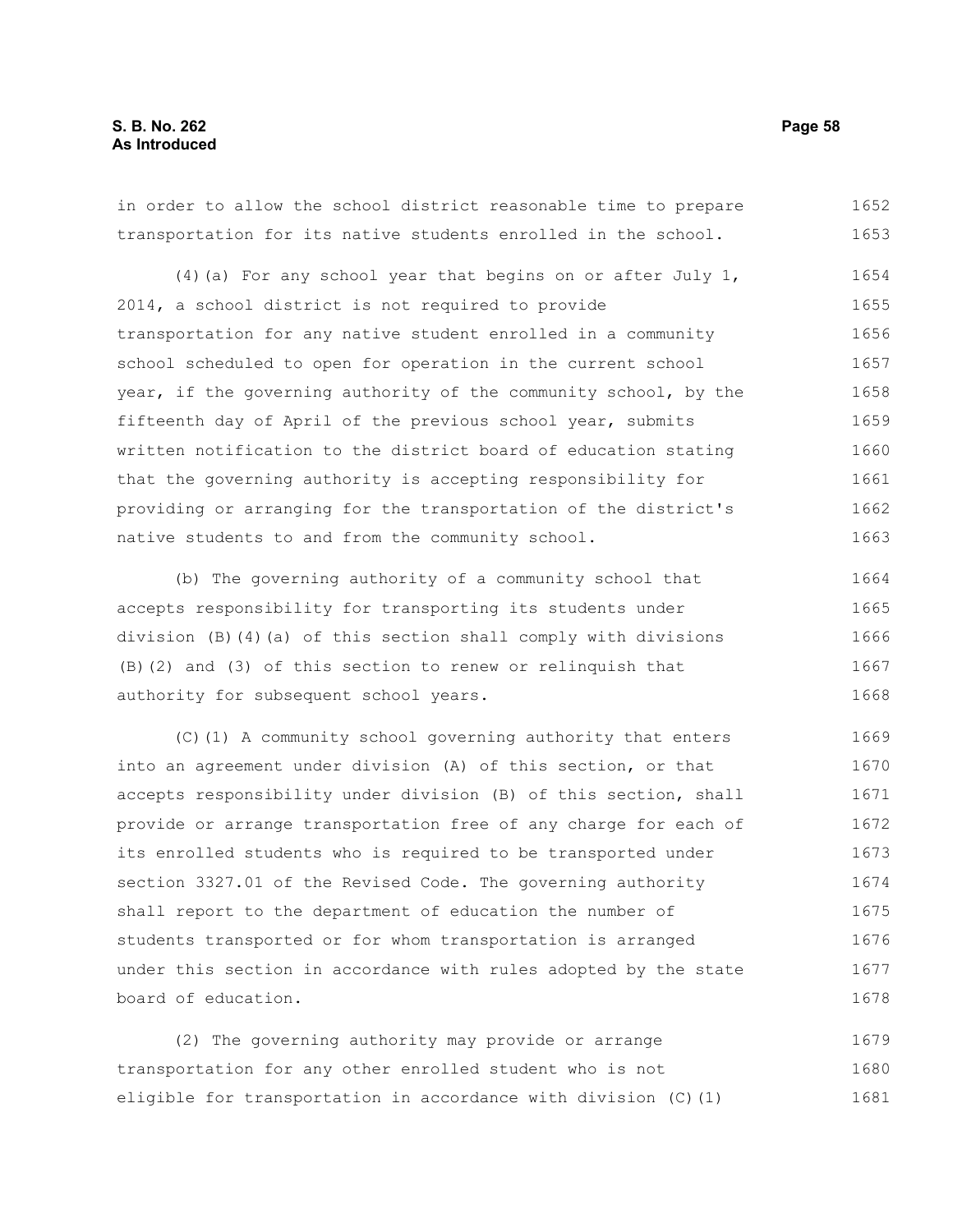of this section and may charge a fee for such service up to the actual cost of the service. 1682 1683

(3) Notwithstanding anything to the contrary in division (C)(1) or (2) of this section, a community school governing authority shall provide or arrange transportation free of any charge for any disabled student enrolled in the school for whom the student's individualized education program developed under Chapter 3323. of the Revised Code specifies transportation. 1684 1685 1686 1687 1688 1689

(D)(1) If a school district board and a community school governing authority elect to enter into an agreement under division (A) of this section, the department of education shall make payments to the community school according to the terms of the agreement for each student actually transported under division (C)(1) of this section. 1690 1691 1692 1693 1694 1695

If a community school governing authority accepts transportation responsibility under division (B) of this section, the department shall make payments to the community school for each student actually transported or for whom transportation is arranged by the community school under division (C)(1) of this section, calculated as follows: 1696 1697 1698 1699 1700 1701

(a) For any fiscal year which the general assembly has specified that transportation payments to school districts be based on an across-the-board percentage of the district's payment for the previous school year, the per pupil payment to the community school shall be the following quotient: 1702 1703 1704 1705 1706

(i) The total amount calculated for the school district in which the child is entitled to attend school for student transportation other than transportation of children with disabilities; divided by 1707 1708 1709 1710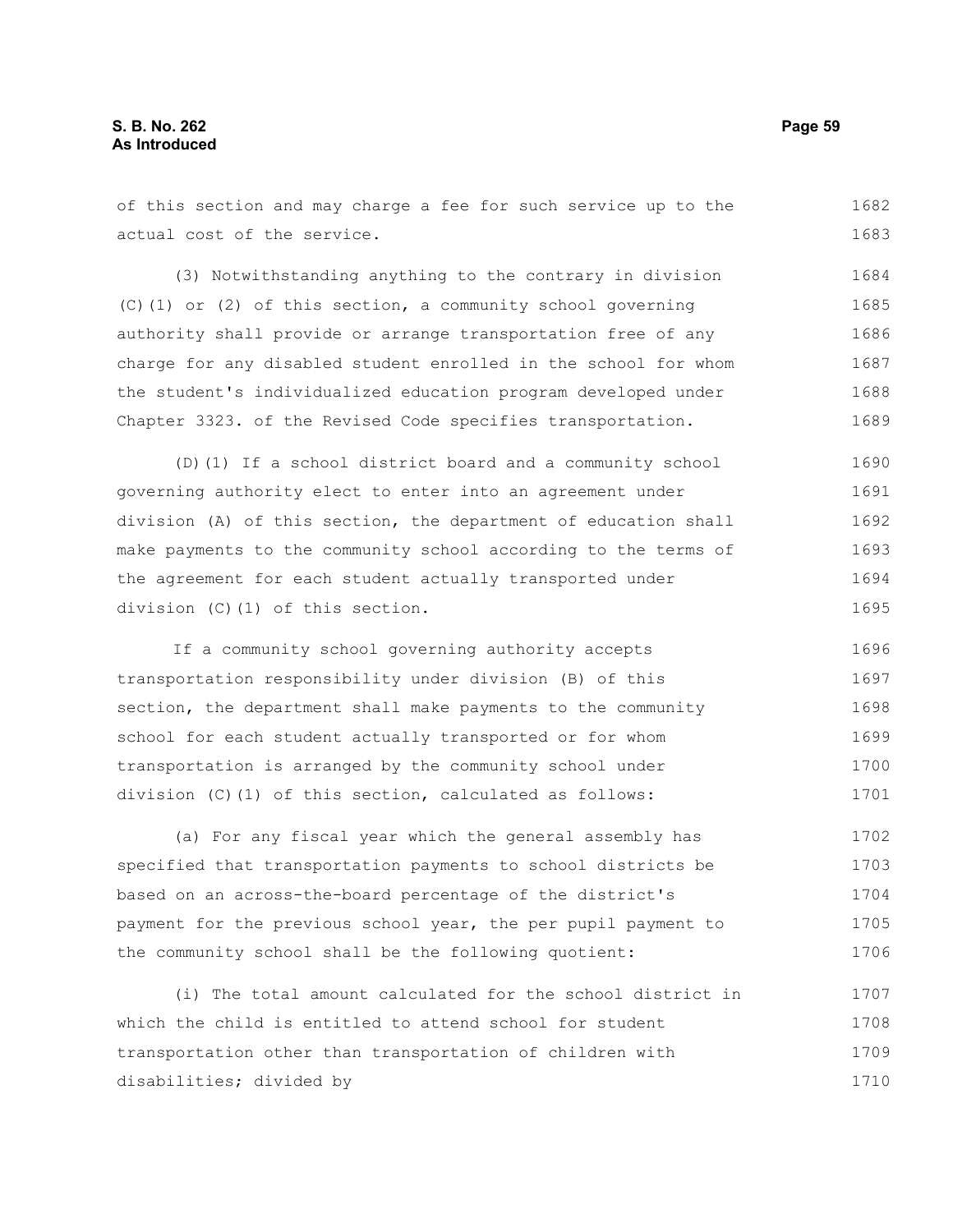### **S. B. No. 262 Page 60 As Introduced**

(ii) The number of students included in the district's transportation ADM for the current fiscal year, as calculated under section 3317.03 of the Revised Code, plus the number of students enrolled in the community school not counted in the district's transportation ADM who are transported under division (B)(1) or (2) of this section. 1711 1712 1713 1714 1715 1716

(b) For any fiscal year which the general assembly has specified that the transportation payments to school districts be calculated in accordance with section 3317.0212 of the Revised Code and any rules of the state board of education implementing that section, the payment to the community school shall be the amount so calculated on a per rider basis that otherwise would be computed for and paid to the school district in which the student is entitled to attend school by the method of transportation the district would have used. The community school, however, is not required to use the same method to transport that student. 1717 1718 1719 1720 1721 1722 1723 1724 1725 1726 1727

(c) Divisions (D)(1)(a) and (b) of this section do not apply to fiscal years 2012 and 2013. Rather, for each of those fiscal years, the per pupil payment to a community school fortransporting a student shall be the total amount paid under former section 3306.12 of the Revised Code for fiscal year 2011 to the school district in which the child is entitled to attend school divided by that district's "qualifying ridership," as defined in that section for fiscal year 2011. 1728 1729 1730 1731 1732 1733 1734 1735

As used in this division "entitled to attend school" means entitled to attend school under section 3313.64 or 3313.65 of the Revised Code. 1736 1737 1738

(2) The department shall deduct the payment under division (D)(1) of this section from the state education aid, as defined 1739 1740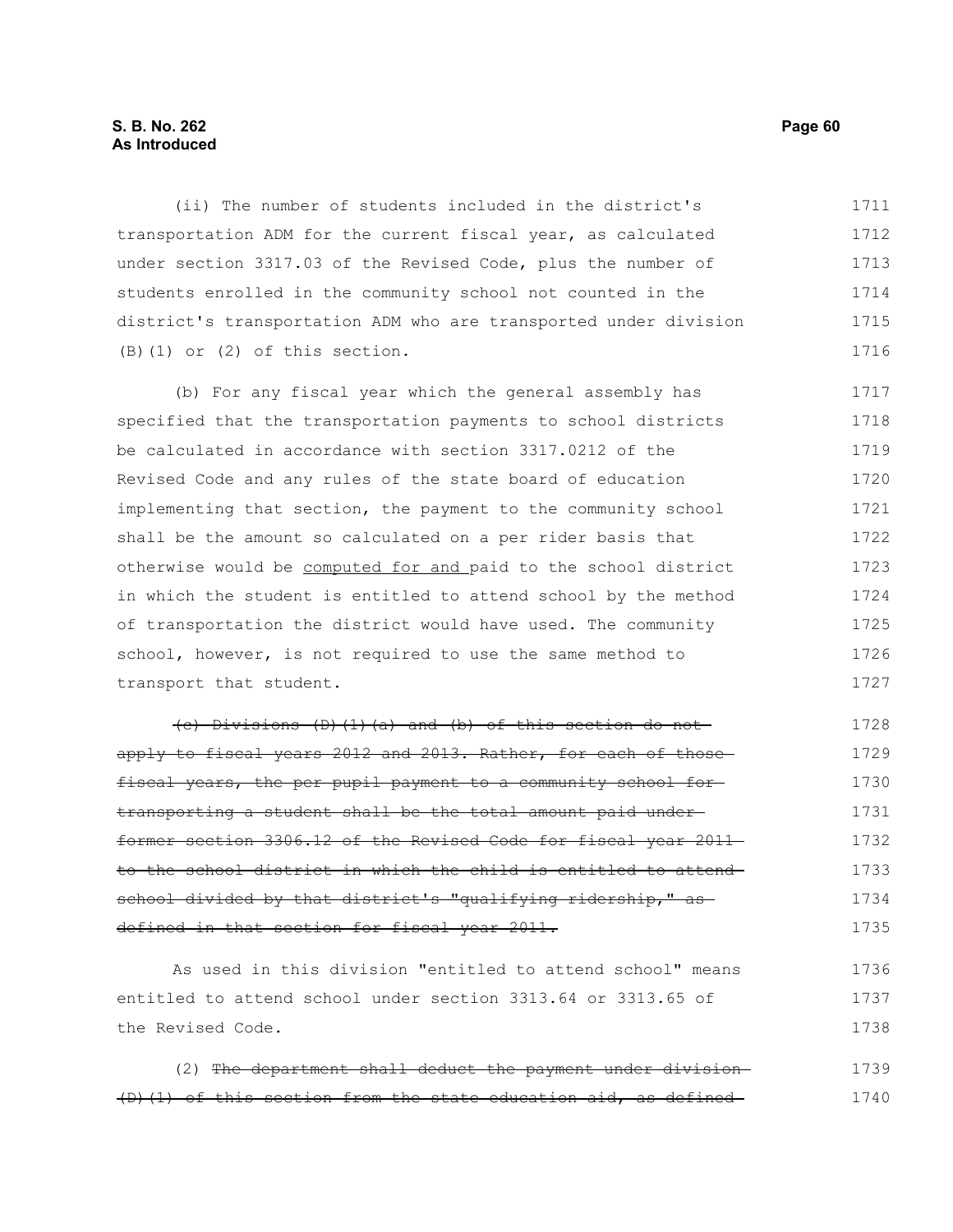in section 3314.08 of the Revised Code, and, if necessary, the payment under sections 321.14 and 323.156 of the Revised Code, that is otherwise paid to the school district in which the student enrolled in the community school is entitled to attend school. The department shall include the number of thedistrict's native students for whom payment is made to acommunity school under division (D)(1) of this section in the calculation of the district's transportation payment under section 3317.0212 of the Revised Code and the operating appropriations act.  $(3)$  A community school shall be paid under division (D)(1) of this section only for students who are eligible as specified 1741 1742 1743 1744 1745 1746 1747 1748 1749 1750 1751 1752

in section 3327.01 of the Revised Code and division (C)(1) of this section, and whose transportation to and from school is actually provided, who actually utilized transportation arranged, or for whom a payment in lieu of transportation is made by the community school's governing authority. To qualify for the payments, the community school shall report to the department, in the form and manner required by the department, data on the number of students transported or whose transportation is arranged, the number of miles traveled, cost to transport, and any other information requested by the department. 1753 1754 1755 1756 1757 1758 1759 1760 1761 1762 1763

 $(4)$   $(3)$  A community school shall use payments received under this section solely to pay the costs of providing or arranging for the transportation of students who are eligible as specified in section 3327.01 of the Revised Code and division (C)(1) of this section, which may include payments to a parent, guardian, or other person in charge of a child in lieu of transportation. 1764 1765 1766 1767 1768 1769 1770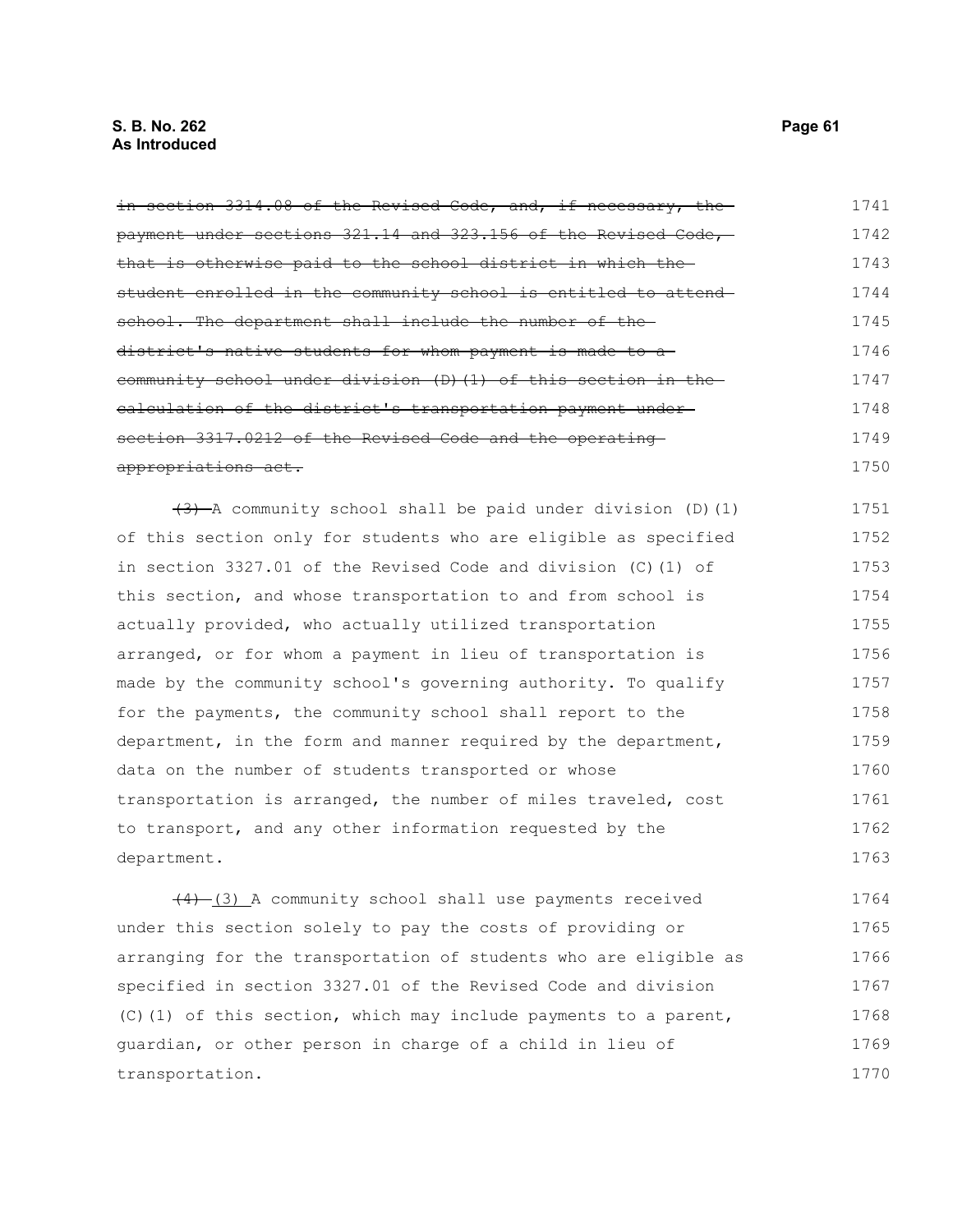# **S. B. No. 262 Page 62 As Introduced**

(E) Except when arranged through payment to a parent, guardian, or person in charge of a child, transportation provided or arranged for by a community school pursuant to an agreement under this section is subject to all provisions of the Revised Code, and all rules adopted under the Revised Code, pertaining to the construction, design, equipment, and operation of school buses and other vehicles transporting students to and from school. The drivers and mechanics of the vehicles are subject to all provisions of the Revised Code, and all rules adopted under the Revised Code, pertaining to drivers and mechanics of such vehicles. The community school also shall comply with sections 3313.201, 3327.09, and 3327.10 of the Revised Code, division (B) of section 3327.16 of the Revised Code and, subject to division (C)(1) of this section, sections 3327.01 and 3327.02 of the Revised Code, as if it were a school district. 1771 1772 1773 1774 1775 1776 1777 1778 1779 1780 1781 1782 1783 1784 1785 1786

**Sec. 3314.11.** (A) The governing authority of each community school established under this chapter monthly shall review the residency records of students enrolled in that community school. Upon the enrollment of each student and on an annual basis, the governing authority shall verify to the department of education the school district in which the student is entitled to attend school under section 3313.64 or 3313.65 of the Revised Code. 1787 1788 1789 1790 1791 1792 1793 1794

The school district may review the determination made by the community school under division (A) of this section. 1795 1796

(B)(1) For purposes of its initial reporting of the school districts in which its students are entitled to attend school, the governing authority of a community school shall adopt a policy that prescribes the number of documents listed in 1797 1798 1799 1800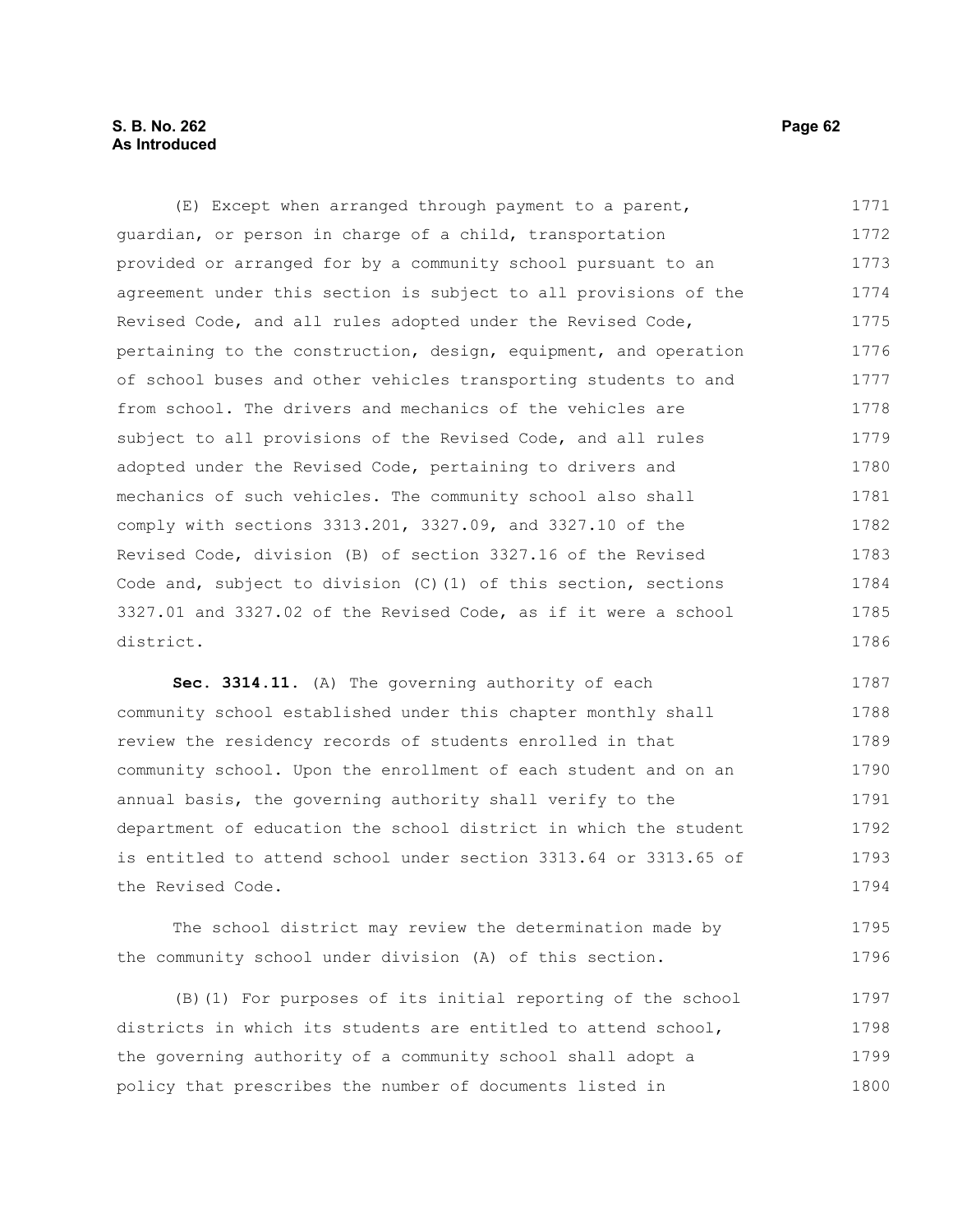### **S. B. No. 262 Page 63 As Introduced**

division (E) of this section required to verify a student's residency. This policy shall supersede any policy concerning the number of documents for initial residency verification adopted by the district the student is entitled to attend. 1801 1802 1803 1804

(2) For purposes of the annual reporting of the school districts in which its students are entitled to attend school, the governing authority of a community school shall adopt a policy that prescribes the information required to verify a student's residency. This information may be obtained through any type of document, including any of the documents listed in division (E) of this section, or any type of communication with a government official authorized to provide such information. 1805 1806 1807 1808 1809 1810 1811 1812

(C) For purposes of making the determinations required under this section, the school district in which a parent or child resides is the location the parent or student has established as the primary residence and where substantial family activity takes place. 1813 1814 1815 1816 1817

(D) If a community school's determination under division (A) of this section of the school district a student is entitled to attend under section 3313.64 or 3313.65 of the Revised Code differs from a district's determination, the community school that made the determination under division (A) of this section shall provide the school district with documentation of the student's residency and shall make a good faith effort to accurately identify the correct residence of the student. 1818 1819 1820 1821 1822 1823 1824 1825

(E) For purposes of this section, the following documents may serve as evidence of primary residence: 1826 1827

(1) A deed, mortgage, lease, current home owner's or renter's insurance declaration page, or current real property 1828 1829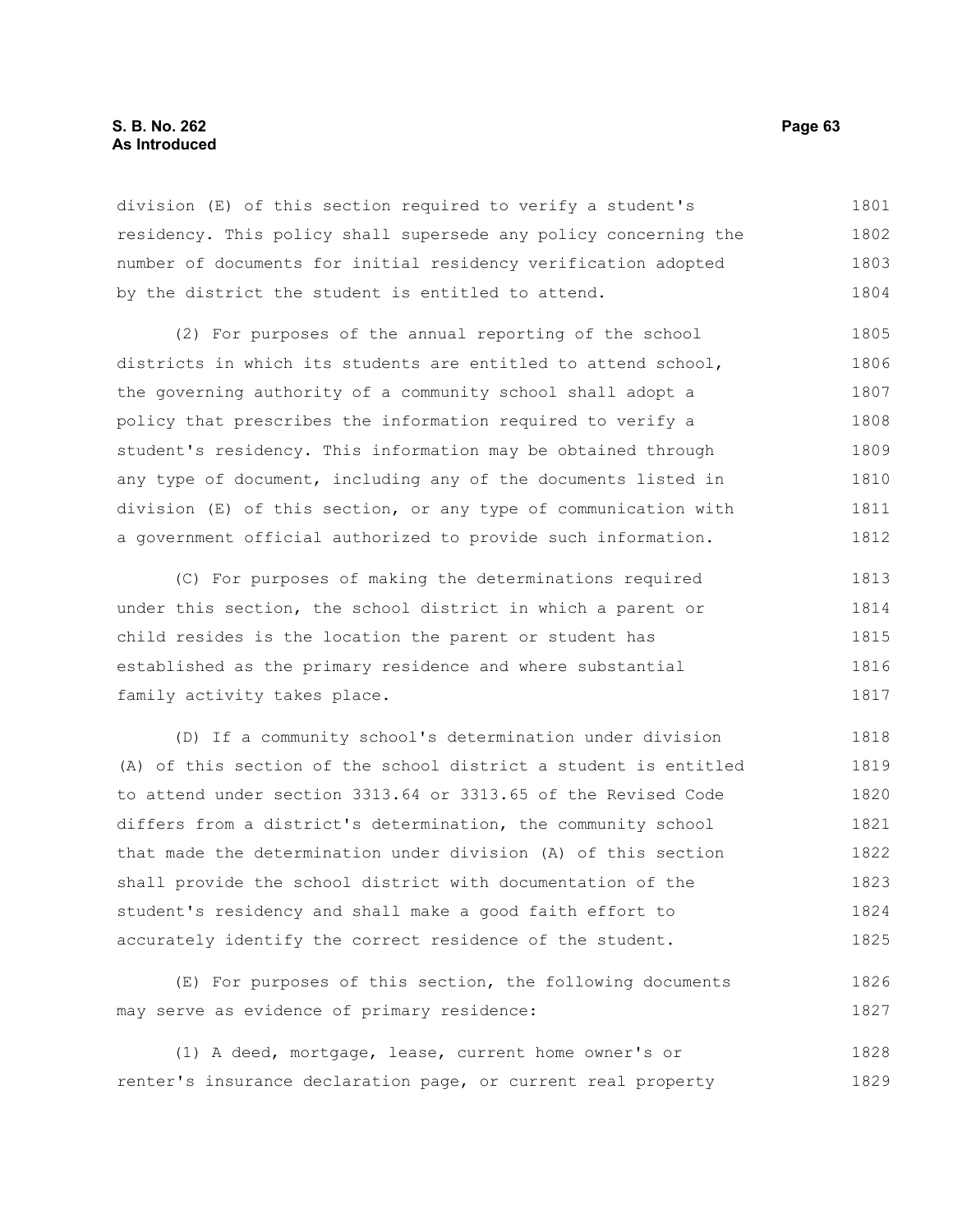tax bill; (2) A utility bill or receipt of utility installation issued within ninety days of enrollment; (3) A paycheck or paystub issued to the parent or student within ninety days of the date of enrollment that includes the address of the parent's or student's primary residence; (4) The most current available bank statement issued to the parent or student that includes the address of the parent's or student's primary residence; (5) Any other official document issued to the parent or 1830 1831 1832 1833 1834 1835 1836 1837 1838 1839

student that includes the address of the parent's or student's primary residence. The superintendent of public instruction shall develop guidelines for determining what qualifies as an "official document" under this division. 1840 1841 1842 1843

(F) When a student loses permanent housing and becomes a homeless child or youth, as defined in 42 U.S.C. 11434a, or when a child who is such a homeless child or youth changes temporary living arrangements, the district in which the student is entitled to attend school shall be determined in accordance with division (F)(13) of section 3313.64 of the Revised Code and the "McKinney-Vento Homeless Assistance Act," 42 U.S.C. 11431 et seq. 1844 1845 1846 1847 1848 1849 1850 1851

(G) In the event of a disagreement as to which school district a student is entitled to attend, the community school, after complying with division (D) of this section, but not more than sixty days after the monthly deadline established by the department of education for reporting of community school enrollment, may present the matter to the superintendent of public instruction. Not later than thirty days after the 1852 1853 1854 1855 1856 1857 1858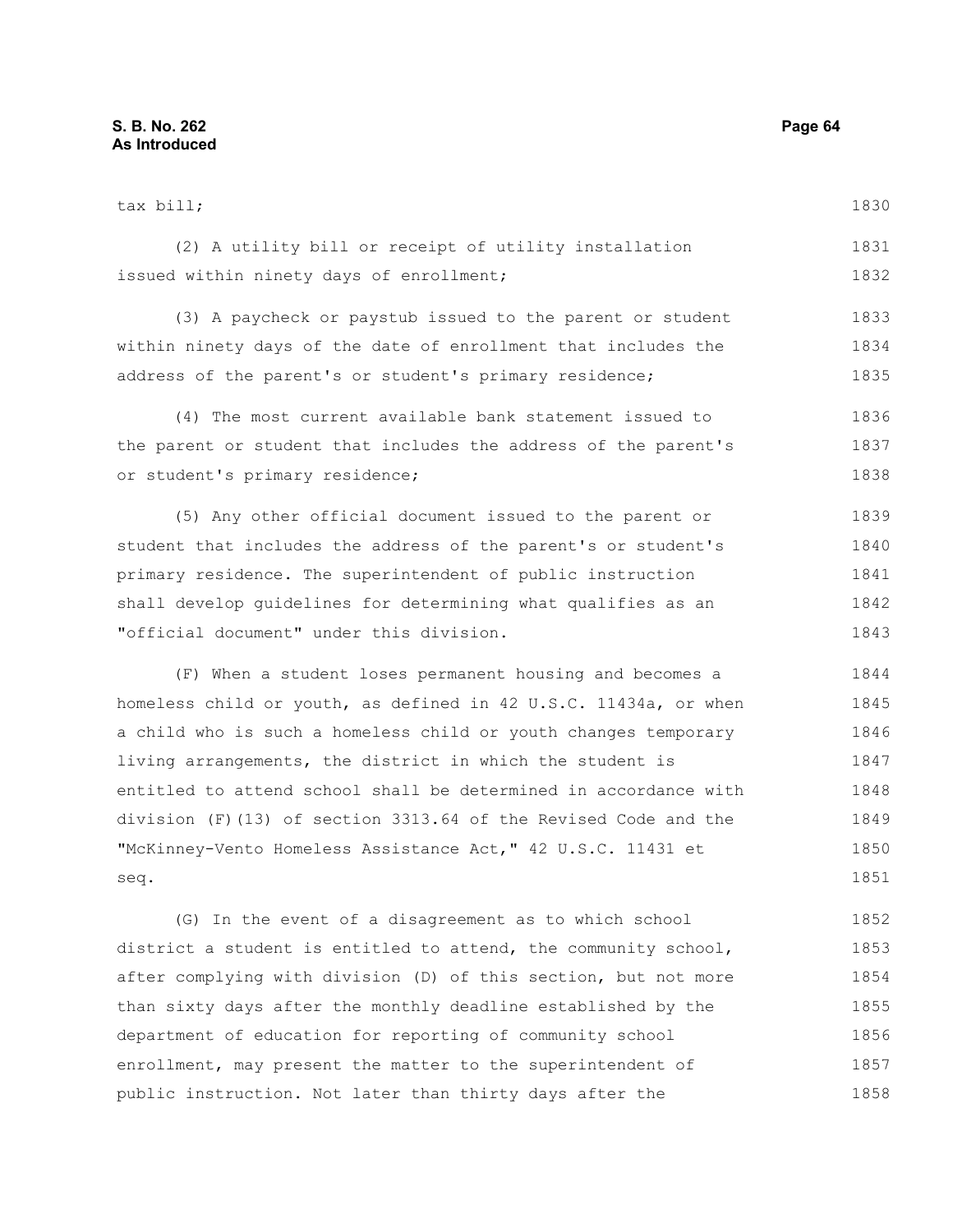community school presents the matter, the state superintendent, or the state superintendent's designee, shall determine which district the student is entitled to attend and shall direct any necessary adjustments to payments and deductions under section 3314.08 of the Revised Code based on that determination. 1859 1860 1861 1862 1863

**Sec. 3314.20.** (A) As used in this section: 1864

(1) "Base enrollment" for an internet- or computer-based community school means either of the following: 1865 1866

(a) If the school was open for instruction on the effective date of this section, the number of students enrolled in the school at the end of the 2012-2013 school year; 1867 1868 1869

(b) If the school opens for instruction after the effective date of this section, one thousand students. 1870 1871

(2) "Enrollment limit" for an internet- or computer-based community school means the following: 1872 1873

(a) For the 2014-2015 school year, the base enrollment increased by the prescribed annual rate of growth, as calculated by the department of education. 1874 1875 1876

(b) For the 2015-2016 school year and each school year thereafter, the previous school year's enrollment limit increased by the prescribed annual rate of growth, as calculated by the department. 1877 1878 1879 1880

(3) "Prescribed annual rate of growth" for an internet- or computer-based community school means either of the following: 1881 1882

(a) For a school with an enrollment limit equal to or greater than three thousand students, fifteen per cent. 1883 1884

(b) For a school with an enrollment limit of less than 1885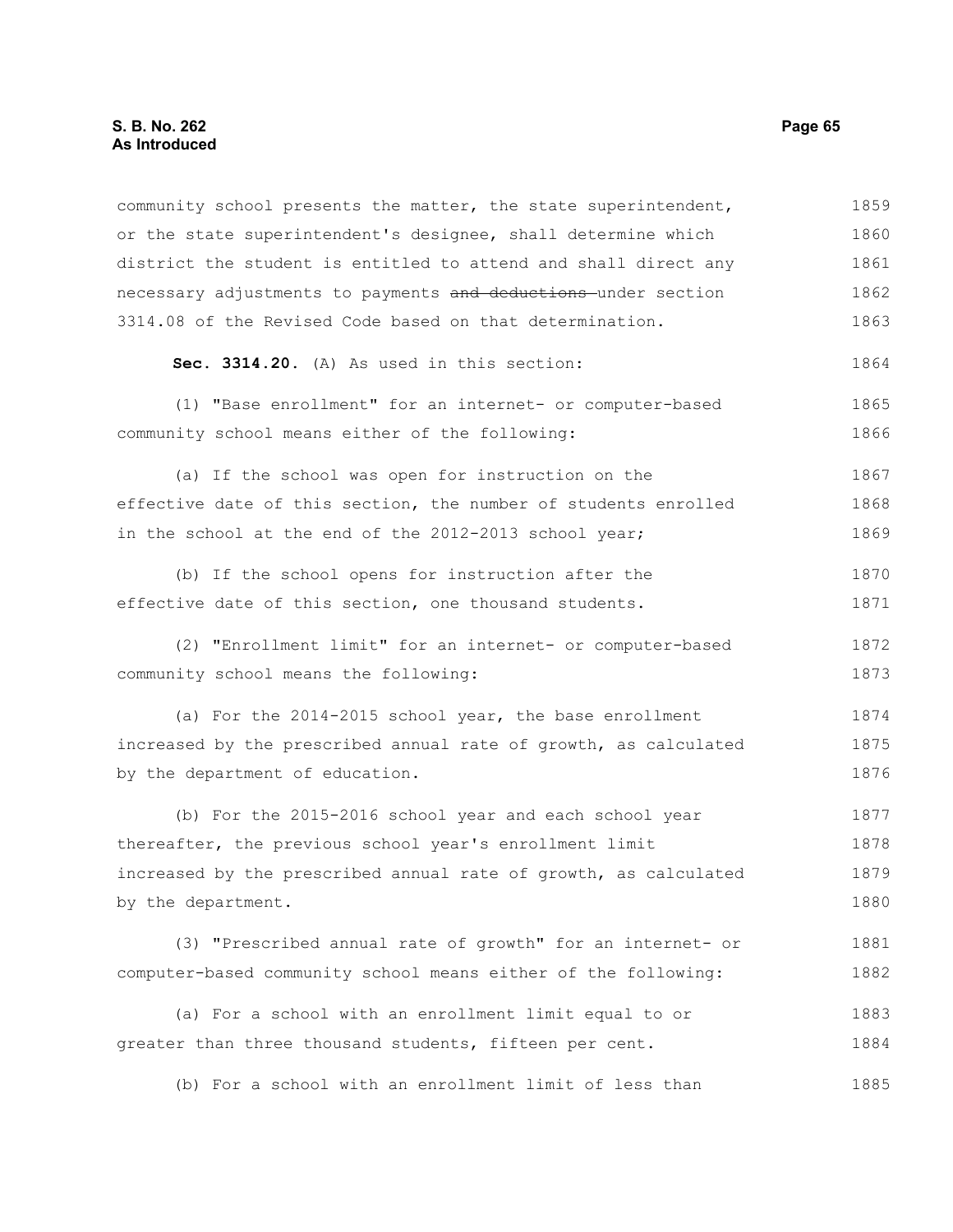three thousand students, twenty-five per cent.

(B) Beginning in the 2014-2015 school year, no internetor computer-based community school shall enroll more students than the number permitted by its enrollment limit. 1887 1888 1889

(C) If, in any school year, an internet- or computer-based community school enrolls more students than permitted under the enrollment limit, the department shall deduct from the community school the amount of state funds credited to the community school attributable to each student enrolled in excess of the enrollment limit, as determined by the department. Thedepartment shall distribute the deducted amounts to the school districts to which the students enrolled in the community school are entitled to attend school under section 3313.64 or 3313.65 of the Revised Code. Such amounts shall be distributed on a pro rata basis according to each district's share of the total enrollment in the community school. 1890 1891 1892 1893 1894 1895 1896 1897 1898 1899 1900 1901

**Sec. 3317.017.** The department of education shall compute a school district's state share index as follows: 1902 1903

(A) Calculate the district's valuation index, which equals the following quotient: 1904 1905

(The district's three-year average valuation/ the district's total ADM)/ (the statewide three-year average valuation for school districts with a total ADM greater than zero/ the statewide total ADM) 1906 1907 1908 1909

(B)(1) Calculate the district's median income index, which equals the following quotient: 1910 1911

(The district's median Ohio adjusted gross income/ the median of the median Ohio adjusted gross income of all districts statewide with a total ADM greater than zero) 1912 1913 1914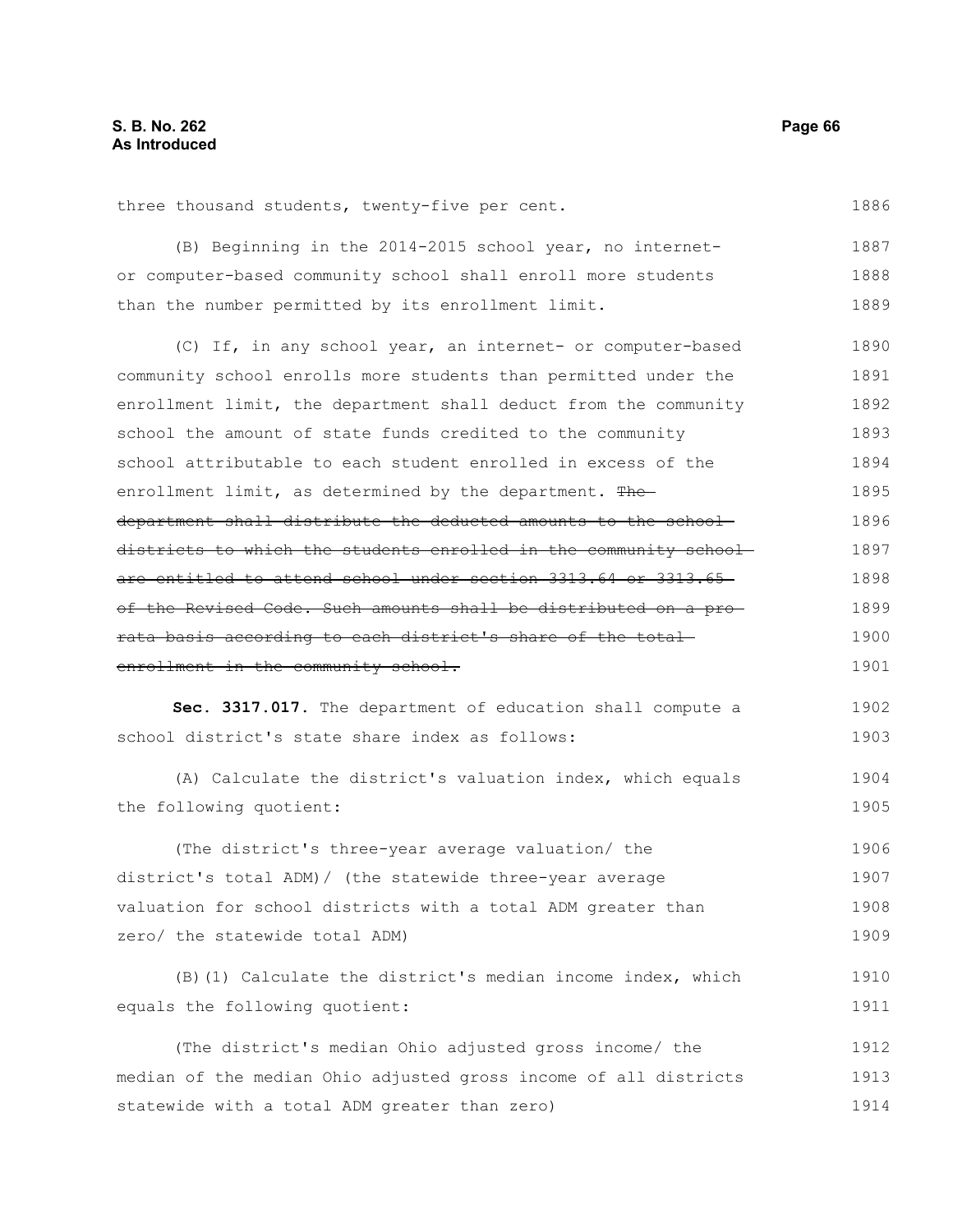(2) Calculate the district's income index, which equals the following sum: (The district's median income index  $X$  0.5) + {[(the three-year average federal adjusted gross income of the school district's residents/ the district's formula enrolled ADM for fiscal year 2017)/ (the three-year average federal adjusted gross income of all districts statewide with a formula-enrolled ADM for fiscal year 2017 greater than zero/ the statewide formula-enrolled ADM for fiscal year 2017)] X 0.5} (C) Determine the district's wealth index as follows: (1) If the district's income index is less than the district's valuation index and the district's median income index is less than or equal to 1.5, then the district's wealth index shall be equal to  $($   $($   $0.4$  X the district's income index) + ( 0.6 X the district's valuation index)]. (2) If the district's income index does not meet both of the conditions described in division (C)(1) of this section, then the district's wealth index shall be equal to the district's valuation index. (D) Determine the district's state share index as follows: (1) If the district's wealth index is less than or equal to 0.35, then the district's state share index shall be equal to 0.90. (2) If the district's wealth index is greater than 0.35 but less than or equal to 0.90, then the district's state share index shall be equal to  $\{0.40 \times [0.90 - \text{the district's wealth}]\}$  $index$  $/ 0.55$ ]  $+ 0.50$ . (3) If the district's wealth index is greater than 0.90 1915 1916 1917 1918 1919 1920 1921 1922 1923 1924 1925 1926 1927 1928 1929 1930 1931 1932 1933 1934 1935 1936 1937 1938 1939 1940 1941 1942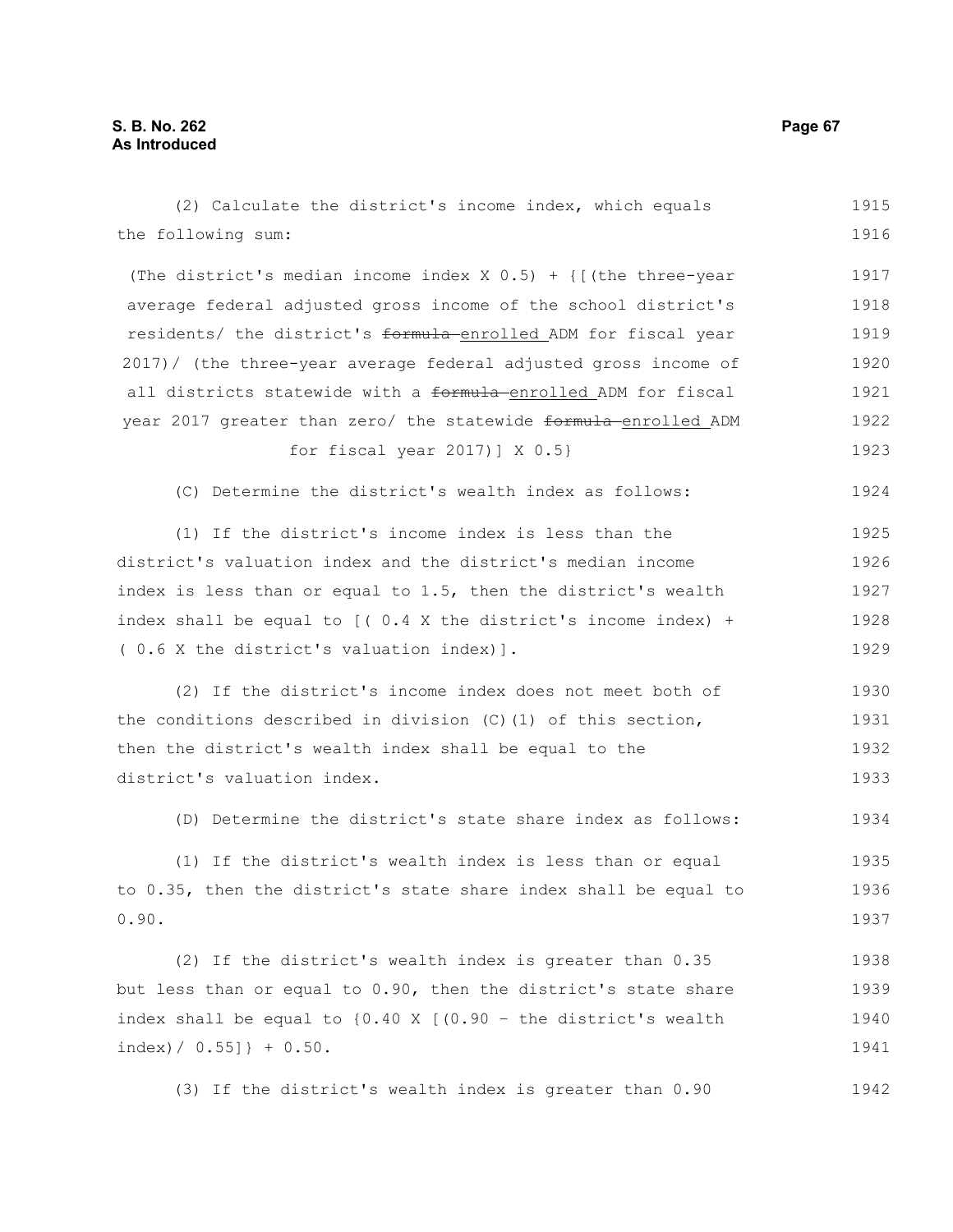but less than 1.8, then the district's state share index shall be equal to  $\{0.45 \times [ (1.8 - \text{the district's wealth index}) / 0.9] \}$ + 0.05. 1943 1944 1945

(4) If the district's wealth index is greater than or equal to 1.8, then the district's state share index shall be equal to 0.05. 1946 1947 1948

(E)(1) For each school district for which the tax-exempt value of the district, as certified under division (A)(4) of section 3317.021 of the Revised Code, equals or exceeds thirty per cent of the potential value of the district, the department shall calculate the difference between the district's tax-exempt value and thirty per cent of the district's potential value. For this purpose, the "potential value" of a school district is the three-year average valuation of the district plus the tax-exempt value of the district. 1949 1950 1951 1952 1953 1954 1955 1956 1957

(2) For each school district to which division (E)(1) of this section applies, the department shall adjust the district's three-year average valuation used in the calculation under division (A) of this section by subtracting from it the amount calculated under division (E)(1) of this section. The department shall not, however, make any adjustments to the statewide threeyear average valuation used in the calculation under division (A) of this section. 1958 1959 1960 1961 1962 1963 1964 1965

(F)(1) Except as provided in division (F)(3) of this section, for purposes of division (F) of this section, for fiscal year 2018 or 2019, an "eligible school district" is a school district that satisfies all of the following for that fiscal year: 1966 1967 1968 1969 1970

(a) The total taxable value of public utility personal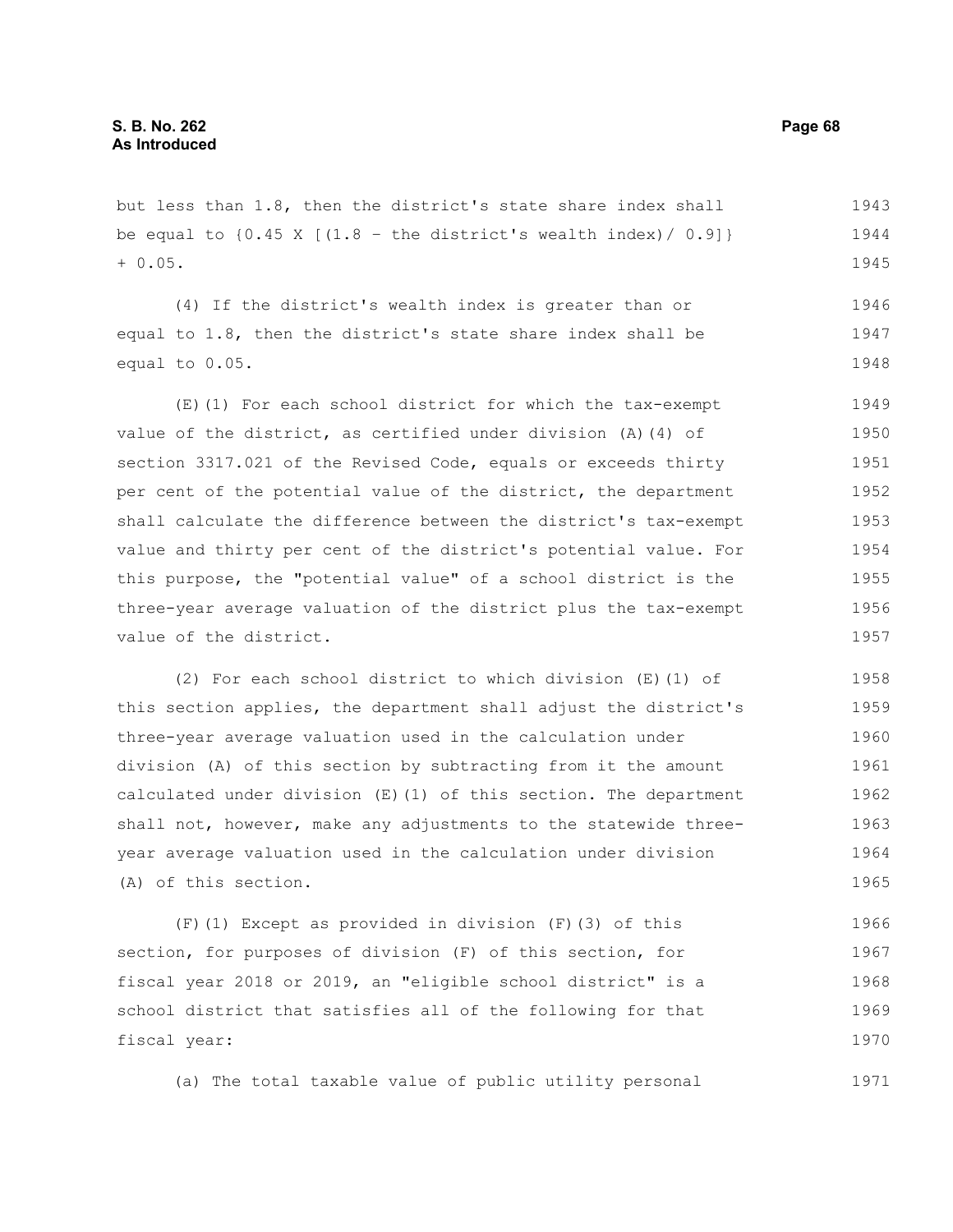property in the district is at least ten per cent of the district's total taxable value for the tax year immediately preceding the most recent tax year for which data is available. 1972 1973 1974

(b) The total taxable value of public utility personal property in the district for the most recent tax year for which data is available is at least ten per cent less than the total taxable value of public utility property in the district for the tax year immediately preceding the most recent tax year for which data is available. 1975 1976 1977 1978 1979 1980

(c) The total taxable value of power plants in the district for the most recent tax year for which data is available is at least ten per cent less than the total taxable value of power plants in the district for the tax year immediately preceding the most recent tax year for which data is available. 1981 1982 1983 1984 1985 1986

(2) Notwithstanding divisions (A) to (E) of this section, the department shall compute each eligible school district's state share index as follows: 1987 1988 1989

(a) Calculate the district's valuation index in accordance with division (A) of this section, except that, if the district's total taxable value for the most recent tax year for which data is available is less than the district's "three-year average valuation," the district's "three-year average valuation" shall be replaced in that calculation with the district's total taxable value for the most recent tax year for which data is available; 1990 1991 1992 1993 1994 1995 1996 1997

(b) Calculate the district's median income index and income index in accordance with division (B) of this section; 1998 1999

(c) Determine the district's wealth index in accordance 2000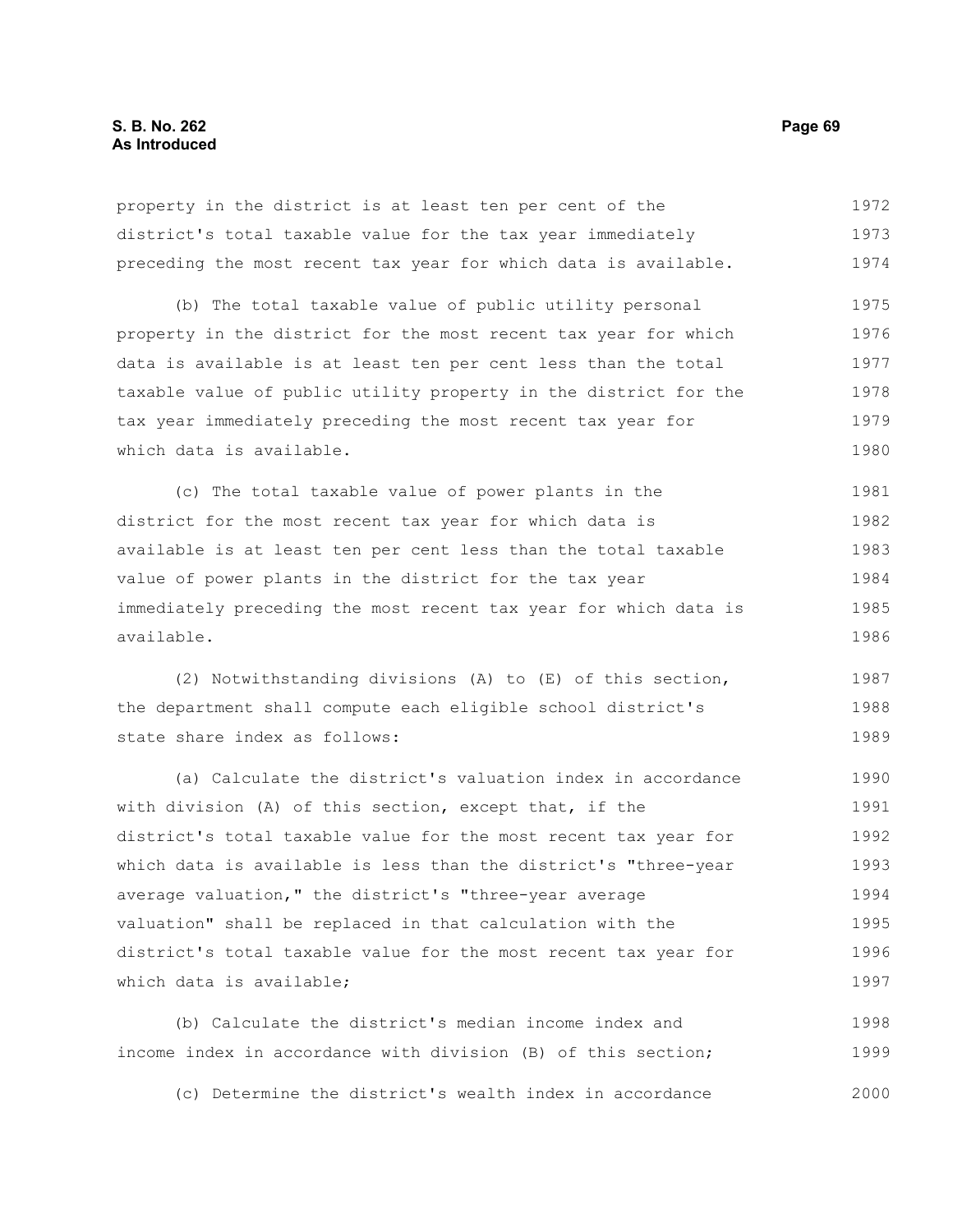with division (C) of this section using the district's valuation index, median income index, and income index as calculated under divisions (F)(2)(a) and (b) of this section; 2001 2002 2003

(d) Determine the district's state share index in accordance with division (D) of this section using the district's wealth index as determined under division (F)(2)(c) of this section. 2004 2005 2006 2007

(3) For purposes of division (F) of this section, if a district is an eligible school district for fiscal year 2018 but is not an eligible school district for fiscal year 2019, the district's state share index for fiscal year 2019 shall be equal to the district's state share index for 2018. 2008 2009 2010 2011 2012

(G) When performing the calculations required under this section, the department shall not round to fewer than four decimal places. 2013 2014 2015

For purposes of these calculations for fiscal years 2018 and 2019, "total ADM" means the total ADM for fiscal year 2017; "median Ohio adjusted gross income" means the median Ohio adjusted gross income, as that term is defined in section 5747.01 of the Revised Code, for tax year 2015; "three-year average federal adjusted gross income" means the average of the federal adjusted gross income for tax years 2013, 2014, and 2015 as reported under section 3317.021 of the Revised Code; and "tax-exempt value" means the tax-exempt value for tax year 2016. 2016 2017 2018 2019 2020 2021 2022 2023 2024

**Sec. 3317.02.** As used in this chapter:

(A)(1) "Category one career-technical education ADM" means the enrollment of students during the school year on a full-time equivalency basis in career-technical education programs described in division (A) of section 3317.014 of the Revised 2026 2027 2028 2029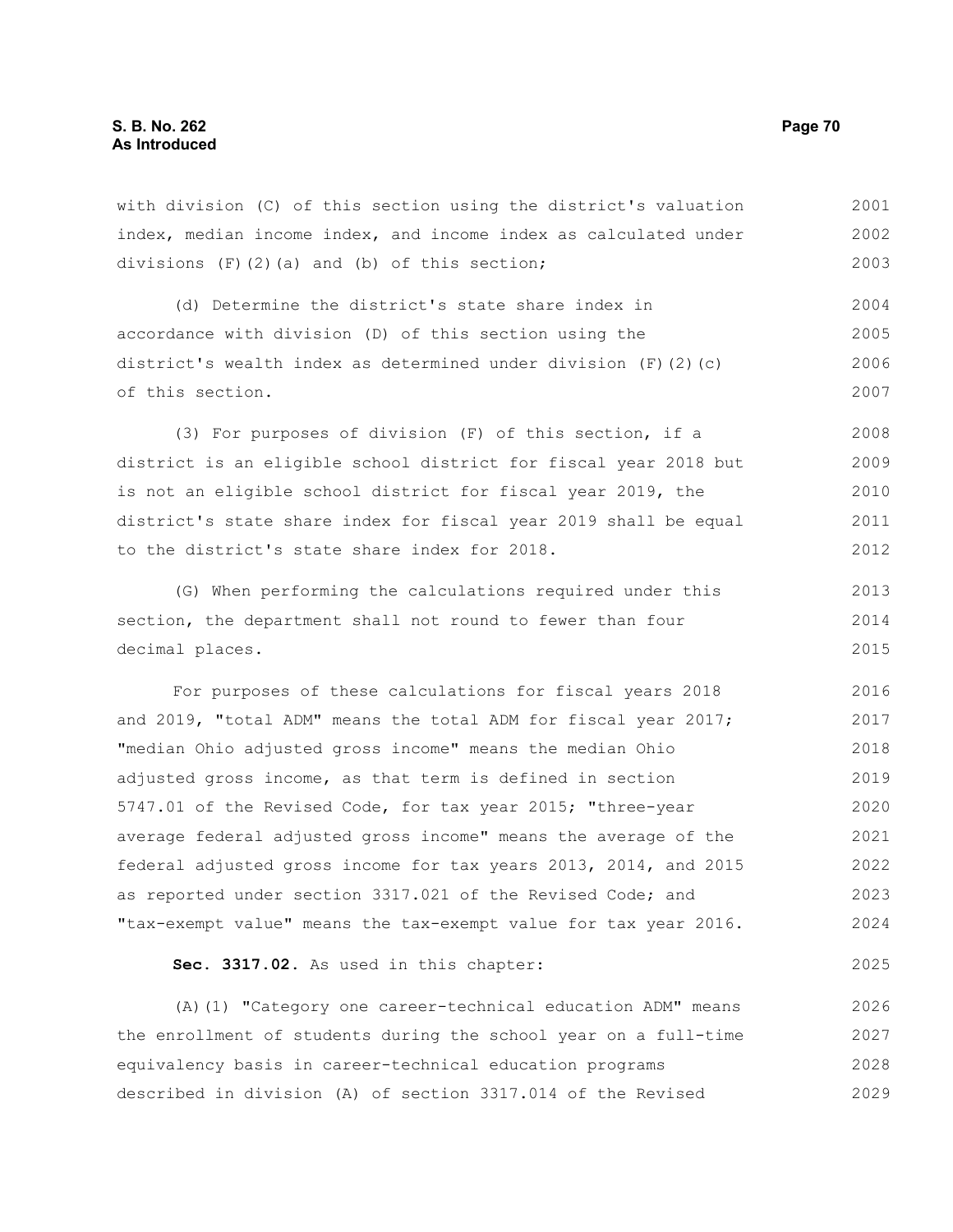Code and certified under division (B)(11) or (D)(2)(h) of section 3317.03 of the Revised Code. 2030 2031

(2) "Category two career-technical education ADM" means the enrollment of students during the school year on a full-time equivalency basis in career-technical education programs described in division (B) of section 3317.014 of the Revised Code and certified under division (B)(12) or (D)(2)(i) of section 3317.03 of the Revised Code. 2032 2033 2034 2035 2036 2037

(3) "Category three career-technical education ADM" means the enrollment of students during the school year on a full-time equivalency basis in career-technical education programs described in division (C) of section 3317.014 of the Revised Code and certified under division (B)(13) or (D)(2)( $j$ ) of section 3317.03 of the Revised Code. 2038 2039 2040 2041 2042 2043

(4) "Category four career-technical education ADM" means the enrollment of students during the school year on a full-time equivalency basis in career-technical education programs described in division (D) of section 3317.014 of the Revised Code and certified under division  $(B)$   $(14)$  or  $(D)$   $(2)$   $(k)$  of section 3317.03 of the Revised Code. 2044 2045 2046 2047 2048 2049

(5) "Category five career-technical education ADM" means the enrollment of students during the school year on a full-time equivalency basis in career-technical education programs described in division (E) of section 3317.014 of the Revised Code and certified under division  $(B)$  (15) or  $(D)$  (2)(1) of section 3317.03 of the Revised Code. 2050 2051 2052 2053 2054 2055

(B)(1) "Category one English learner ADM" means the fulltime equivalent number of English learners described in division (A) of section 3317.016 of the Revised Code and certified under 2056 2057 2058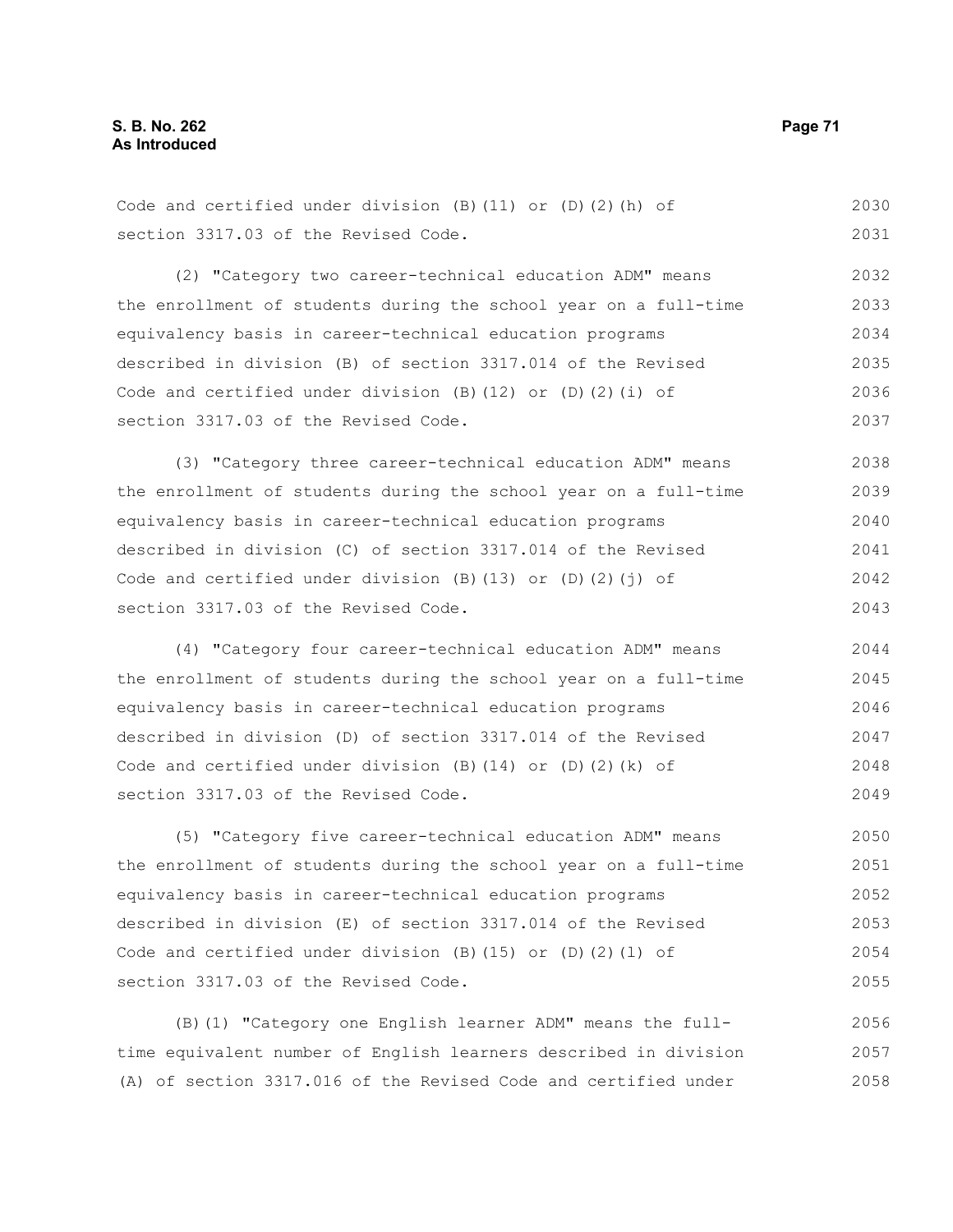division (B)(16) or (D)(2)(m) of section 3317.03 of the Revised Code. 2059 2060

(2) "Category two English learner ADM" means the full-time equivalent number of English learners described in division (B) of section 3317.016 of the Revised Code and certified under division (B)(17) or (D)(2)(n) of section  $3317.03$  of the Revised Code. 2061 2062 2063 2064 2065

(3) "Category three English learner ADM" means the fulltime equivalent number of English learners described in division (C) of section 3317.016 of the Revised Code and certified under division (B)(18) or (D)(2)(o) of section  $3317.03$  of the Revised Code. 2066 2067 2068 2069 2070

(C)(1) "Category one special education ADM" means the full-time equivalent number of children with disabilities receiving special education services for the disability specified in division (A) of section 3317.013 of the Revised Code and certified under division  $(B)$  (5) or  $(D)$  (2)(b) of section 3317.03 of the Revised Code. 2071 2072 2073 2074 2075 2076

(2) "Category two special education ADM" means the fulltime equivalent number of children with disabilities receiving special education services for those disabilities specified in division (B) of section 3317.013 of the Revised Code and certified under division (B)(6) or (D)(2)(c) of section 3317.03 of the Revised Code. 2077 2078 2079 2080 2081 2082

(3) "Category three special education ADM" means the fulltime equivalent number of students receiving special education services for those disabilities specified in division (C) of section 3317.013 of the Revised Code, and certified under division (B)(7) or (D)(2)(d) of section 3317.03 of the Revised 2083 2084 2085 2086 2087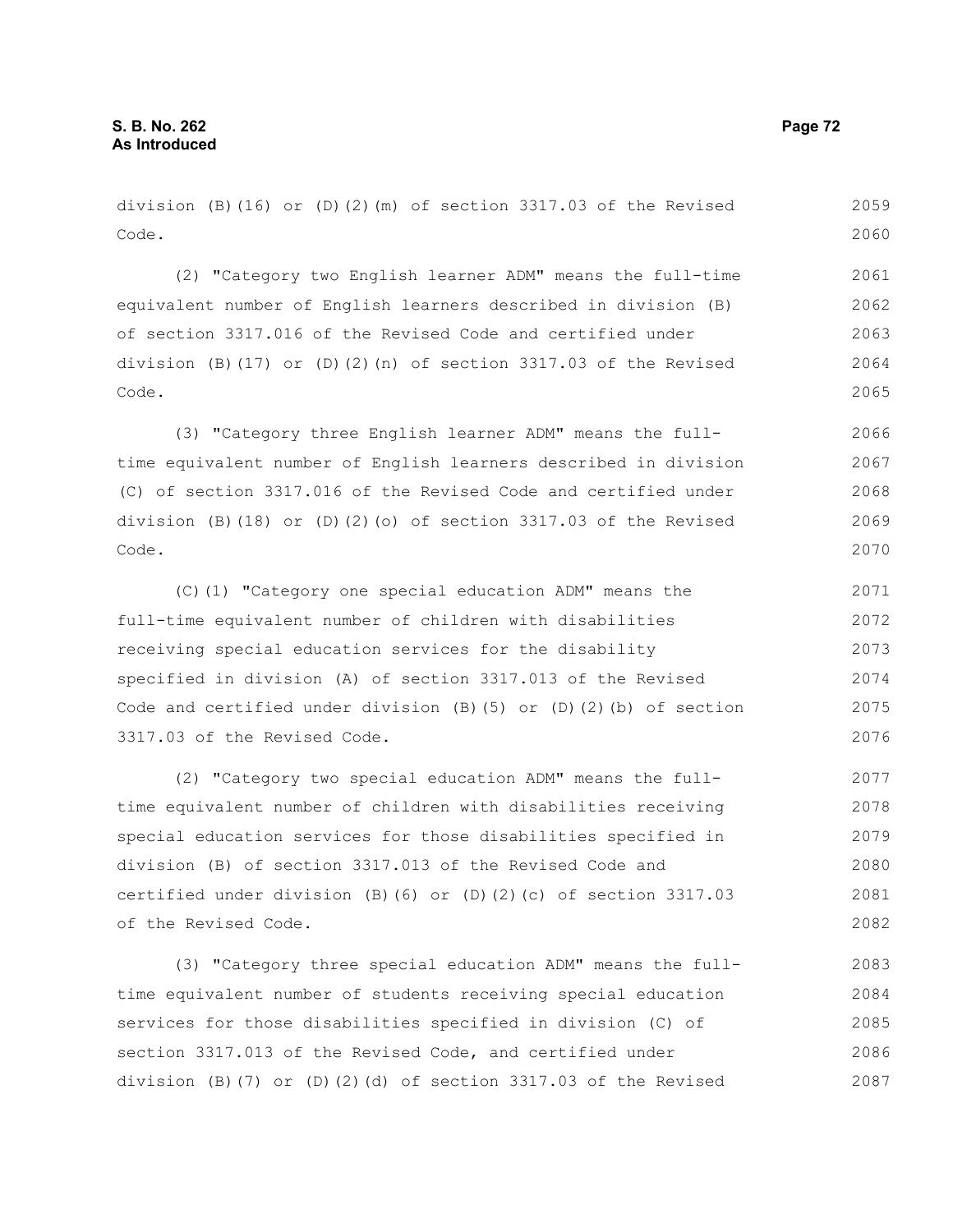| Code.                                                                      | 2088 |
|----------------------------------------------------------------------------|------|
| (4) "Category four special education ADM" means the full-                  | 2089 |
| time equivalent number of students receiving special education             | 2090 |
| services for those disabilities specified in division (D) of               | 2091 |
| section 3317.013 of the Revised Code and certified under                   | 2092 |
| division (B) $(8)$ or (D) $(2)$ (e) of section 3317.03 of the Revised      | 2093 |
| Code.                                                                      | 2094 |
| (5) "Category five special education ADM" means the full-                  | 2095 |
| time equivalent number of students receiving special education             | 2096 |
| services for the disabilities specified in division (E) of                 | 2097 |
| section 3317.013 of the Revised Code and certified under                   | 2098 |
| division (B)(9) or (D)(2)(f) of section 3317.03 of the Revised             | 2099 |
| Code.                                                                      | 2100 |
| (6) "Category six special education ADM" means the full-                   | 2101 |
| time equivalent number of students receiving special education             | 2102 |
| services for the disabilities specified in division (F) of                 | 2103 |
| section 3317.013 of the Revised Code and certified under                   | 2104 |
| division (B) $(10)$ or $(D)$ $(2)$ $(g)$ of section 3317.03 of the Revised | 2105 |
| Code.                                                                      | 2106 |
| (D) "Economically disadvantaged index for a school                         | 2107 |
| district" means the square of the quotient of that district's              | 2108 |
| percentage of students in its enrolled ADM, in the case of a               | 2109 |
| city, local, or exempted village school district, or total ADM             | 2110 |
| in the case of a joint vocational school district, who are                 | 2111 |
| identified as economically disadvantaged as defined by the                 | 2112 |

department of education, divided by the percentage of students in the statewide total ADM identified as economically disadvantaged. For purposes of this calculation: 2113 2114 2115 2116

(1) For a city, local, or exempted village school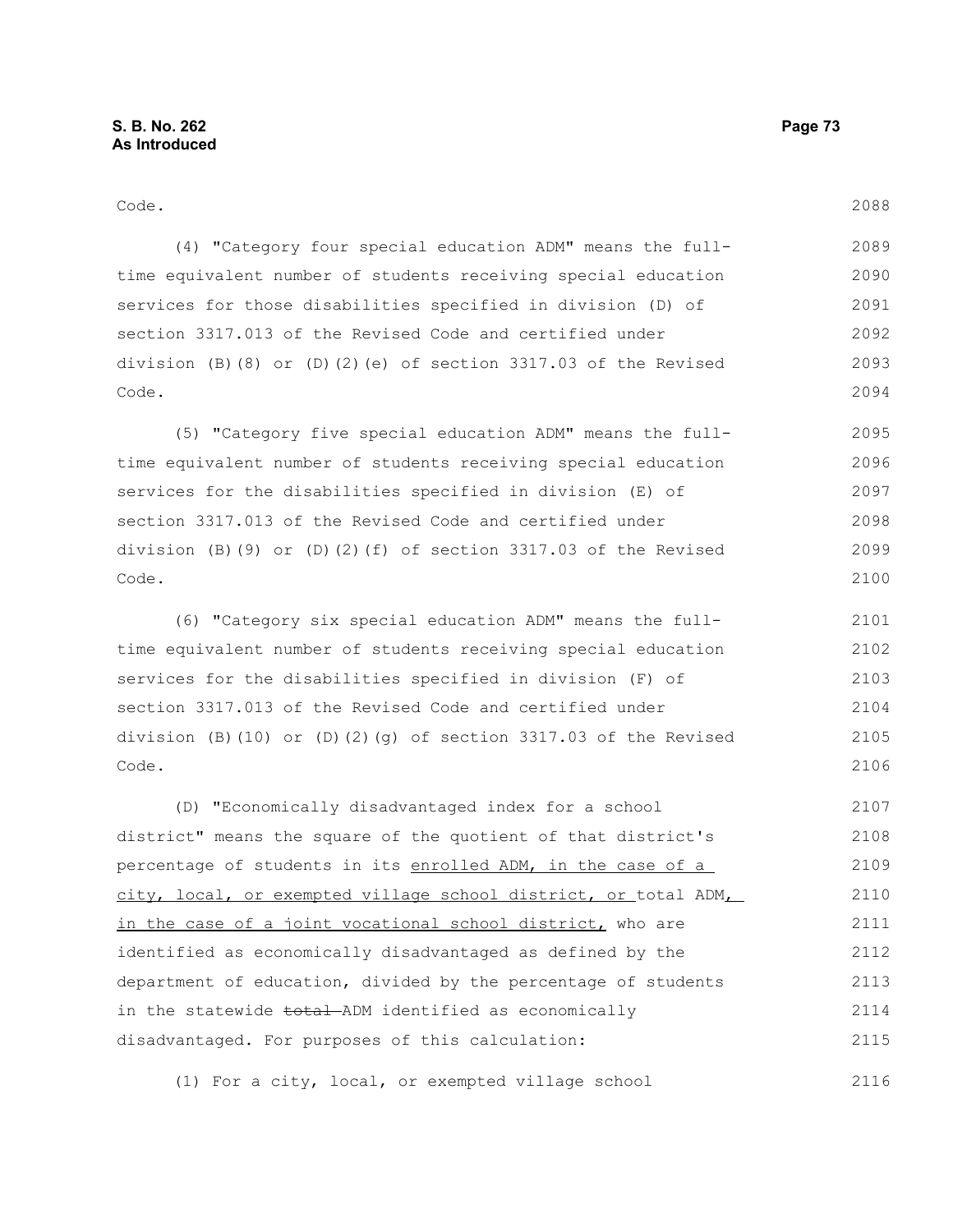| district, the "statewide total ADM" equals the sum of the total  | 2117 |
|------------------------------------------------------------------|------|
| following:                                                       | 2118 |
| (a) The enrolled ADM for all city, local, and exempted           | 2119 |
| village school districts combined;                               | 2120 |
| (b) The statewide enrollment of students in community            | 2121 |
| schools established under Chapter 3314. of the Revised Code;     | 2122 |
| (c) The statewide enrollment of students in science,             | 2123 |
| technology, engineering, and mathematics schools established     | 2124 |
| under Chapter 3326. of the Revised Code.                         | 2125 |
| (2) For a joint vocational school district, the "statewide       | 2126 |
| total ADM" equals the sum of the formula ADM for all joint       | 2127 |
| vocational school districts combined.                            | 2128 |
| (E) (1) - (E) "Enrolled ADM" means, for a city, local, or        | 2129 |
| exempted village school district, the enrollment reported under  | 2130 |
| division (A) of section 3317.03 of the Revised Code, as verified | 2131 |
| by the superintendent of public instruction and adjusted if so   | 2132 |
| ordered under division (K) of that section, and as further       | 2133 |
| adjusted by the department of education as follows:              | 2134 |
| (1) Subtract the students counted under divisions (A) (2)        | 2135 |
| (a), (b), (g), (h), and (i) of section $3317.03$ of the Revised  | 2136 |
| Code;                                                            | 2137 |
| Count only twenty per cent of the number of joint                | 2138 |
| vocational school district students counted under division (A)   | 2139 |
| (3) of section 3317.03 of the Revised Code;                      | 2140 |
| (3) Add twenty per cent of the number of students who are        | 2141 |
| entitled to attend school in the district under section 3313.64  | 2142 |
| or 3313.65 of the Revised Code and are enrolled in another       | 2143 |
| school district under a career-technical education compact.      | 2144 |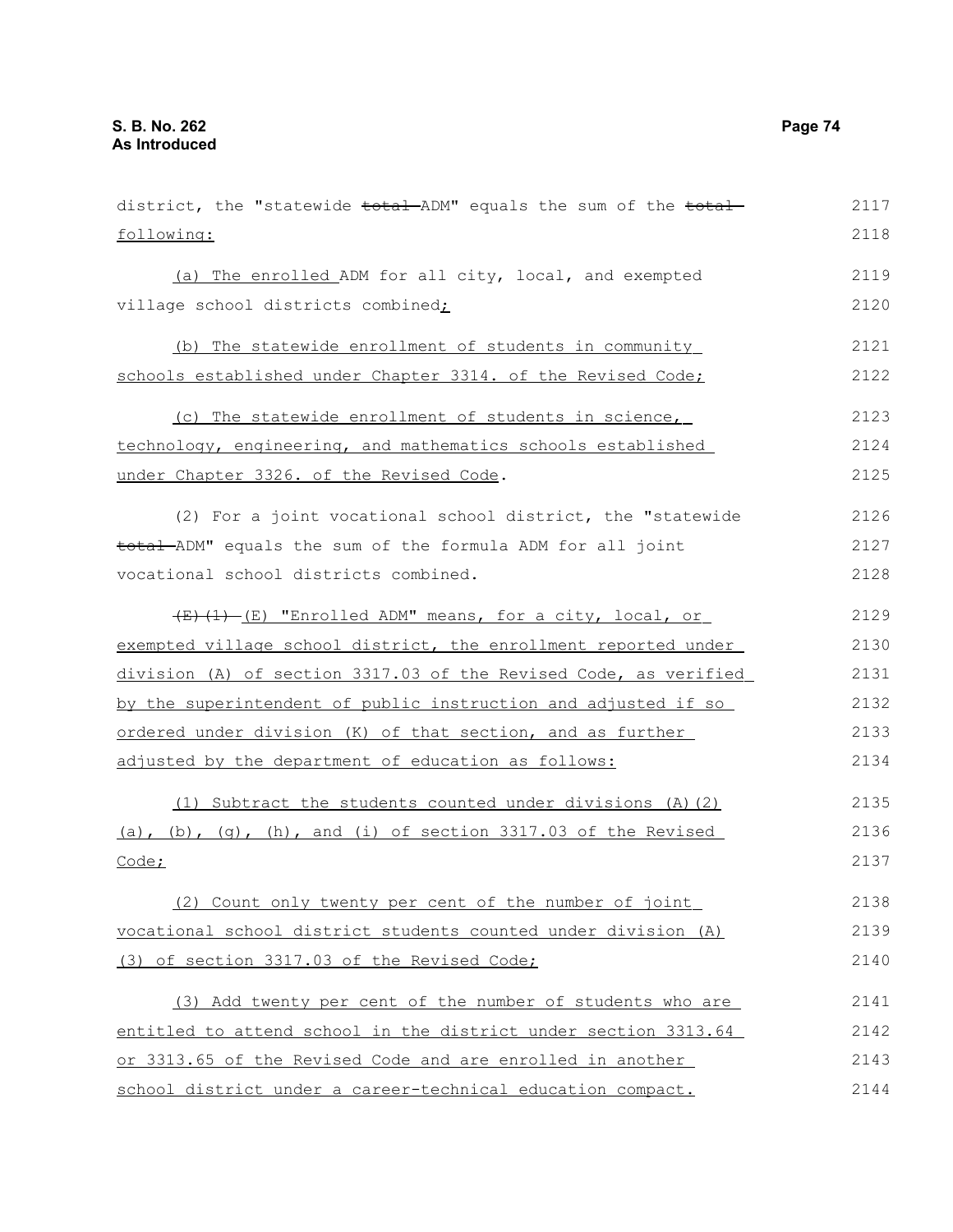### **S. B. No. 262 Page 75 As Introduced**

(F)(1) "Formula ADM" means, for a city, local, or exempted village school district, the enrollment reported under division (A) of section 3317.03 of the Revised Code, as verified by the superintendent of public instruction and adjusted if so ordered under division (K) of that section, and as further adjusted by the department of education, as follows: 2145 2146 2147 2148 2149 2150

(a) Count only twenty per cent of the number of joint vocational school district students counted under division (A) (3) of section 3317.03 of the Revised Code; 2151 2152 2153

(b) Add twenty per cent of the number of students who are entitled to attend school in the district under section 3313.64 or 3313.65 of the Revised Code and are enrolled in another school district under a career-technical education compact. 2154 2155 2156 2157

(2) "Formula ADM" means, for a joint vocational school district, the final number verified by the superintendent of public instruction, based on the enrollment reported and certified under division (D) of section 3317.03 of the Revised Code, as adjusted, if so ordered, under division (K) of that section. 2158 2159 2160 2161 2162 2163

 $\overline{F}$  (G) "Formula amount" means \$6,010, for fiscal year 2018, and \$6,020, for fiscal year 2019. 2164 2165

(G) (H) "FTE basis" means a count of students based on full-time equivalency, in accordance with rules adopted by the department of education pursuant to section 3317.03 of the Revised Code. In adopting its rules under this division, the department shall provide for counting any student in category one, two, three, four, five, or six special education ADM or in category one, two, three, four, or five career-technical education ADM in the same proportion the student is counted in 2166 2167 2168 2169 2170 2171 2172 2173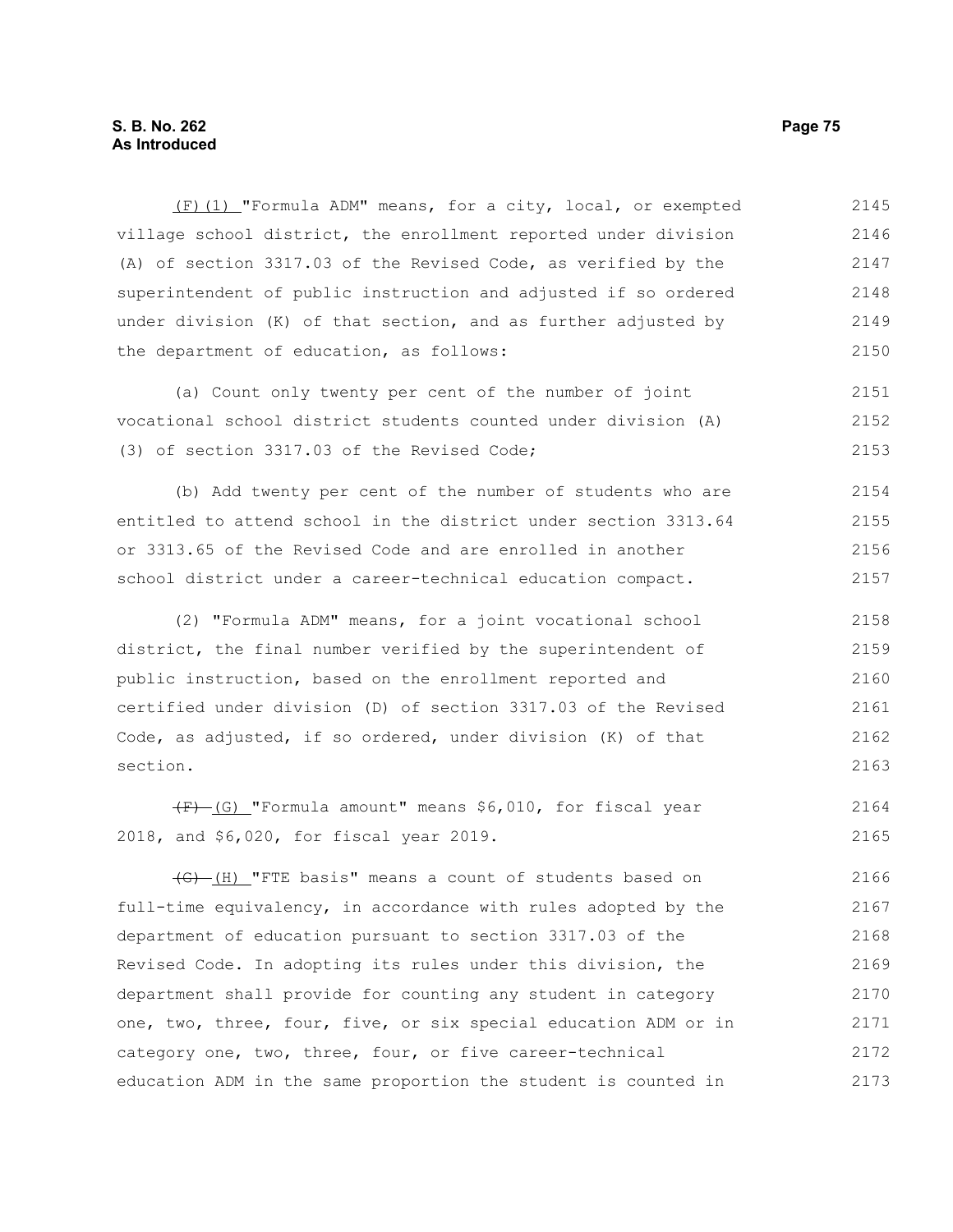| enrolled ADM, in the case of a city, local, or exempted village                                   | 2174 |
|---------------------------------------------------------------------------------------------------|------|
| school district, or formula ADM, in the case of a joint                                           | 2175 |
| vocational school district.                                                                       | 2176 |
| (I) "Internet- or computer-based community school" has                                            | 2177 |
| the same meaning as in section 3314.02 of the Revised Code.                                       | 2178 |
| (I) "Medically fragile child" means a child to whom                                               | 2179 |
| all of the following apply:                                                                       | 2180 |
| (1) The child requires the services of a doctor of                                                | 2181 |
| medicine or osteopathic medicine at least once a week due to the                                  | 2182 |
| instability of the child's medical condition.                                                     | 2183 |
| (2) The child requires the services of a registered nurse                                         | 2184 |
| on a daily basis.                                                                                 | 2185 |
| (3) The child is at risk of institutionalization in a                                             | 2186 |
| hospital, skilled nursing facility, or intermediate care                                          | 2187 |
| facility for individuals with intellectual disabilities.                                          | 2188 |
| $\left(\frac{1}{1} + \frac{1}{1} + \frac{1}{1}\right)$ (1) A child may be identified as having an | 2189 |
| "other health impairment-major" if the child's condition meets                                    | 2190 |
| the definition of "other health impaired" established in rules                                    | 2191 |
| previously adopted by the state board of education and if either                                  | 2192 |
| of the following apply:                                                                           | 2193 |
| (a) The child is identified as having a medical condition                                         | 2194 |
| that is among those listed by the superintendent of public                                        | 2195 |
| instruction as conditions where a substantial majority of cases                                   | 2196 |
| fall within the definition of "medically fragile child."                                          | 2197 |
| (b) The child is determined by the superintendent of                                              | 2198 |
| public instruction to be a medically fragile child. A school                                      | 2199 |
| district superintendent may petition the superintendent of                                        | 2200 |
| public instruction for a determination that a child is a                                          | 2201 |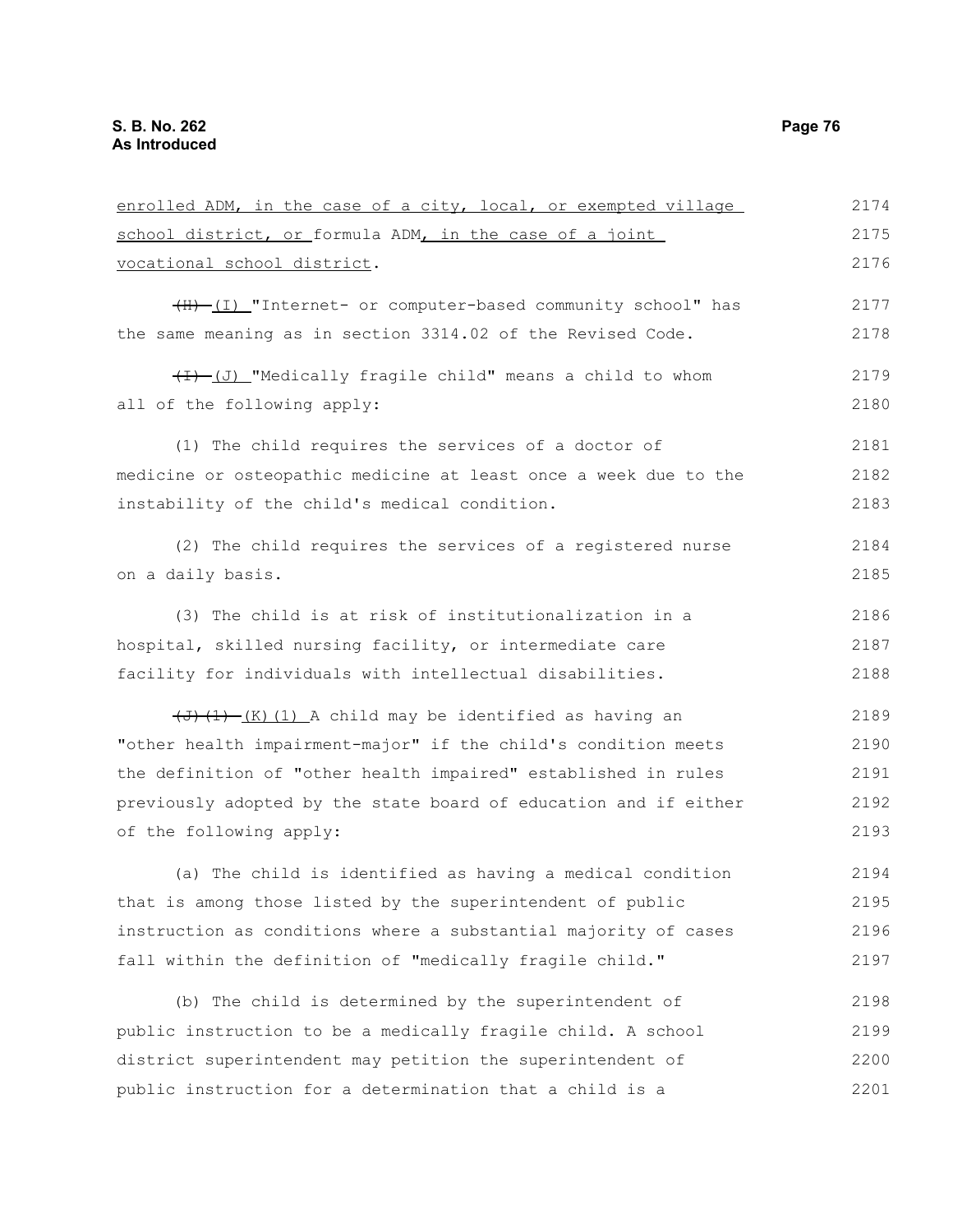medically fragile child.

(2) A child may be identified as having an "other health impairment-minor" if the child's condition meets the definition of "other health impaired" established in rules previously adopted by the state board of education but the child's condition does not meet either of the conditions specified in division  $\left(\frac{J}{J}\right)\left(\frac{1}{a}\right) - \left(K\right)\left(1\right)$  (a) or (b) of this section. 2203 2204 2205 2206 2207 2208

 $\frac{1}{(K) - (L)}$  "Preschool child with a disability" means a child with a disability, as defined in section 3323.01 of the Revised Code, who is at least age three but is not of compulsory school age, as defined in section 3321.01 of the Revised Code, and who is not currently enrolled in kindergarten. 2209 2210 2211 2212 2213

| (L) "Preschool scholarship ADM" means the number of            | 2214 |
|----------------------------------------------------------------|------|
| preschool children with disabilities certified under division- | 2215 |
| $(B)$ (3) (h) of section 3317.03 of the Revised Code.          | 2216 |

(M) "Related services" includes:

(1) Child study, special education supervisors and coordinators, speech and hearing services, adaptive physical development services, occupational or physical therapy, teacher assistants for children with disabilities whose disabilities are described in division (B) of section 3317.013 or division (B)(3) of this section, behavioral intervention, interpreter services, work study, nursing services, and specialized integrative services as those terms are defined by the department; 2218 2219 2220 2221 2222 2223 2224 2225

(2) Speech and language services provided to any student with a disability, including any student whose primary or only disability is a speech and language disability; 2226 2227 2228

(3) Any related service not specifically covered by other state funds but specified in federal law, including but not 2229 2230

2202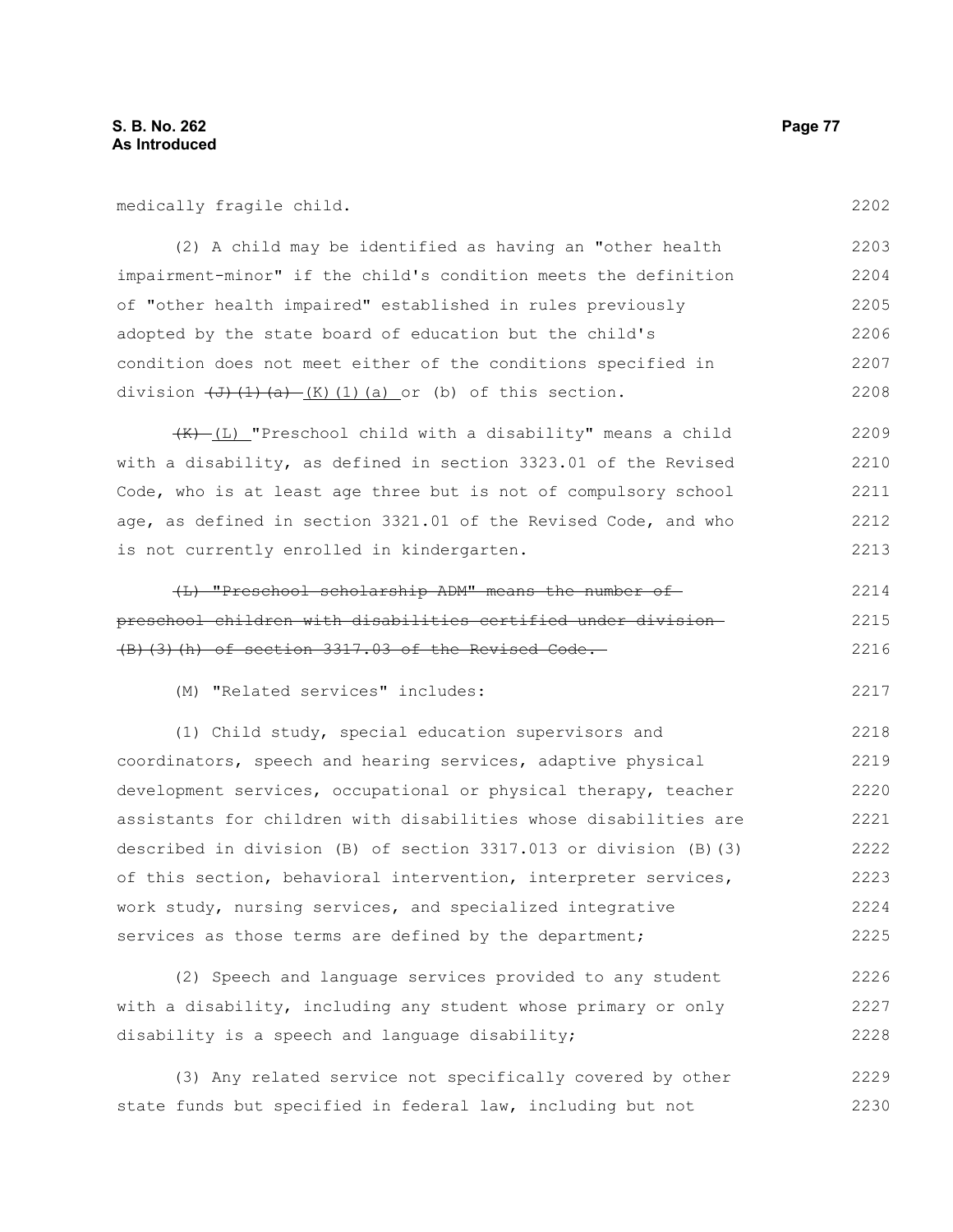| limited to, audiology and school psychological services;        | 2231 |
|-----------------------------------------------------------------|------|
| (4) Any service included in units funded under former           | 2232 |
| division $(0)$ (1) of section 3317.024 of the Revised Code;     | 2233 |
| (5) Any other related service needed by children with           | 2234 |
| disabilities in accordance with their individualized education  | 2235 |
| programs.                                                       | 2236 |
| (N) "School district," unless otherwise specified, means        | 2237 |
| city, local, and exempted village school districts.             | 2238 |
| (0) "State education aid" has the same meaning as in            | 2239 |
| section 5751.20 of the Revised Code.                            | 2240 |
| (P) "State share index" means the state share index             | 2241 |
| calculated for a district under section 3317.017 of the Revised | 2242 |
| Code.                                                           | 2243 |
| (Q) "Taxes charged and payable" means the taxes charged         | 2244 |
| and payable against real and public utility property after      | 2245 |
| making the reduction required by section 319.301 of the Revised | 2246 |
| Code, plus the taxes levied against tangible personal property. | 2247 |
| (R) (1) For purposes of section 3317.017 of the Revised         | 2248 |
| Code, "three-year average valuation" means the average of total | 2249 |
| taxable value for tax years 2014, 2015, and 2016.               | 2250 |
| (2) For purposes of sections 3317.0217, 3317.0218, and          | 2251 |
| 3317.16 of the Revised Code, "three-year average valuation"     | 2252 |
| means the following:                                            | 2253 |
| (a) For fiscal year 2018, the average of total taxable          | 2254 |
| value for tax years 2014, 2015, and 2016;                       | 2255 |
| (b) For fiscal year 2019, the average of total taxable          | 2256 |
| value for tax years 2015, 2016, and 2017.                       | 2257 |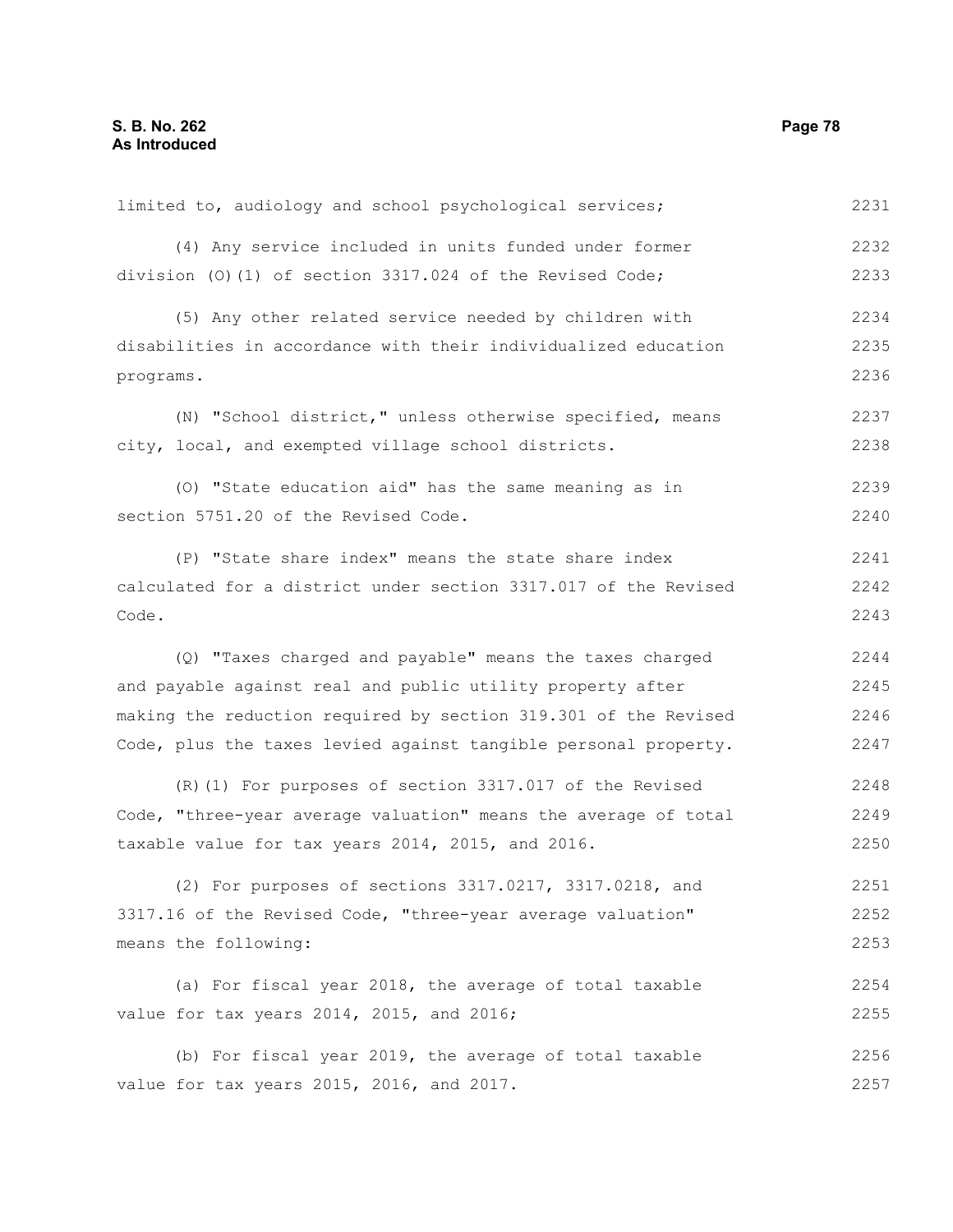(S) "Total ADM" means, for a city, local, or exempted village school district, the enrollment reported under division (A) of section 3317.03 of the Revised Code minus the enrollment reported under divisions (A)(2)(a), (b), (q), (h), and (i) of that section, as verified by the superintendent of public instruction and adjusted if so ordered under division (K) of that section. (T) "Total special education ADM" means the sum of categories one through six special education ADM. (U) "Total taxable value" means the sum of the amounts certified for a city, local, exempted village, or joint vocational school district under divisions (A)(1) and (2) of section 3317.021 of the Revised Code. **Sec. 3317.022.** (A) The department of education shall compute and distribute state core foundation funding to each eligible school district for the fiscal year, using the information obtained under section 3317.021 of the Revised Code in the calendar year in which the fiscal year begins, as prescribed in the following divisions: (1) An opportunity grant calculated according to the following formula: The formula amount X  $\{ \text{formula }$  ADM + preschool scholarshipenrolled ADM+ X the district's state share index (2) Targeted assistance funds calculated under divisions (A) and (B) of section 3317.0217 of the Revised Code; (3) Additional state aid for special education and related services provided under Chapter 3323. of the Revised Code calculated as the sum of the following: 2258 2259 2260 2261 2262 2263 2264 2265 2266 2267 2268 2269 2270 2271 2272 2273 2274 2275 2276 2277 2278 2279 2280 2281 2282 2283 2284 2285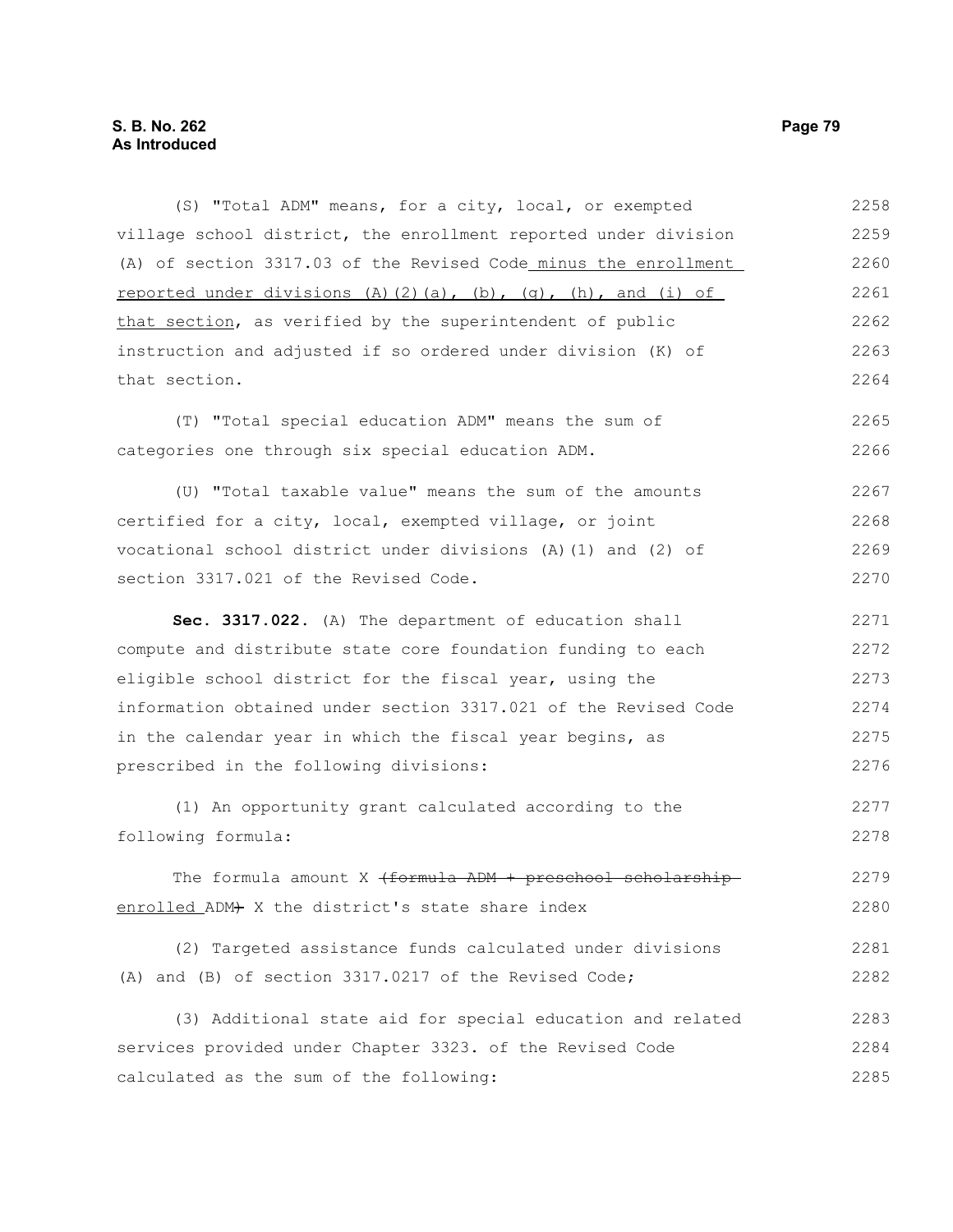# **S. B. No. 262 Page 80 As Introduced**

| (a) The district's category one special education ADM X             | 2286 |
|---------------------------------------------------------------------|------|
| the amount specified in division (A) of section 3317.013 of the     | 2287 |
| Revised Code X the district's state share index;                    | 2288 |
| (b) The district's category two special education ADM X             | 2289 |
| the amount specified in division (B) of section 3317.013 of the     | 2290 |
| Revised Code X the district's state share index;                    | 2291 |
| (c) The district's category three special education ADM X           | 2292 |
| the amount specified in division (C) of section 3317.013 of the     | 2293 |
| Revised Code X the district's state share index;                    | 2294 |
| (d) The district's category four special education ADM X            | 2295 |
| the amount specified in division (D) of section 3317.013 of the     | 2296 |
| Revised Code X the district's state share index;                    | 2297 |
| (e) The district's category five special education ADM X            | 2298 |
| the amount specified in division (E) of section 3317.013 of the     | 2299 |
| Revised Code X the district's state share index;                    | 2300 |
| (f) The district's category six special education ADM X             | 2301 |
| the amount specified in division (F) of section 3317.013 of the     | 2302 |
| Revised Code X the district's state share index.                    | 2303 |
| (4) Kindergarten through third grade literacy funds                 | 2304 |
| calculated according to the following formula:                      | 2305 |
| (\$193 X formula enrolled ADM for grades kindergarten               | 2306 |
| through three X the district's state share index) + (\$127 X        | 2307 |
| formula enrolled ADM for grades kindergarten through three)         | 2308 |
| For purposes of this calculation, the department shall-             | 2309 |
| subtract from a district's formula ADM for grades kindergarten-     | 2310 |
| through three the number of students reported under division (B)    | 2311 |
| $(3)$ (e) of section 3317.03 of the Revised Code as enrolled in an- | 2312 |
| internet- or computer-based community school who are in grades-     | 2313 |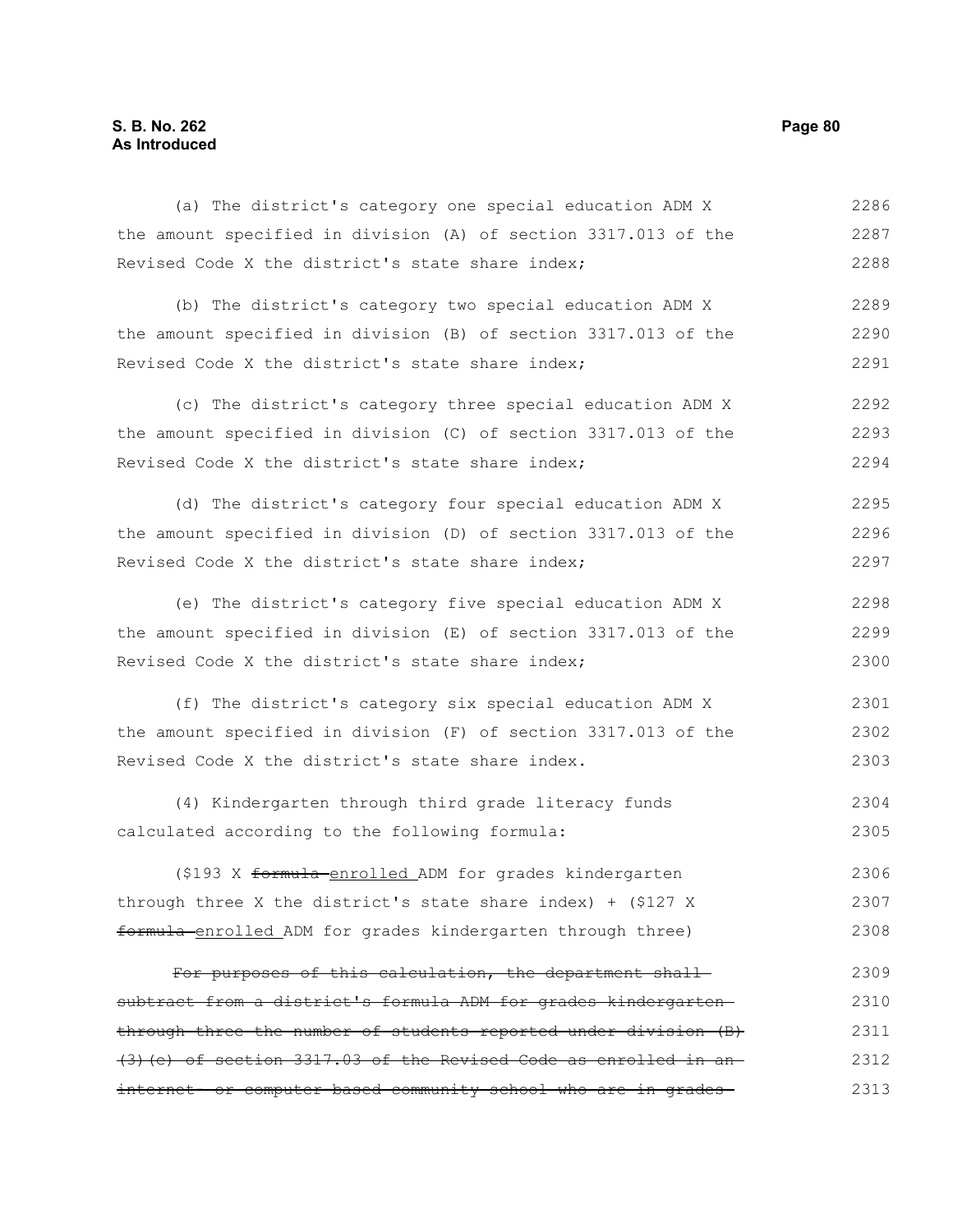kindergarten through three. (5) Economically disadvantaged funds calculated according to the following formula: \$272 X (the district's economically disadvantaged index) X the number of students who are economically disadvantaged as certified under division (B)(21) of section 3317.03 of the Revised Code (6) English learner funds calculated as the sum of the following: (a) The district's category one English learner ADM X the amount specified in division (A) of section 3317.016 of the Revised Code X the district's state share index; (b) The district's category two English learner ADM X the amount specified in division (B) of section 3317.016 of the Revised Code X the district's state share index; (c) The district's category three English learner ADM X the amount specified in division (C) of section 3317.016 of the Revised Code X the district's state share index. (7)(a) Gifted identification funds calculated according to the following formula: \$5.05 X the district's formula-enrolled ADM (b) Gifted unit funding calculated under section 3317.051 of the Revised Code. (8) Career-technical education funds calculated as the sum of the following: (a) The district's category one career-technical education 2314 2315 2316 2317 2318 2319 2320 2321 2322 2323 2324 2325 2326 2327 2328 2329 2330 2331 2332 2333 2334 2335 2336 2337 2338 2339

ADM X the amount specified in division (A) of section 3317.014 2340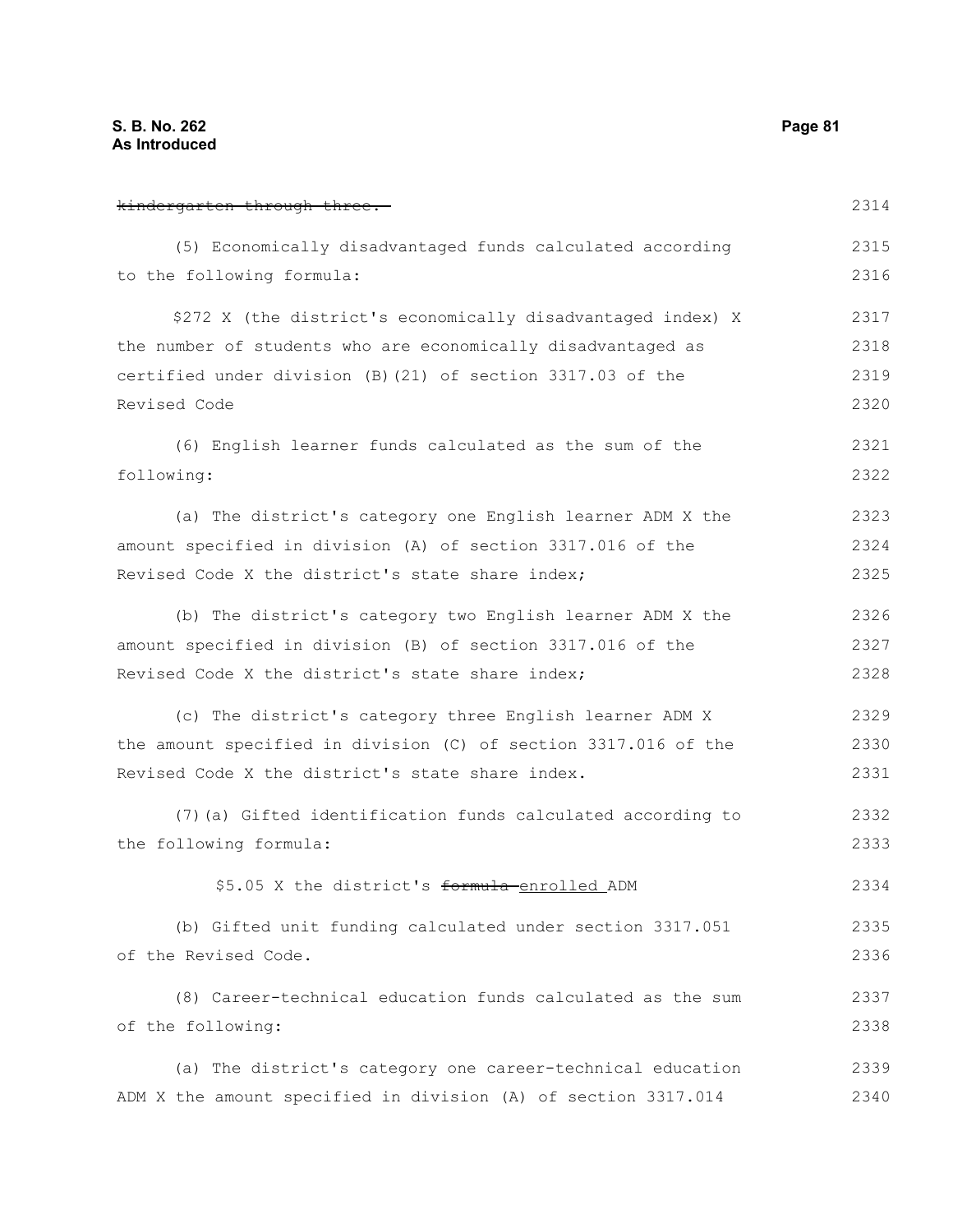of the Revised Code X the district's state share index; (b) The district's category two career-technical education ADM X the amount specified in division (B) of section 3317.014 of the Revised Code X the district's state share index; (c) The district's category three career-technical education ADM X the amount specified in division (C) of section 3317.014 of the Revised Code X the district's state share index; (d) The district's category four career-technical education ADM X the amount specified in division (D) of section 3317.014 of the Revised Code X the district's state share index; (e) The district's category five career-technical education ADM X the amount specified in division (E) of section 3317.014 of the Revised Code X the district's state share index. Payment of funds under division (A)(8) of this section is subject to approval under section 3317.161 of the Revised Code. (9) Career-technical education associated services funds calculated according to the following formula: The district's state share index X the amount for careertechnical education associated services specified in section 3317.014 of the Revised Code X the sum of categories one through five career-technical education ADM (10) Capacity aid funds calculated under section 3317.0218 of the Revised Code; (11) A graduation bonus calculated under section 3317.0215 of the Revised Code; (12) A third-grade reading bonus calculated under section 3317.0216 of the Revised Code. 2341 2342 2343 2344 2345 2346 2347 2348 2349 2350 2351 2352 2353 2354 2355 2356 2357 2358 2359 2360 2361 2362 2363 2364 2365 2366 2367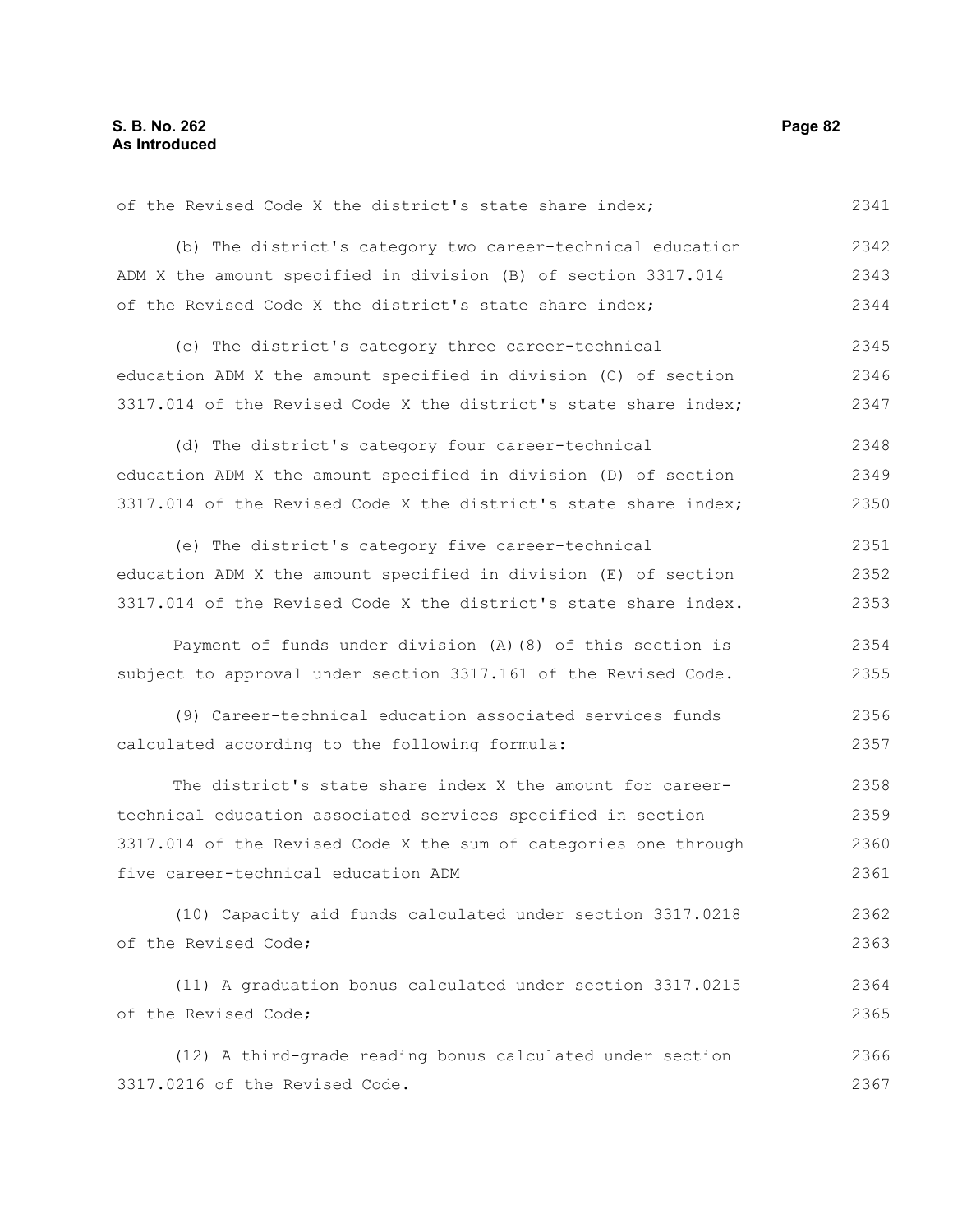(B) In any fiscal year, a school district shall spend for purposes that the department designates as approved for special education and related services expenses at least the amount calculated as follows: 2368 2369 2370 2371

(The formula amount X the total special education ADM) + (the district's category one special education ADM X the amount specified in division (A) of section 3317.013 of the Revised Code) + (the district's category two special education ADM X the amount specified in division (B) of section 3317.013 of the Revised Code) + (the district's category three special education ADM X the amount specified in division (C) of section 3317.013 of the Revised Code) + (the district's category four special education ADM X the amount specified in division (D) of section 3317.013 of the Revised Code) + (the district's category five special education ADM X the amount specified in division (E) of section 3317.013 of the Revised Code) + (the district's category six special education ADM X the amount specified in division (F) of section 3317.013 of the Revised Code) 2372 2373 2374 2375 2376 2377 2378 2379 2380 2381 2382 2383 2384 2385

The purposes approved by the department for special education expenses shall include, but shall not be limited to, identification of children with disabilities, compliance with state rules governing the education of children with disabilities and prescribing the continuum of program options for children with disabilities, provision of speech language pathology services, and the portion of the school district's overall administrative and overhead costs that are attributable to the district's special education student population. 2386 2387 2388 2389 2390 2391 2392 2393 2394

The scholarships deducted from the school district'saccount under sections 3310.41 and 3310.55 of the Revised Code shall be considered to be an approved special education and 2395 2396 2397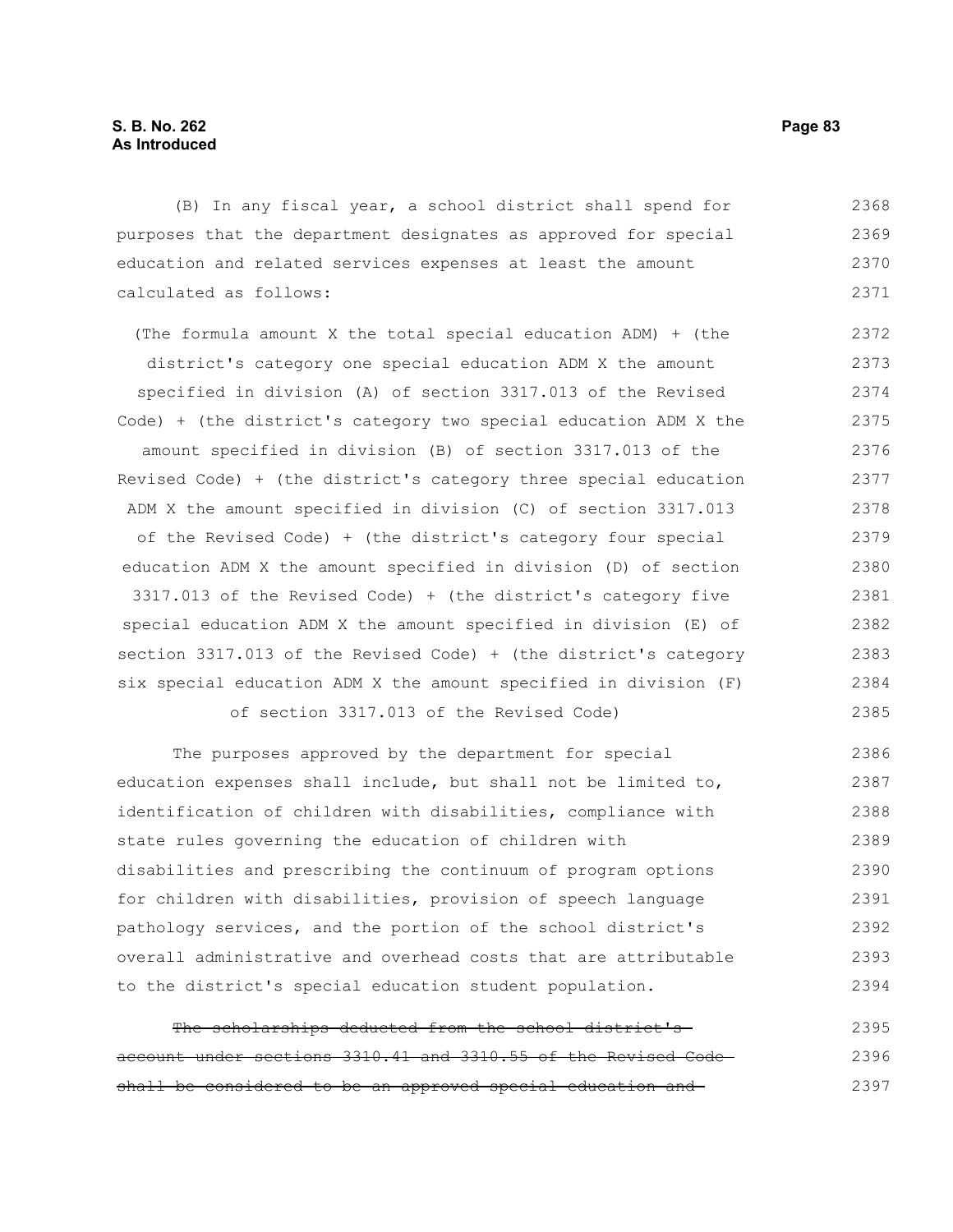| related services expense for the purpose of the school-            | 2398 |
|--------------------------------------------------------------------|------|
| district's compliance with this division.                          | 2399 |
| (C) In any fiscal year, a school district receiving funds          | 2400 |
| under division $(A)$ $(8)$ of this section shall spend those funds | 2401 |
| only for the purposes that the department designates as approved   | 2402 |
| for career-technical education expenses. Career-technical          | 2403 |
| education expenses approved by the department shall include only   | 2404 |
| expenses connected to the delivery of career-technical             | 2405 |
| programming to career-technical students. The department shall     | 2406 |
| require the school district to report data annually so that the    | 2407 |
| department may monitor the district's compliance with the          | 2408 |
| requirements regarding the manner in which funding received        | 2409 |
| under division $(A)$ $(8)$ of this section may be spent.           | 2410 |

(D) In any fiscal year, a school district receiving funds under division (A)(9) of this section, or through a transfer of funds pursuant to division (I) of section 3317.023 of the Revised Code, shall spend those funds only for the purposes that the department designates as approved for career-technical education associated services expenses, which may include such purposes as apprenticeship coordinators, coordinators for other career-technical education services, career-technical evaluation, and other purposes designated by the department. The department may deny payment under division (A)(9) of this section to any district that the department determines is not operating those services or is using funds paid under division (A)(9) of this section, or through a transfer of funds pursuant to division (I) of section 3317.023 of the Revised Code, for other purposes. 2411 2412 2413 2414 2415 2416 2417 2418 2419 2420 2421 2422 2423 2424 2425

(E) All funds received under division (A)(8) of this section shall be spent in the following manner: 2426 2427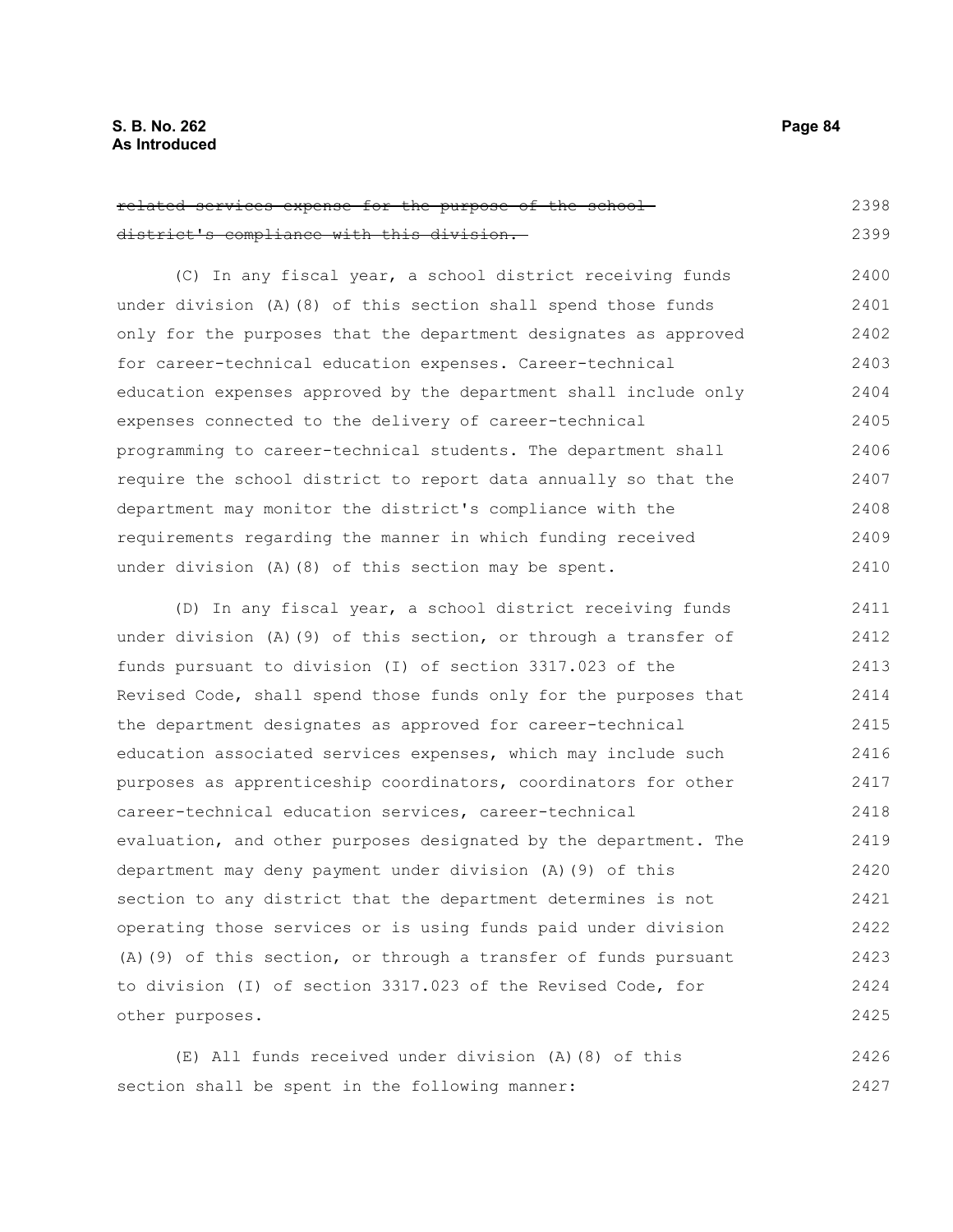## **S. B. No. 262 Page 85 As Introduced**

(1) At least seventy-five per cent of the funds shall be spent on curriculum development, purchase, and implementation; instructional resources and supplies; industry-based program certification; student assessment, credentialing, and placement; curriculum specific equipment purchases and leases; careertechnical student organization fees and expenses; home and agency linkages; work-based learning experiences; professional development; and other costs directly associated with careertechnical education programs including development of new programs. (2) Not more than twenty-five per cent of the funds shall be used for personnel expenditures. (F) A school district shall spend the funds it receives under division (A)(5) of this section in accordance with section 3317.25 of the Revised Code. **Sec. 3317.029.** (A) As used in this section: (1) "Eligible district" means a city, local, or exempted village school district that satisfies both of the following conditions: (a) The district has a nuclear power plant located within its territory. (b) The total taxable value of public utility personal property in the district for tax year 2017 is at least fifty per cent less than the total taxable value of public utility personal property in the district for tax year 2016. (2)(a) For fiscal year 2015, "state education aid" means the sum of the district's payments for that fiscal year under sections 3317.022 and 3317.0212 of the Revised Code and Section 263.240 of Am. Sub. H.B. 59 of the 130th general assembly. 2428 2429 2430 2431 2432 2433 2434 2435 2436 2437 2438 2439 2440 2441 2442 2443 2444 2445 2446 2447 2448 2449 2450 2451 2452 2453 2454 2455 2456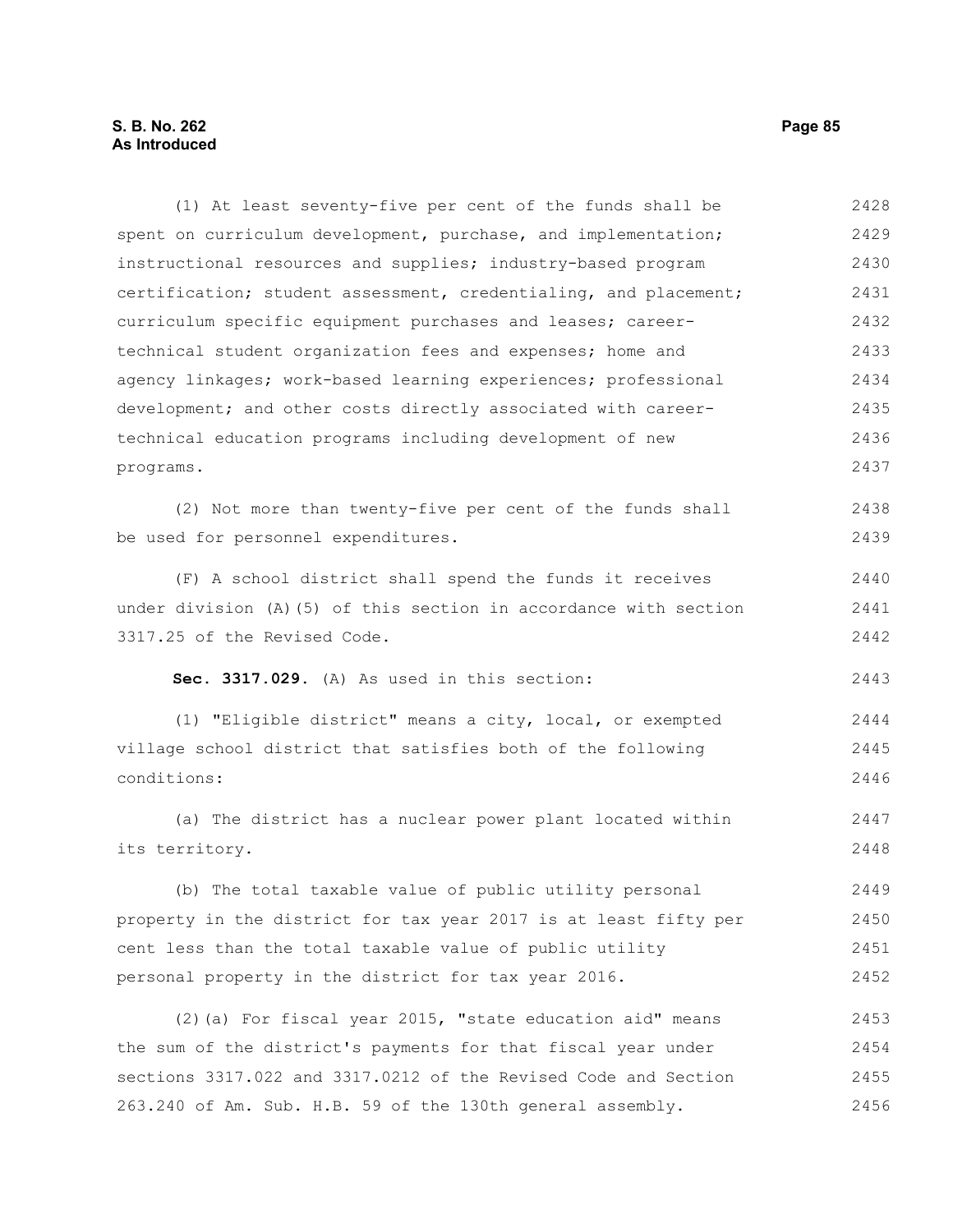## **S. B. No. 262 Page 86 As Introduced**

(b) For each of fiscal years 2016 and 2017, "state education aid" means the sum of the district's payments for that fiscal year under sections 3317.022 and 3317.0212 of the Revised Code and Section 263.230 of Am. Sub. H.B. 64 of the 131st general assembly. 2457 2458 2459 2460 2461

(c) For each of fiscal years 2018 and 2019, "state education aid" means the sum of the district's payments for that fiscal year under sections 3317.022 and 3317.0212 of the Revised Code and Sections 265.220 and 265.233 of Am. Sub. H.B. 49 of the 132nd general assembly. 2462 2463 2464 2465 2466

(d) For each of fiscal years 2020 and 2021, "state education aid" means the sum of the district's payments for that fiscal year under sections 3317.022 and 3317.0212 of the Revised Code and any temporary transitional aid that is authorized by the general assembly minus any reductions due to funding limitations that are authorized by the general assembly. 2467 2468 2469 2470 2471 2472

(3) "Taxes charged and payable" has the same meaning as in section 3317.02 of the Revised Code. For purposes of this section, at no time shall "taxes charged and payable" include taxes levied for joint vocational school district purposes or levied under section 5705.23 of the Revised Code. 2473 2474 2475 2476 2477

(4) "Total resources ADM" has the same meaning as insection 3317.02 of the Revised Code means, for a city, local, or exempted village school district, the enrollment reported under division (A) of section 3317.03 of the Revised Code, as verified by the superintendent of public instruction and adjusted if so ordered under division (K) of that section. 2478 2479 2480 2481 2482 2483

(5) An eligible district's "total resources" for a fiscal year is equal to the sum of the following: 2484 2485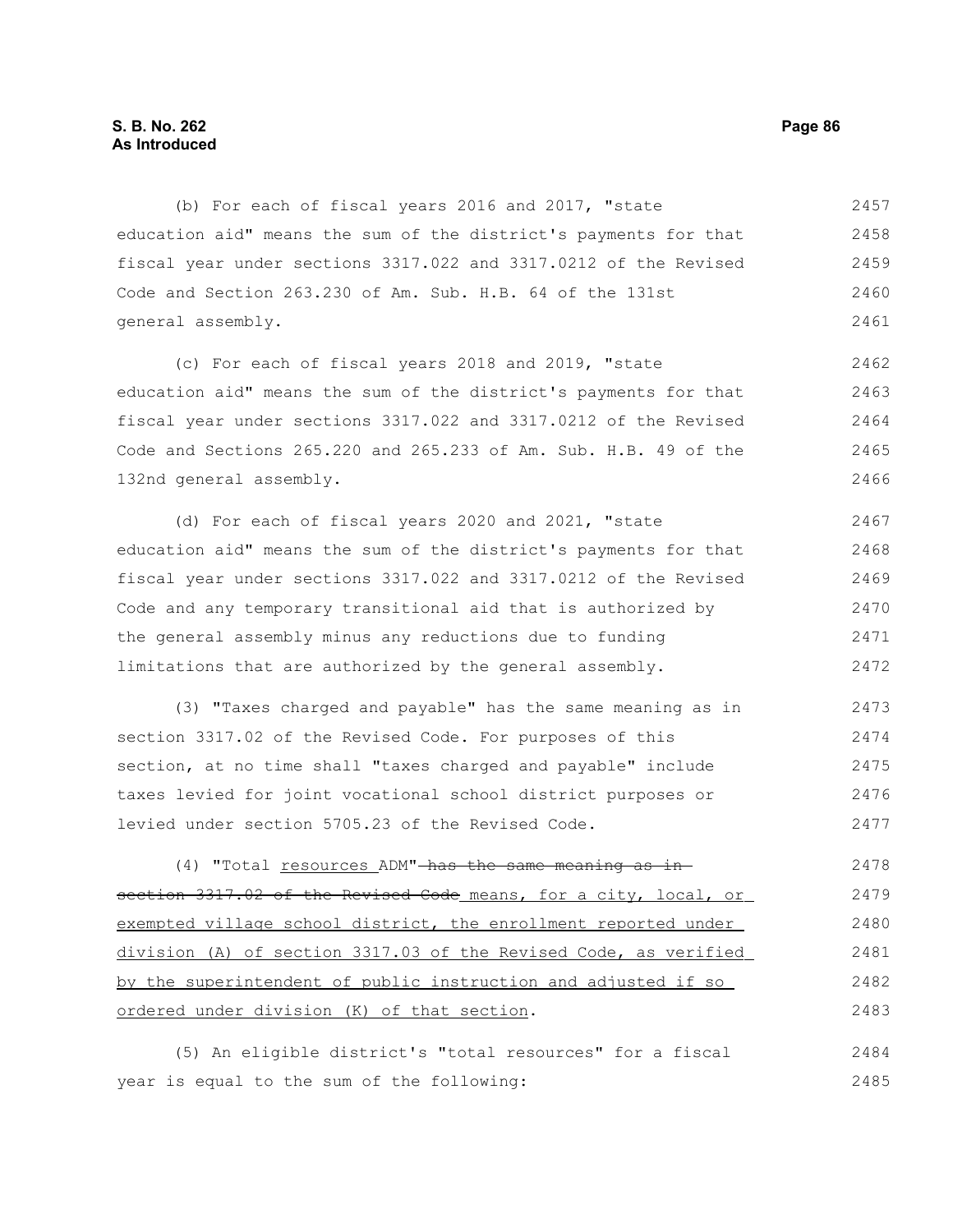29, 2018.

(a) The district's state education aid for that fiscal year; (b) For fiscal year 2015, the amount of the district's payments for that fiscal year under sections 5727.85 and 5751.21 of the Revised Code as they existed prior to June 30, 2015; (c) For fiscal year 2016 and any subsequent fiscal year, the amount of the district's payments for that fiscal year under section 5709.92 of the Revised Code; (d) For fiscal years 2016 and 2017, the amount of the district's payment for that fiscal year under Section 263.325 of Am. Sub. H.B. 64 of the 131st general assembly, as subsequently amended; (e) The sum of the following: (i) The district's taxes charged and payable for current expenses for the first half of the most recent tax year for which data is available during that fiscal year. For fiscal years 2018, 2019, 2020, and 2021, this amount shall include only the taxes charged and payable for current expenses pursuant to property tax levies that are in effect as of-the effective dateof this section June 29, 2018. (ii) The district's taxes charged and payable for current expenses for the second half of the tax year immediately preceding the most recent tax year for which data is available during that fiscal year. For fiscal years 2018, 2019, 2020, and 2021, this amount shall include only the taxes charged and payable for current expenses pursuant to property tax levies that are in effect as of the effective date of this section June 2486 2487 2488 2489 2490 2491 2492 2493 2494 2495 2496 2497 2498 2499 2500 2501 2502 2503 2504 2505 2506 2507 2508 2509 2510 2511 2512

(f) Distributions received by the district during that

2514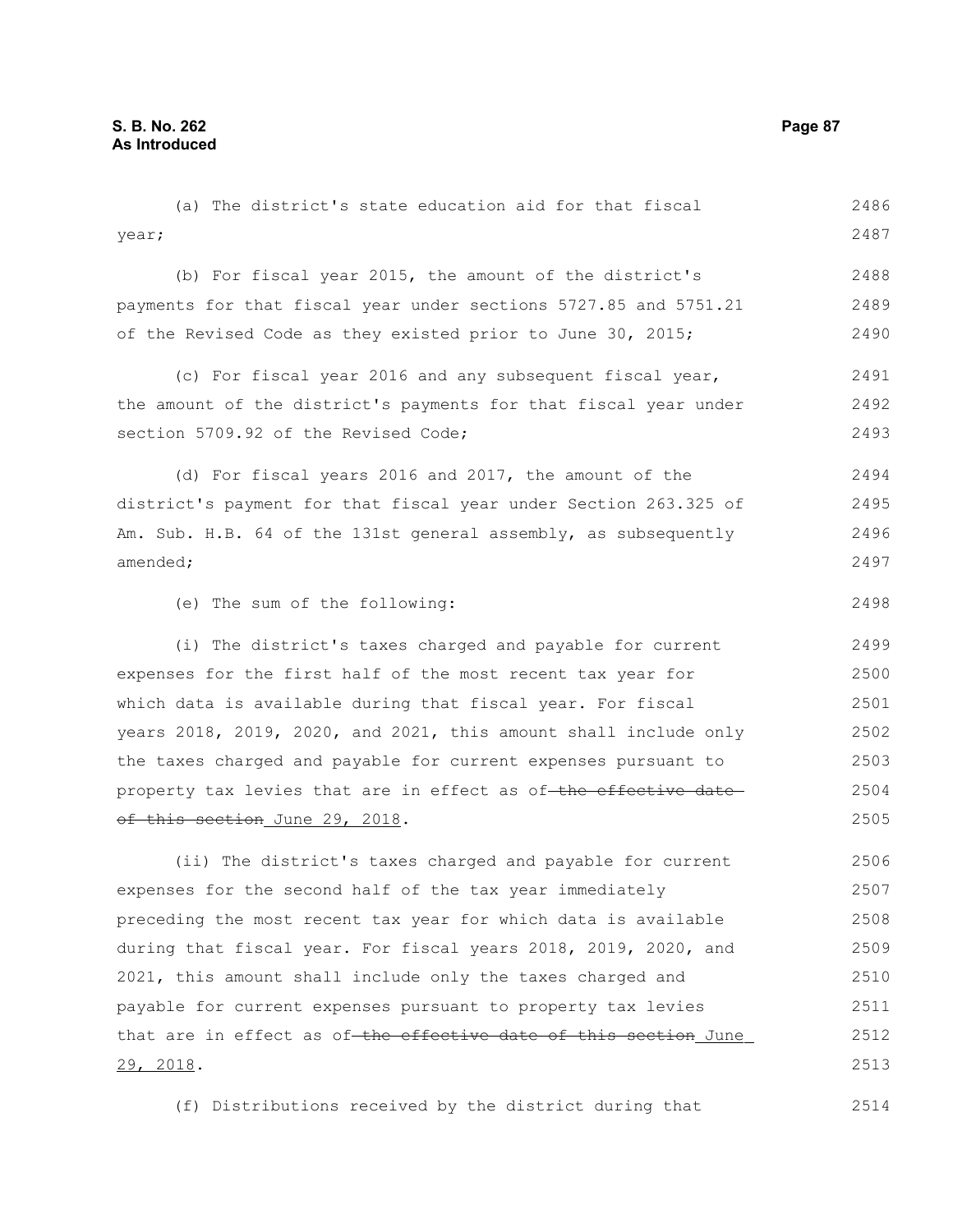fiscal year from the gross casino revenue county student fund; (g) The amount of the district's payment for that fiscal year under section 3317.028 of the Revised Code. (6) An eligible district's "total resources per pupil" for a fiscal year is equal to the district's total resources for that fiscal year divided by the district's total resources ADM for that fiscal year. (B) For each of fiscal years 2019, 2020, and 2021, the department of education shall pay each eligible district an amount computed as follows: (1) Calculate the average of the district's total resources per pupil for fiscal years 2015, 2016, 2017, and 2018; (2) Multiply the average calculated under division (B)(1) of this section by 0.97; (3)(a) If the district's total resources ADM for the applicable fiscal year is greater than or equal to the district's total resources ADM for the fiscal year immediately preceding the applicable fiscal year, multiply the amount calculated under division (B)(2) of this section by the total resources ADM for the applicable fiscal year; (b) If the district's total resources ADM for the applicable fiscal year is less than the district's total resources ADM for the fiscal year immediately preceding the applicable fiscal year, multiply the amount calculated under division (B)(2) of this section by the following: The total <u>resources</u> ADM for the applicable fiscal year + [(the total resources ADM for the fiscal year immediately preceding the applicable fiscal year - the total resources ADM for the 2515 2516 2517 2518 2519 2520 2521 2522 2523 2524 2525 2526 2527 2528 2529 2530 2531 2532 2533 2534 2535 2536 2537 2538 2539 2540 2541 2542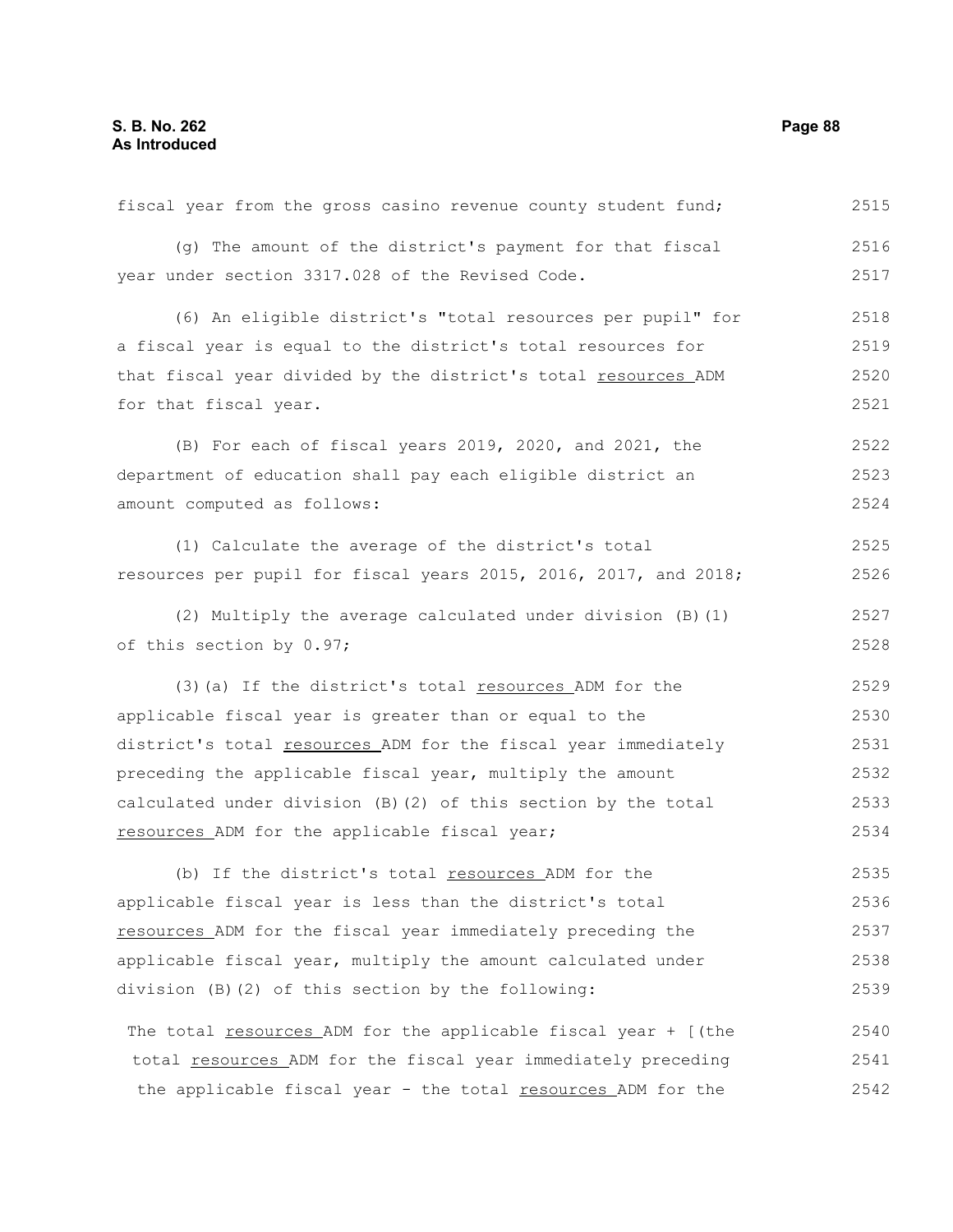| m | ı | н |
|---|---|---|
|---|---|---|

2562

#### applicable fiscal year) X 0.5] 2543

(4) Calculate the amount to be paid to the district by subtracting the district's total resources for the applicable fiscal year from the amount calculated under division (B)(3) of this section. 2544 2545 2546 2547

If the result of the calculation for a district under division (B)(4) of this section is less than zero, the district's payment under this section shall be zero. 2548 2549 2550

(C) Any payments for a fiscal year made to an eligible district under this section shall occur after the department has made a payment to the district for that fiscal year under section 3317.028 of the Revised Code or has determined that the district is not eligible for a payment for that fiscal year under that section. All payments for a fiscal year made to an eligible district under this section shall be made not later than the last day of July of the following fiscal year. Upon making a payment for a fiscal year under this section, the department shall not make any reconciliations or adjustments to that payment. 2551 2552 2553 2554 2555 2556 2557 2558 2559 2560 2561

**Sec. 3317.0212.** (A) As used in this section:

(1) "Qualifying riders" means resident students enrolled in regular education in grades kindergarten to twelve who are provided school bus service by a school district and who live more than one mile from the school they attend, including students with dual enrollment in a joint vocational school district or a cooperative education school district, and students enrolled in a community school, STEM school, or nonpublic school. 2563 2564 2565 2566 2567 2568 2569 2570

(2) "Qualifying ridership" means the average number of 2571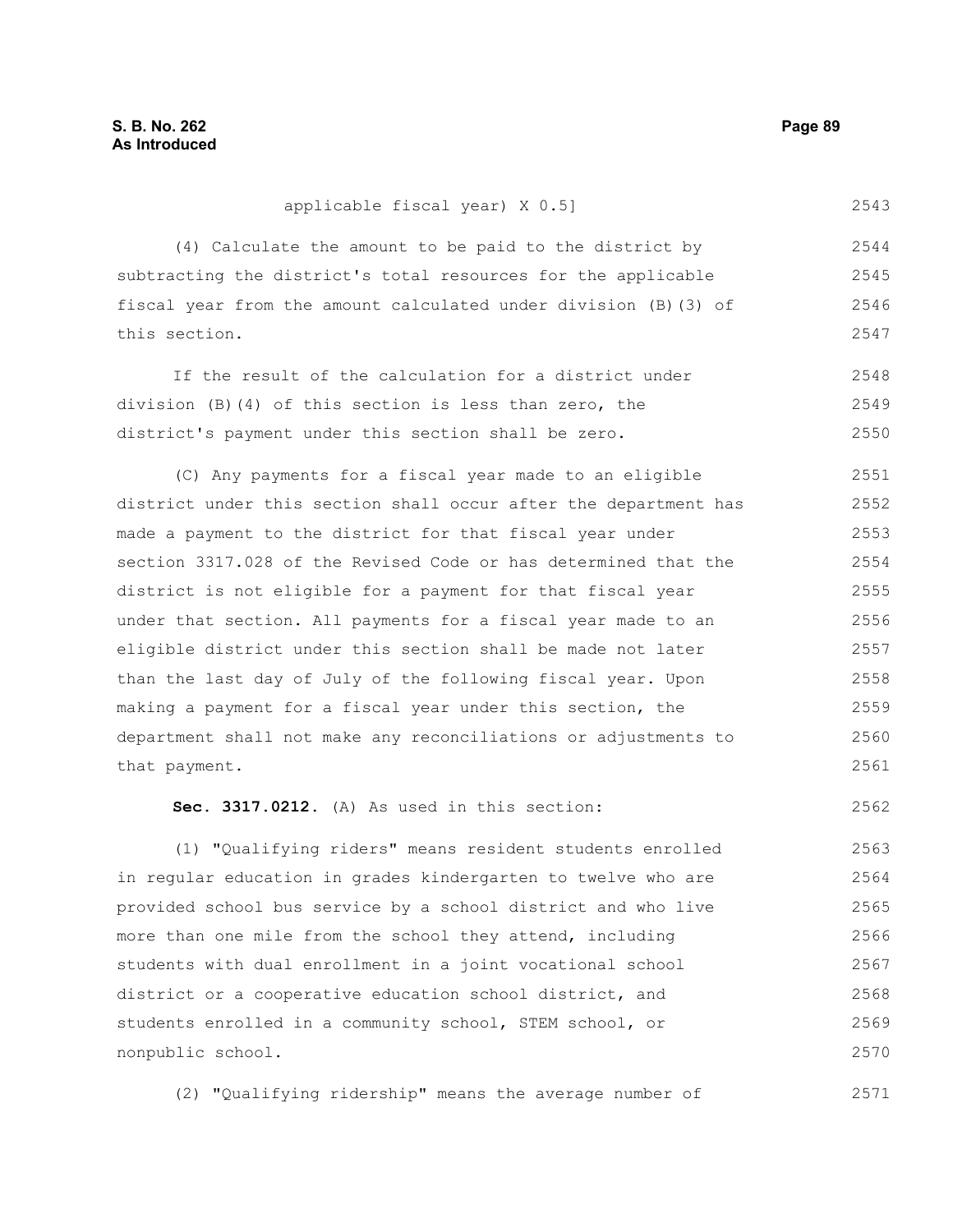school district during the first full week of October. (3) "Rider density" means the <del>total</del>-rider density ADM per square mile of a school district. (4) "Rider density ADM" means, for a city, local, or exempted village school district, the enrollment reported under division (A) of section 3317.03 of the Revised Code, as verified by the superintendent of public instruction and adjusted if so ordered under division (K) of that section. (5) "School bus service" means a school district's transportation of qualifying riders in any of the following types of vehicles: (a) School buses owned or leased by the district; (b) School buses operated by a private contractor hired by the district; (c) School buses operated by another school district or entity with which the district has contracted, either as part of a consortium for the provision of transportation or otherwise. (B) Not later than the fifteenth day of October each year, each city, local, and exempted village school district shall report to the department of education its qualifying ridership and any other information requested by the department. Subsequent adjustments to the reported numbers shall be made only in accordance with rules adopted by the department. (C) The department shall calculate the statewide transportation cost per student as follows: (1) Determine each city, local, and exempted village school district's transportation cost per student by dividing 2573 2574 2575 2576 2577 2578 2579 2580 2581 2582 2583 2584 2585 2586 2587 2588 2589 2590 2591 2592 2593 2594 2595 2596 2597 2598

qualifying riders who are provided school bus service by a

2572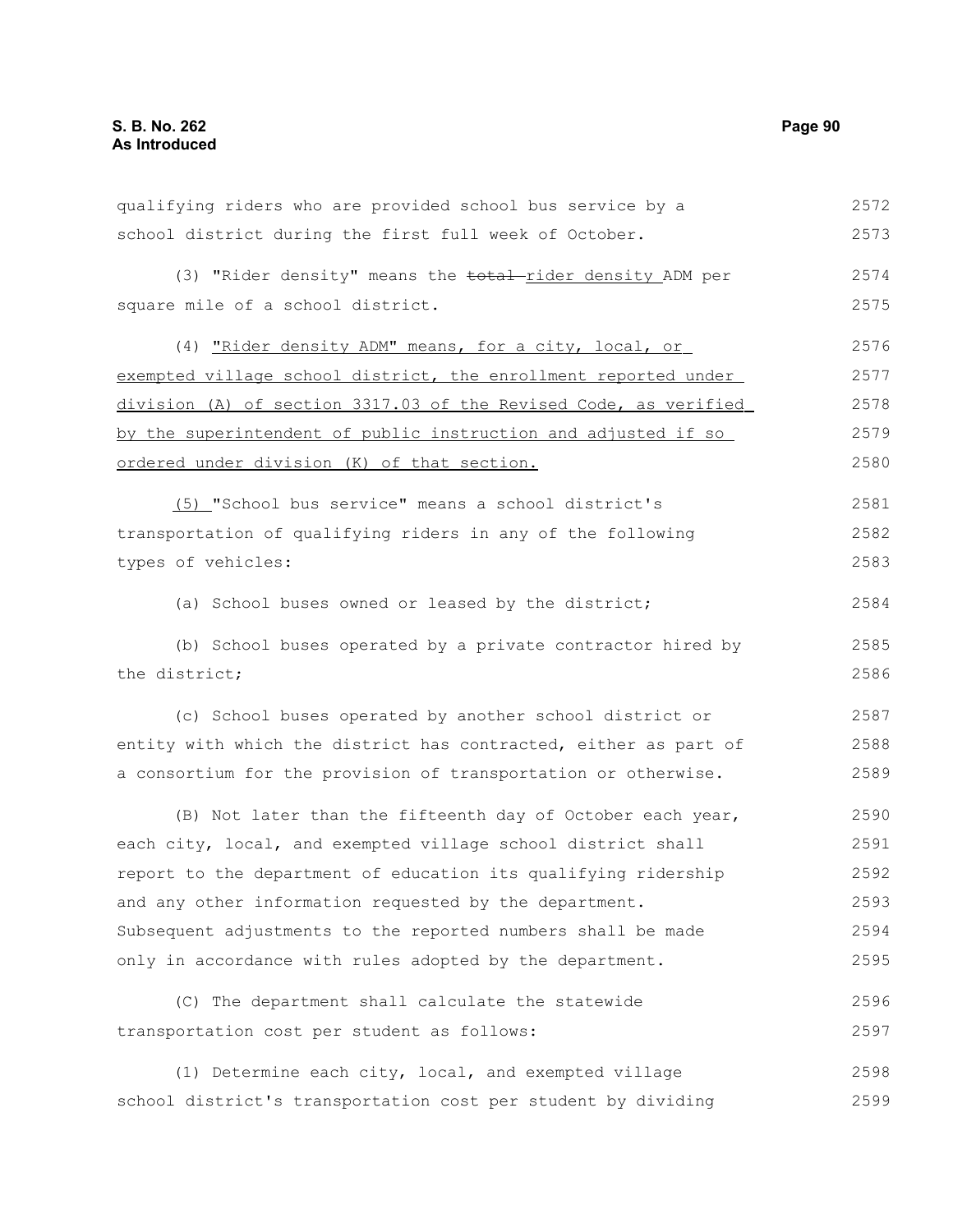the district's total costs for school bus service in the previous fiscal year by its qualifying ridership in the previous fiscal year. 2600 2601 2602

(2) After excluding districts that do not provide school bus service and the ten districts with the highest transportation costs per student and the ten districts with the lowest transportation costs per student, divide the aggregate cost for school bus service for the remaining districts in the previous fiscal year by the aggregate qualifying ridership of those districts in the previous fiscal year. 2603 2604 2605 2606 2607 2608 2609

|                                          |  | (D) The department shall calculate the statewide | 2610 |
|------------------------------------------|--|--------------------------------------------------|------|
| transportation cost per mile as follows: |  |                                                  | 2611 |

(1) Determine each city, local, and exempted village school district's transportation cost per mile by dividing the district's total costs for school bus service in the previous fiscal year by its total number of miles driven for school bus service in the previous fiscal year. 2612 2613 2614 2615 2616

(2) After excluding districts that do not provide school bus service and the ten districts with the highest transportation costs per mile and the ten districts with the lowest transportation costs per mile, divide the aggregate cost for school bus service for the remaining districts in the previous fiscal year by the aggregate miles driven for school bus service in those districts in the previous fiscal year. 2617 2618 2619 2620 2621 2622 2623

(E) The department shall calculate each city, local, and exempted village school district's transportation payment as follows: 2624 2625 2626

(1) Multiply the statewide transportation cost per student by the district's qualifying ridership for the current fiscal 2627 2628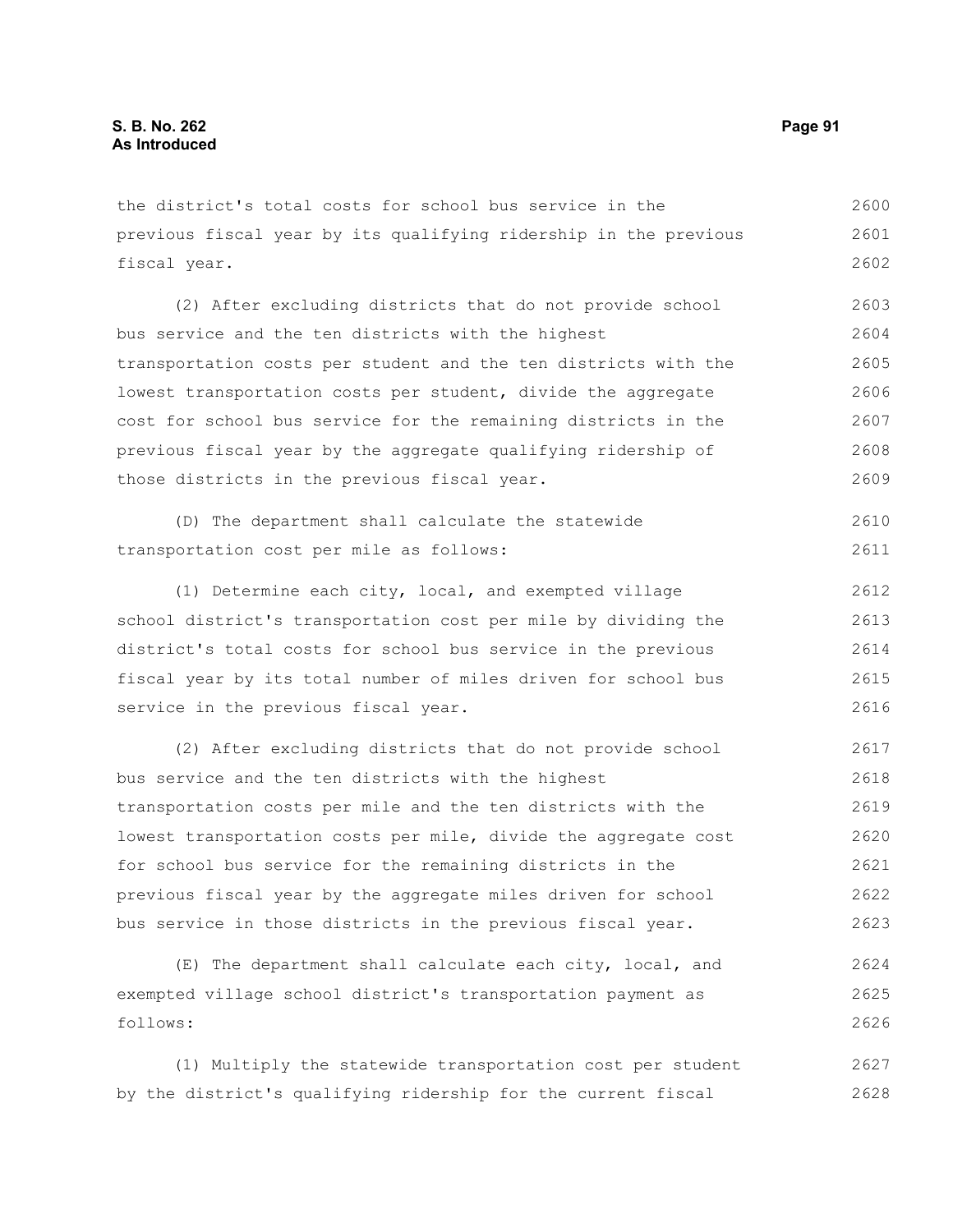year. (2) Multiply the statewide transportation cost per mile by the district's total number of miles driven for school bus service in the current fiscal year. (3) Multiply the greater of the amounts calculated under divisions (E)(1) and (2) of this section by the following: (a) For fiscal year 2018, the greater of thirty-seven and one-half per cent or the district's state share index, as defined in section 3317.02 of the Revised Code; (b) For fiscal year 2019, the greater of twenty-five per cent or the district's state share index. (F) In addition to funds paid under division (E) of this section, each city, local, and exempted village district shall receive in accordance with rules adopted by the state board of education a payment for students transported by means other than school bus service and whose transportation is not funded under division (C) of section 3317.024 of the Revised Code. The rules shall include provisions for school district reporting of such students. (G)(1) For purposes of division (G) of this section, a school district's "transportation supplement percentage" means the following quotient: (50 – the district's rider density)/ 100 If the result of the calculation for a district under 2629 2630 2631 2632 2633 2634 2635 2636 2637 2638 2639 2640 2641 2642 2643 2644 2645 2646 2647 2648 2649 2650 2651 2652

(2) The department shall pay each district a transportation supplement calculated according to the following 2655 2656

division (G)(1) of this section is less than zero, the

district's transportation supplement percentage shall be zero.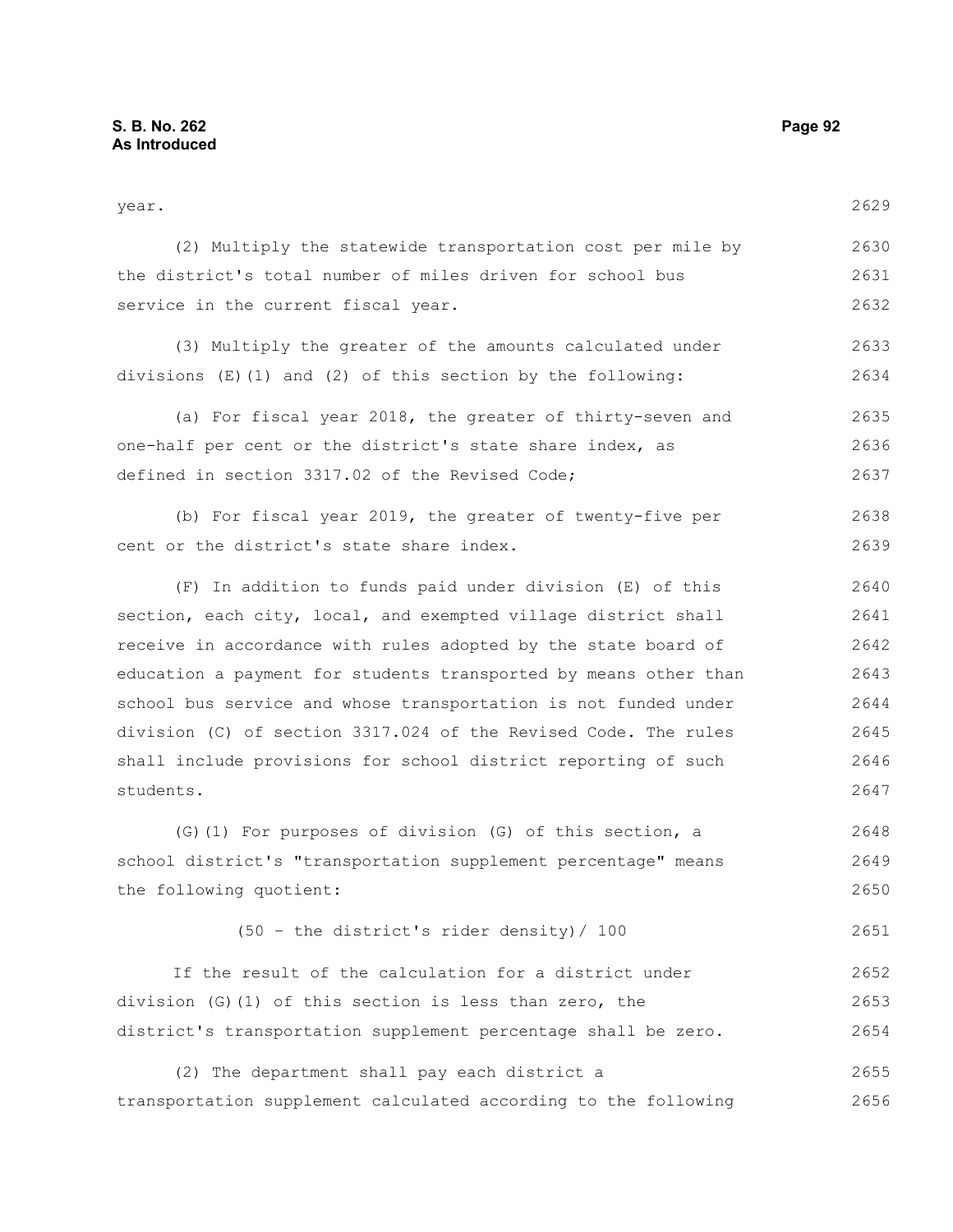| formula:                                                         | 2657 |
|------------------------------------------------------------------|------|
| The district's transportation supplement percentage X the amount | 2658 |
| calculated for the district under division (E) (2) of this       | 2659 |
| section X 0.55                                                   | 2660 |
| Sec. 3317.0217. Payment of the amount calculated for a           | 2661 |
| school district under this section shall be made under division  | 2662 |
| (A) of section 3317.022 of the Revised Code.                     | 2663 |
| (A) The department of education shall annually compute           | 2664 |
| targeted assistance funds to school districts, as follows:       | 2665 |
| (1) Calculate the local wealth per pupil of each school          | 2666 |
| district, which equals the following sum:                        | 2667 |
| (a) One-half times the quotient of (i) the district's            | 2668 |
| three-year average valuation divided by (ii) its formula ADM;    | 2669 |
| plus                                                             | 2670 |
| (b) One-half times the quotient of (i) the average of the        | 2671 |
| total federal adjusted gross income of the school district's     | 2672 |
| residents for the three years most recently reported under       | 2673 |
| section 3317.021 of the Revised Code divided by (ii) its formula | 2674 |
| ADM.                                                             | 2675 |
| (2) Rank all school districts in order of local wealth per       | 2676 |
| pupil, from the district with the lowest local wealth per pupil  | 2677 |
| to the district with the highest local wealth per pupil.         | 2678 |
| (3) Compute the statewide wealth per pupil, which equals         | 2679 |
| the following sum:                                               | 2680 |
| (a) One-half times the quotient of (i) the sum of the            | 2681 |
| three-year average valuations for all school districts divided   | 2682 |
| by (ii) the sum of formula ADM counts for all school districts;  | 2683 |
| plus                                                             | 2684 |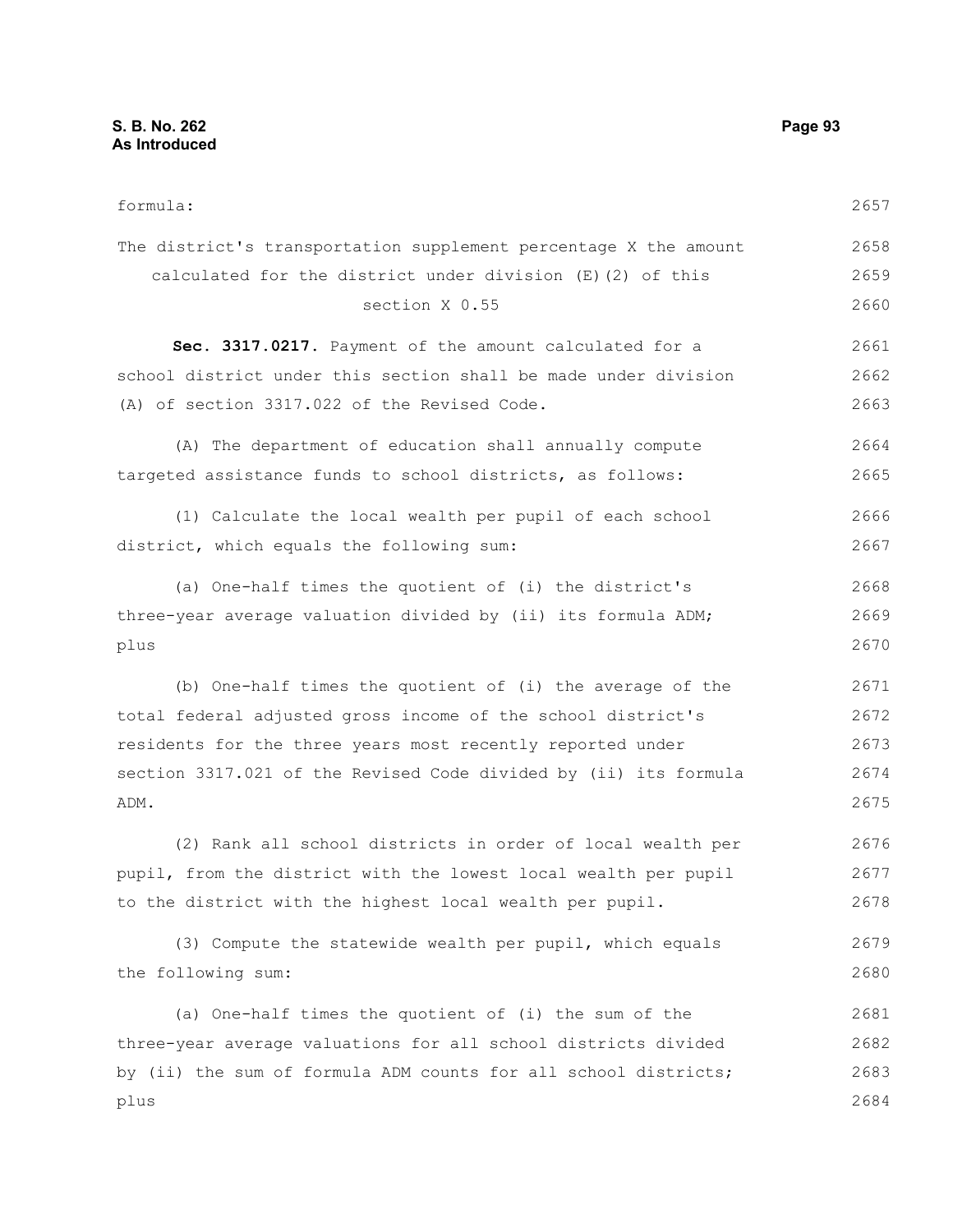(b) One-half times the quotient of (i) the sum of the three-year average total federal adjusted gross incomes for all school districts divided by (ii) the sum of formula ADM counts for all school districts. (4) Compute each district's wealth index by dividing the statewide wealth per pupil by the district's local wealth per pupil. (5) Compute the per pupil targeted assistance for each eligible school district in accordance with the following formula: (Threshold local wealth per pupil - the district's local wealth per pupil) X target millage X the district's wealth index Where: (a) An "eligible school district" means a school district with a local wealth per pupil less than that of the school district with the 490th lowest local wealth per pupil. (b) "Threshold local wealth per pupil" means the local wealth per pupil of the school district with the 490th lowest local wealth per pupil. (c) "Target millage" means 0.006. If the result of the calculation for a school district under division  $(A)$  (5) of this section is less than zero, the district's targeted assistance shall be zero. (6) Calculate the aggregate amount to be paid as targeted assistance funds to each school district under division (A) of section 3317.022 of the Revised Code by multiplying the per pupil targeted assistance computed under division (A)(5) of this section by the district's net formula enrolled ADM. 2685 2686 2687 2688 2689 2690 2691 2692 2693 2694 2695 2696 2697 2698 2699 2700 2701 2702 2703 2704 2705 2706 2707 2708 2709 2710 2711 2712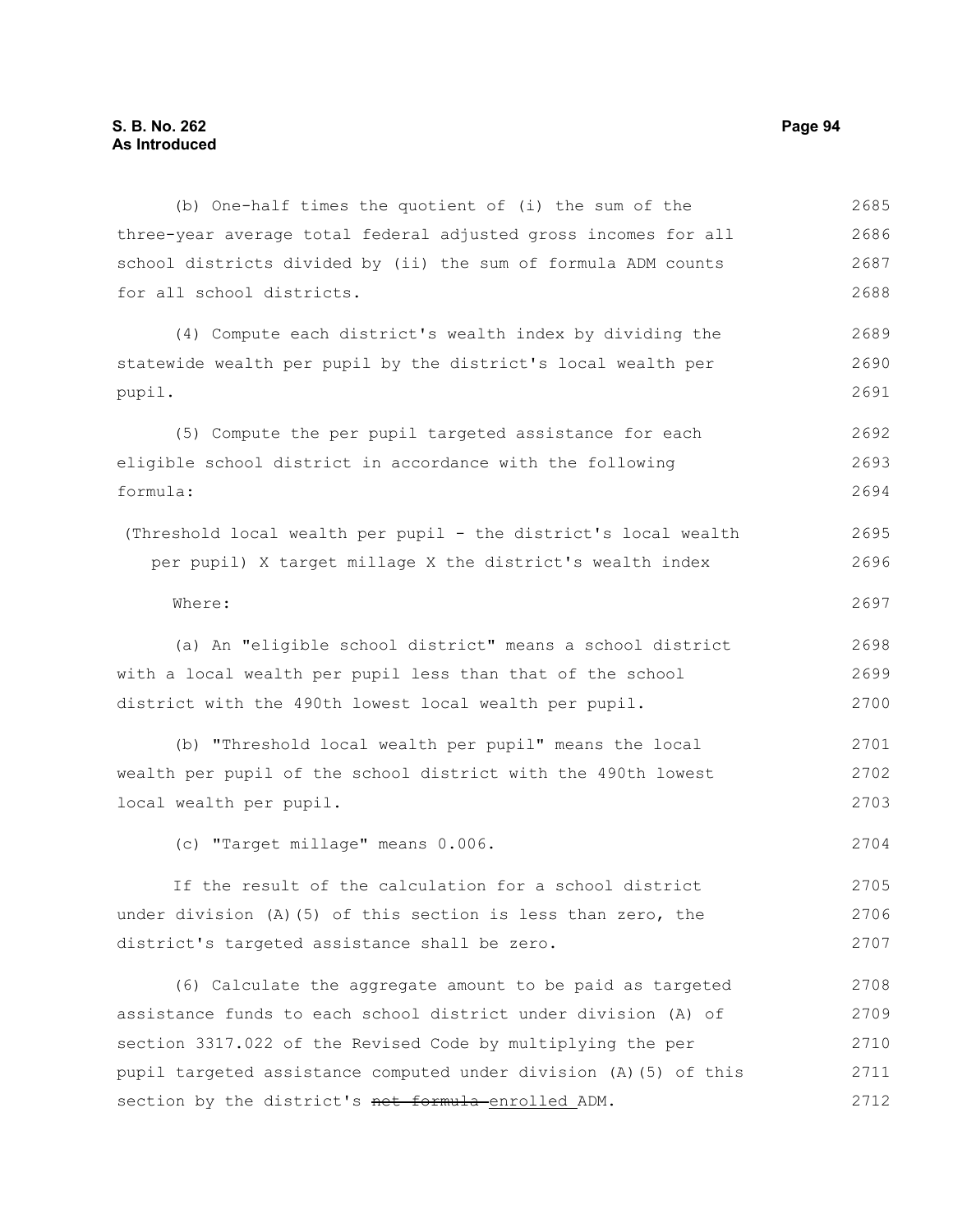As used in this division, a district's "net formula ADM" means its formula ADM minus the number of community school students certified under division (B)(3)(d) of section 3317.03 of the Revised Code X 0.75, the number of internet- and computer-based community school students certified under division (B)(3)(e) of that section, the number of science, technology, engineering, and mathematics school students certified under division  $(B)$   $(3)$   $(j)$  of that section X 0.75, and the number of scholarship students certified under divisions (B)  $(3)$  (f),  $(g)$ , and (l) of that section. (B) The department shall annually compute supplemental targeted assistance funds to school districts, as follows: (1) Compute each district's agricultural percentage as the quotient of (a) the three-year average valuation of real property in the district that is classified as agricultural property divided by (b) the three-year average valuation of all of the real property in the district. (2) Calculate the aggregate amount to be paid as supplemental targeted assistance funds to each school district under division (A) of section 3317.022 of the Revised Code, as follows: (The district's agricultural percentage – 0.1) X (0.4 X the formula amount) X the district's net formula enrolled ADM, as that term is defined in division (A) of this section If the result of the calculation for a school district under division (B)(2) of this section is less than zero, the district's supplemental targeted assistance shall be zero. **Sec. 3317.0218.** The department of education shall annually compute capacity aid funds to school districts, as follows: 2713 2714 2715 2716 2717 2718 2719 2720 2721 2722 2723 2724 2725 2726 2727 2728 2729 2730 2731 2732 2733 2734 2735 2736 2737 2738 2739 2740 2741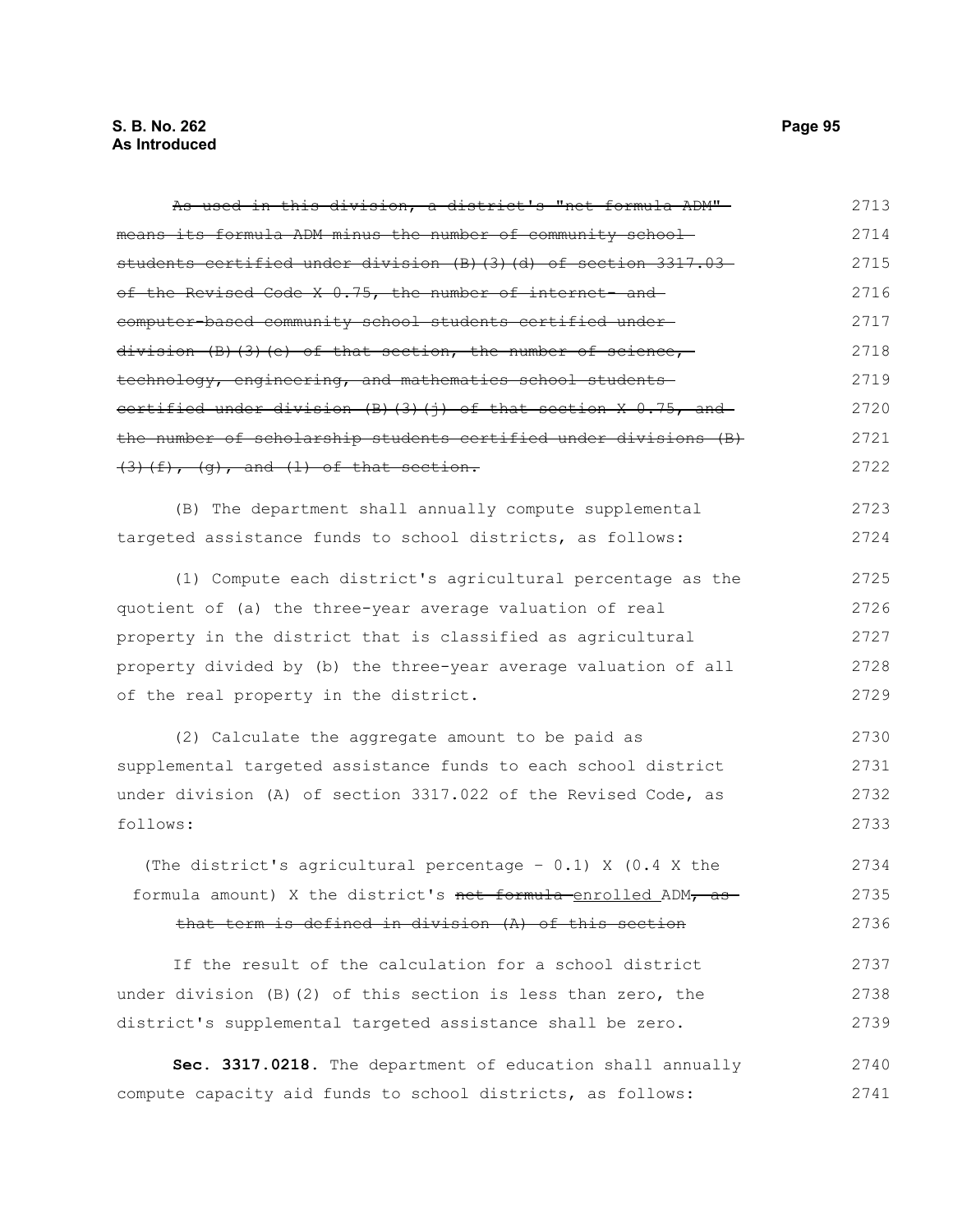(A) For each school district, multiply the district's three-year average valuation by 0.001; (B) Determine the median amount of all of the amounts calculated under division (A) of this section; (C) Calculate each school district's capacity ratio, which equals the greater of zero or the amount calculated as follows: (The amount determined under division (B) of this section/ the amount calculated for the district under division (A) of this section) - 1 If the result of a calculation for a school district under division (C) of this section is greater than 2.5, the district's capacity ratio shall be 2.5. (D) Calculate the capacity aid per pupil amount, which equals the following quotient: (The amount determined under division (B) of this section)/ (the average of the formula-enrolled ADMs of all of the districts for which the amount calculated under division (A) of this section is less than the amount determined under division (B) of this section) (E) Calculate each school district's capacity aid, which equals the following product: The capacity aid per pupil amount calculated under division (D) of this section X the district's formula enrolled ADM X 4.0 X the district's capacity ratio calculated under division (C) of this section **Sec. 3317.0219.** (A) As used in this section: 2742 2743 2744 2745 2746 2747 2748 2749 2750 2751 2752 2753 2754 2755 2756 2757 2758 2759 2760 2761 2762 2763 2764 2765 2766 2767

(1) A district's "base per pupil amount" means the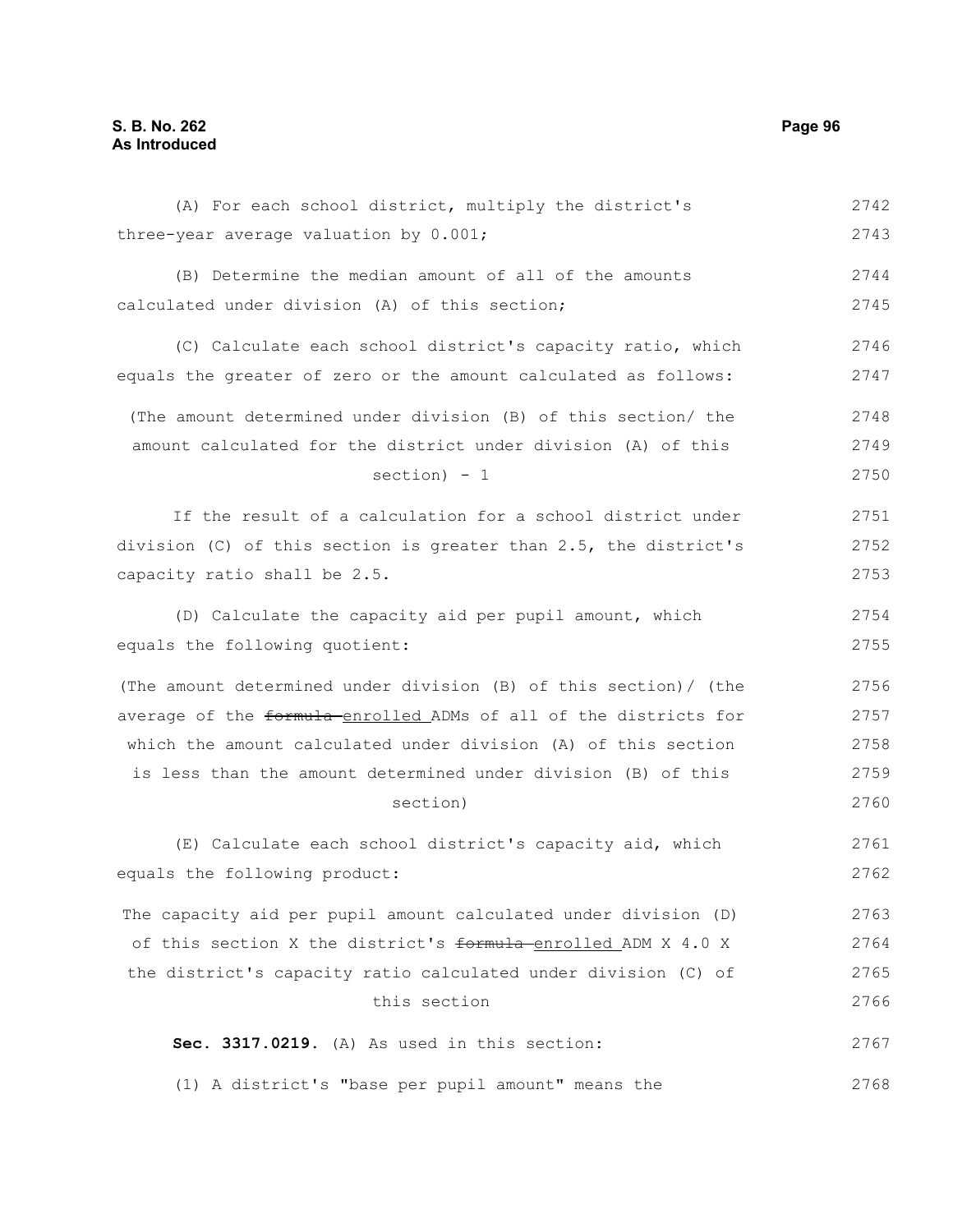following: (a) For a district in the highest quintile determined under division (B)(2) of this section, \$250, for fiscal year 2020, and \$360, for fiscal year 2021. (b) For a district in the second highest quintile determined under division (B)(2) of this section, \$200, for fiscal year 2020, and \$290, for fiscal year 2021. (c) For a district in the third highest quintile determined under division (B)(2) of this section, \$110, for fiscal year 2020, and \$155, for fiscal year 2021. (d) For a district in the fourth highest quintile determined under division (B)(2) of this section, \$50, for fiscal year 2020, and \$70, for fiscal year 2021. (e) For a district in the fifth highest quintile determined under division (B)(2) of this section, \$20, for fiscal year 2020, and \$30, for fiscal year 2021. (2) "Base poverty percentage" for a quintile determined under division (B)(2) of this section means the poverty percentage of the district ranked lowest in that quintile. (3) "Enrolled Student wellness and success enrolled ADM" means, for a city, local, or exempted village school district, the enrollment reported under division (A) of section 3317.03 of the Revised Code, as verified by the superintendent of public instruction and adjusted if so ordered under division (K) of that section, and as further adjusted by the department of education, as follows: (a) Add the students counted under division (A)(1)(b) of 2769 2770 2771 2772 2773 2774 2775 2776 2777 2778 2779 2780 2781 2782 2783 2784 2785 2786 2787 2788 2789 2790 2791 2792 2793 2794 2795

section 3317.03 of the Revised Code.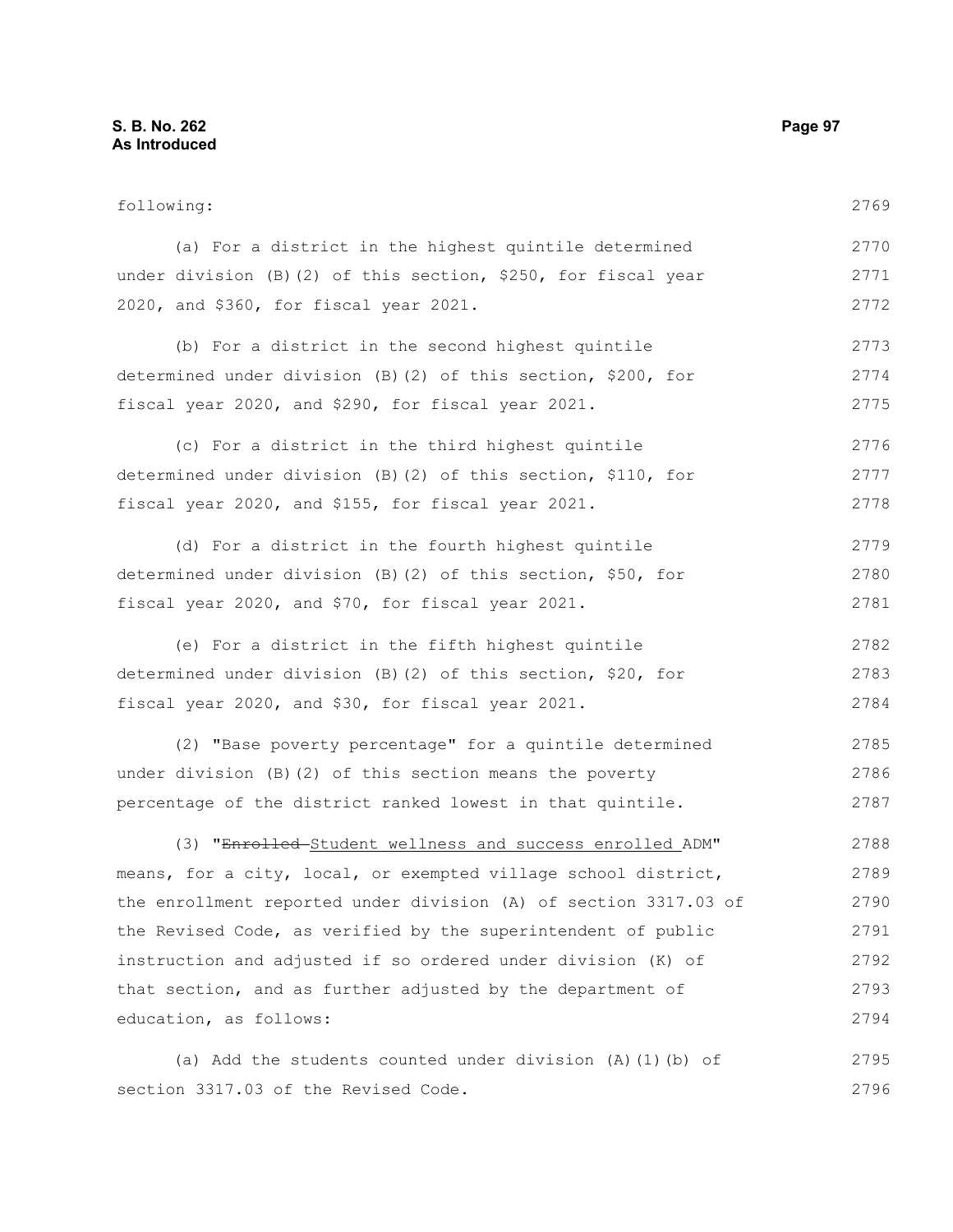(b) Subtract the students counted under divisions (A)(2) (a), (b), (d), (g), (h), (i), and (j) of section 3317.03 of the Revised Code. 2797 2798 2799

(c) Subtract the students counted under division (A)(3) of section 3317.03 of the Revised Code. 2800 2801

(B) Subject to division (D) of this section, for fiscal years 2020 and 2021, the department of education shall calculate and pay student wellness and success funds to city, local, and exempted village school districts as follows: 2802 2803 2804 2805

(1) Using the most recent five-year estimates published by the United States census bureau in the American community survey or its successor report, compute the poverty percentage for each district, which equals the following quotient: 2806 2807 2808 2809

The number of children younger than eighteen years old residing in the district who live in a household with a family income below one hundred eighty-five per cent of the federal poverty guidelines, as defined in section 5101.46 of the Revised Code/ the total number of children younger than eighteen years old residing in the district 2810 2811 2812 2813 2814 2815

(2) Rank all city, local, and exempted village school districts in order of poverty percentage calculated under division (B)(1) of this section, from the district with the highest percentage to the district with the lowest percentage, and group the districts into quintiles. 2816 2817 2818 2819 2820

(3) Determine each district's student wellness and success enrolled ADM for the immediately preceding fiscal year. If a district's student wellness and success enrolled ADM for the immediately preceding fiscal year is determined to be less than five, the district's student wellness and success enrolled ADM, 2821 2822 2823 2824 2825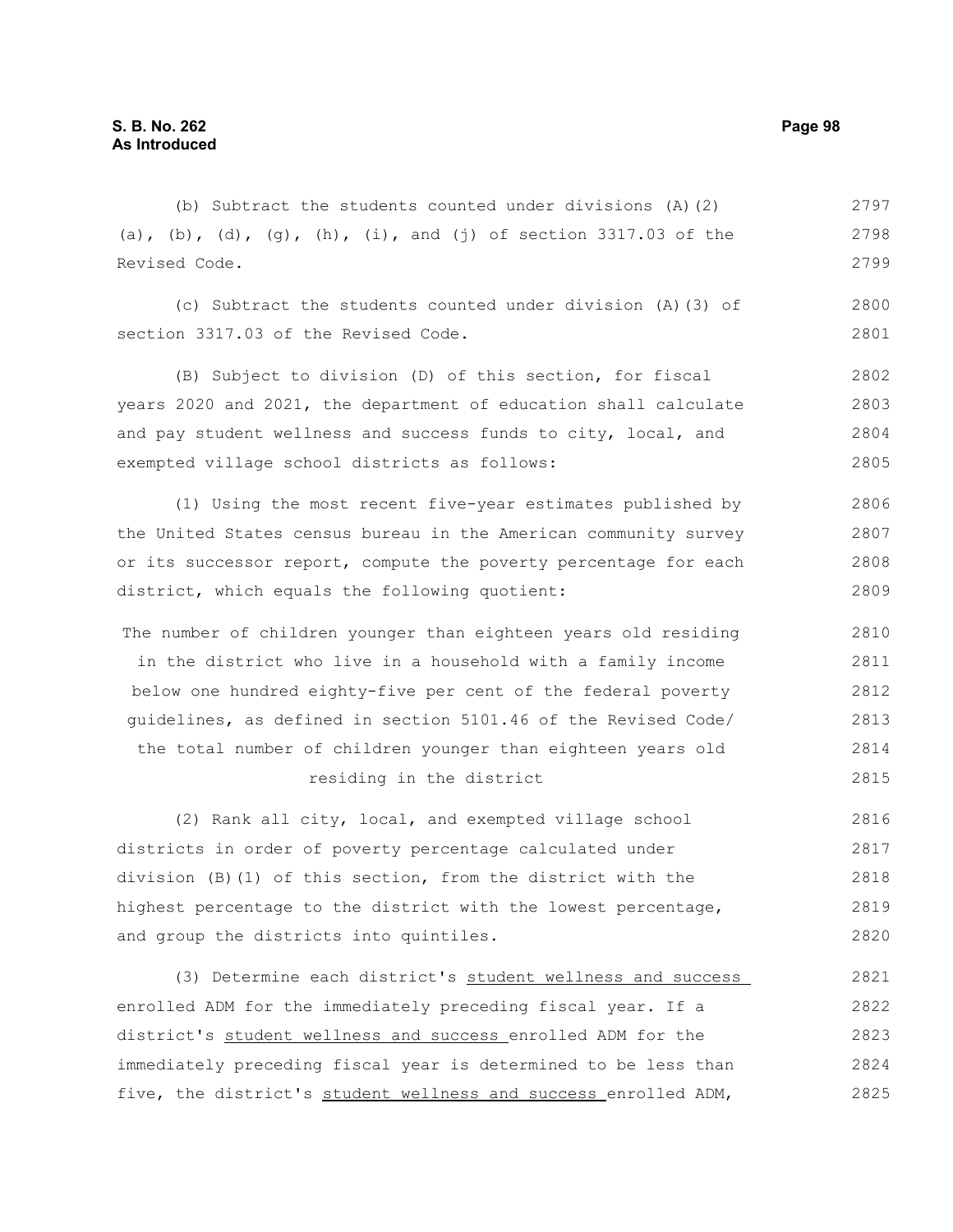for purposes of computations under this section, shall be zero. (4) For each district that is not in the highest quintile determined under division (B)(2) of this section, compute the district's scaled amount, which is equal to the following quotient: [(The district's poverty percentage computed under division (B) (1) of this section – the base poverty percentage of the district's quintile)/ (the base poverty percentage of the quintile that is the next highest quintile compared to the district's quintile – the base poverty percentage of the district's quintile)] X (the base per pupil amount for a district in the quintile that is the next highest quintile compared to the district's quintile – the district's base per pupil amount) (5) Compute a district's payment as follows: (a) Subject to division (B)(5)(c) of this section, if a district is in the highest quintile determined under division (B)(2) of this section, the district's payment shall be equal to the following amount: The district's base per pupil amount for that fiscal year X the district's student wellness and success enrolled ADM determined under division (B)(3) of this section (b) Subject to division (B)(5)(c) of this section, if a district is not in the highest quintile determined under division (B)(2) of this section, the district's payment shall be equal to the following amount: (The district's base per pupil amount for that fiscal year + the district's scaled amount computed under division (B)(4) of this section for that fiscal year) X the district's student wellness 2826 2827 2828 2829 2830 2831 2832 2833 2834 2835 2836 2837 2838 2839 2840 2841 2842 2843 2844 2845 2846 2847 2848 2849 2850 2851 2852 2853 2854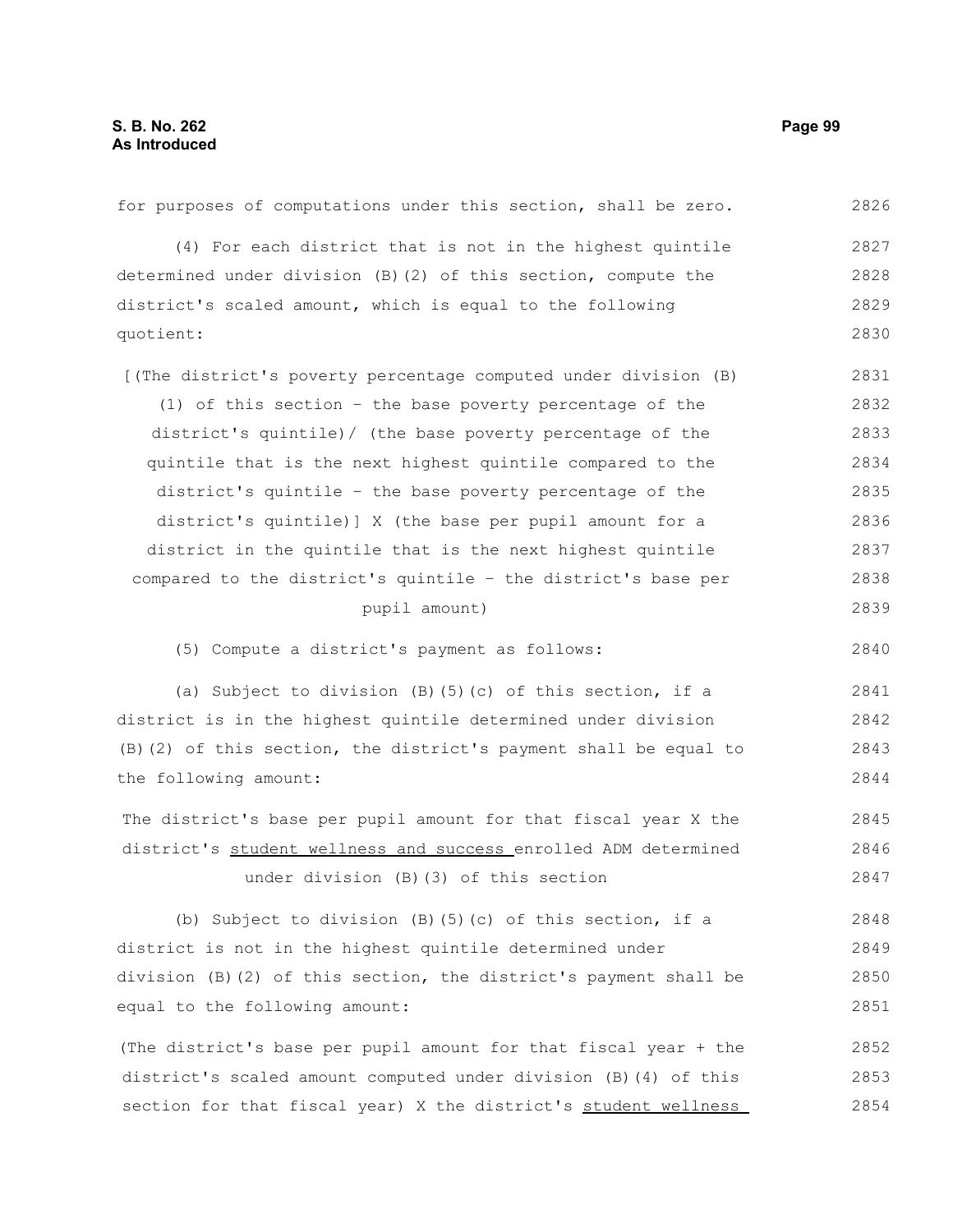this section (c) If the computation of a district's payment under division (B)(5)(a) or (b) of this section is greater than zero but less than \$25,000, for fiscal year 2020, or \$36,000, for fiscal year 2021, the district's payment shall be equal to \$25,000, for fiscal year 2020, or \$36,000, for fiscal year 2021. If the computation of a district's payment under division (B)(5)(a) or (b) of this section is equal to zero, the district's payment shall be equal to zero. (C)(1) As used in division (C) of this section: (a) "Eligible school district" means a city, local, or exempted village school district that received supplemental targeted assistance funding under division (B) of section 3317.0217 of the Revised Code for fiscal year 2019. (b) A district's "enhancement percentage for a fiscal year" means the square of the quotient of the poverty percentage calculated for the district for that fiscal year under division (B)(1) of this section divided by 0.36. (2) Subject to division (D) of this section, for fiscal years 2020 and 2021, the department shall pay student wellness and success enhancement funds to each eligible city, local, and exempted village school district in an amount equal to the following product: (\$50, for fiscal year 2020, or \$75, for fiscal year 2021) X the district's enhancement percentage for that fiscal year X the district's student wellness and success enrolled ADM for the 2856 2857 2858 2859 2860 2861 2862 2863 2864 2865 2866 2867 2868 2869 2870 2871 2872 2873 2874 2875 2876 2877 2878 2879 2880 2881 2882

and success enrolled ADM determined under division (B)(3) of

immediately preceding fiscal year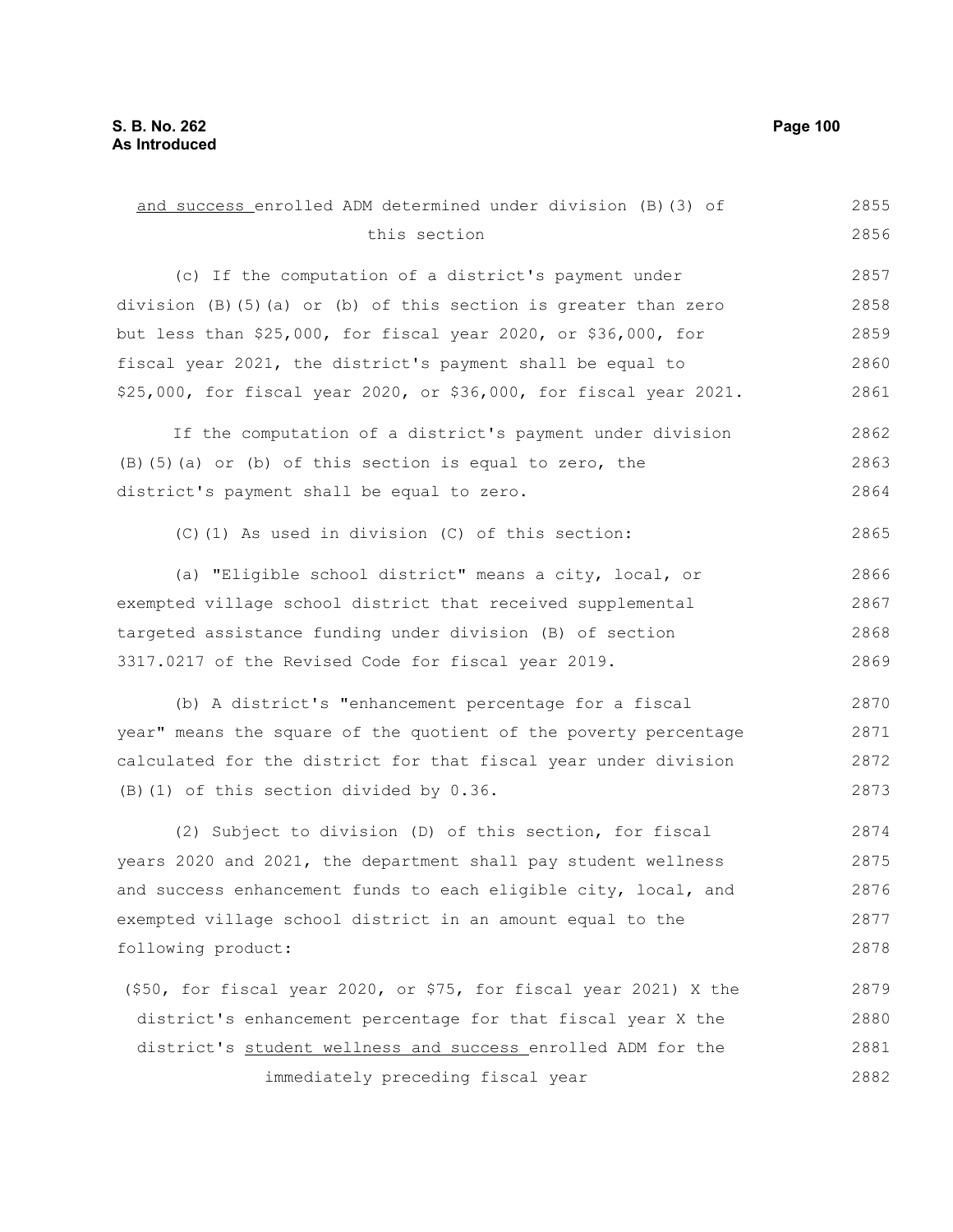(D) The department shall pay funds under divisions (B) and (C) of this section as follows: (1) One-half of the amount shall be paid not later than the thirty-first day of October of the fiscal year for which the payment is calculated. (2) One-half of the amount shall be paid not later than the twenty-eighth day of February of the fiscal year for which the payment is calculated. Upon making a payment for a fiscal year under this section, the department shall not make any reconciliations or adjustments to that payment. (E) A city, local, or exempted village school district that receives a payment under this section shall comply with section 3317.26 of the Revised Code. **Sec. 3317.03.** (A) The superintendent of each city, local, and exempted village school district shall report to the state board of education as of the last day of October, March, and June of each year the enrollment of students receiving services from schools under the superintendent's supervision, and the numbers of other students entitled to attend school in the district under section 3313.64 or 3313.65 of the Revised Code the superintendent is required to report under this section, so that the department of education can calculate the district's enrolled ADM, formula ADM, rider density ADM, total ADM, category one through five career-technical education ADM, category one through three English learner ADM, category one through six special education ADM, preschool scholarship ADM, transportation ADM, and, for purposes of provisions of law outside of Chapter 3317. of the Revised Code, average daily 2883 2884 2885 2886 2887 2888 2889 2890 2891 2892 2893 2894 2895 2896 2897 2898 2899 2900 2901 2902 2903 2904 2905 2906 2907 2908 2909 2910 2911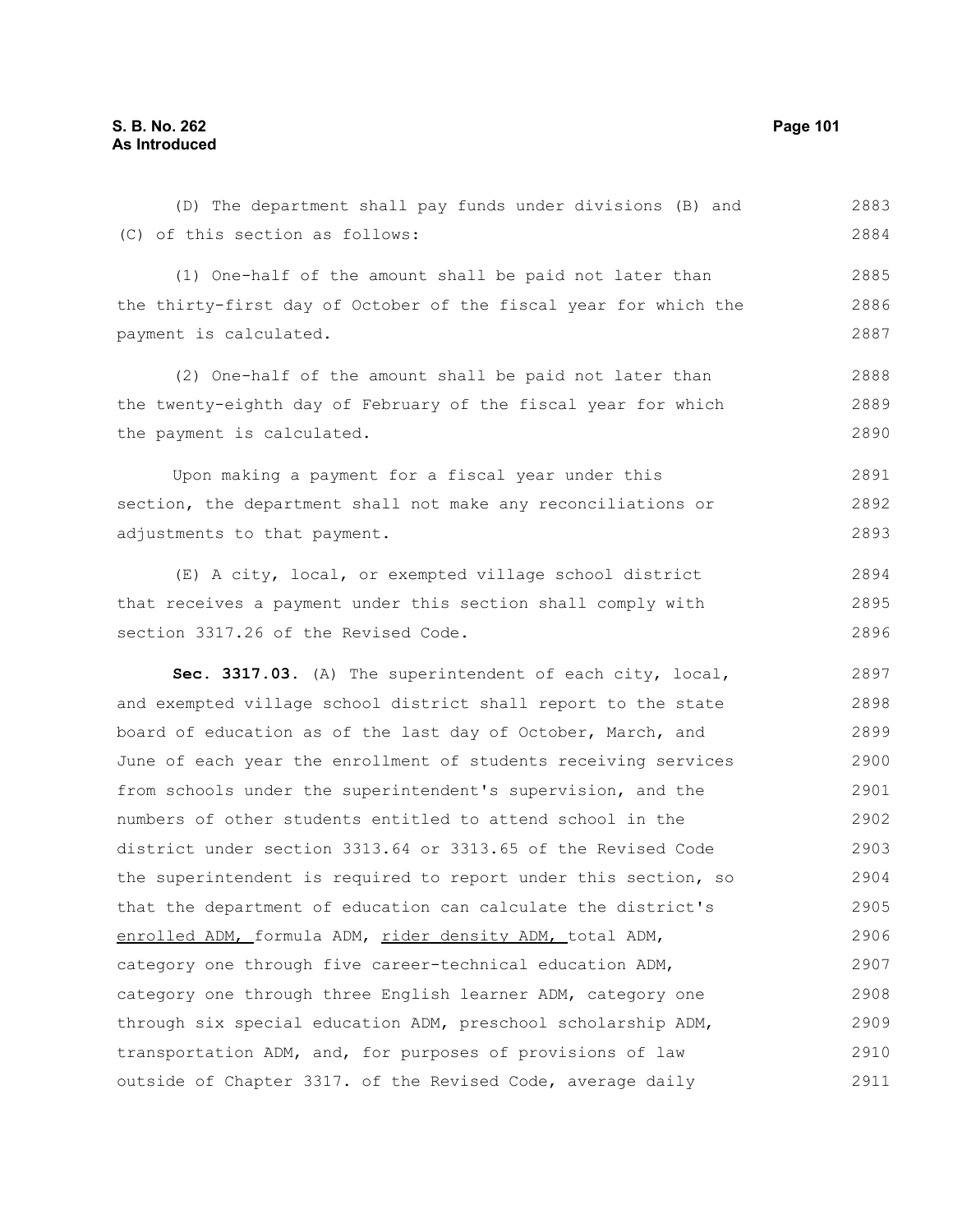| membership.                                                      | 2912 |
|------------------------------------------------------------------|------|
| (1) The enrollment reported by the superintendent during         | 2913 |
| the reporting period shall consist of the number of students in  | 2914 |
| grades kindergarten through twelve receiving any educational     | 2915 |
| services from the district, except that the following categories | 2916 |
| of students shall not be included in the determination:          | 2917 |
| (a) Students enrolled in adult education classes;                | 2918 |
| (b) Adjacent or other district students enrolled in the          | 2919 |
| district under an open enrollment policy pursuant to section     | 2920 |
| 3313.98 of the Revised Code;                                     | 2921 |
| (c) Students receiving services in the district pursuant         | 2922 |
| to a compact, cooperative education agreement, or a contract,    | 2923 |
| but who are entitled to attend school in another district        | 2924 |
| pursuant to section 3313.64 or 3313.65 of the Revised Code;      | 2925 |
| (d) Students for whom tuition is payable pursuant to             | 2926 |
| sections 3317.081 and 3323.141 of the Revised Code;              | 2927 |
| (e) Students receiving services in the district through a        | 2928 |
| scholarship awarded under either section 3310.41 or sections     | 2929 |
| 3310.51 to 3310.64 of the Revised Code.                          | 2930 |
| When reporting students under division (A) (1) of this           | 2931 |
| section, the superintendent also shall report the district where | 2932 |
| each student is entitled to attend school pursuant to sections   | 2933 |
| 3313.64 and 3313.65 of the Revised Code.                         | 2934 |
| (2) The department of education shall compile a list of          | 2935 |
| all students reported to be enrolled in a district under         | 2936 |
| division (A)(1) of this section and of the students entitled to  | 2937 |

attend school in the district pursuant to section 3313.64 or 3313.65 of the Revised Code on an FTE basis but receiving 2938 2939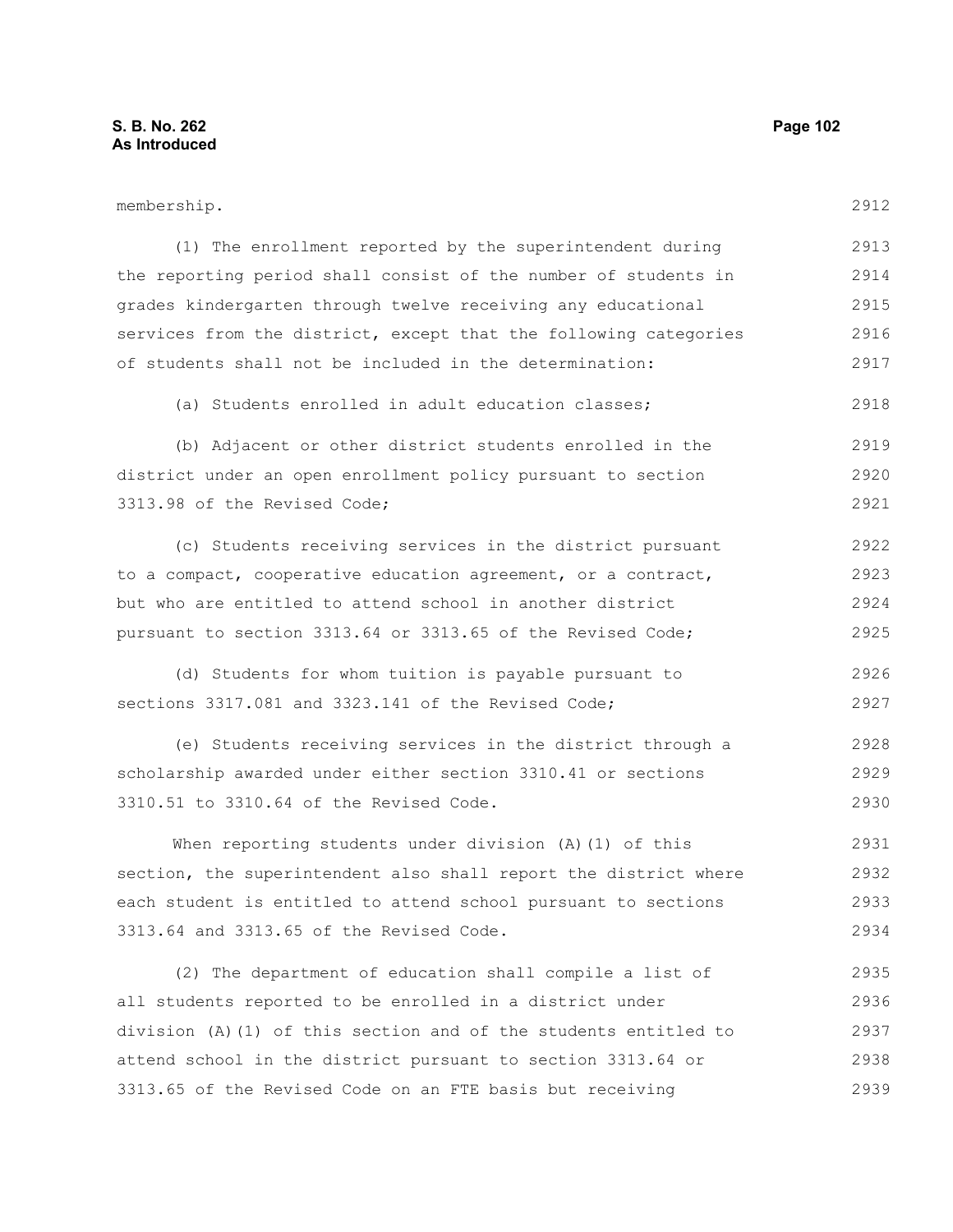educational services in grades kindergarten through twelve from one or more of the following entities: (a) A community school pursuant to Chapter 3314. of the Revised Code, including any participation in a college pursuant to Chapter 3365. of the Revised Code while enrolled in such community school; (b) An alternative school pursuant to sections 3313.974 to 3313.979 of the Revised Code as described in division  $(1)$   $(2)$   $(a)$ or (b) of this section; (c) A college pursuant to Chapter 3365. of the Revised Code, except when the student is enrolled in the college while also enrolled in a community school pursuant to Chapter 3314., a science, technology, engineering, and mathematics school established under Chapter 3326., or a college-preparatory boarding school established under Chapter 3328. of the Revised Code; (d) An adjacent or other school district under an open enrollment policy adopted pursuant to section 3313.98 of the Revised Code; (e) An educational service center or cooperative education district; (f) Another school district under a cooperative education 2941 2942 2943 2944 2945 2946 2947 2948 2949 2950 2951 2952 2953 2954 2955 2956 2957 2958 2959 2960 2961

agreement, compact, or contract; 2962

(g) A chartered nonpublic school with a scholarship paid under section 3310.08 of the Revised Code, if the students qualified for the scholarship under section 3310.03 of the Revised Code; 2963 2964 2965 2966

(h) An alternative public provider or a registered private 2967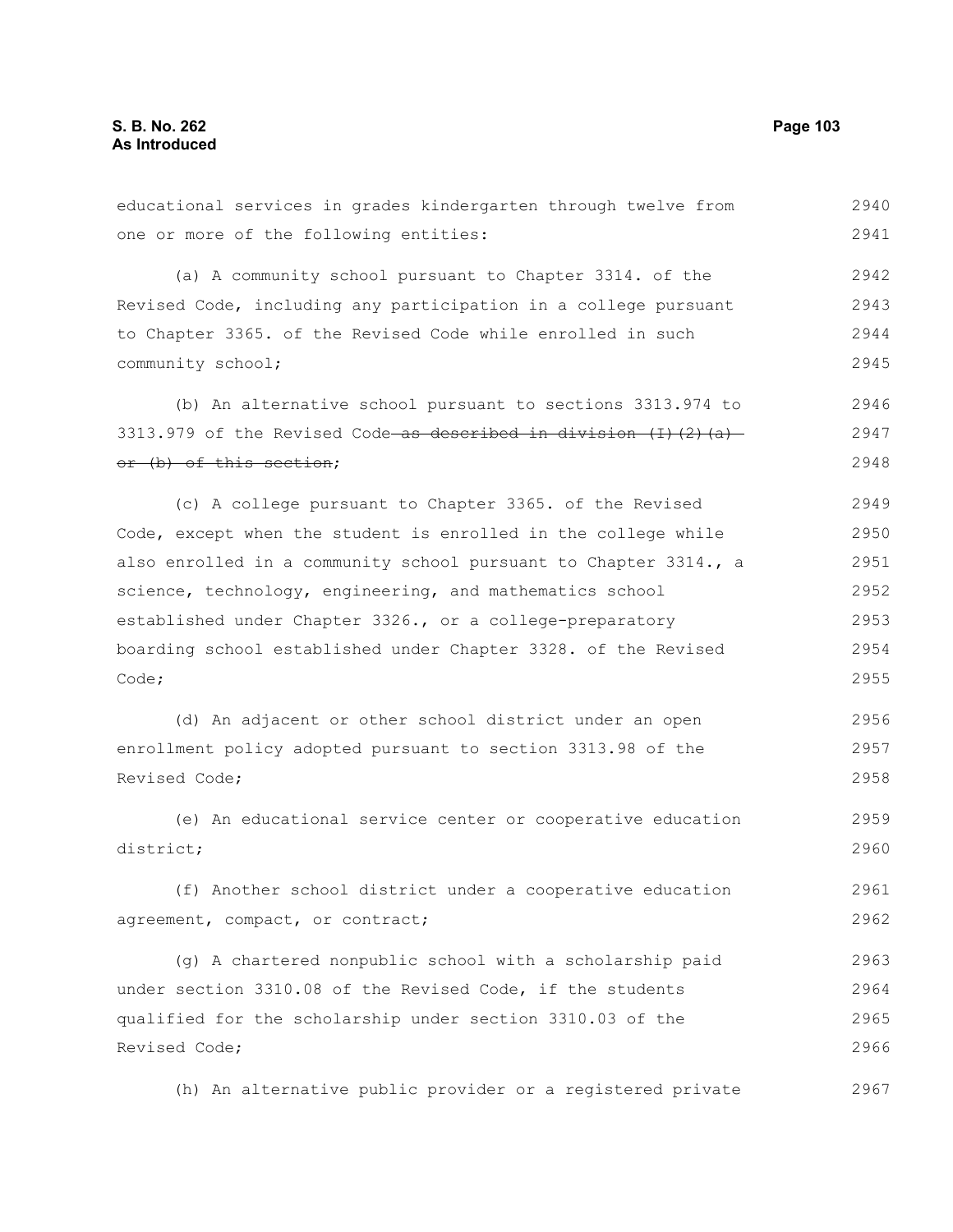provider with a scholarship awarded under either section 3310.41 or sections 3310.51 to 3310.64 of the Revised Code. 2968 2969

As used in this section, "alternative public provider" and "registered private provider" have the same meanings as in section 3310.41 or 3310.51 of the Revised Code, as applicable. 2970 2971 2972

(i) A science, technology, engineering, and mathematics school established under Chapter 3326. of the Revised Code, including any participation in a college pursuant to Chapter 3365. of the Revised Code while enrolled in the school; 2973 2974 2975 2976

(j) A college-preparatory boarding school established under Chapter 3328. of the Revised Code, including any participation in a college pursuant to Chapter 3365. of the Revised Code while enrolled in the school. 2977 2978 2979 2980

(3) The department also shall compile a list of the students entitled to attend school in the district under section 3313.64 or 3313.65 of the Revised Code who are enrolled in a joint vocational school district or under a career-technical education compact, excluding any students so entitled to attend school in the district who are enrolled in another school district through an open enrollment policy as reported under division (A)(2)(d) of this section and then enroll in a joint vocational school district or under a career-technical education compact. 2981 2982 2983 2984 2985 2986 2987 2988 2989 2990

The department shall provide each city, local, and exempted village school district with an opportunity to review the list of students compiled under divisions (A)(2) and (3) of this section to ensure that the students reported accurately reflect the enrollment of students in the district. 2991 2992 2993 2994 2995

(B) To enable the department of education to obtain the 2996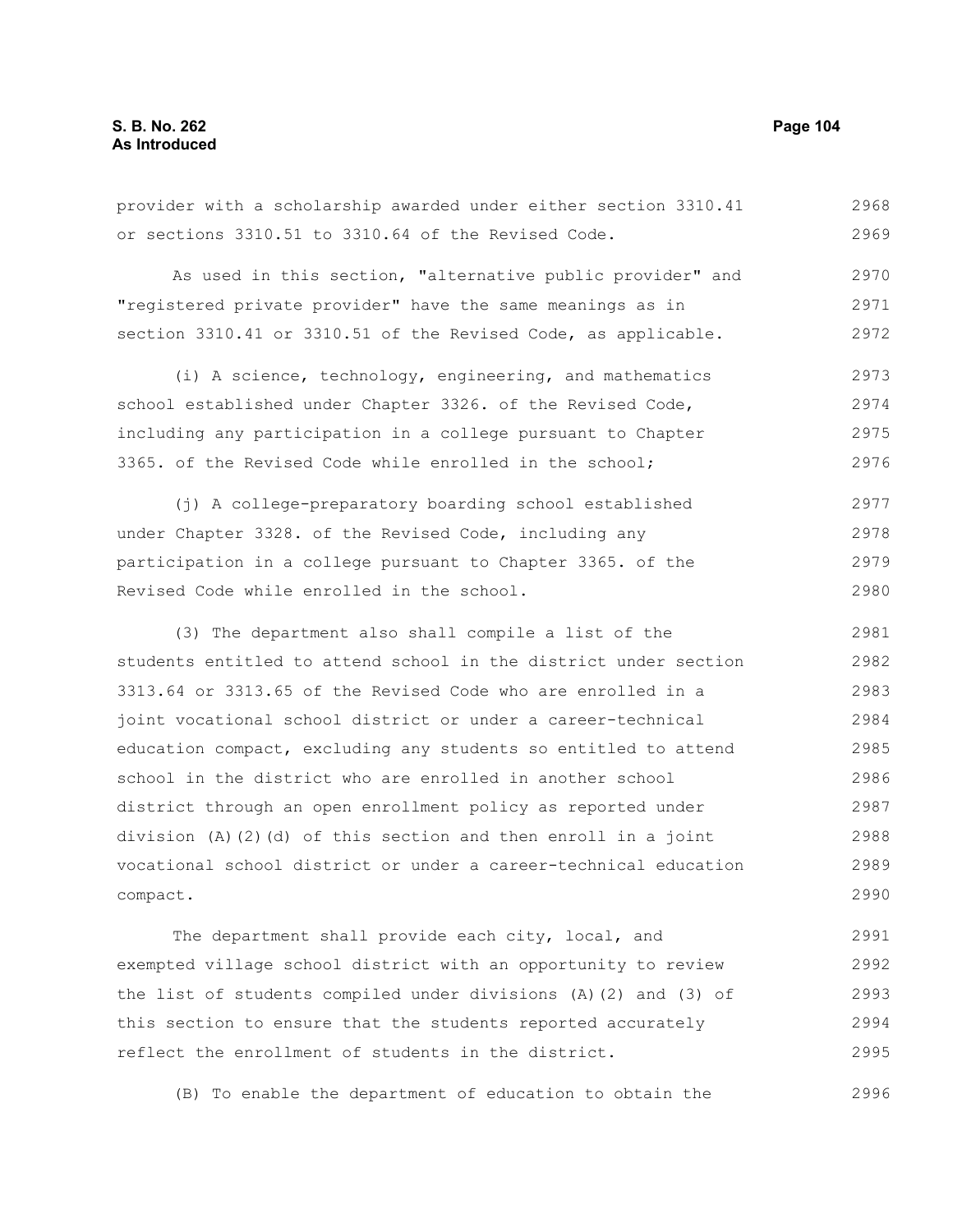data needed to complete the calculation of payments pursuant to this chapter, each superintendent shall certify from the reports provided by the department under division (A) of this section all of the following: 2997 2998 2999 3000

(1) The total student enrollment in regular learning day classes included in the report under division (A)(1) or (2) of this section for each of the individual grades kindergarten through twelve in schools under the superintendent's supervision; 3001 3002 3003 3004 3005

(2) The unduplicated count of the number of preschool children with disabilities enrolled in the district for whom the district is eligible to receive funding under section 3317.0213 of the Revised Code adjusted for the portion of the year each child is so enrolled, in accordance with the disability categories prescribed in section 3317.013 of the Revised Code; 3006 3007 3008 3009 3010 3011

(3) The number of children entitled to attend school in the district pursuant to section 3313.64 or 3313.65 of the Revised Code who are: 3012 3013 3014

(a) Participating in a pilot project scholarship program established under sections 3313.974 to 3313.979 of the Revised Code as described in division  $(I)$   $(2)$   $(a)$  or  $(b)$  of this section; 3015 3016 3017

(b) Enrolled in a college under Chapter 3365. of the Revised Code, except when the student is enrolled in the college while also enrolled in a community school pursuant to Chapter 3314. of the Revised Code, a science, technology, engineering, and mathematics school established under Chapter 3326., or a college-preparatory boarding school established under Chapter 3328. of the Revised Code; 3018 3019 3020 3021 3022 3023 3024

(c) Enrolled in an adjacent or other school district under 3025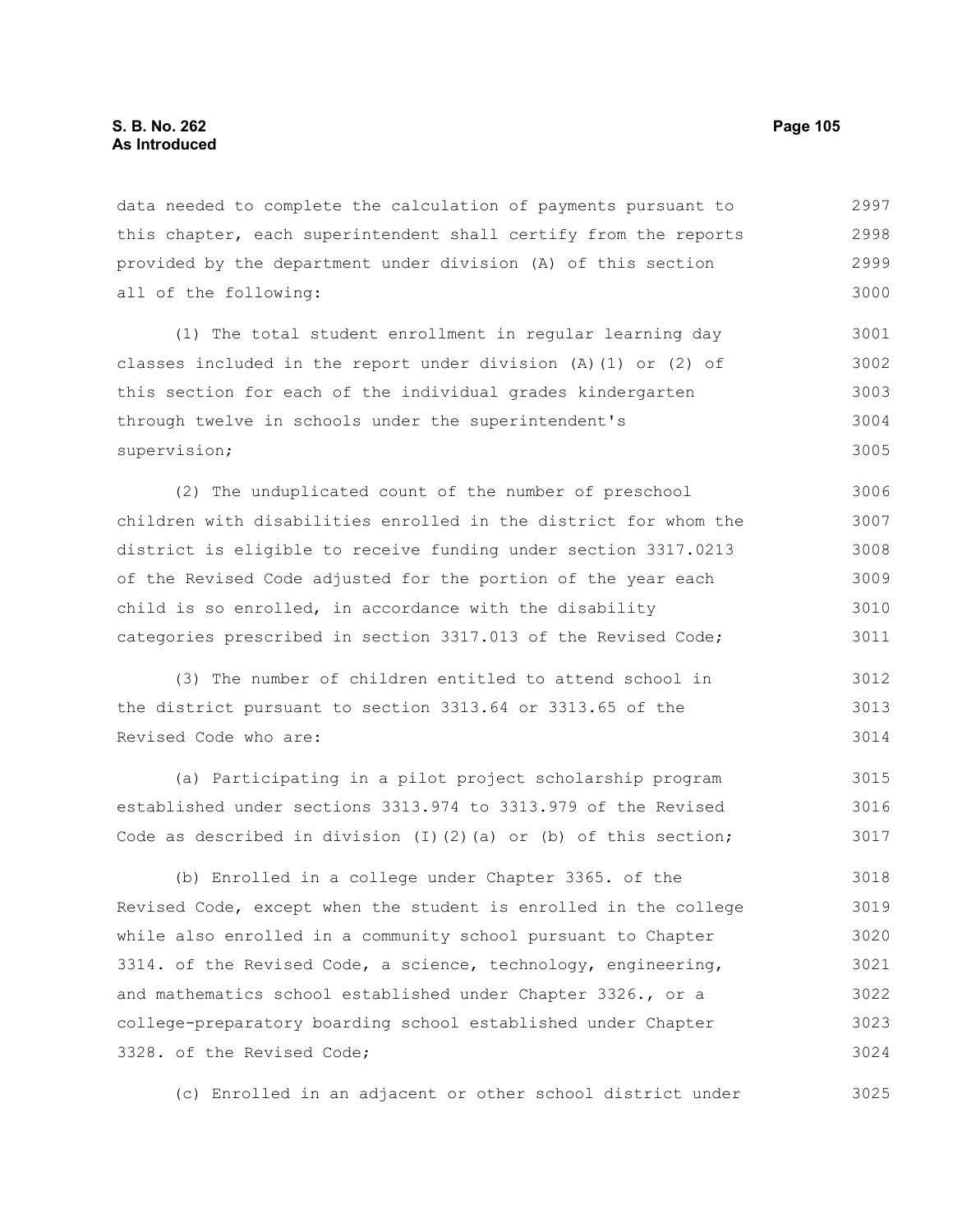section 3313.98 of the Revised Code;

(d) Enrolled in a community school established under Chapter 3314. of the Revised Code that is not an internet- or computer-based community school as defined in section 3314.02 of the Revised Code, including any participation in a college pursuant to Chapter 3365. of the Revised Code while enrolled in such community school; 3027 3028 3029 3030 3031 3032

(e) Enrolled in an internet- or computer-based community school, as defined in section 3314.02 of the Revised Code, including any participation in a college pursuant to Chapter 3365. of the Revised Code while enrolled in the school; 3033 3034 3035 3036

(f) Enrolled in a chartered nonpublic school with a scholarship paid under section 3310.08 of the Revised Code and who qualified for the scholarship under section 3310.03 of the Revised Code; 3037 3038 3039 3040

(g) Enrolled in kindergarten through grade twelve in an alternative public provider or a registered private provider with a scholarship awarded under section 3310.41 of the Revised Code; 3041 3042 3043 3044

(h) Enrolled as a preschool child with a disability in an alternative public provider or a registered private provider with a scholarship awarded under section 3310.41 of the Revised Code; 3045 3046 3047 3048

(i) Participating in a program operated by a county board of developmental disabilities or a state institution; 3049 3050

(j) Enrolled in a science, technology, engineering, and mathematics school established under Chapter 3326. of the Revised Code, including any participation in a college pursuant to Chapter 3365. of the Revised Code while enrolled in the 3051 3052 3053 3054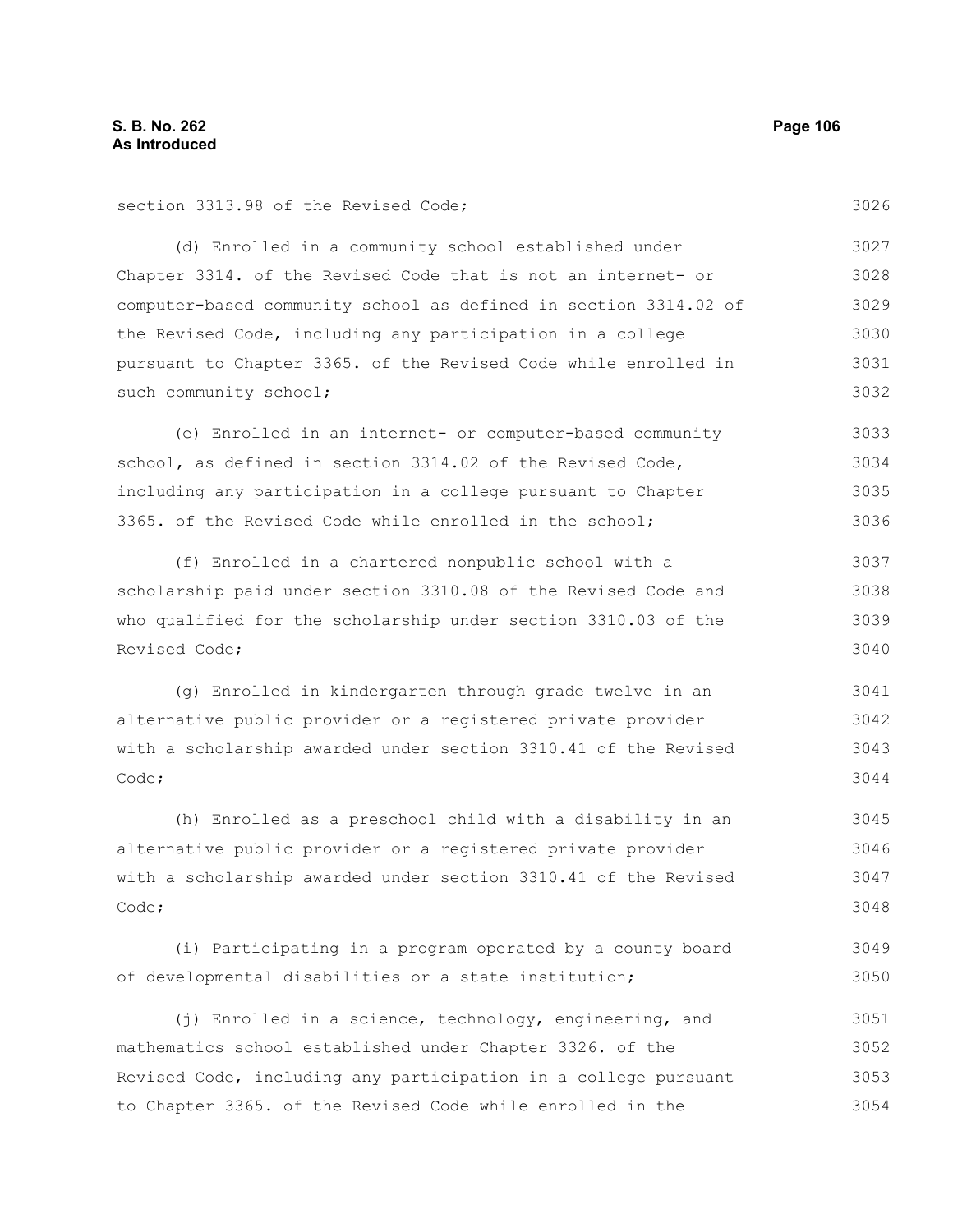#### school; (k) Enrolled in a college-preparatory boarding school established under Chapter 3328. of the Revised Code, including any participation in a college pursuant to Chapter 3365. of the Revised Code while enrolled in the school; (l) Enrolled in an alternative public provider or a registered private provider with a scholarship awarded under sections 3310.51 to 3310.64 of the Revised Code. (4) The total enrollment of pupils in joint vocational schools; (5) The combined enrollment of children with disabilities 3055 3056 3057 3058 3059 3060 3061 3062 3063 3064 3065

reported under division (A)(1) or (2) of this section, excluding any student reported under divisions (A)(2)(a), (b), (q), (h), and (i) of this section, receiving special education services for the category one disability described in division (A) of section 3317.013 of the Revised Code, including children attending a special education program operated by an alternative public provider or a registered private provider with a scholarship awarded under sections 3310.51 to 3310.64 of the Revised Code; 3066 3067 3068 3069 3070 3071 3072 3073 3074

(6) The combined enrollment of children with disabilities reported under division (A)(1) or (2) of this section, excluding any student reported under divisions (A)(2)(a), (b), (q), (h), and (i) of this section, receiving special education services for category two disabilities described in division (B) of section 3317.013 of the Revised Code, including children attending a special education program operated by an alternative public provider or a registered private provider with a scholarship awarded under sections 3310.51 to 3310.64 of the 3075 3076 3077 3078 3079 3080 3081 3082 3083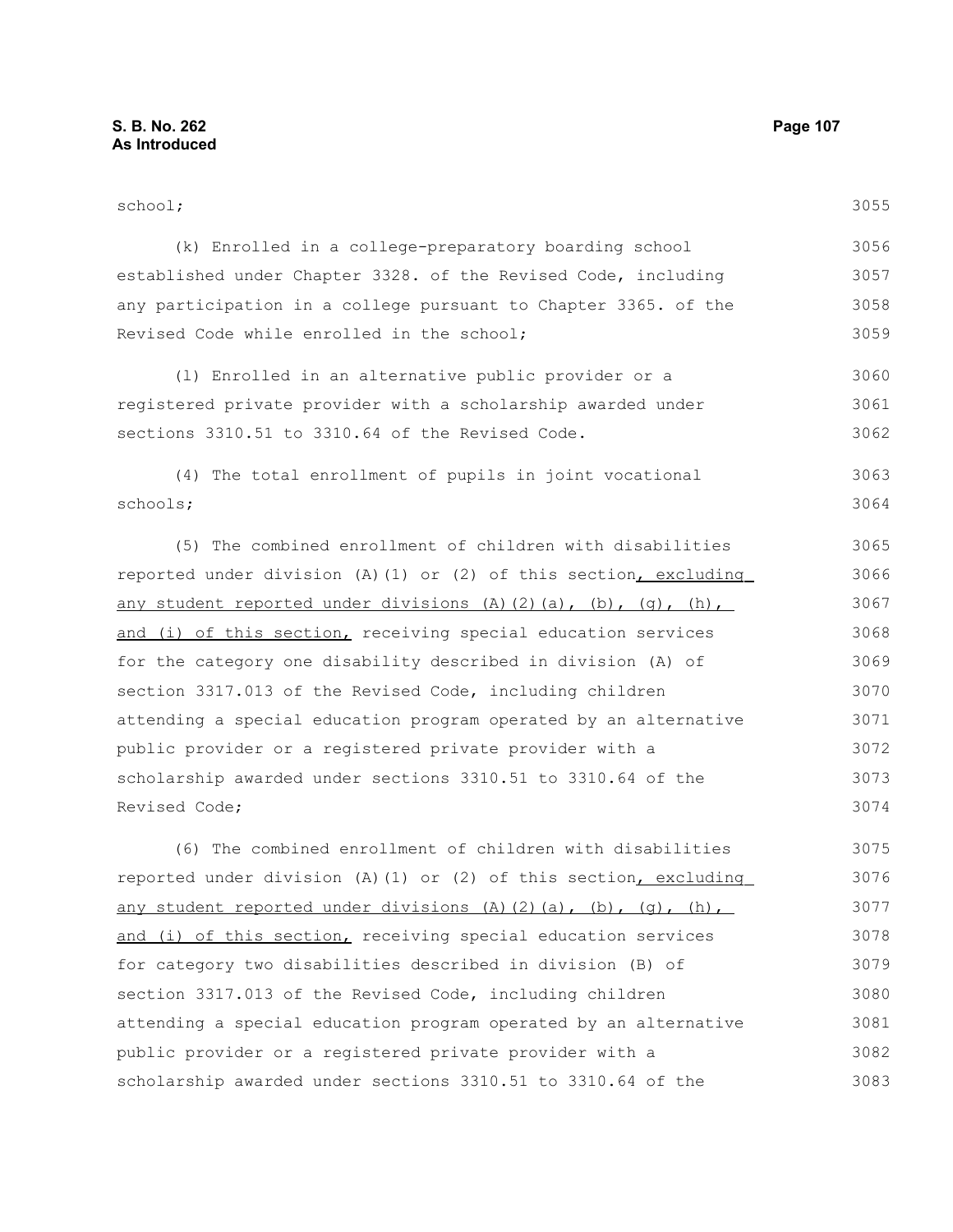Revised Code;

(7) The combined enrollment of children with disabilities reported under division (A)(1) or (2) of this section, excluding any student reported under divisions (A)(2)(a), (b), (q), (h), and (i) of this section, receiving special education services for category three disabilities described in division (C) of section 3317.013 of the Revised Code, including children attending a special education program operated by an alternative public provider or a registered private provider with a scholarship awarded under sections 3310.51 to 3310.64 of the Revised Code; 3085 3086 3087 3088 3089 3090 3091 3092 3093 3094

(8) The combined enrollment of children with disabilities reported under division (A)(1) or (2) of this section, excluding any student reported under divisions (A)(2)(a), (b), (q), (h), and (i) of this section, receiving special education services for category four disabilities described in division (D) of section 3317.013 of the Revised Code, including children attending a special education program operated by an alternative public provider or a registered private provider with a scholarship awarded under sections 3310.51 to 3310.64 of the Revised Code; 3095 3096 3097 3098 3099 3100 3101 3102 3103 3104

(9) The combined enrollment of children with disabilities reported under division (A)(1) or (2) of this section, excluding any student reported under divisions  $(A)$   $(2)$   $(a)$ ,  $(b)$ ,  $(q)$ ,  $(h)$ , and (i) of this section, receiving special education services for the category five disabilities described in division (E) of section 3317.013 of the Revised Code, including children attending a special education program operated by an alternative public provider or a registered private provider with a scholarship awarded under sections 3310.51 to 3310.64 of the 3105 3106 3107 3108 3109 3110 3111 3112 3113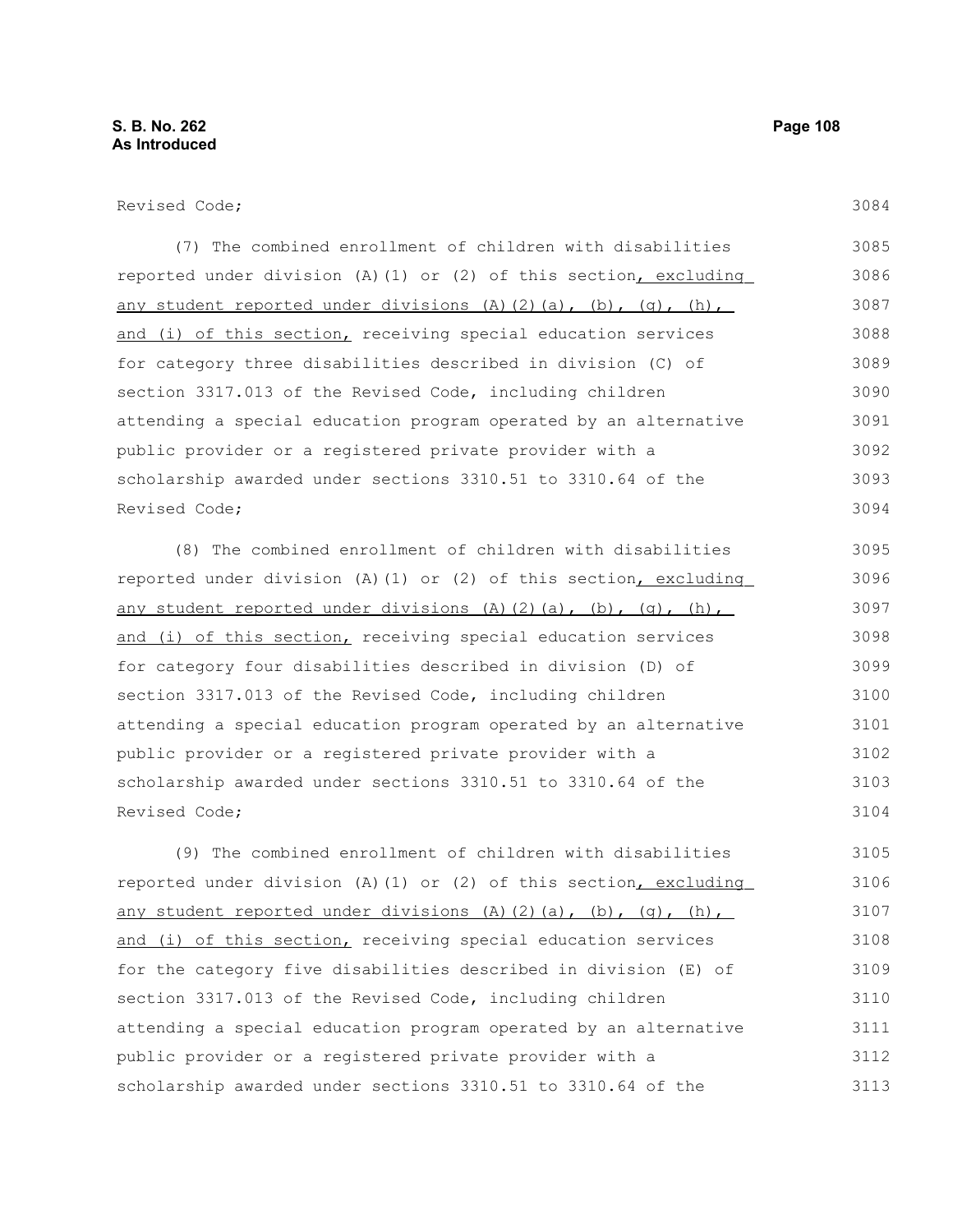Revised Code;

| (10) The combined enrollment of children with disabilities                       | 3115 |
|----------------------------------------------------------------------------------|------|
| reported under division $(A) (1)$ or $(2)$ and under division $(B) (3)$          | 3116 |
| (h) of this section, excluding any student reported under                        | 3117 |
| divisions $(A)$ $(2)$ $(a)$ , $(b)$ , $(q)$ , $(h)$ , and $(i)$ of this section, | 3118 |
| receiving special education services for category six                            | 3119 |
| disabilities described in division (F) of section 3317.013 of                    | 3120 |
| the Revised Code, including children attending a special                         | 3121 |
| education program operated by an alternative public provider or                  | 3122 |
| a registered private provider with a scholarship awarded under                   | 3123 |
| either section 3310.41 or sections 3310.51 to 3310.64 of the                     | 3124 |
| Revised Code;                                                                    | 3125 |
|                                                                                  |      |
| (11) The enrollment of pupils reported under division (A)                        | 3126 |
| (1) or (2) of this section on a full-time equivalency basis                      | 3127 |
| excluding any student reported under divisions (A)(2)(a), (b),                   | 3128 |
| (q), (h), and (i) of this section, in category one career-                       | 3129 |
| technical education programs or classes, described in division                   | 3130 |
| (A) of section 3317.014 of the Revised Code, operated by the                     | 3131 |
| school district or by another district that is a member of the                   | 3132 |
| district's career-technical planning district, other than a                      | 3133 |
| joint vocational school district, or by an educational service                   | 3134 |
| center, notwithstanding division $\frac{1}{2}$ (H) of section 3317.02 of         | 3135 |
| the Revised Code and division (C) (3) of this section;                           | 3136 |
|                                                                                  |      |
| (12) The enrollment of pupils reported under division (A)                        | 3137 |
| (1) or (2) of this section on a full-time equivalency basis                      | 3138 |
| excluding any student reported under divisions $(A)$ $(2)$ $(a)$ , $(b)$ ,       | 3139 |

 (g), (h), and (i) of this section, in category two careertechnical education programs or services, described in division (B) of section 3317.014 of the Revised Code, operated by the school district or another school district that is a member of 3140 3141 3142 3143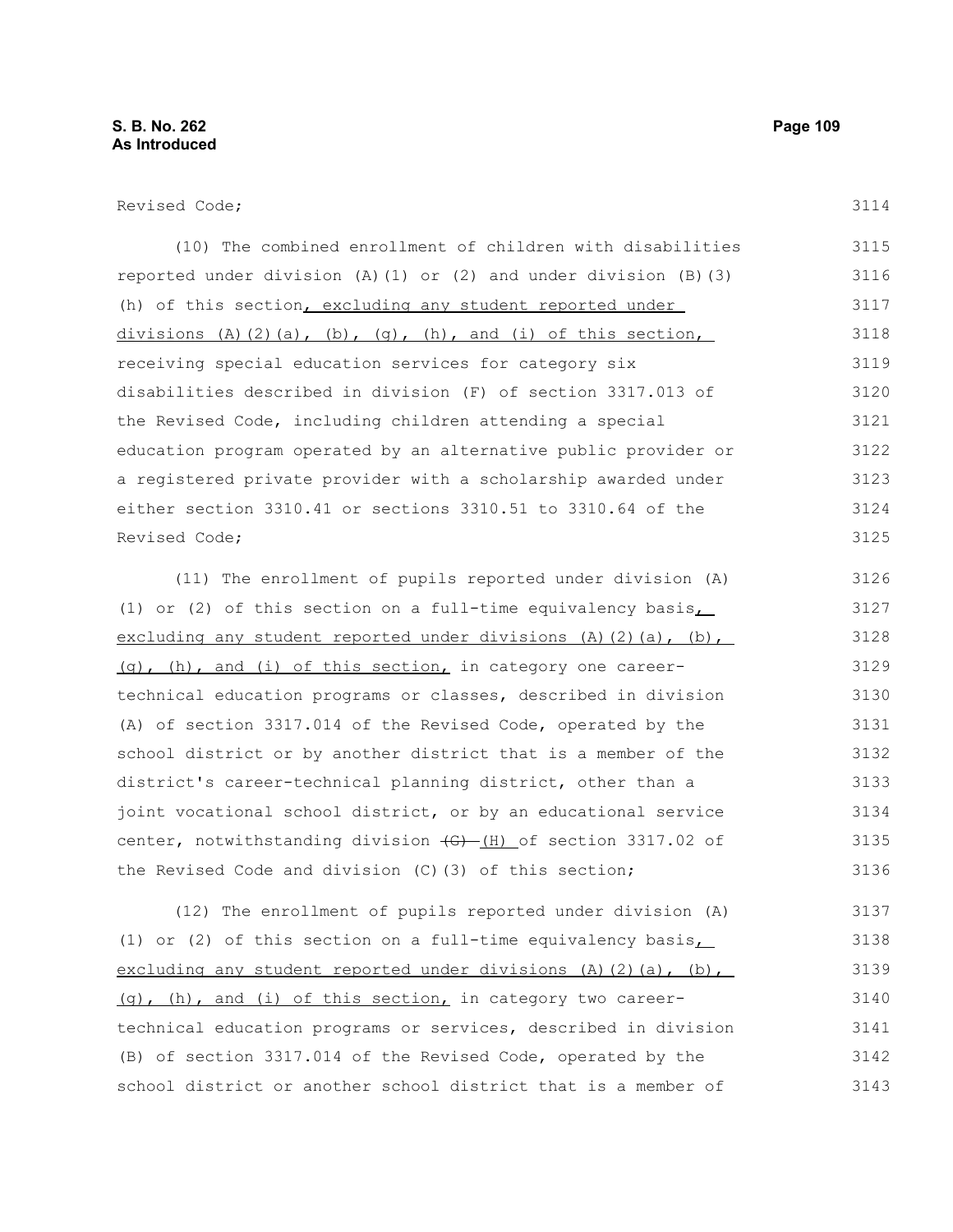the district's career-technical planning district, other than a joint vocational school district, or by an educational service center, notwithstanding division  $\frac{1}{2}$  (H) of section 3317.02 of the Revised Code and division (C)(3) of this section; 3144 3145 3146 3147

(13) The enrollment of pupils reported under division (A) (1) or (2) of this section on a full-time equivalency basis, excluding any student reported under divisions (A)(2)(a), (b), (g), (h), and (i) of this section, in category three careertechnical education programs or services, described in division (C) of section 3317.014 of the Revised Code, operated by the school district or another school district that is a member of the district's career-technical planning district, other than a joint vocational school district, or by an educational service center, notwithstanding division  $\frac{1}{10}$  (H) of section 3317.02 of the Revised Code and division (C)(3) of this section; 3148 3149 3150 3151 3152 3153 3154 3155 3156 3157 3158

(14) The enrollment of pupils reported under division (A) (1) or (2) of this section on a full-time equivalency basis, excluding any student reported under divisions  $(A)$   $(2)$   $(a)$ ,  $(b)$ , (g), (h), and (i) of this section, in category four careertechnical education programs or services, described in division (D) of section 3317.014 of the Revised Code, operated by the school district or another school district that is a member of the district's career-technical planning district, other than a joint vocational school district, or by an educational service center, notwithstanding division  $\overline{(G) - (H)}$  of section 3317.02 of the Revised Code and division (C)(3) of this section; 3159 3160 3161 3162 3163 3164 3165 3166 3167 3168 3169

(15) The enrollment of pupils reported under division (A) (1) or (2) of this section on a full-time equivalency basis, excluding any student reported under divisions  $(A)$   $(2)$   $(a)$ ,  $(b)$ , (g), (h), and (i) of this section, in category five career-3170 3171 3172 3173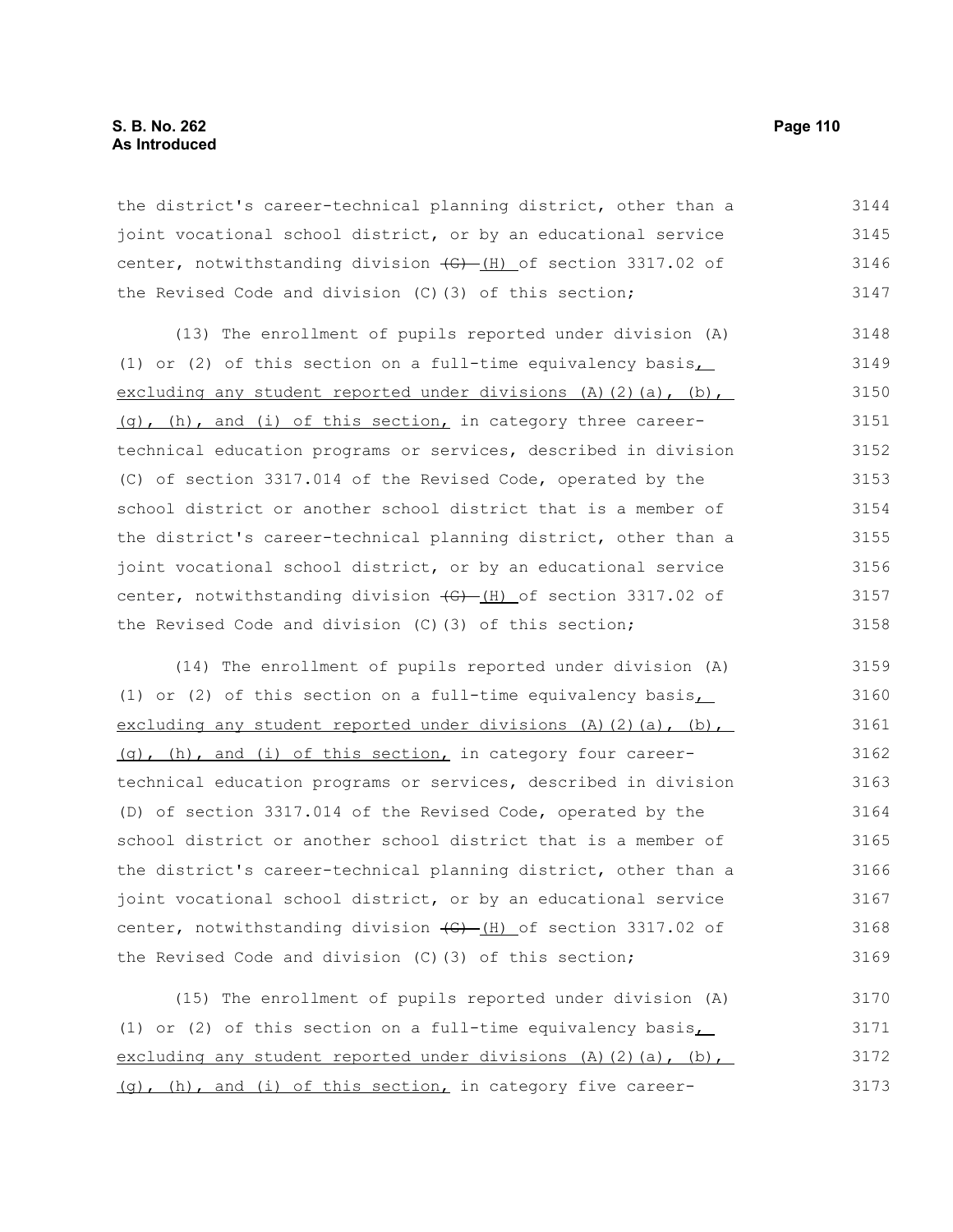technical education programs or services, described in division (E) of section 3317.014 of the Revised Code, operated by the school district or another school district that is a member of the district's career-technical planning district, other than a joint vocational school district, or by an educational service center, notwithstanding division  $\left(\frac{G}{H}\right)$  of section 3317.02 of the Revised Code and division (C)(3) of this section; 3174 3175 3176 3177 3178 3179 3180

(16) The enrollment of pupils reported under division (A) (1) or (2) of this section who are English learners described in division (A) of section 3317.016 of the Revised Code, excluding any student reported under  $\frac{division}{(B)(3)(e)}$  divisions (A)(2) (a), (b), (q), (h), and (i) of this section as enrolled in an internet- or computer-based community school; 3181 3182 3183 3184 3185 3186

(17) The enrollment of pupils reported under division (A) (1) or (2) of this section who are English learners described in division (B) of section 3317.016 of the Revised Code, excluding any student reported under  $\frac{div}{sin{m}}$  (B)(3)(e) divisions (A)(2) (a), (b), (q), (h), and (i) of this section as enrolled in an internet- or computer-based community school; 3187 3188 3189 3190 3191 3192

(18) The enrollment of pupils reported under division (A) (1) or (2) of this section who are English learners described in division (C) of section 3317.016 of the Revised Code, excluding any student reported under  $\frac{division}{(B)}$ (3)(e) divisions (A)(2) (a), (b), (q), (h), and (i) of this section—as enrolled in aninternet- or computer-based community school; 3193 3194 3195 3196 3197 3198

(19) The average number of children transported during the reporting period by the school district on board-owned or contractor-owned and -operated buses, reported in accordance with rules adopted by the department of education; 3199 3200 3201 3202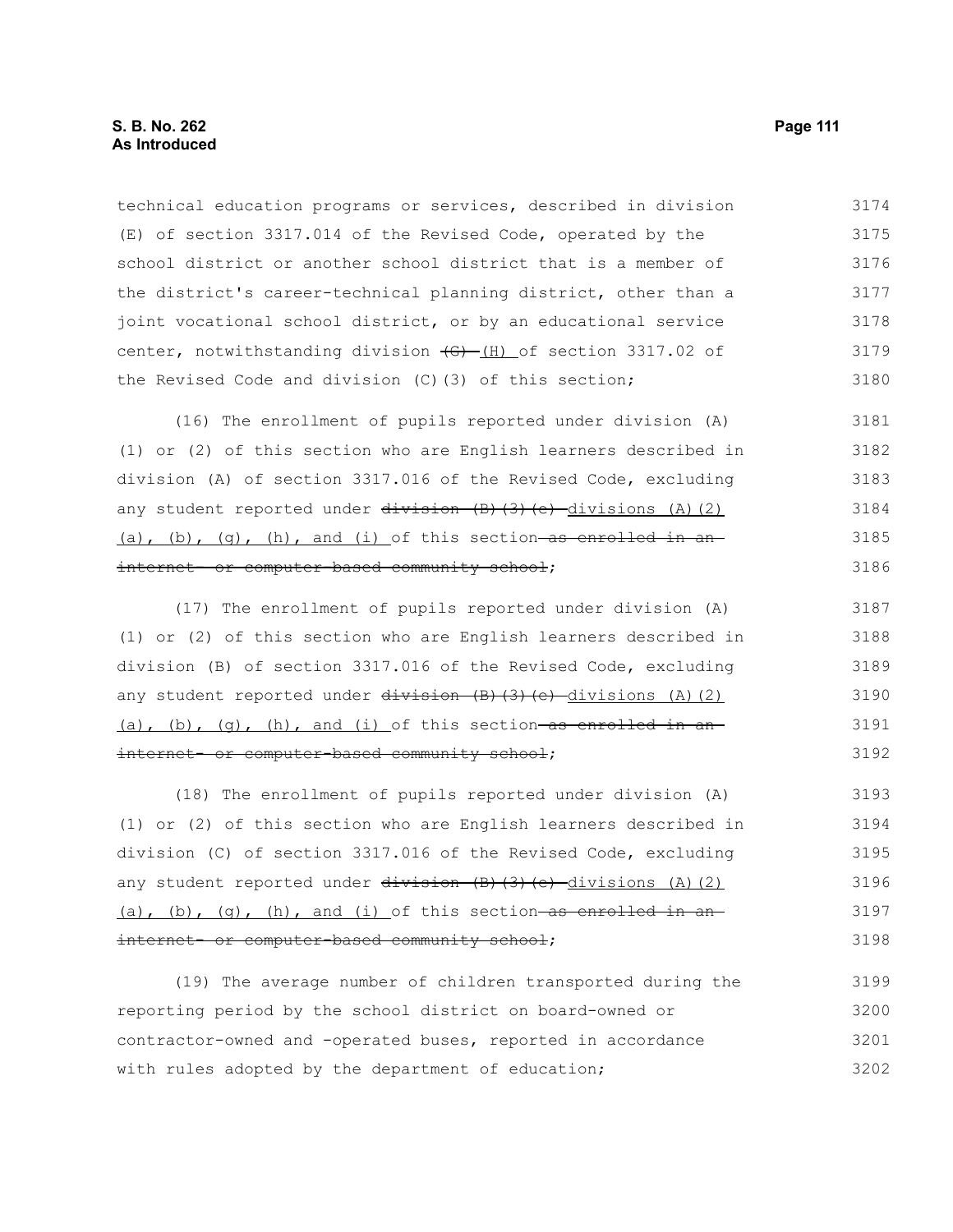(20)(a) The number of children, other than preschool children with disabilities, the district placed with a county board of developmental disabilities in fiscal year 1998. Division (B)(20)(a) of this section does not apply after fiscal year 2013. 3203 3204 3205 3206 3207

(b) The number of children with disabilities, other than preschool children with disabilities, placed with a county board of developmental disabilities in the current fiscal year to receive special education services for the category one disability described in division (A) of section 3317.013 of the Revised Code; 3208 3209 3210 3211 3212 3213

(c) The number of children with disabilities, other than preschool children with disabilities, placed with a county board of developmental disabilities in the current fiscal year to receive special education services for category two disabilities described in division (B) of section 3317.013 of the Revised Code; 3214 3215 3216 3217 3218 3219

(d) The number of children with disabilities, other than preschool children with disabilities, placed with a county board of developmental disabilities in the current fiscal year to receive special education services for category three disabilities described in division (C) of section 3317.013 of the Revised Code; 3220 3221 3222 3223 3224 3225

(e) The number of children with disabilities, other than preschool children with disabilities, placed with a county board of developmental disabilities in the current fiscal year to receive special education services for category four disabilities described in division (D) of section 3317.013 of the Revised Code; 3226 3227 3228 3229 3230 3231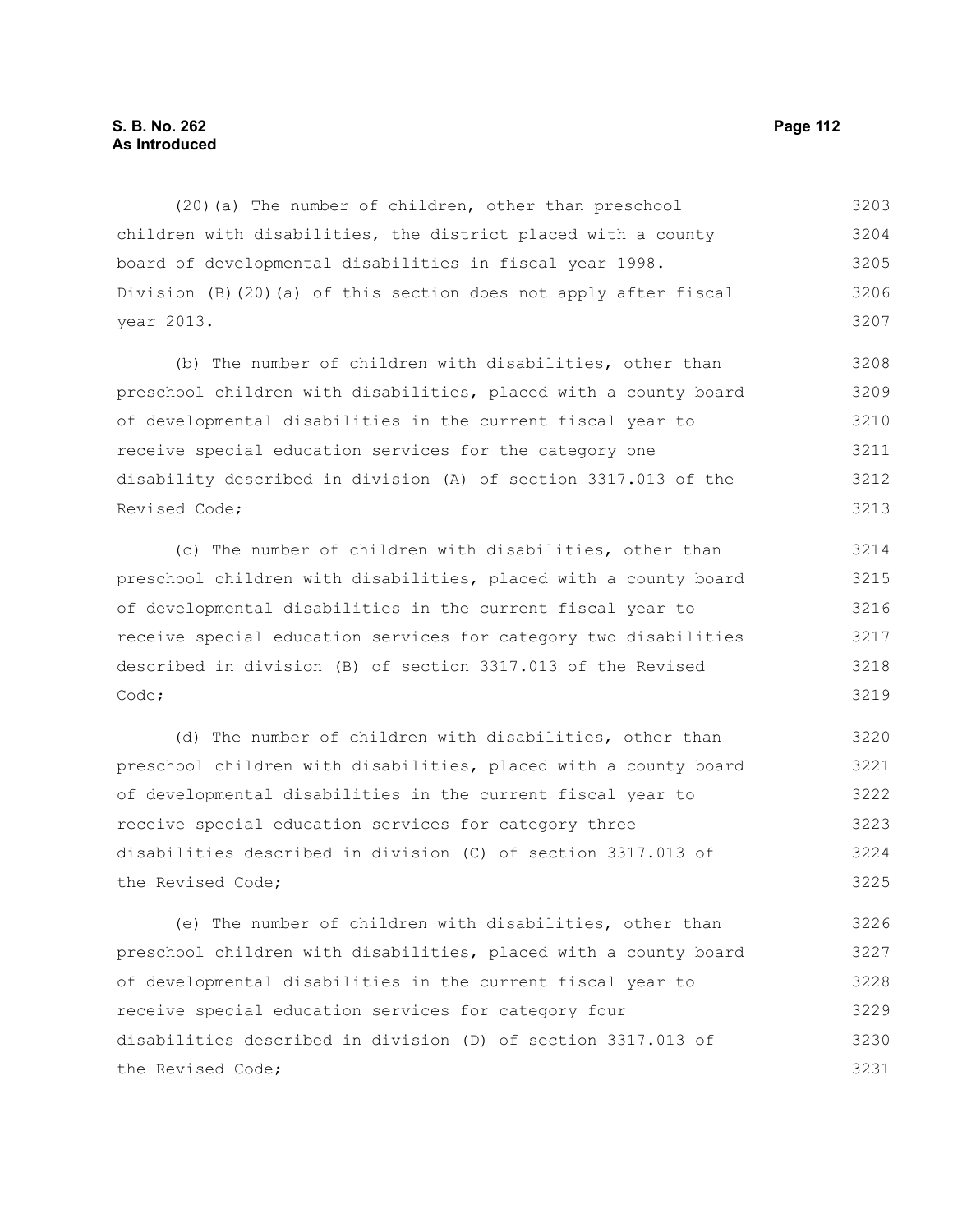(f) The number of children with disabilities, other than preschool children with disabilities, placed with a county board of developmental disabilities in the current fiscal year to receive special education services for the category five disabilities described in division (E) of section 3317.013 of the Revised Code; 3232 3233 3234 3235 3236 3237

(g) The number of children with disabilities, other than preschool children with disabilities, placed with a county board of developmental disabilities in the current fiscal year to receive special education services for category six disabilities described in division (F) of section 3317.013 of the Revised Code. 3238 3239 3240 3241 3242 3243

(21) The enrollment of students who are economically disadvantaged, as defined by the department, excluding any student reported under  $\frac{divission}{(B)(3)}$ (e) divisions (A)(2)(a), (b), (q), (h), and (i) of this section as enrolled in aninternet- or computer-based community school. A student shall not be categorically excluded from the number reported under division (B)(21) of this section based on anything other than family income. 3244 3245 3246 3247 3248 3249 3250 3251

(C)(1) The state board of education shall adopt rules necessary for implementing divisions (A), (B), and (D) of this section. 3252 3253 3254

(2) A student enrolled in a community school established under Chapter 3314., a science, technology, engineering, and mathematics school established under Chapter 3326., or a college-preparatory boarding school established under Chapter 3328. of the Revised Code shall be counted in the formula ADM and, if applicable, the category one, two, three, four, five, orsix special education ADM of the school district in which the 3255 3256 3257 3258 3259 3260 3261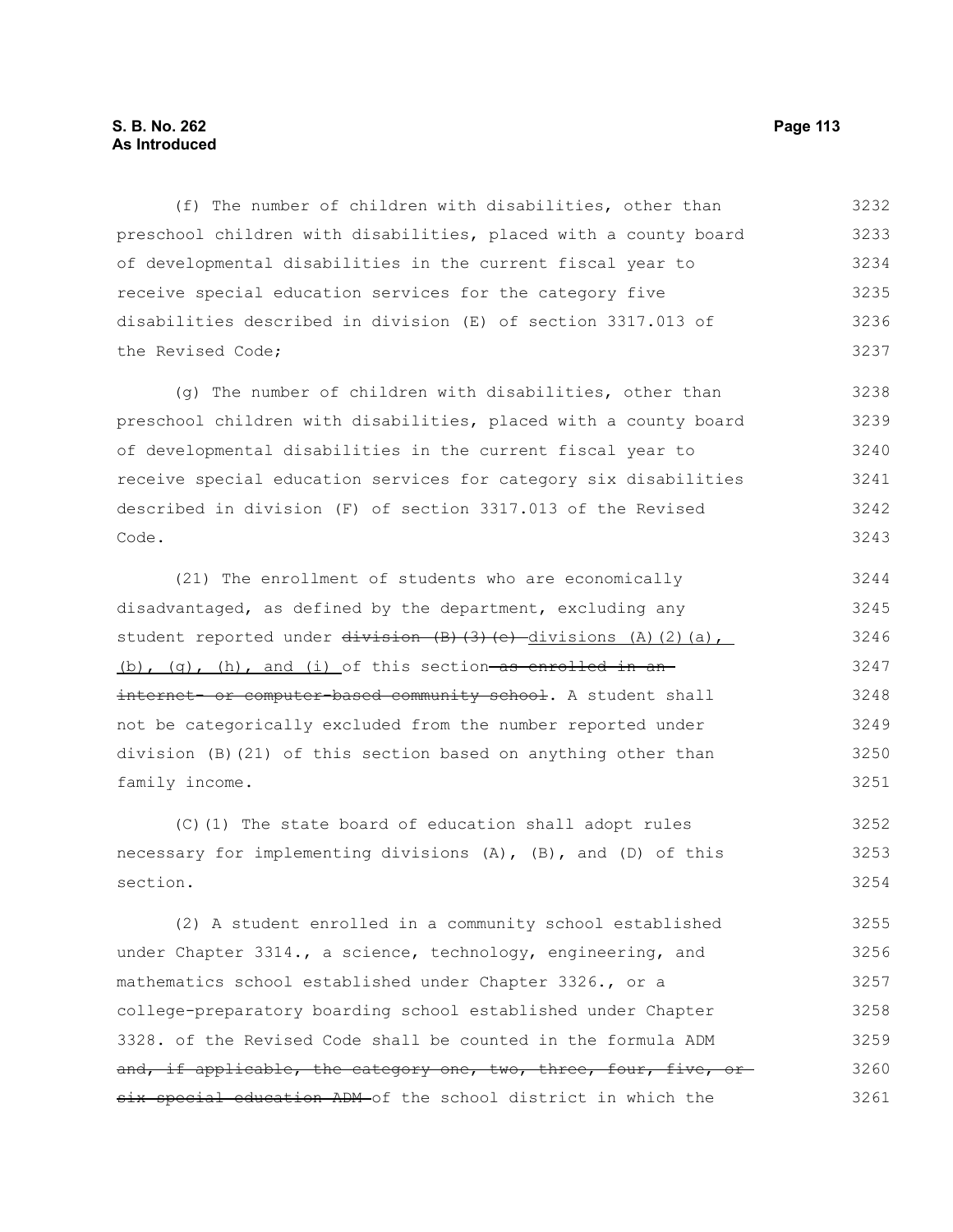# **S. B. No. 262 Page 114 As Introduced**

student is entitled to attend school under section 3313.64 or 3313.65 of the Revised Code for the same proportion of the school year that the student is counted in the enrollment of the community school, the science, technology, engineering, and mathematics school, or the college-preparatory boarding school for purposes of section 3314.08, 3326.33, or 3328.24 of the Revised Code. Notwithstanding the enrollment of students certified pursuant to division  $(B)$ (3)(d),  $(e)$ ,  $(j)$ , or  $(k)$  of this section, the department may adjust the formula ADM of a school district to account for students entitled to attend school in the district under section 3313.64 or 3313.65 of the Revised Code who are enrolled in a community school, a science, technology, engineering, and mathematics school, or a collegepreparatory boarding school for only a portion of the school year. 3262 3263 3264 3265 3266 3267 3268 3269 3270 3271 3272 3273 3274 3275 3276

(3) No child shall be counted as more than a total of one child in the sum of the enrollment of students of a school district under division (A), divisions (B)(1) to (22), or division (D) of this section, except as follows: 3277 3278 3279 3280

(a) $(i)$  A child with a disability described in section 3317.013 of the Revised Code may be counted both in formula ADM and in category one, two, three, four, five, or six special education ADM and, if applicable, in category one, two, three, four, or five career-technical education ADM. As provided in division  $\left(\theta - \left(\theta\right)\right)$  of section 3317.02 of the Revised Code, such a child shall be counted in category one, two, three, four, five, or six special education ADM in the same proportion that the child is counted in formula ADM. 3281 3282 3283 3284 3285 3286 3287 3288 3289

 (ii) A child with a disability described in section 3317.013 of the Revised Code may be counted both in enrolled ADM 3290 3291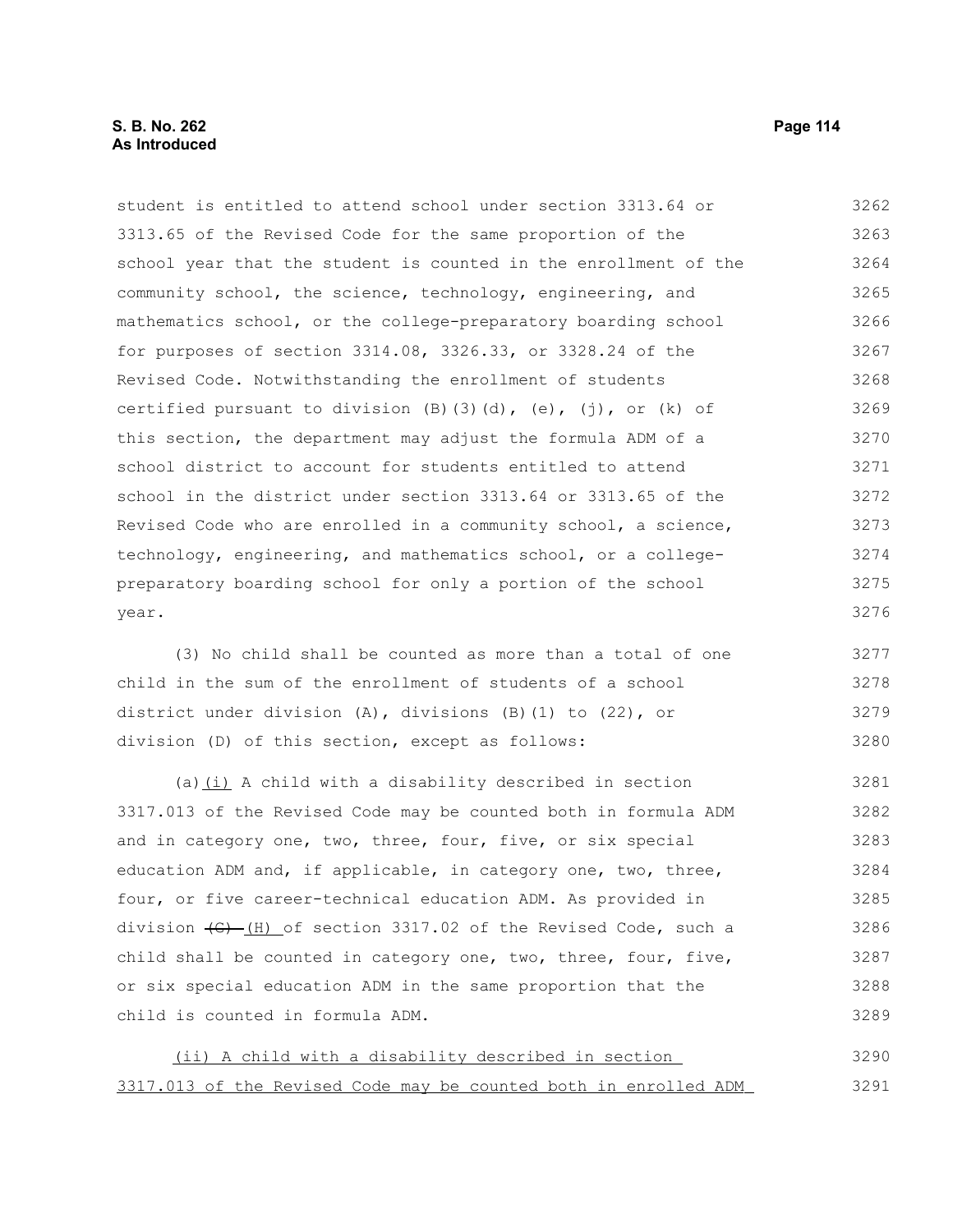| and in category one, two, three, four, five, or six special     | 3292 |
|-----------------------------------------------------------------|------|
| education ADM and, if applicable, in category one, two, three,  | 3293 |
| four, or five career-technical education ADM. As provided in    | 3294 |
| division (H) of section 3317.02 of the Revised Code, such a     | 3295 |
| child shall be counted in category one, two, three, four, five, | 3296 |
| or six special education ADM in the same proportion that the    | 3297 |
| child is counted in enrolled ADM.                               | 3298 |
|                                                                 |      |

(b)(i) A child enrolled in career-technical education programs or classes described in section 3317.014 of the Revised Code may be counted both in formula ADM and category one, two, three, four, or five career-technical education ADM and, if applicable, in category one, two, three, four, five, or six special education ADM. Such a child shall be counted in category one, two, three, four, or five career-technical education ADM in the same proportion as the percentage of time that the child spends in the career-technical education programs or classes. 3299 3300 3301 3302 3303 3304 3305 3306 3307

 (ii) A child enrolled in career-technical education programs or classes described in section 3317.014 of the Revised Code may be counted both in enrolled ADM and category one, two, three, four, or five career-technical education ADM and, if applicable, in category one, two, three, four, five, or six special education ADM. Such a child shall be counted in category one, two, three, four, or five career-technical education ADM in the same proportion as the percentage of time that the child spends in the career-technical education programs or classes. 3308 3309 3310 3311 3312 3313 3314 3315 3316

(4) Based on the information reported under this section, the department of education shall determine the total student count, as defined in section 3301.011 of the Revised Code, for each school district. 3317 3318 3319 3320

(D)(1) The superintendent of each joint vocational school 3321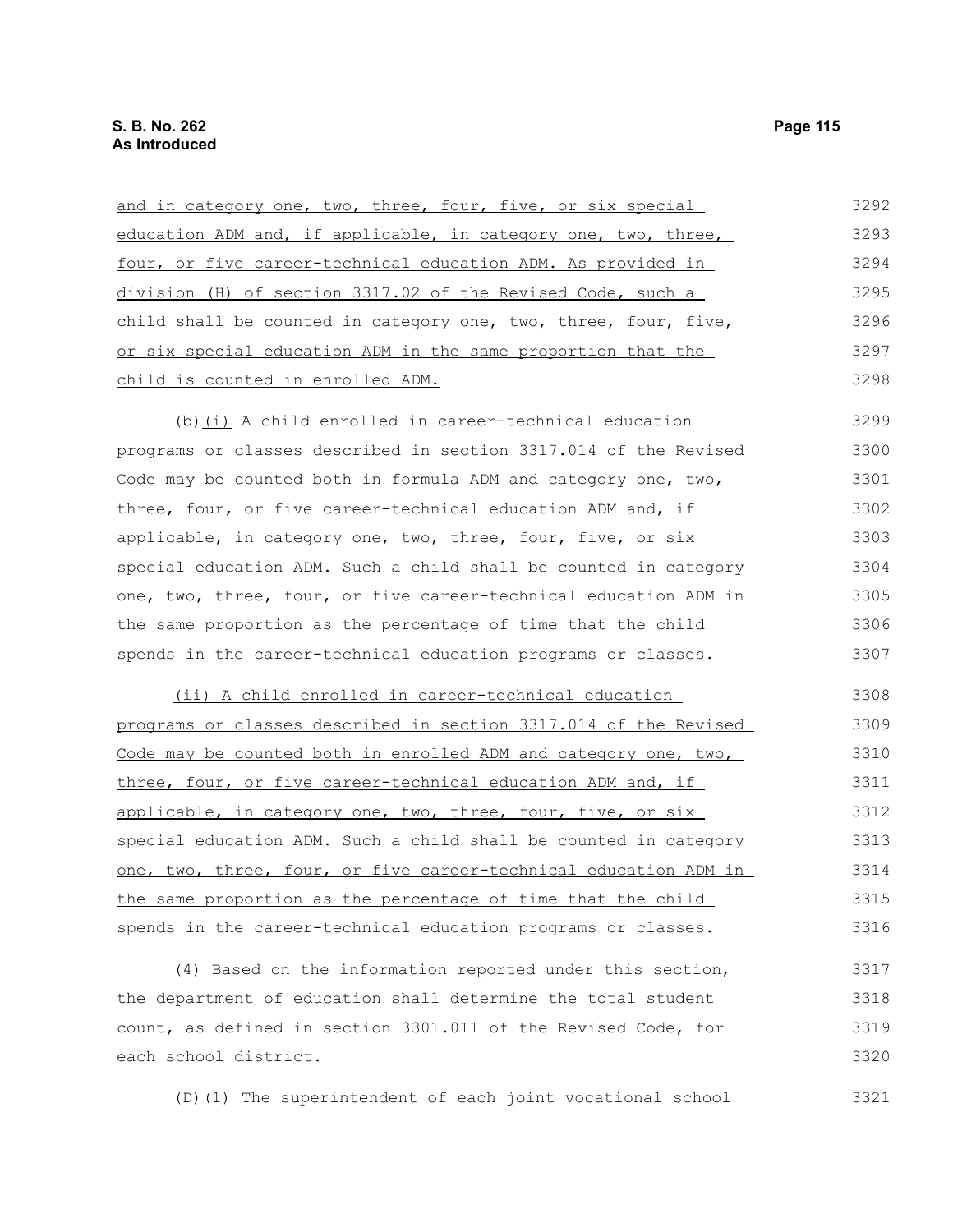# **S. B. No. 262 Page 116 As Introduced**

district shall report and certify to the superintendent of public instruction as of the last day of October, March, and June of each year the enrollment of students receiving services from schools under the superintendent's supervision so that the department can calculate the district's enrolled ADM, formula ADM, total ADM, category one through five career-technical education ADM, category one through three English learner ADM, category one through six special education ADM, and for purposes of provisions of law outside of Chapter 3317. of the Revised Code, average daily membership. 3322 3323 3324 3325 3326 3327 3328 3329 3330 3331

The enrollment reported and certified by the superintendent, except as otherwise provided in this division, shall consist of the number of students in grades six through twelve receiving any educational services from the district, except that the following categories of students shall not be included in the determination: 3332 3333 3334 3335 3336 3337

(a) Students enrolled in adult education classes;

(b) Adjacent or other district joint vocational students enrolled in the district under an open enrollment policy pursuant to section 3313.98 of the Revised Code; 3339 3340 3341

(c) Students receiving services in the district pursuant to a compact, cooperative education agreement, or a contract, but who are entitled to attend school in a city, local, or exempted village school district whose territory is not part of the territory of the joint vocational district; 3342 3343 3344 3345 3346

(d) Students for whom tuition is payable pursuant to sections 3317.081 and 3323.141 of the Revised Code. 3347 3348

(2) To enable the department of education to obtain the data needed to complete the calculation of payments pursuant to 3349 3350

3338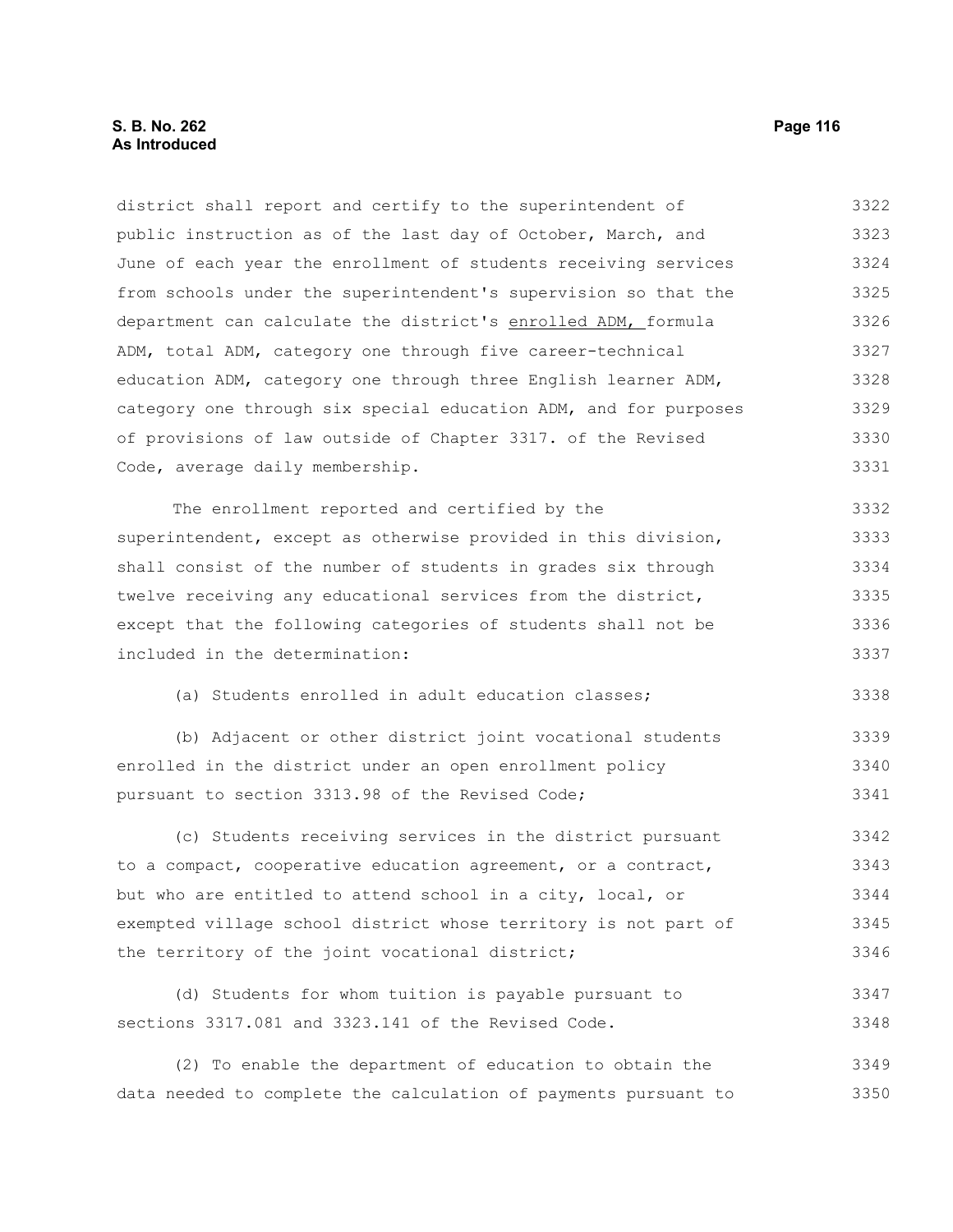| this chapter, each superintendent shall certify from the report  | 3351 |
|------------------------------------------------------------------|------|
| provided under division (D) (1) of this section the enrollment   | 3352 |
| for each of the following categories of students:                | 3353 |
| (a) Students enrolled in each individual grade included in       | 3354 |
| the joint vocational district schools;                           | 3355 |
| (b) Children with disabilities receiving special education       | 3356 |
| services for the category one disability described in division   | 3357 |
| (A) of section 3317.013 of the Revised Code;                     | 3358 |
| (c) Children with disabilities receiving special education       | 3359 |
| services for the category two disabilities described in division | 3360 |
| (B) of section 3317.013 of the Revised Code;                     | 3361 |
| (d) Children with disabilities receiving special education       | 3362 |
| services for category three disabilities described in division   | 3363 |
| (C) of section 3317.013 of the Revised Code;                     | 3364 |
| (e) Children with disabilities receiving special education       | 3365 |
| services for category four disabilities described in division    | 3366 |
| (D) of section 3317.013 of the Revised Code;                     | 3367 |
| (f) Children with disabilities receiving special education       | 3368 |
| services for the category five disabilities described in         | 3369 |
| division (E) of section 3317.013 of the Revised Code;            | 3370 |
| (g) Children with disabilities receiving special education       | 3371 |
| services for category six disabilities described in division (F) | 3372 |
| of section 3317.013 of the Revised Code;                         | 3373 |
| (h) Students receiving category one career-technical             | 3374 |
| education services, described in division (A) of section         | 3375 |
| 3317.014 of the Revised Code;                                    | 3376 |
| (i) Students receiving category two career-technical             | 3377 |
| education services, described in division (B) of section         | 3378 |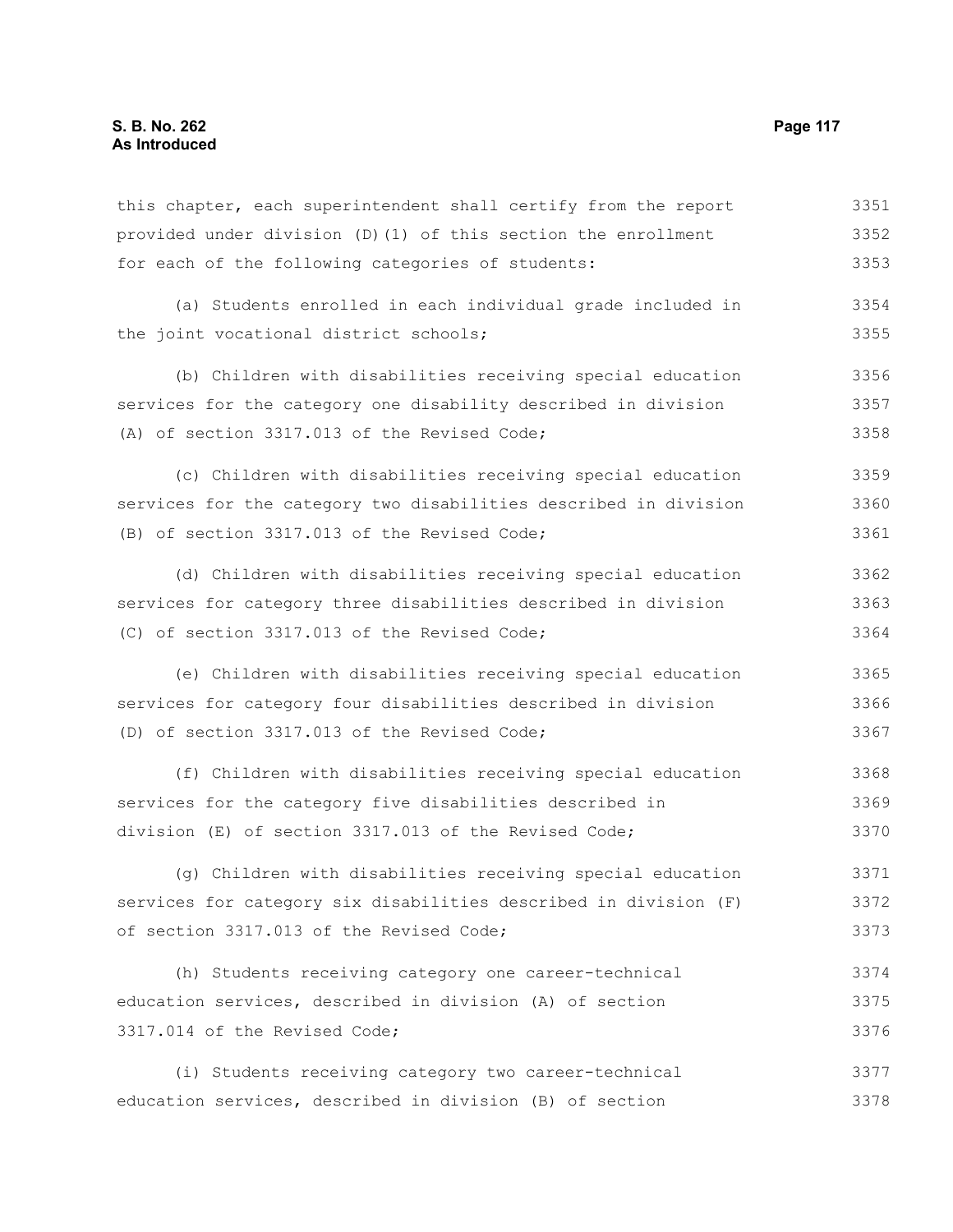3317.014 of the Revised Code; (j) Students receiving category three career-technical education services, described in division (C) of section 3317.014 of the Revised Code; (k) Students receiving category four career-technical education services, described in division (D) of section 3317.014 of the Revised Code; (l) Students receiving category five career-technical education services, described in division (E) of section 3317.014 of the Revised Code; (m) English learners described in division (A) of section 3317.016 of the Revised Code; (n) English learners described in division (B) of section 3317.016 of the Revised Code; (o) English learners described in division (C) of section 3317.016 of the Revised Code; (p) Students who are economically disadvantaged, as defined by the department. A student shall not be categorically excluded from the number reported under division (D)(2)(p) of this section based on anything other than family income. The superintendent of each joint vocational school district shall also indicate the city, local, or exempted village school district in which each joint vocational district pupil is entitled to attend school pursuant to section 3313.64 or 3313.65 of the Revised Code. (E) In each school of each city, local, exempted village, 3379 3380 3381 3382 3383 3384 3385 3386 3387 3388 3389 3390 3391 3392 3393 3394 3395 3396 3397 3398 3399 3400 3401 3402 3403 3404

joint vocational, and cooperative education school district there shall be maintained a record of school enrollment, which 3405 3406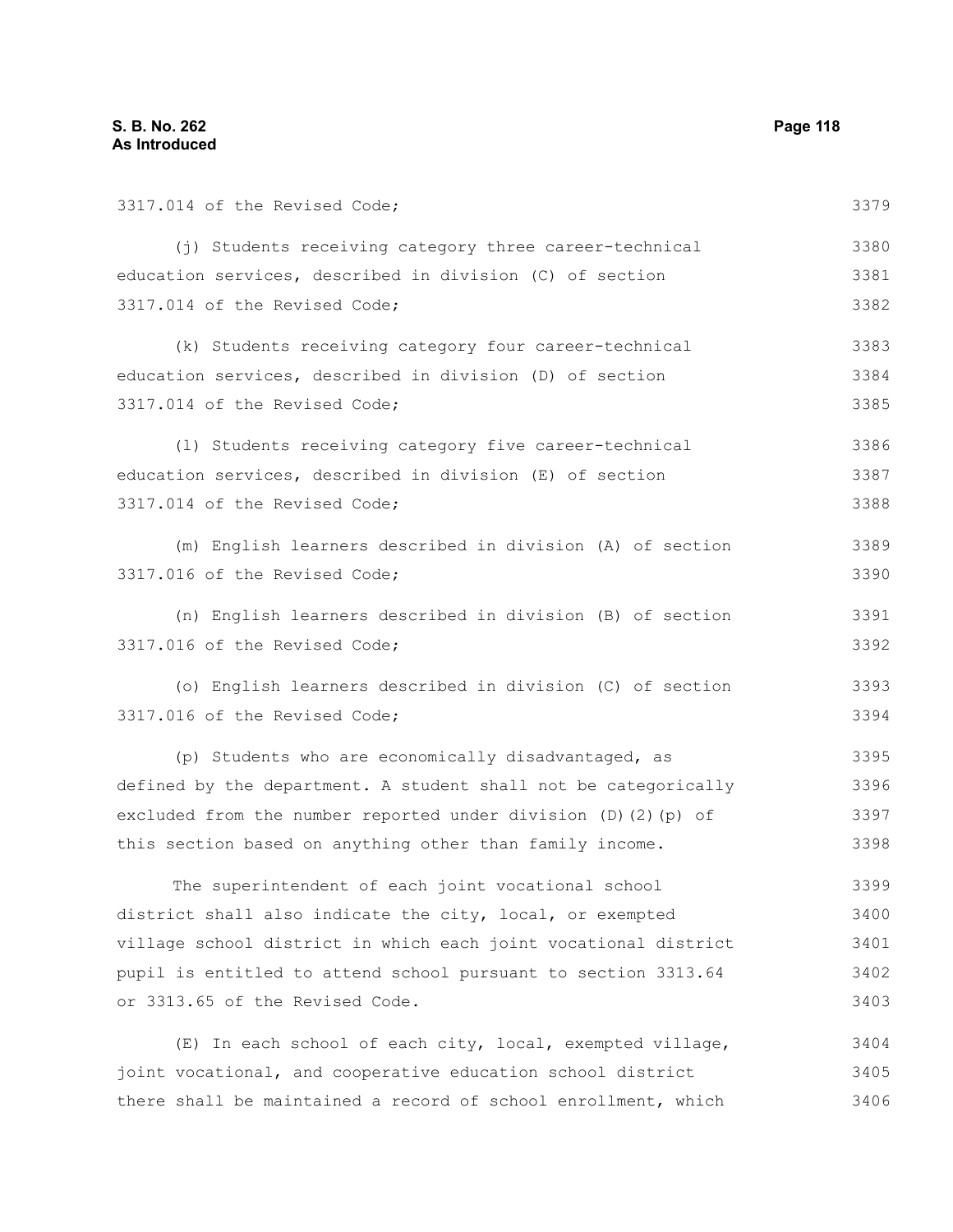record shall accurately show, for each day the school is in session, the actual enrollment in regular day classes. For the purpose of determining the enrollment of students, the enrollment figure of any school shall not include any pupils except those pupils described by division (A)  $or$  (D) of this section. The record of enrollment for each school shall be maintained in such manner that no pupil shall be counted as enrolled prior to the actual date of entry in the school and also in such manner that where for any cause a pupil permanently withdraws from the school that pupil shall not be counted as enrolled from and after the date of such withdrawal. There shall not be included in the enrollment of any school any of the following: 3407 3408 3409 3410 3411 3412 3413 3414 3415 3416 3417 3418 3419

(1) Any pupil who has graduated from the twelfth grade of a public or nonpublic high school;

(2) Any pupil who is not a resident of the state;

(3) Any pupil who was enrolled in the schools of the district during the previous school year when assessments were administered under section 3301.0711 of the Revised Code but did not take one or more of the assessments required by that section and was not excused pursuant to division  $(C)$  (1) or (3) of that section; 3423 3424 3425 3426 3427 3428

(4) Any pupil who has attained the age of twenty-two years, except for veterans of the armed services whose attendance was interrupted before completing the recognized twelve-year course of the public schools by reason of induction or enlistment in the armed forces and who apply for reenrollment in the public school system of their residence not later than four years after termination of war or their honorable discharge; 3429 3430 3431 3432 3433 3434 3435 3436

3420 3421

3422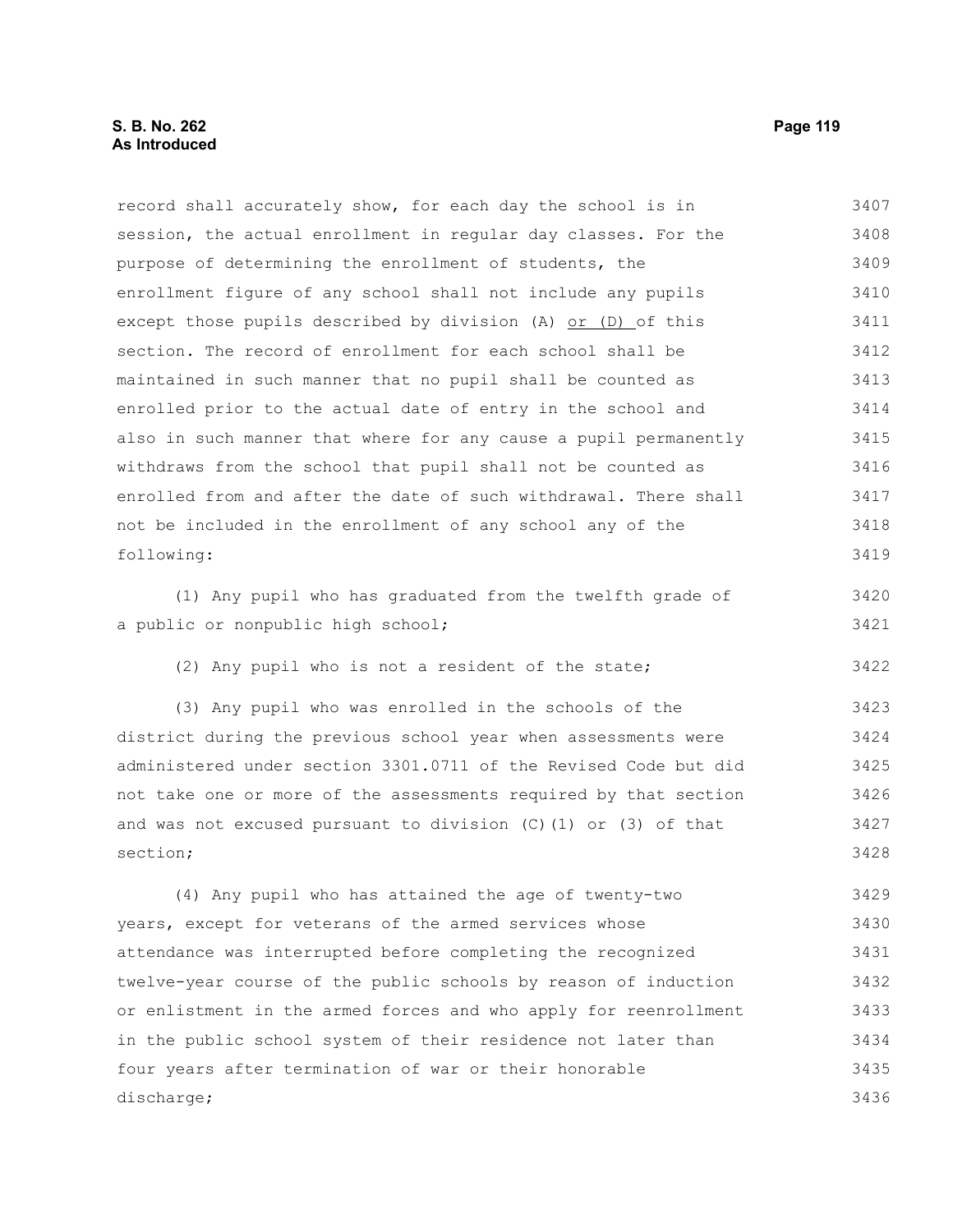# **S. B. No. 262 Page 120 As Introduced**

(5) Any pupil who has a certificate of high school equivalence as defined in section 5107.40 of the Revised Code. 3437 3438

If, however, any veteran described by division (E)(4) of this section elects to enroll in special courses organized for veterans for whom tuition is paid under the provisions of federal laws, or otherwise, that veteran shall not be included in the enrollment of students determined under this section. 3439 3440 3441 3442 3443

Notwithstanding division (E)(3) of this section, the enrollment of any school may include a pupil who did not take an assessment required by section 3301.0711 of the Revised Code if the superintendent of public instruction grants a waiver from the requirement to take the assessment to the specific pupil and a parent is not paying tuition for the pupil pursuant to section 3313.6410 of the Revised Code. The superintendent may grant such a waiver only for good cause in accordance with rules adopted by the state board of education. 3444 3445 3446 3447 3448 3449 3450 3451 3452

The enrolled ADM, formula ADM, total ADM, category one through five career-technical education ADM, category one through three English learner ADM, category one through six special education ADM, preschool scholarship ADM, transportation ADM, and, for purposes of provisions of law outside of Chapter 3317. of the Revised Code, average daily membership of any school district shall be determined in accordance with rules adopted by the state board of education. 3453 3454 3455 3456 3457 3458 3459 3460

(F)(1) If a student attending a community school under Chapter 3314., a science, technology, engineering, and mathematics school established under Chapter 3326., or a college-preparatory boarding school established under Chapter 3328. of the Revised Code is not included in the formula ADM calculated for the school district in which the student is 3461 3462 3463 3464 3465 3466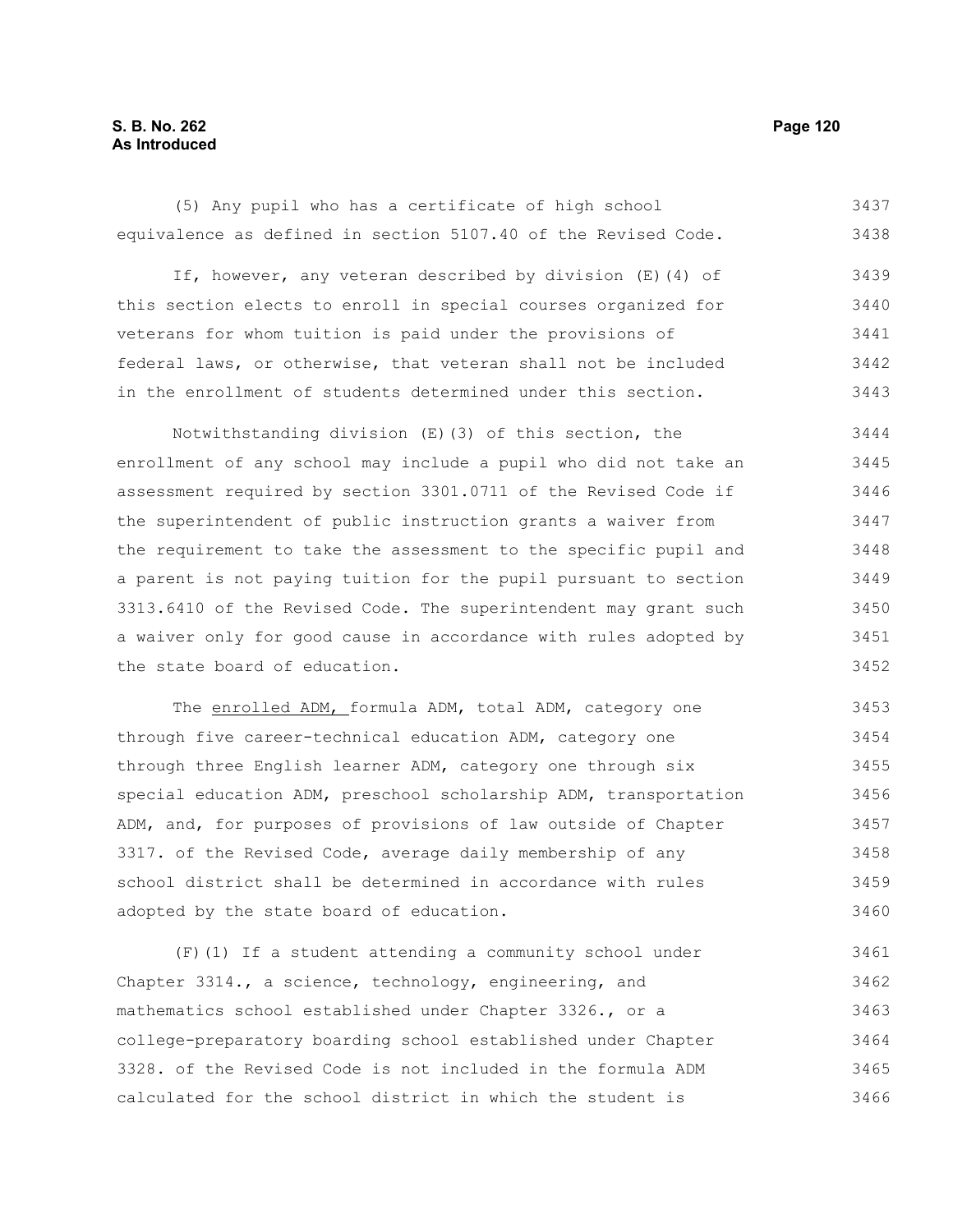entitled to attend school under section 3313.64 or 3313.65 of the Revised Code, the department of education shall adjust the formula ADM of that school district to include the student in accordance with division  $(C)$  (2) of this section, and shall recalculate the school district's payments under this chapter for the entire fiscal year on the basis of that adjusted formula-ADM. 3467 3468 3469 3470 3471 3472 3473

(2) If a student awarded an educational choice scholarship is not included in the formula ADM of the school district fromin which the department deducts funds for the scholarship undersection 3310.08 of the Revised Code student resides, the department shall adjust the formula ADM of that school district to include the student-to the extent necessary to account forthe deduction, and shall recalculate the school district's payments under this chapter for the entire fiscal year on the basis of that adjusted formula ADM. 3474 3475 3476 3477 3478 3479 3480 3481 3482

(3) If a student awarded a scholarship under the Jon Peterson special needs scholarship program is not included in the formula ADM of the school district from-in which the department deducts funds for the scholarship under section 3310.55 of the Revised Code student resides, the department shall adjust the formula ADM of that school district to include the student-to the extent necessary to account for thededuction, and shall recalculate the school district's payments under this chapter for the entire fiscal year on the basis of that adjusted formula ADM. 3483 3484 3485 3486 3487 3488 3489 3490 3491 3492

(G)(1)(a) The superintendent of an institution operating a special education program pursuant to section 3323.091 of the Revised Code shall, for the programs under such superintendent's supervision, certify to the state board of education, in the 3493 3494 3495 3496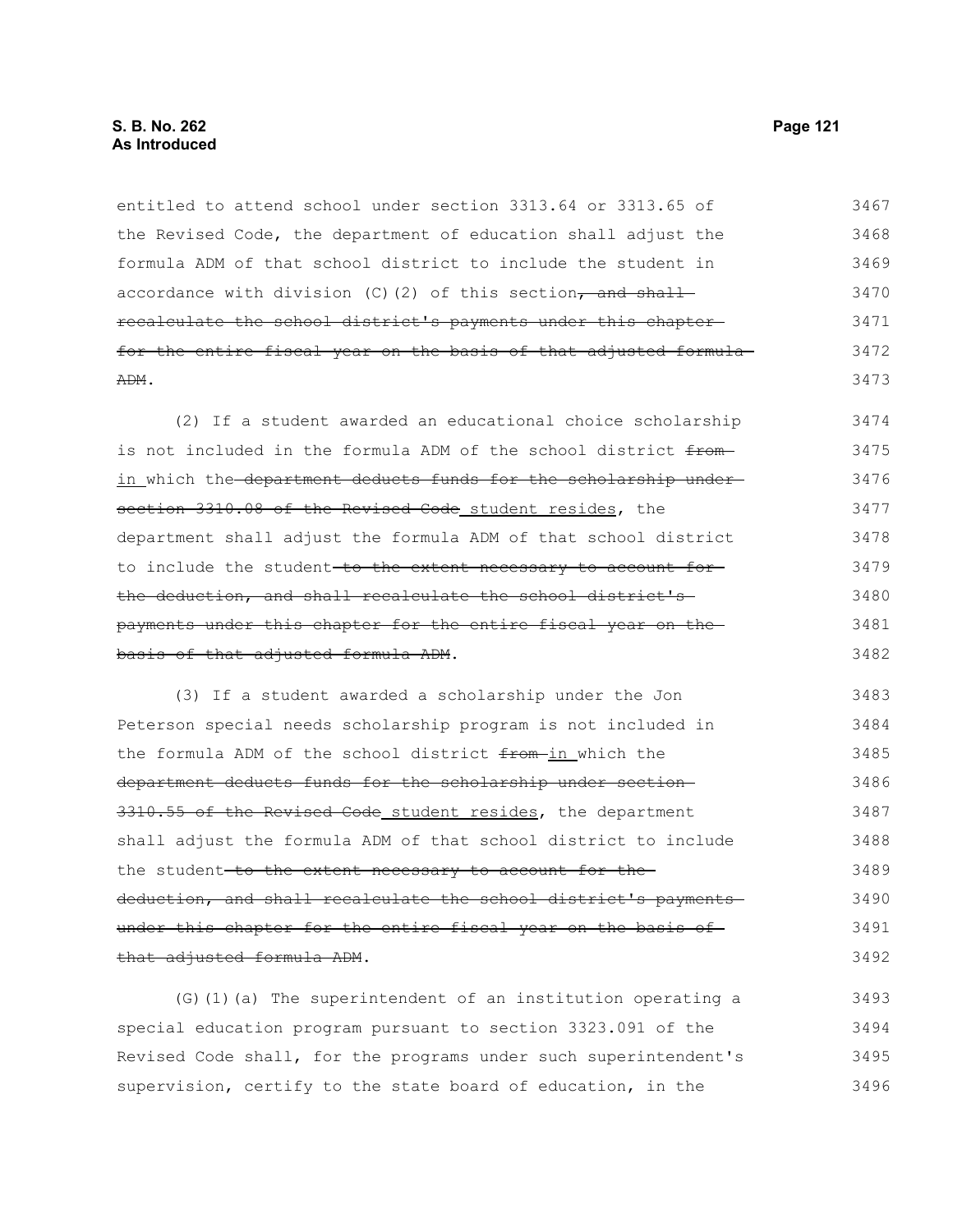| manner prescribed by the superintendent of public instruction,   |       |  |  |  |  |  |
|------------------------------------------------------------------|-------|--|--|--|--|--|
| both of the following:                                           |       |  |  |  |  |  |
| (i) The unduplicated count of the number of all children         | 3499  |  |  |  |  |  |
| with disabilities other than preschool children with             | 3500  |  |  |  |  |  |
| disabilities receiving services at the institution for each      | 3501  |  |  |  |  |  |
|                                                                  | 3502  |  |  |  |  |  |
| category of disability described in divisions (A) to (F) of      |       |  |  |  |  |  |
| section 3317.013 of the Revised Code adjusted for the portion of | 3503  |  |  |  |  |  |
| the year each child is so enrolled;                              | 3504  |  |  |  |  |  |
| (ii) The unduplicated count of the number of all preschool       | 3505  |  |  |  |  |  |
| children with disabilities in classes or programs for whom the   | 3506  |  |  |  |  |  |
| district is eligible to receive funding under section 3317.0213  | 3507  |  |  |  |  |  |
| of the Revised Code adjusted for the portion of the year each    | 3508  |  |  |  |  |  |
| child is so enrolled, reported according to the categories       |       |  |  |  |  |  |
| prescribed in section 3317.013 of the Revised Code.              | 3510  |  |  |  |  |  |
| (b) The superintendent of an institution with career-            | 3511  |  |  |  |  |  |
| technical education units approved under section 3317.05 of the  | 3512  |  |  |  |  |  |
| Revised Code shall, for the units under the superintendent's     | 3513  |  |  |  |  |  |
| supervision, certify to the state board of education the         | 3514  |  |  |  |  |  |
| enrollment in those units, in the manner prescribed by the       | 3515  |  |  |  |  |  |
| superintendent of public instruction.                            | 3516  |  |  |  |  |  |
| (2) The superintendent of each county board of                   | 3517  |  |  |  |  |  |
| developmental disabilities that maintains special education      | 3518  |  |  |  |  |  |
| classes under section 3317.20 of the Revised Code or provides    | 3519  |  |  |  |  |  |
| services to preschool children with disabilities pursuant to an  | 3520. |  |  |  |  |  |

services to preschool children with disabilities pursuant to an agreement between the county board and the appropriate school district shall do both of the following: 3520 3521 3522

(a) Certify to the state board, in the manner prescribed by the board, the enrollment in classes under section 3317.20 of the Revised Code for each school district that has placed 3523 3524 3525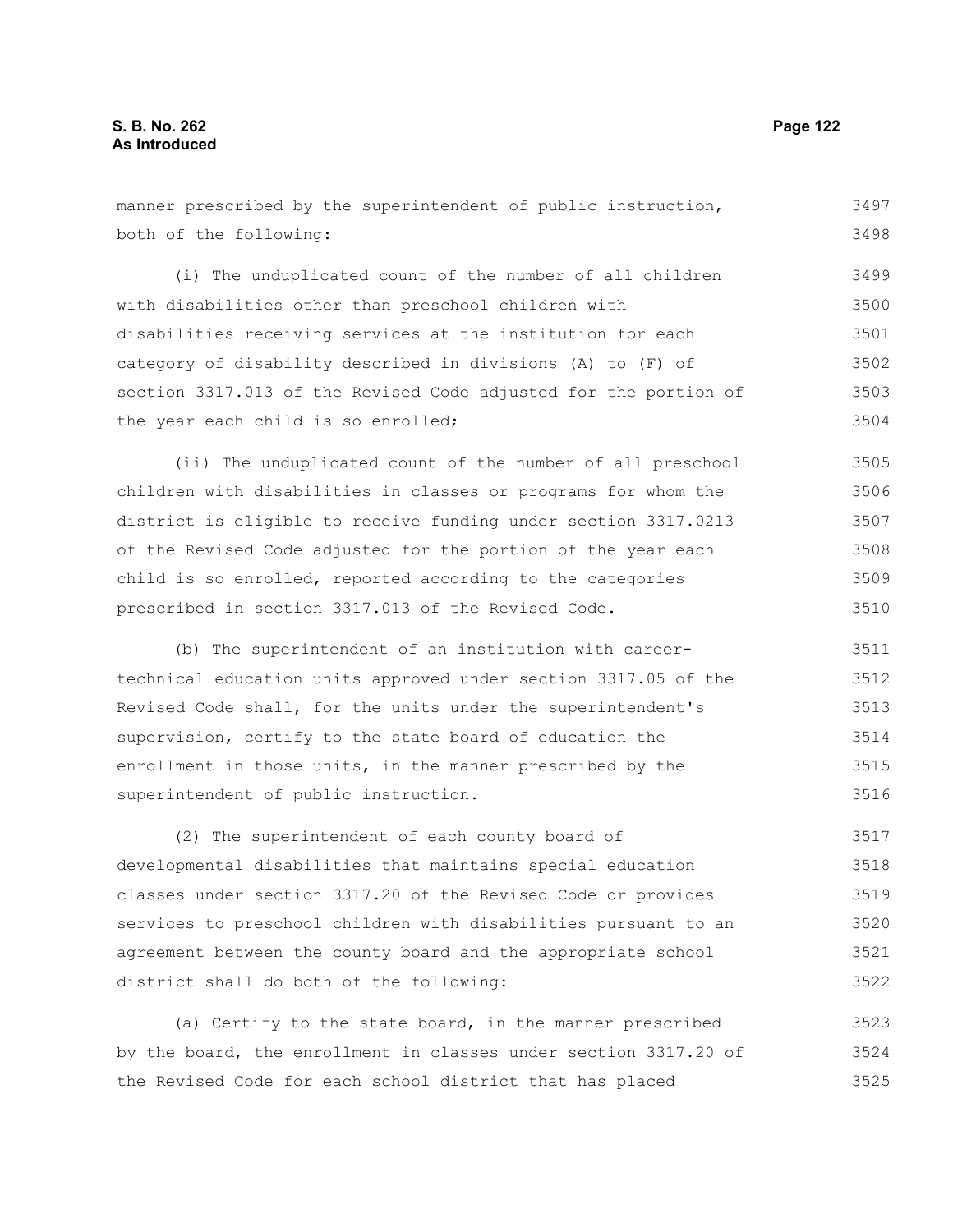3526

| (b) Certify to the state board, in the manner prescribed       | 3527 |
|----------------------------------------------------------------|------|
| by the board, the unduplicated count of the number of all      | 3528 |
| preschool children with disabilities enrolled in classes for   | 3529 |
| which the board is eligible to receive funding under section   | 3530 |
| 3317.0213 of the Revised Code adjusted for the portion of the  | 3531 |
| year each child is so enrolled, reported according to the      | 3532 |
| categories prescribed in section 3317.013 of the Revised Code, | 3533 |
| and the number of those classes.                               | 3534 |

(H) Except as provided in division (I) of this section, when any city, local, or exempted village school district provides instruction for a nonresident pupil whose attendance is unauthorized attendance as defined in section 3327.06 of the Revised Code, that pupil's enrollment shall not be included in that district's enrollment figure used in calculating the district's payments under this chapter. The reporting official shall report separately the enrollment of all pupils whose attendance in the district is unauthorized attendance, and the enrollment of each such pupil shall be credited to the school district in which the pupil is entitled to attend school under division (B) of section 3313.64 or section 3313.65 of the Revised Code as determined by the department of education. 3535 3536 3537 3538 3539 3540 3541 3542 3543 3544 3545 3546 3547

#### $(H)(1)$  (I) This division shall not apply on or after the effective date of this amendment. 3548 3549

(1) A city, local, exempted village, or joint vocational school district admitting a scholarship student of a pilot project district pursuant to division (C) of section 3313.976 of the Revised Code may count such student in its enrollment. 3550 3551 3552 3553

(2) In any year for which funds are appropriated for pilot 3554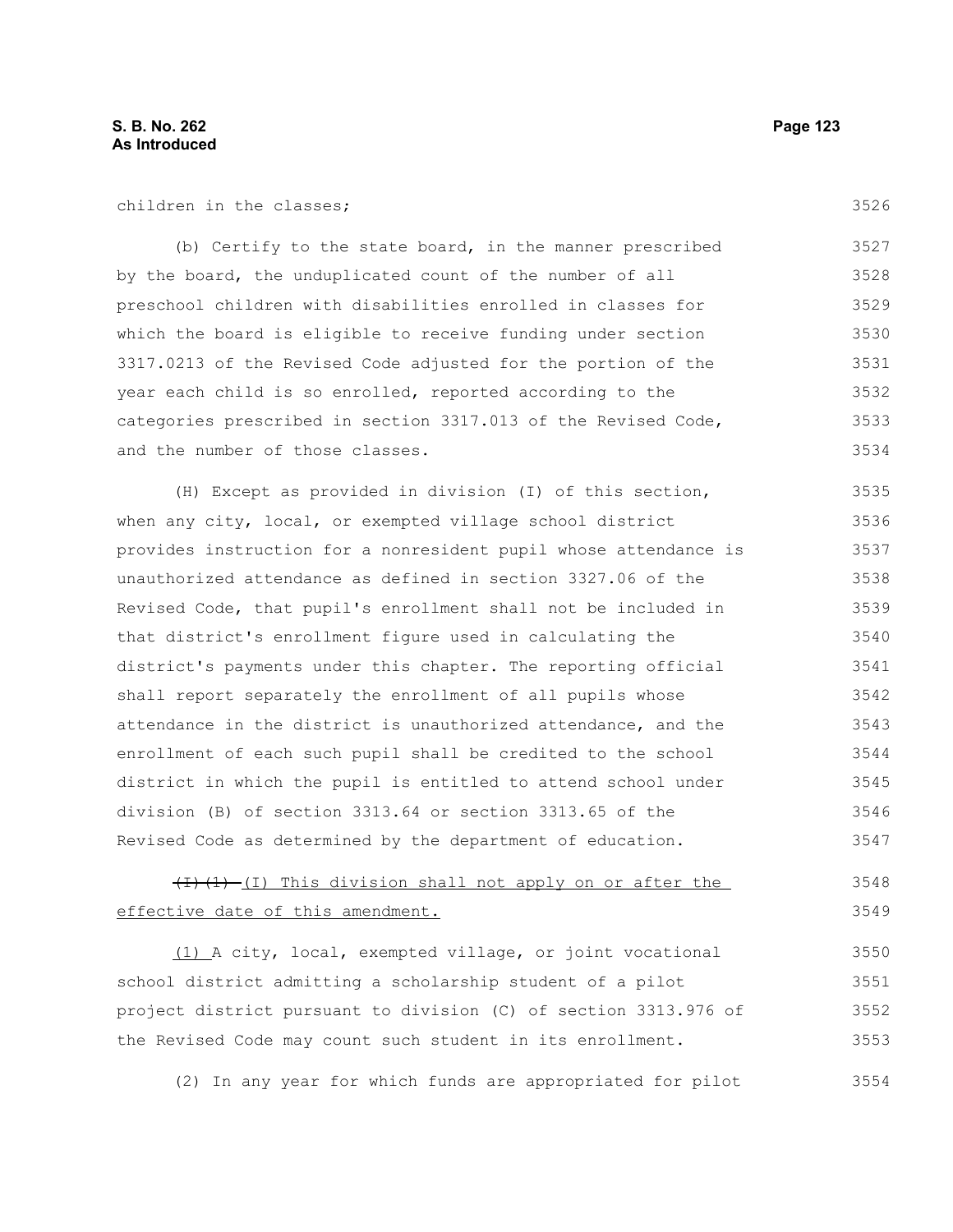error.

project scholarship programs, a school district implementing a state-sponsored pilot project scholarship program that year pursuant to sections 3313.974 to 3313.979 of the Revised Code may count in its enrollment: (a) All children residing in the district and utilizing a scholarship to attend kindergarten in any alternative school, as defined in section 3313.974 of the Revised Code; (b) All children who were enrolled in the district in the preceding year who are utilizing a scholarship to attend an alternative school. (J) The superintendent of each cooperative education school district shall certify to the superintendent of public instruction, in a manner prescribed by the state board of education, the applicable enrollments for all students in the cooperative education district, also indicating the city, local, or exempted village district where each pupil is entitled to attend school under section 3313.64 or 3313.65 of the Revised Code. (K) If the superintendent of public instruction determines that a component of the enrollment certified or reported by a district superintendent, or other reporting entity, is not correct, the superintendent of public instruction may order that the formula ADM used for the purposes of payments under any section of Title XXXIII of the Revised Code district's enrolled ADM, formula ADM, or both be adjusted in the amount of the 3555 3556 3557 3558 3559 3560 3561 3562 3563 3564 3565 3566 3567 3568 3569 3570 3571 3572 3573 3574 3575 3576 3577 3578 3579

Sec. 3317.051. (A) As used in this section, "gifted unit ADM" means a school district's formula ADM minus the number of students reported by a district under divisions  $(A)$   $(2)$   $(a)$  and 3581 3582 3583

3580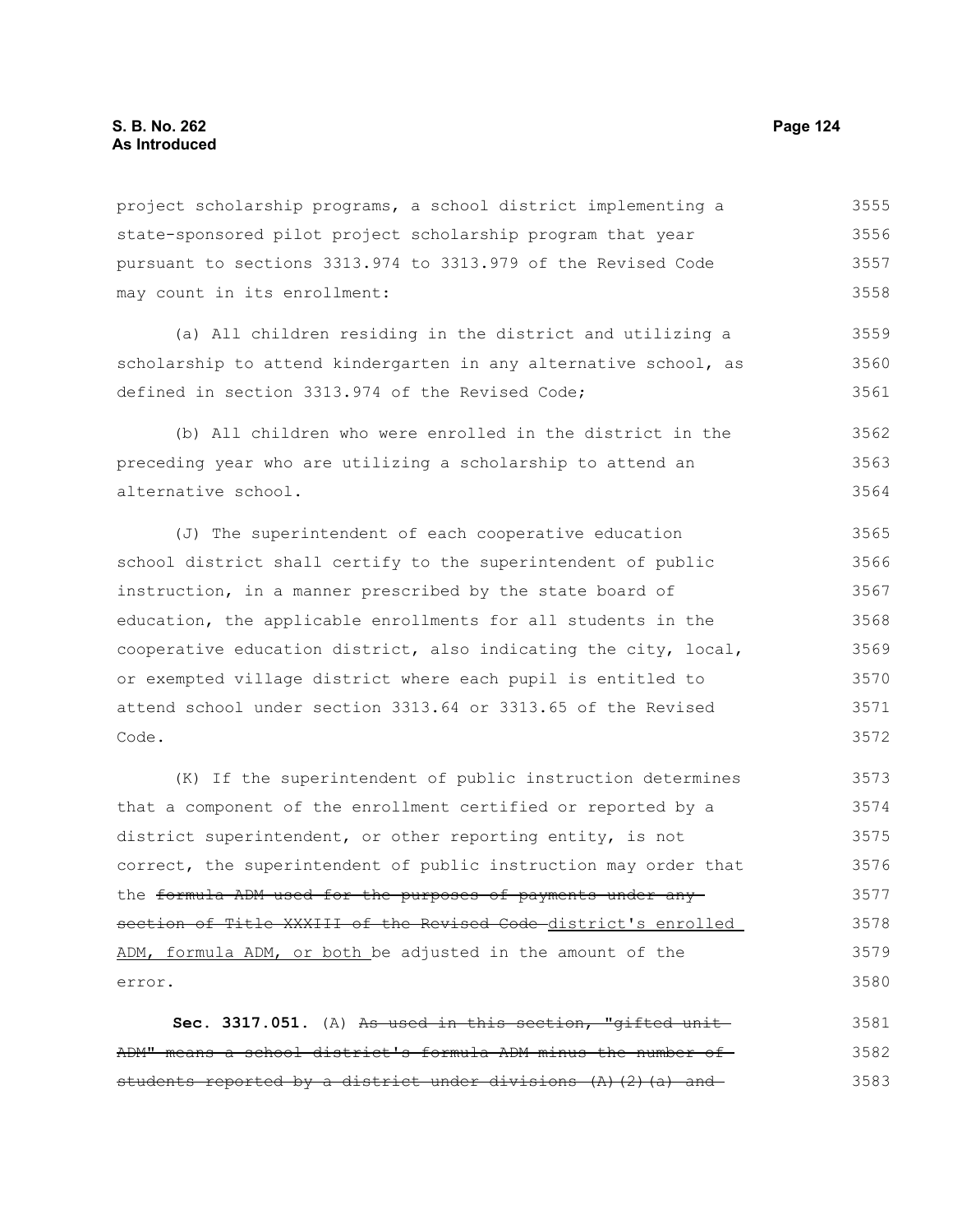(i) of section 3317.03 of the Revised Code. (B) The department of education shall compute and pay to a school district funds based on units for services to students identified as gifted under Chapter 3324. of the Revised Code as prescribed by this section. (C) (B) The department shall allocate gifted units for a school district as follows: (1) One gifted coordinator unit shall be allocated for every 3,300 students in a district's  $q$ ifted unit enrolled ADM, with a minimum of 0.5 units and a maximum of 8 units allocated for the district. (2) One gifted intervention specialist unit shall be allocated for every  $1,100$  students in a district's  $\theta$ ifted unit enrolled ADM, with a minimum of 0.3 units allocated for the district. (D) (C) The department shall pay the following amount to a school district for gifted units: \$37,370 multiplied by the number of units allocated to a school district under division  $\left(\frac{C}{C}\right)$  of this section (E) (D) A school district may assign gifted unit funding that it receives under division  $(D)$  (C) of this section to another school district, an educational service center, a community school, or a STEM school as part of an arrangement to provide services to the district. **Sec. 3317.163.** (A) As used in this section: (1) "Base per pupil amount" has the same meaning as in section 3317.0219 of the Revised Code. 3584 3585 3586 3587 3588 3589 3590 3591 3592 3593 3594 3595 3596 3597 3598 3599 3600 3601 3602 3603 3604 3605 3606 3607 3608 3609 3610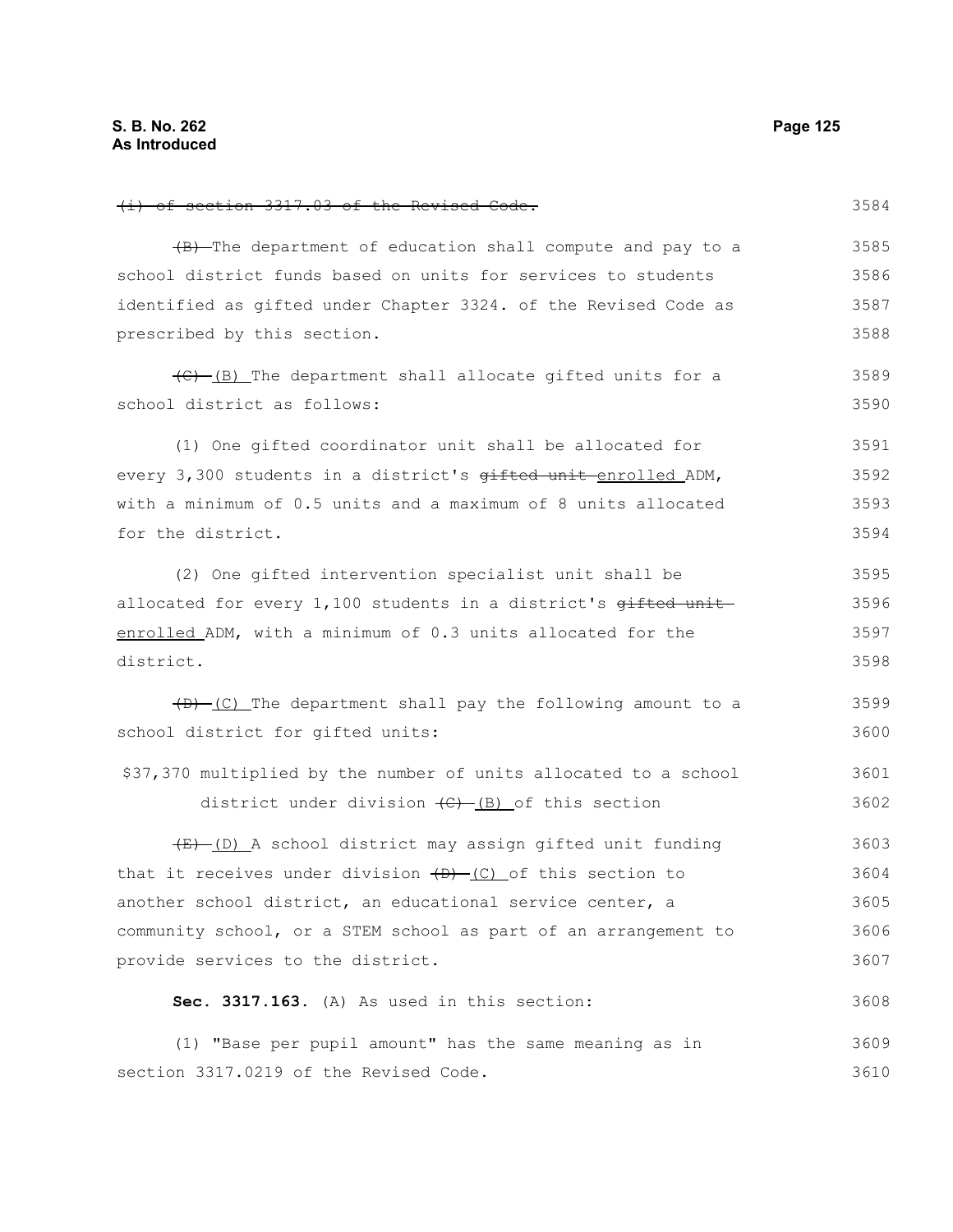(2) "Eligible school district" has the same meaning as in division (C)(1) of section 3317.0219 of the Revised Code. (3) "Resident district" means the city, local, or exempted village school district in which a student is entitled to attend school pursuant to section 3313.64 or 3313.65 of the Revised Code. (B) Subject to division (D) of this section, for fiscal years 2020 and 2021, the department of education shall calculate and pay to each joint vocational school district student wellness and success funds, on a full-time equivalency basis, for each student enrolled in the district in the immediately preceding fiscal year in an amount equal to the following: (The base per pupil amount of the student's resident district for that fiscal year + the scaled amount of the student's resident district, if any, computed under division (B)(4) of section 3317.0219 of the Revised Code) However, each joint vocational school district shall receive a minimum payment of \$25,000, for fiscal year 2020, or \$36,000 for fiscal year 2021. (C) Subject to division (D) of this section, for fiscal 3611 3612 3613 3614 3615 3616 3617 3618 3619 3620 3621 3622 3623 3624 3625 3626 3627 3628 3629 3630

years 2020 and 2021, the department shall pay to each joint vocational school district student wellness and success enhancement funds, on a full-time equivalency basis, for each student enrolled in the district in the immediately preceding fiscal year whose resident district is an eligible school district, in an amount equal to the following: 3631 3632 3633 3634 3635 3636

The amount paid to the student's resident district under division (C)(2) of section 3317.0219 of the Revised Code for that fiscal year/ the student wellness and success enrolled ADM 3637 3638 3639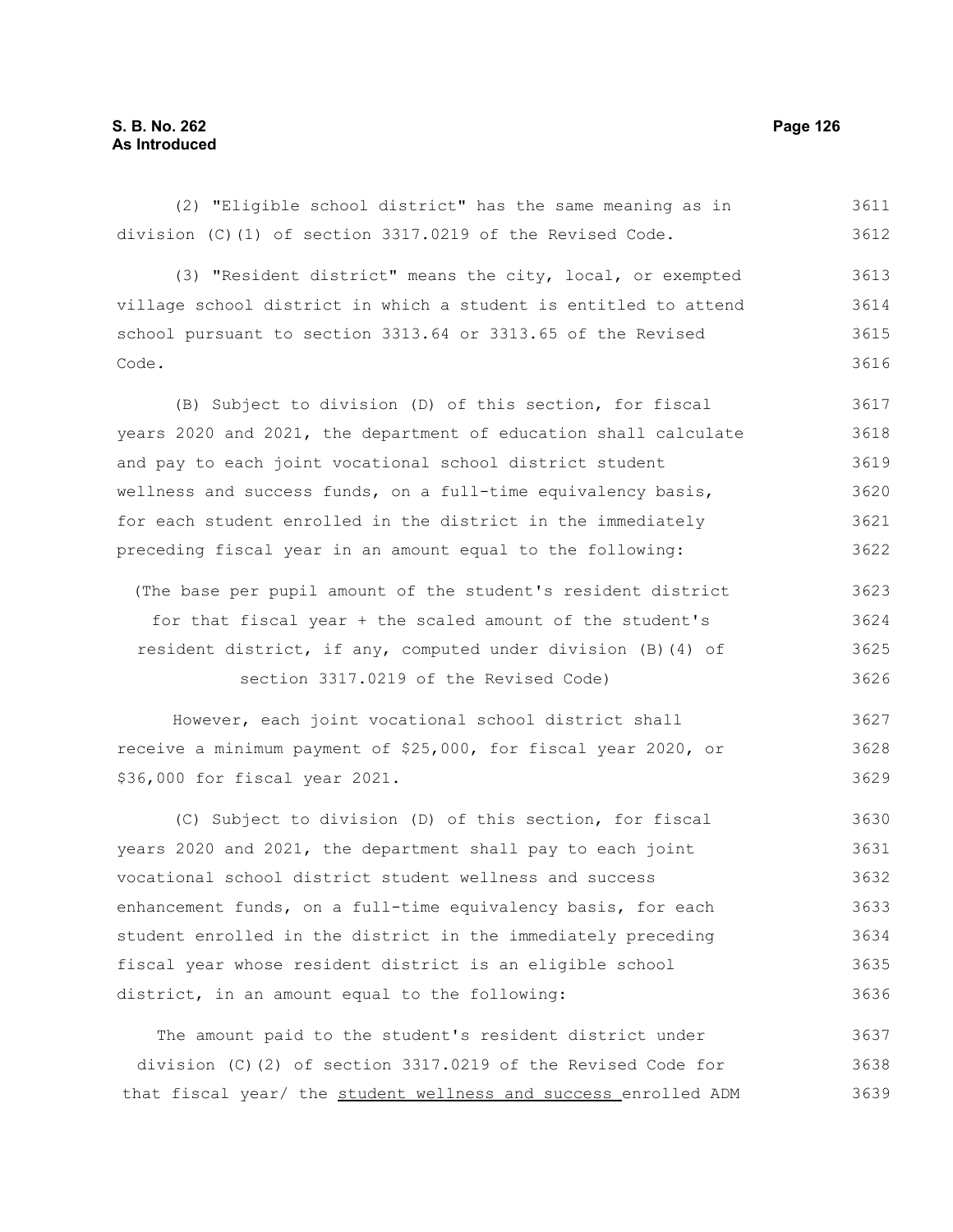| of the student's resident district for the immediately preceding | 3640 |
|------------------------------------------------------------------|------|
| fiscal year                                                      | 3641 |
| (D) The department shall pay funds under divisions (B) and       | 3642 |
| (C) of this section as follows:                                  | 3643 |
| (1) One-half of the amount shall be paid not later than          | 3644 |
| the thirty-first day of October of the fiscal year for which the | 3645 |
| payment is calculated.                                           | 3646 |
| (2) One-half of the amount shall be paid not later than          | 3647 |
| the twenty-eighth day of February of the fiscal year for which   | 3648 |
| the payment is calculated.                                       | 3649 |
| Upon making a payment for a fiscal year under this               | 3650 |
| section, the department shall not make any reconciliations or    | 3651 |
| adjustments to that payment.                                     | 3652 |
| (E) A joint vocational school district that receives a           | 3653 |
| payment under this section shall comply with section 3317.26 of  | 3654 |
| the Revised Code.                                                | 3655 |
| Sec. 3326.31. As used in sections 3326.31 to 3326.50 of          | 3656 |
| the Revised Code:                                                | 3657 |
| (A) (1) "Category one career-technical education student"        | 3658 |
| means a student who is receiving the career-technical education  | 3659 |
| services described in division (A) of section 3317.014 of the    | 3660 |
| Revised Code.                                                    | 3661 |
| (2) "Category two career-technical student" means a              | 3662 |
| student who is receiving the career-technical education services | 3663 |
| described in division (B) of section 3317.014 of the Revised     | 3664 |
| Code.                                                            | 3665 |
| (3) "Category three career-technical student" means a            | 3666 |
| student who is receiving the career-technical education services | 3667 |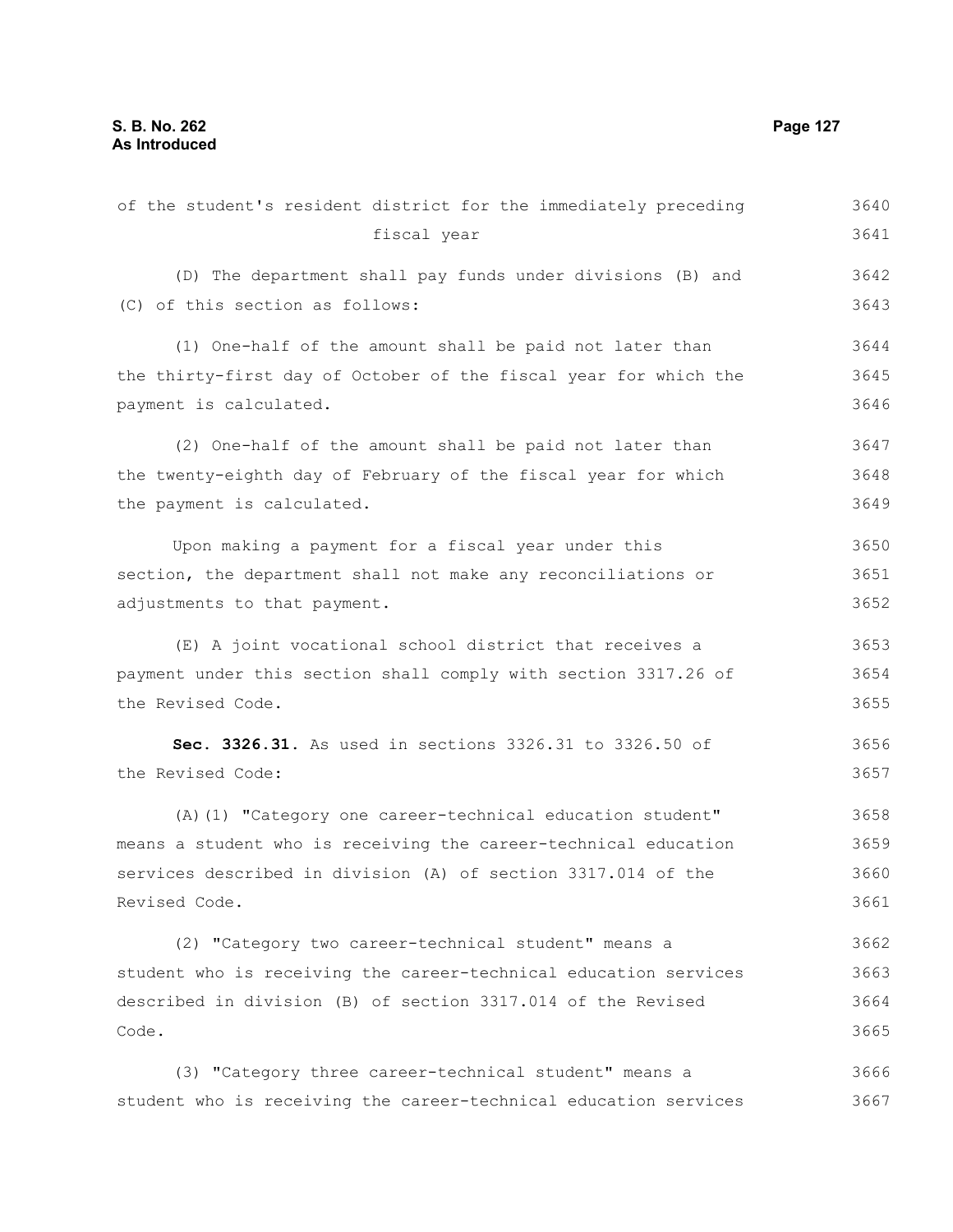| described in division (C) of section 3317.014 of the Revised     | 3668 |
|------------------------------------------------------------------|------|
| Code.                                                            | 3669 |
| (4) "Category four career-technical student" means a             | 3670 |
| student who is receiving the career-technical education services | 3671 |
| described in division (D) of section 3317.014 of the Revised     | 3672 |
| Code.                                                            | 3673 |
|                                                                  |      |
| (5) "Category five career-technical education student"           | 3674 |
| means a student who is receiving the career-technical education  | 3675 |
| services described in division (E) of section 3317.014 of the    | 3676 |
| Revised Code.                                                    | 3677 |
| (B) (1) "Category one English learner" means an English          | 3678 |
| learner described in division (A) of section 3317.016 of the     | 3679 |
| Revised Code.                                                    | 3680 |
| (2) "Category two English learner" means an English              | 3681 |
| learner described in division (B) of section 3317.016 of the     | 3682 |
| Revised Code.                                                    | 3683 |
| (3) "Category three English learner" means an English            | 3684 |
| learner described in division (C) of section 3317.016 of the     | 3685 |
| Revised Code.                                                    | 3686 |
| (C) (1) "Category one special education student" means a         | 3687 |
| student who is receiving special education services for a        | 3688 |
| disability specified in division (A) of section 3317.013 of the  | 3689 |
| Revised Code.                                                    | 3690 |
| (2) "Category two special education student" means a             | 3691 |
| student who is receiving special education services for a        | 3692 |
| disability specified in division (B) of section 3317.013 of the  | 3693 |
| Revised Code.                                                    | 3694 |
|                                                                  |      |

(3) "Category three special education student" means a 3695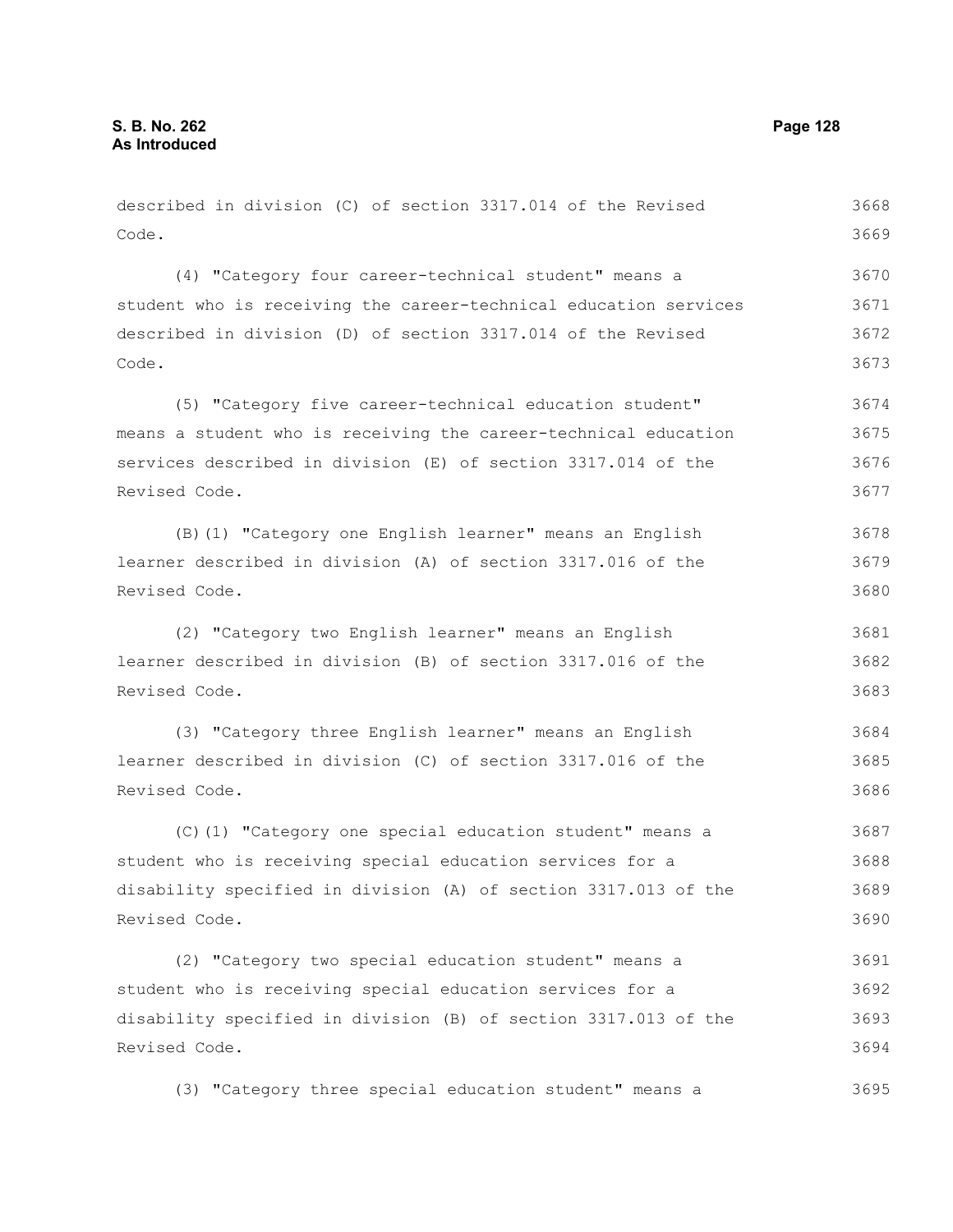student who is receiving special education services for a disability specified in division (C) of section 3317.013 of the Revised Code. 3696 3697 3698

(4) "Category four special education student" means a student who is receiving special education services for a disability specified in division (D) of section 3317.013 of the Revised Code. 3699 3700 3701 3702

(5) "Category five special education student" means a student who is receiving special education services for a disability specified in division (E) of section 3317.013 of the Revised Code. 3703 3704 3705 3706

(6) "Category six special education student" means a student who is receiving special education services for a disability specified in division (F) of section 3317.013 of the Revised Code. 3707 3708 3709 3710

(D) "Formula amount" has the same meaning as in section 3317.02 of the Revised Code. 3711 3712

(E) "Economically disadvantaged index for a science, technology, engineering, and mathematics school" means the square of the quotient of the percentage of students enrolled in the school who are identified as economically disadvantaged as defined by the department of education, divided by the percentage of students in the statewide ADM identified as economically disadvantaged. For purposes of this calculation, the "statewide ADM" equals the "statewide ADM" for city, local, and exempted village school districts described in division (D) (1) of section 3317.02 of the Revised Code. 3713 3714 3715 3716 3717 3718 3719 3720 3721 3722

(F) "IEP" means an individualized education program as defined in section 3323.01 of the Revised Code. 3723 3724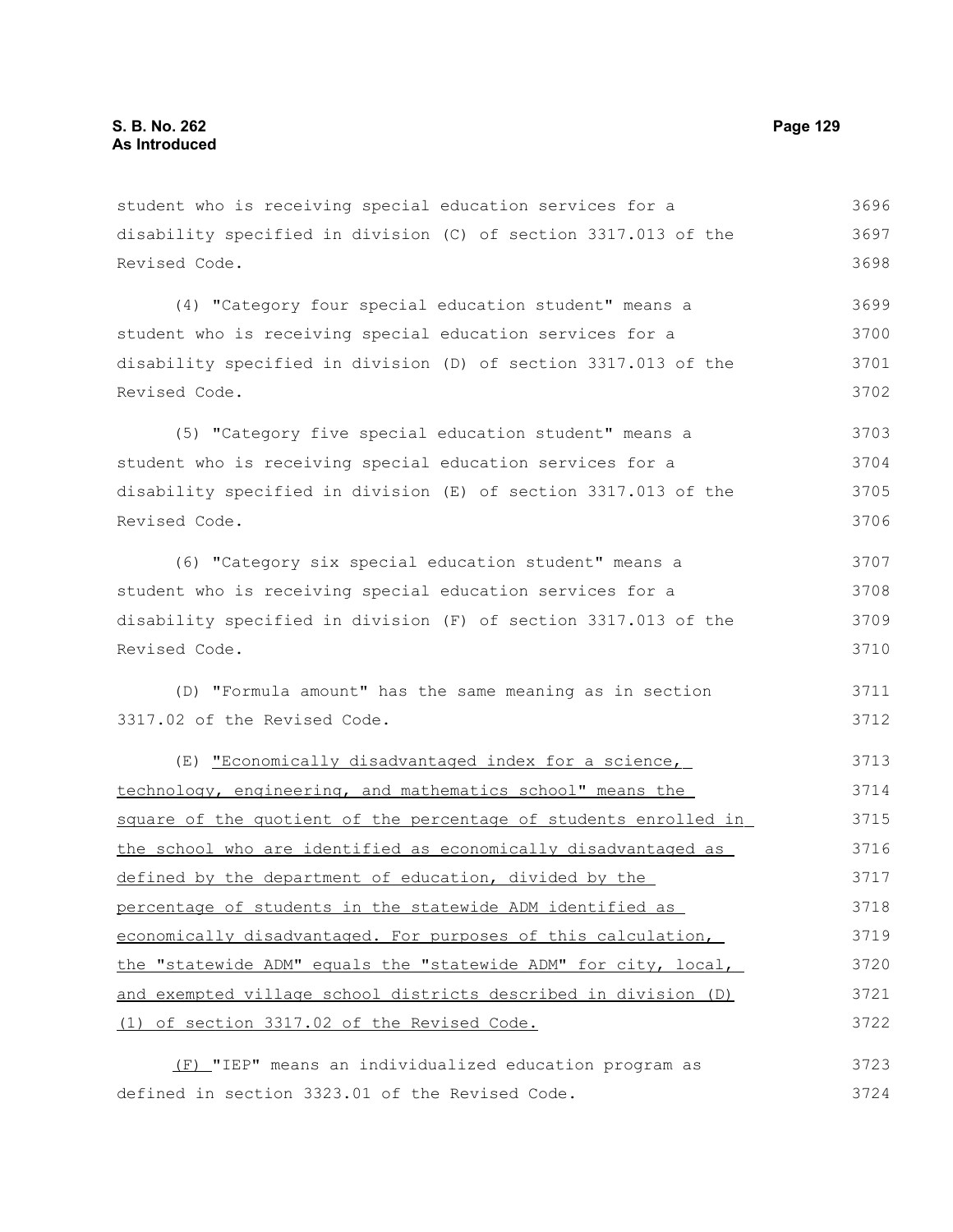# **S. B. No. 262 Page 130 As Introduced**

(F) (G) "Resident district" means the school district in which a student is entitled to attend school under section 3313.64 or 3313.65 of the Revised Code. (G) "State education aid" has the same meaning as in section 5751.20 of the Revised Code. **Sec. 3326.33.** For each student enrolled in a science, technology, engineering, and mathematics school established under this chapter, on a full-time equivalency basis, the department of education annually shall deduct from the stateeducation aid of a student's resident school district and, if necessary, from the payment made to the district under sections 321.24 and 323.156 of the Revised Code and pay to the school or, if the student is enrolled in a school that is part of a group of STEM schools under section 3326.031 of the Revised Code, to the governing body of that group the sum of the following: (A) An opportunity grant in an amount equal to the formula amount; (B) The per pupil amount of targeted assistance funds calculated under division (A) of section 3317.0217 of the Revised Code for the student's resident district, as determined by the department, X 0.25; (C) Additional state aid for special education and related services provided under Chapter 3323. of the Revised Code as follows: (1) If the student is a category one special education student, the amount specified in division (A) of section 3317.013 of the Revised Code; (2) If the student is a category two special education student, the amount specified in division (B) of section 3725 3726 3727 3728 3729 3730 3731 3732 3733 3734 3735 3736 3737 3738 3739 3740 3741 3742 3743 3744 3745 3746 3747 3748 3749 3750 3751 3752 3753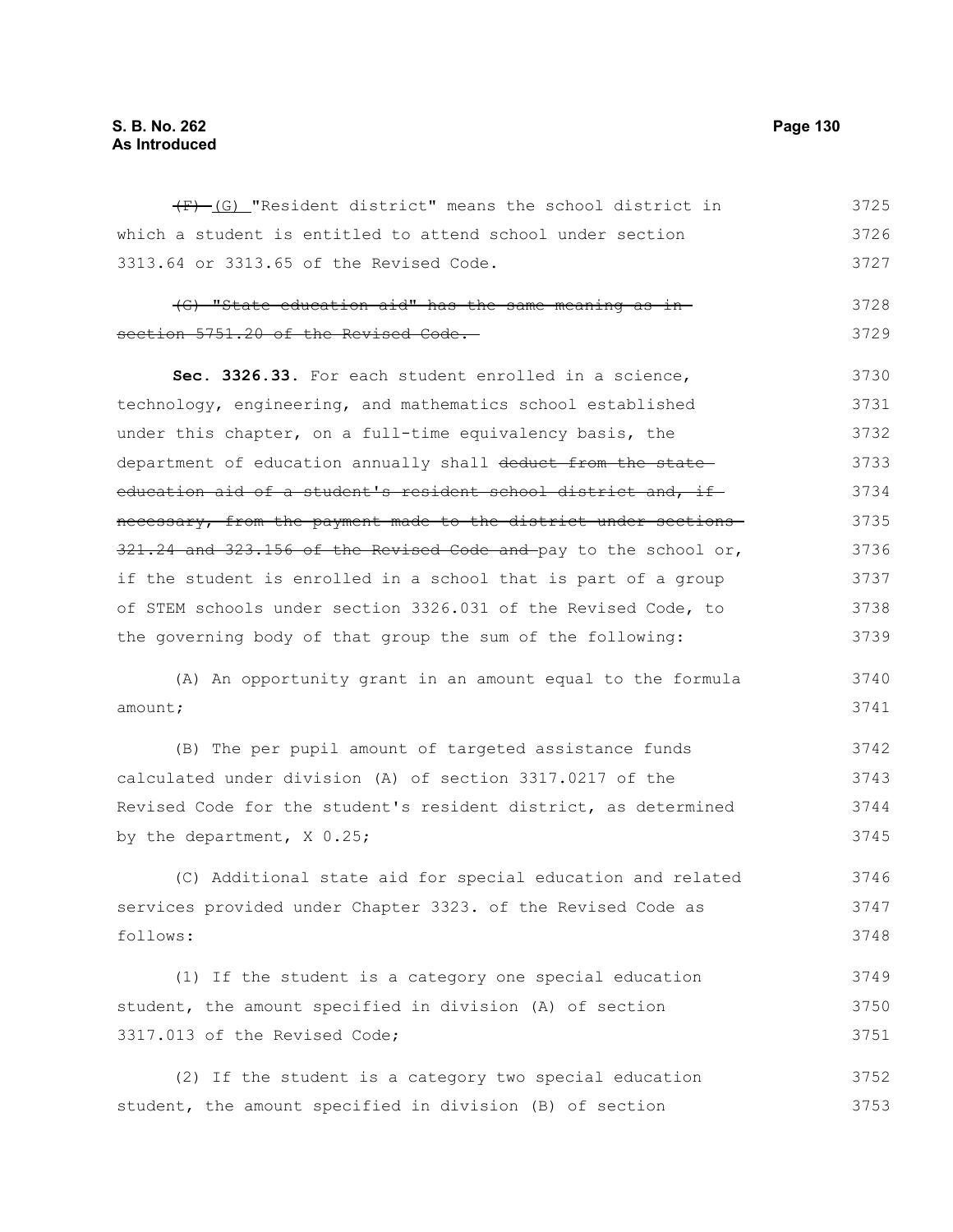| 3317.013 of the Revised Code;                               | 3754 |
|-------------------------------------------------------------|------|
| (3) If the student is a category three special education    | 3755 |
| student, the amount specified in division (C) of section    | 3756 |
| 3317.013 of the Revised Code;                               | 3757 |
| (4) If the student is a category four special education     | 3758 |
| student, the amount specified in division (D) of section    | 3759 |
| 3317.013 of the Revised Code;                               | 3760 |
| (5) If the student is a category five special education     | 3761 |
| student, the amount specified in division (E) of section    | 3762 |
| 3317.013 of the Revised Code;                               | 3763 |
| (6) If the student is a category six special education      | 3764 |
| student, the amount specified in division (F) of section    | 3765 |
| 3317.013 of the Revised Code.                               | 3766 |
| (D) If the student is in kindergarten through third grade,  | 3767 |
| \$320;                                                      | 3768 |
| (E) If the student is economically disadvantaged, an        | 3769 |
| amount equal to the following:                              | 3770 |
| \$272 X the resident district's school's economically       | 3771 |
| disadvantaged index                                         | 3772 |
| (F) English learner funds, as follows:                      | 3773 |
| (1) If the student is a category one English learner, the   | 3774 |
| amount specified in division (A) of section 3317.016 of the | 3775 |
| Revised Code;                                               | 3776 |
| (2) If the student is a category two English learner, the   | 3777 |
| amount specified in division (B) of section 3317.016 of the | 3778 |
| Revised Code;                                               | 3779 |
| (3) If the student is a category three English learner,     | 3780 |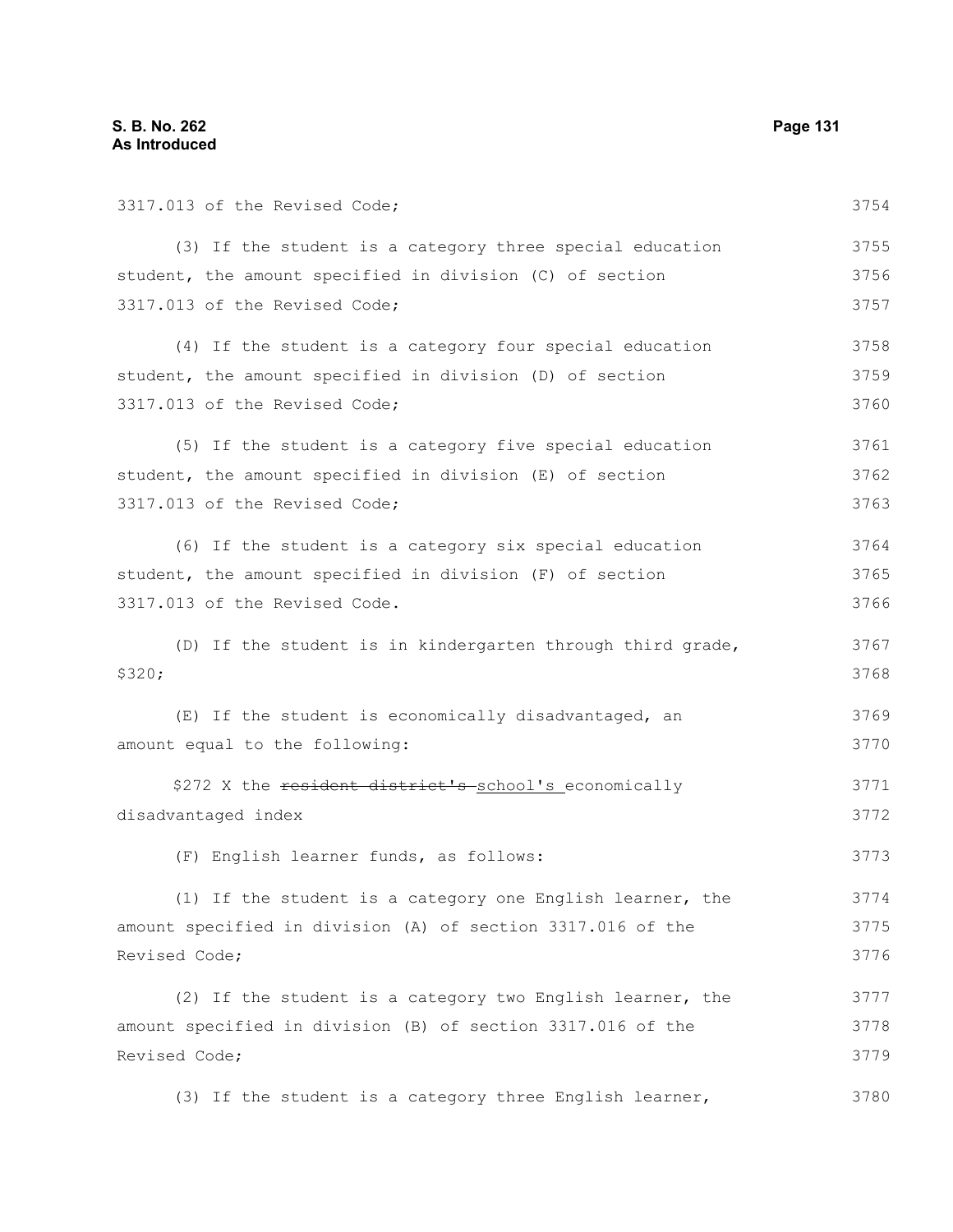Revised Code.

the amount specified in division (C) of section 3317.016 of the (G) Career-technical education funds as follows:

(1) If the student is a category one career-technical education student, the amount specified in division (A) of section 3317.014 of the Revised Code; 3784 3785 3786

(2) If the student is a category two career-technical education student, the amount specified in division (B) of section 3317.014 of the Revised Code; 3787 3788 3789

(3) If the student is a category three career-technical education student, the amount specified in division (C) of section 3317.014 of the Revised Code; 3790 3791 3792

(4) If the student is a category four career-technical education student, the amount specified in division (D) of section 3317.014 of the Revised Code; 3793 3794 3795

(5) If the student is a category five career-technical education student, the amount specified in division (E) of section 3317.014 of the Revised Code. 3796 3797 3798

Deduction and payment Payment of funds under division (G) of this section is subject to approval under section 3317.161 of the Revised Code. 3799 3800 3801

**Sec. 3326.42.** (A) As used in this section: 3802

(1) "Base per pupil amount" has the same meaning as in section 3317.0219 of the Revised Code. 3803 3804

(2) "Eligible school district" has the same meaning as in division (C)(1) of section 3317.0219 of the Revised Code. 3805 3806

(3) "Resident district" has the same meaning as in section 3807

3781 3782

3783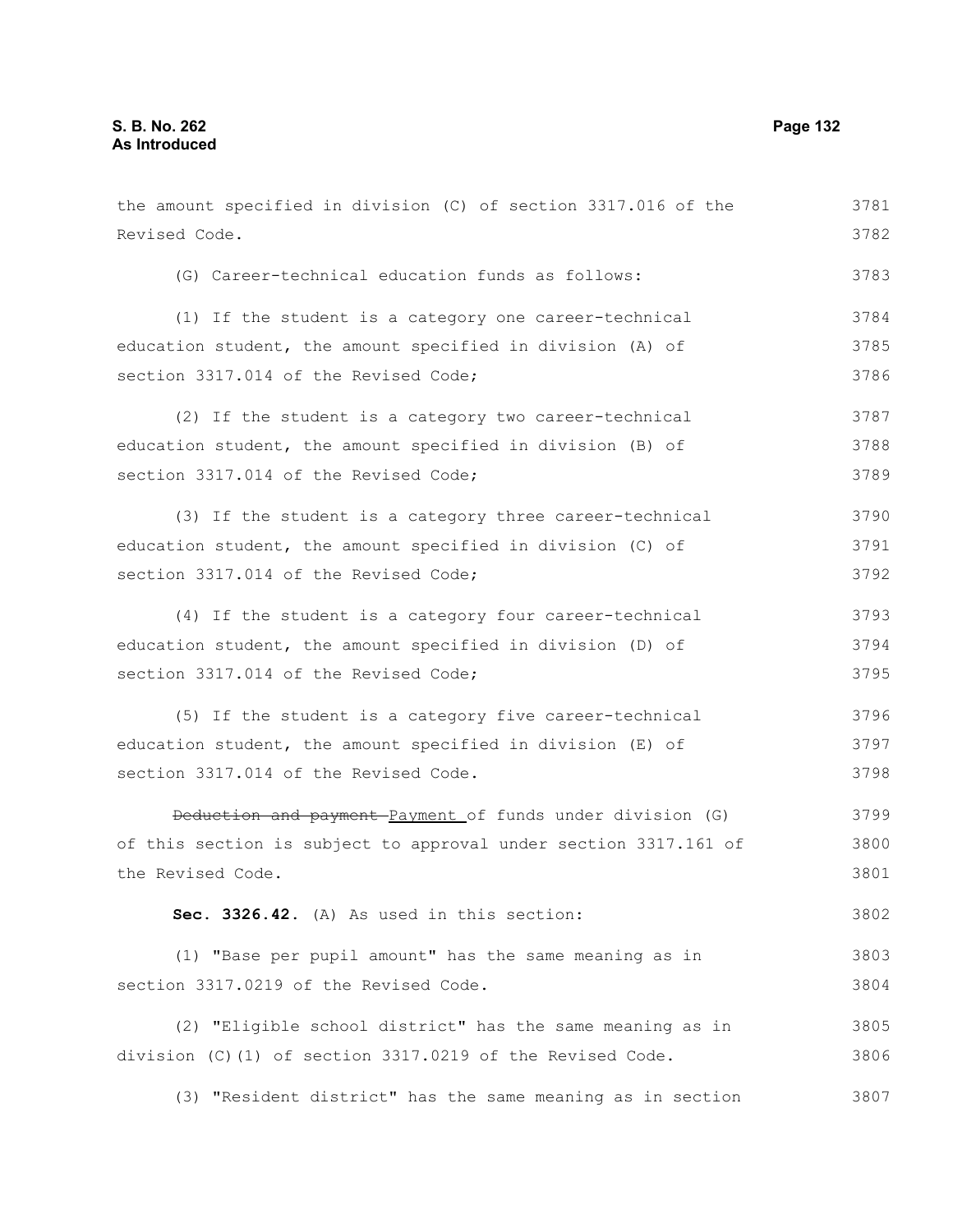3326.31 of the Revised Code.

(B) Subject to division (D) of this section, for fiscal years 2020 and 2021, the department of education shall calculate and pay to each science, technology, engineering, and mathematics school student wellness and success funds, on a full-time equivalency basis, for each student enrolled in the school in the immediately preceding fiscal year in an amount equal to the following: 3809 3810 3811 3812 3813 3814 3815

(The base per pupil amount of the student's resident district for that fiscal year + the scaled amount of the student's resident district, if any, computed under division (B)(4) of section 3317.0219 of the Revised Code) 3816 3817 3818 3819

However, each science, technology, engineering, and mathematics school shall receive a minimum payment of \$25,000, for fiscal year 2020, or \$36,000 for fiscal year 2021. 3820 3821 3822

(C) Subject to division (D) of this section, for fiscal years 2020 and 2021, the department shall pay to each science, technology, engineering, and mathematics school student wellness and success enhancement funds, on a full-time equivalency basis, for each student enrolled in the school in the immediately preceding fiscal year whose resident district is an eligible school district, in an amount equal to the following: 3823 3824 3825 3826 3827 3828 3829

The amount paid to the student's resident district under division (C)(2) of section 3317.0219 of the Revised Code for that fiscal year/ the student wellness and success enrolled ADM of the student's resident district for the immediately preceding fiscal year 3830 3831 3832 3833 3834

(D) The department shall pay funds under divisions (B) and (C) of this section as follows: 3835 3836

# 3808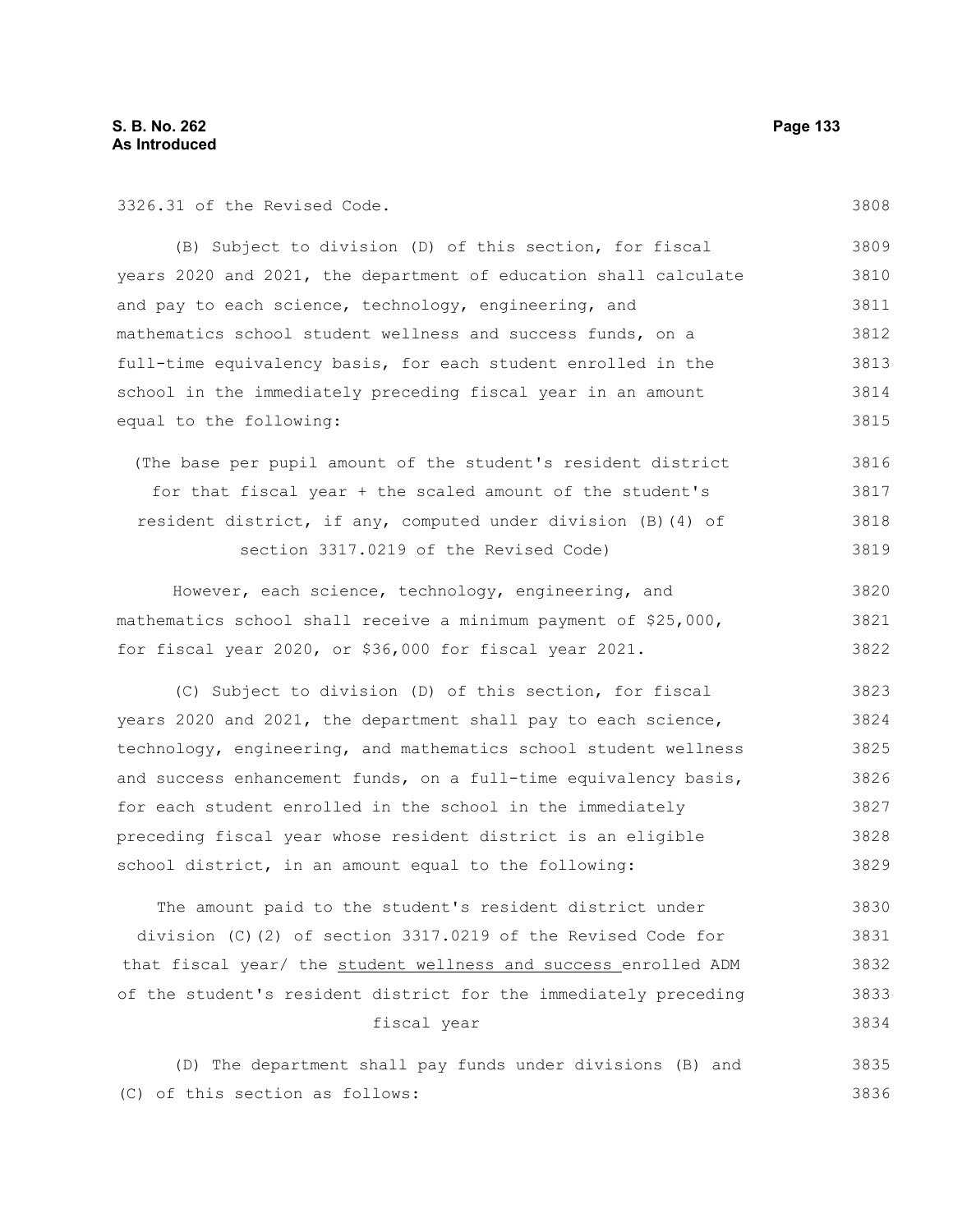#### (1) One-half of the amount shall be paid not later than the thirty-first day of October of the fiscal year for which the payment is calculated. (2) One-half of the amount shall be paid not later than the twenty-eighth day of February of the fiscal year for which the payment is calculated. Upon making a payment for a fiscal year under this section, the department shall not make any reconciliations or adjustments to that payment. (E) A science, technology, engineering, and mathematics school that receives a payment under this section shall comply with section 3317.26 of the Revised Code. **Section 2.** That existing sections 3301.0714, 3302.20, 3310.08, 3310.41, 3310.54, 3314.08, 3314.084, 3314.087, 3314.088, 3314.091, 3314.11, 3314.20, 3317.017, 3317.02, 3317.022, 3317.029, 3317.0212, 3317.0217, 3317.0218, 3317.0219, 3317.03, 3317.051, 3317.163, 3326.31, 3326.33, and 3326.42 of the Revised Code are hereby repealed. **Section 3.** That section 3310.55 of the Revised Code is hereby repealed. **Section 4.** That Sections 265.10, 265.170, 265.210, 265.220, 265.230, and 265.235 of H.B. 166 of the 133rd General Assembly be amended to read as follows: **Sec. 265.10.**  3837 3838 3839 3840 3841 3842 3843 3844 3845 3846 3847 3848 3849 3850 3851 3852 3853 3854 3855 3856 3857 3858 3859 3860

3861

 $1 \qquad 2 \qquad 3 \qquad 4 \qquad 5$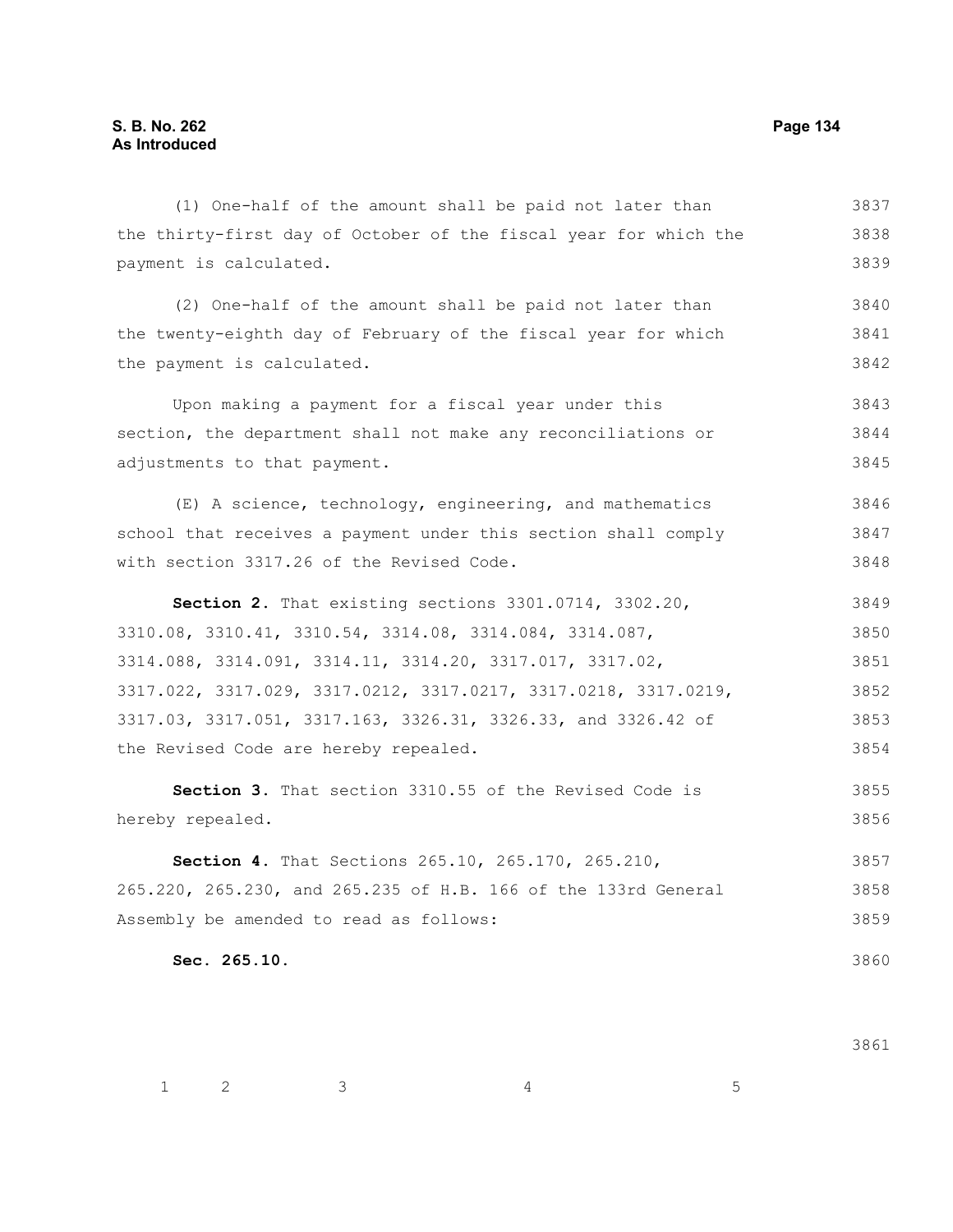| Α |                        |             |                                                         |    | EDU DEPARTMENT OF EDUCATION |    |              |  |  |
|---|------------------------|-------------|---------------------------------------------------------|----|-----------------------------|----|--------------|--|--|
|   | B General Revenue Fund |             |                                                         |    |                             |    |              |  |  |
|   | $C$ GRF                |             | 200321 Operating<br>Expenses                            | \$ | $15, 153, 032$ \$           |    | 16,565,951   |  |  |
| D | GRF                    |             | 200408 Early Childhood \$<br>Education                  |    | 68, 116, 789                | \$ | 68, 116, 789 |  |  |
| Е | GRF                    | 200420      | Information<br>Technology<br>Development and<br>Support | \$ | 4,004,299                   | \$ | 4,026,960    |  |  |
| F | GRF                    |             | 200422 School<br>Management<br>Assistance               | \$ | 2,385,580                   | \$ | 2,408,711    |  |  |
|   | G GRF                  |             | 200424 Policy Analysis \$                               |    | 458,232                     | \$ | 457,676      |  |  |
|   | H GRF                  | 200426 Ohio | Educational<br>Computer<br>Network                      | \$ | 15,457,000                  | \$ | 15, 457, 000 |  |  |
|   | I GRF                  |             | 200427 Academic<br>Standards                            | \$ | 4,434,215 \$                |    | 4,483,525    |  |  |
|   |                        |             | J GRF 200437 Student<br>Assessment                      | \$ | $56,906,893$ \$             |    | 56, 948, 365 |  |  |
|   |                        |             | K GRF 200439 Accountability/ \$<br>Report Cards         |    | 7,517,406                   | \$ | 7,565,320    |  |  |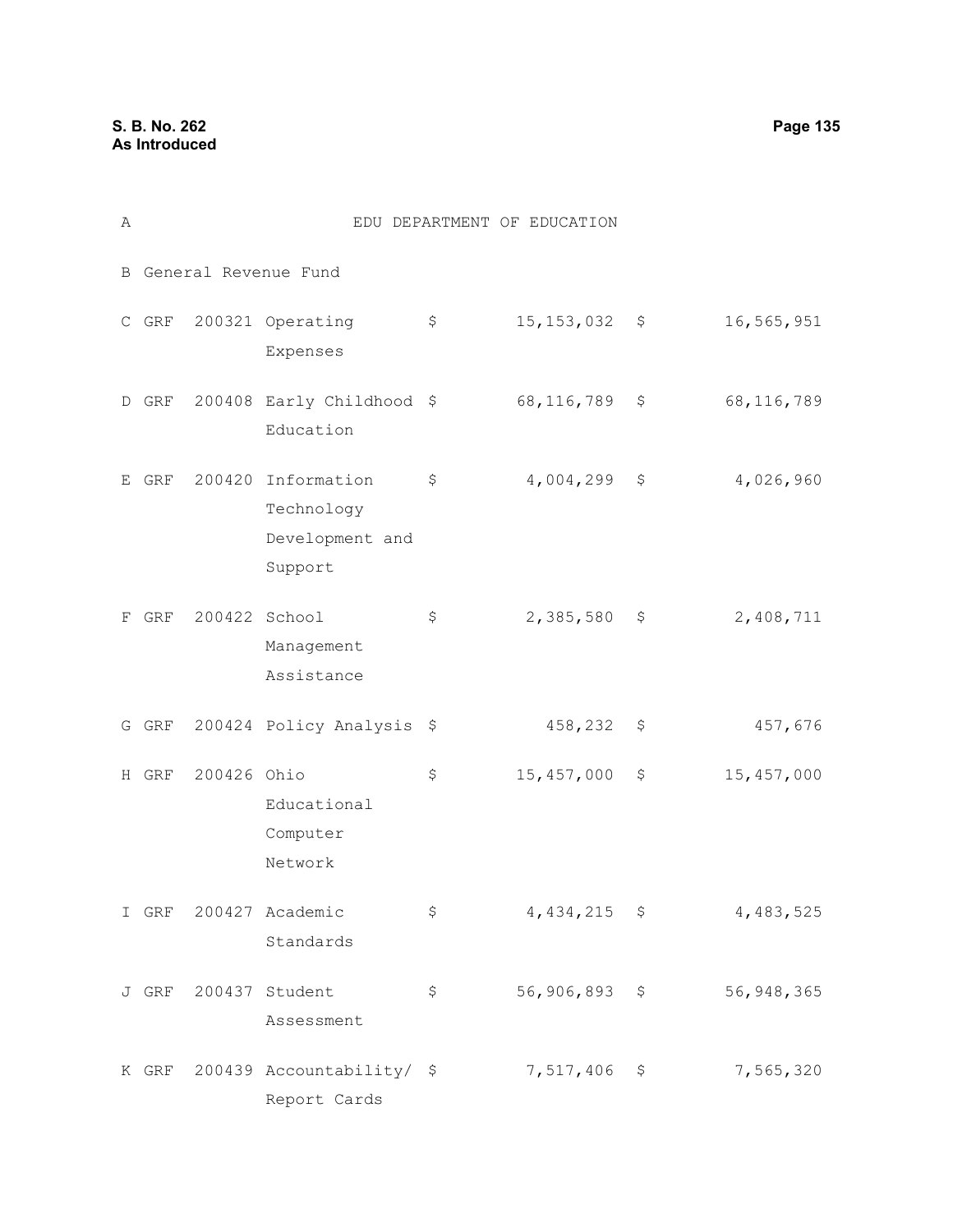**S. B. No. 262 Page 136 As Introduced**

|   | L GRF |              | 200442 Child Care<br>Licensing                                    | \$ | 2, 156, 322     | \$<br>2, 227, 153   |
|---|-------|--------------|-------------------------------------------------------------------|----|-----------------|---------------------|
|   | M GRF |              | 200446 Education<br>Management<br>Information<br>System           | \$ | 8, 112, 987     | \$<br>8, 174, 415   |
| Ν | GRF   |              | 200448 Educator<br>Preparation                                    | \$ | 11,785,384      | \$<br>7,285,384     |
|   | 0 GRF |              | 200455 Community<br>Schools and<br>Choice Programs                | \$ | 4,867,763       | \$<br>4,912,546     |
| Ρ | GRF   |              | 200465 Education<br>Technology<br>Resources                       | \$ | 5, 179, 664     | \$<br>5, 179, 664   |
|   | Q GRF | 200478       | Industry-<br>Recognized<br>Credentials<br>High School<br>Students | \$ | 25,000,000      | \$<br>25,000,000    |
|   | R GRF | 200502 Pupil | Transportation                                                    | Ş  | 527, 129, 809   | \$<br>527, 129, 809 |
|   |       |              | S GRF 200505 School Lunch<br>Match                                | \$ | $8,963,500$ \$  | 8,963,500           |
|   | T GRF |              | 200506 Autism<br>Scholarship                                      | 오  | $92,000,000$ \$ | 97,000,000          |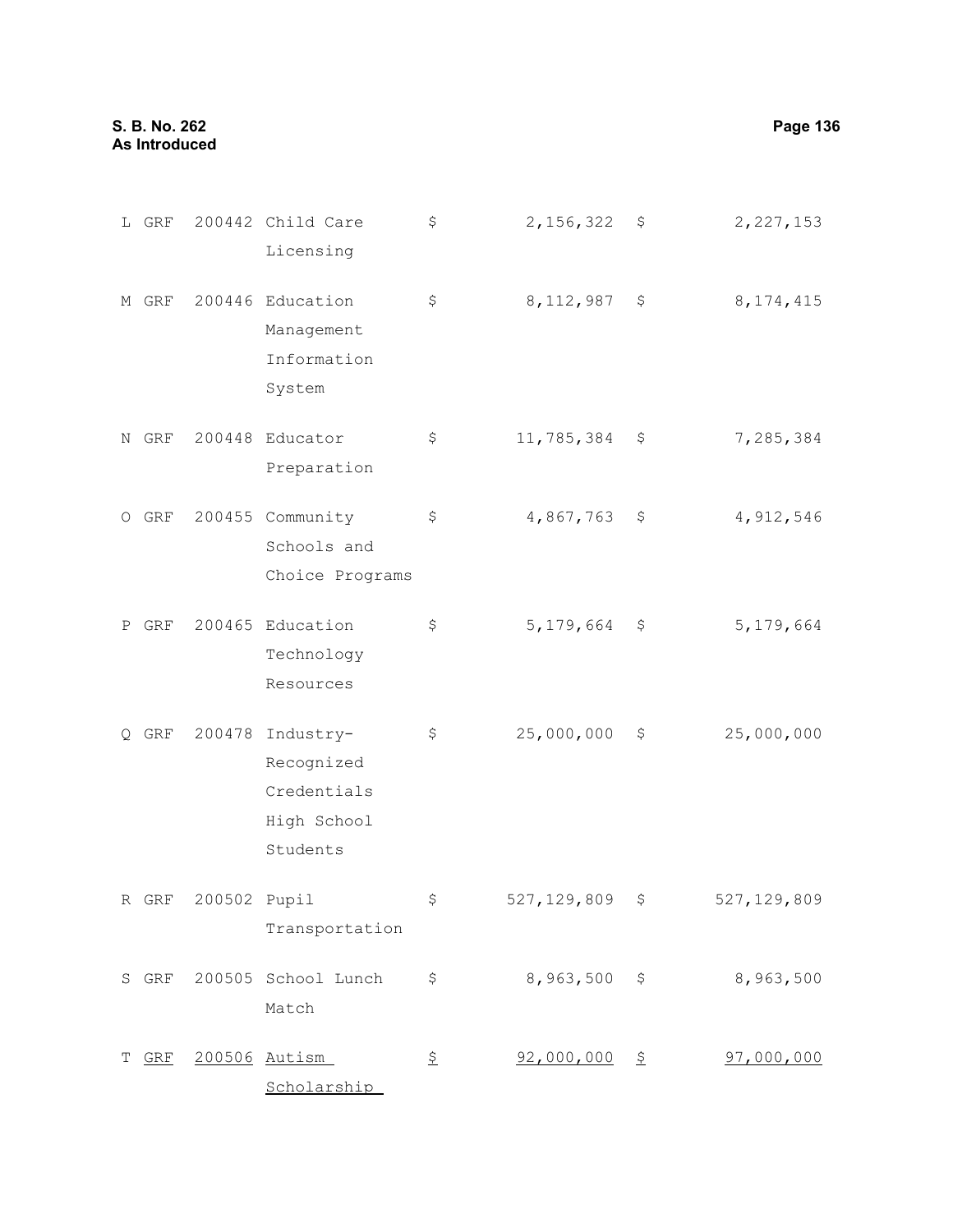# Program

| U GRF    |        | 200507 Jon Peterson  | 오  | 75,000,000  | 오                     | 87,000,000        |
|----------|--------|----------------------|----|-------------|-----------------------|-------------------|
|          |        | Special Needs        |    |             |                       |                   |
|          |        | Scholarship          |    |             |                       |                   |
|          |        | Program              |    |             |                       |                   |
| GRF<br>V |        | 200508 EdChoice      | 오  | 122,000,000 | $\tilde{\mathcal{Z}}$ | 129,000,000       |
|          |        | Scholarship          |    |             |                       |                   |
|          |        | Program              |    |             |                       |                   |
| GRF<br>W |        | 200510 Cleveland     | 오  | 49,901,887  | 오                     | <u>49,901,887</u> |
|          |        | Scholarship          |    |             |                       |                   |
|          |        | Program              |    |             |                       |                   |
| X GRF    |        | 200511 Auxiliary     | \$ | 154,939,134 | \$                    | 154, 939, 134     |
|          |        | Services             |    |             |                       |                   |
| GRF<br>Y |        | 200512 Community and | 오  | 874,000,000 | $\tilde{\sigma}$      | 874,000,000       |
|          |        | STEM Schools         |    |             |                       |                   |
| GRF<br>Z |        | 200532 Nonpublic     | \$ | 69,997,735  | \$                    | 69,997,735        |
|          |        | Administrative       |    |             |                       |                   |
|          |        | Cost                 |    |             |                       |                   |
|          |        | Reimbursement        |    |             |                       |                   |
| AA GRF   |        | 200540 Special       | \$ | 152,600,000 | \$                    | 152,850,000       |
|          |        | Education            |    |             |                       |                   |
|          |        | Enhancements         |    |             |                       |                   |
| AB GRF   | 200545 | Career-              | \$ | 9,750,892   | \$                    | 9,750,892         |
|          |        | Technical            |    |             |                       |                   |
|          |        | Education            |    |             |                       |                   |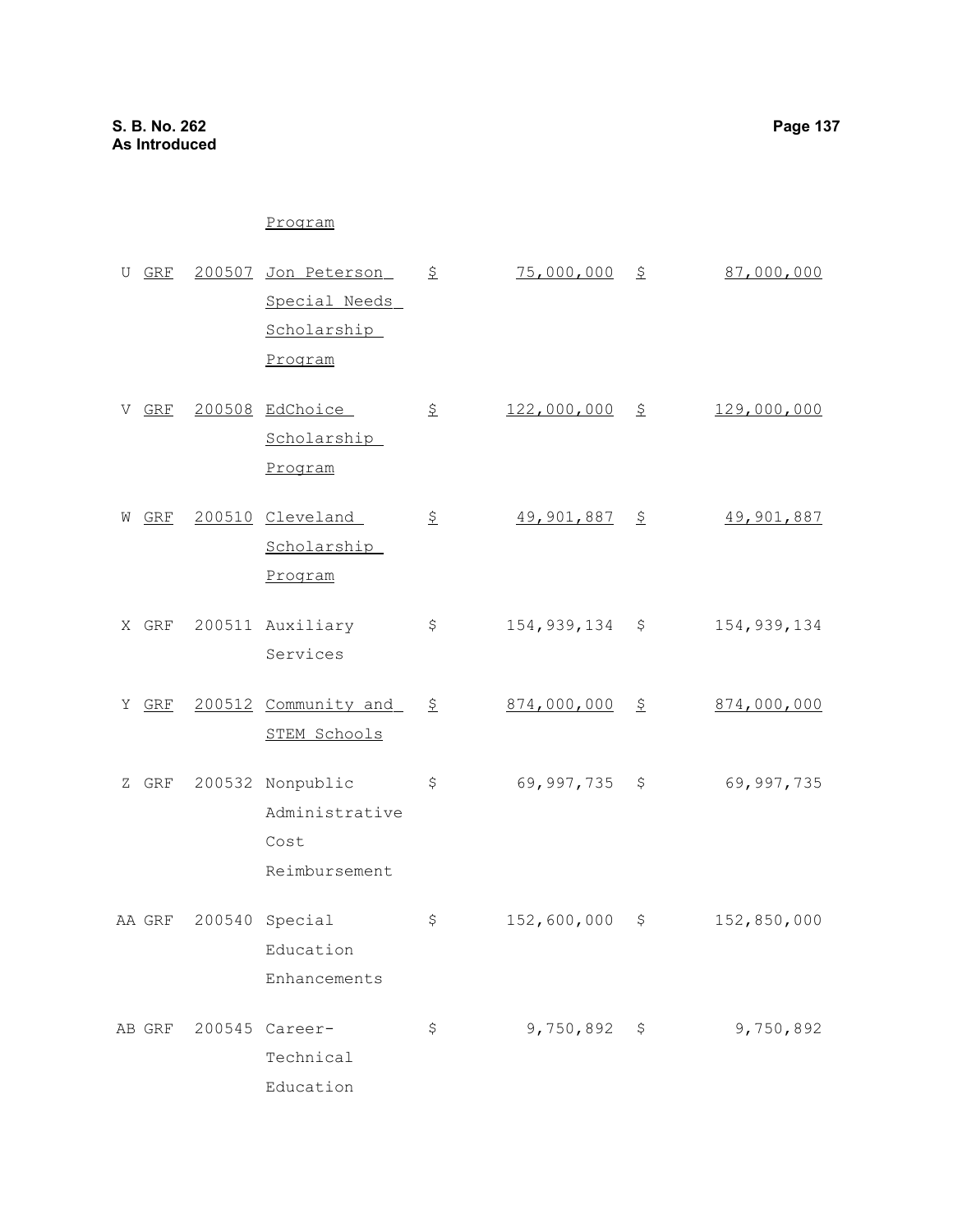# Enhancements

| AC GRF | 200550 Foundation                               | \$<br><del>6,942,880,845</del> | \$                   | 6, 774, 618, 845 |
|--------|-------------------------------------------------|--------------------------------|----------------------|------------------|
|        | Funding                                         | 5,760,978,958                  |                      | 5,592,716,958    |
| AD GRF | 200566 Literacy<br>Improvement                  | \$<br>1,452,876                | $\ddot{\varepsilon}$ | 1, 452, 172      |
| AE GRF | 200572 Adult Education \$<br>Programs           | 10,207,674                     | \$                   | 10,207,674       |
| AF GRF | 200573 EdChoice<br>Expansion                    | \$<br>57, 223, 340             | \$                   | 121,017,418      |
| AG GRF | 200574 Half-Mill<br>Maintenance<br>Equalization | \$<br>18,849,207               | \$                   | 18, 128, 526     |
| AH GRF | 200576 Adaptive Sports \$<br>Program            | 250,000                        | \$                   | 250,000          |
| AI GRF | 200597 Program and<br>Project Support           | \$<br>1,125,000                | \$                   | 625,000          |
| AJ GRF | 657401 Medicaid in<br>Schools                   | \$<br>297,978                  | \$                   | 297,978          |
|        | AK TOTAL GRF General Revenue                    | \$                             | Ş                    |                  |
| Fund   |                                                 | 8, 218, 203, 556               |                      | 8, 134, 038, 142 |
|        | AL Dedicated Purpose Fund Group                 |                                |                      |                  |
|        | AM 4520 200638 Charges and                      | \$<br>1,000,000                | \$                   | 1,000,000        |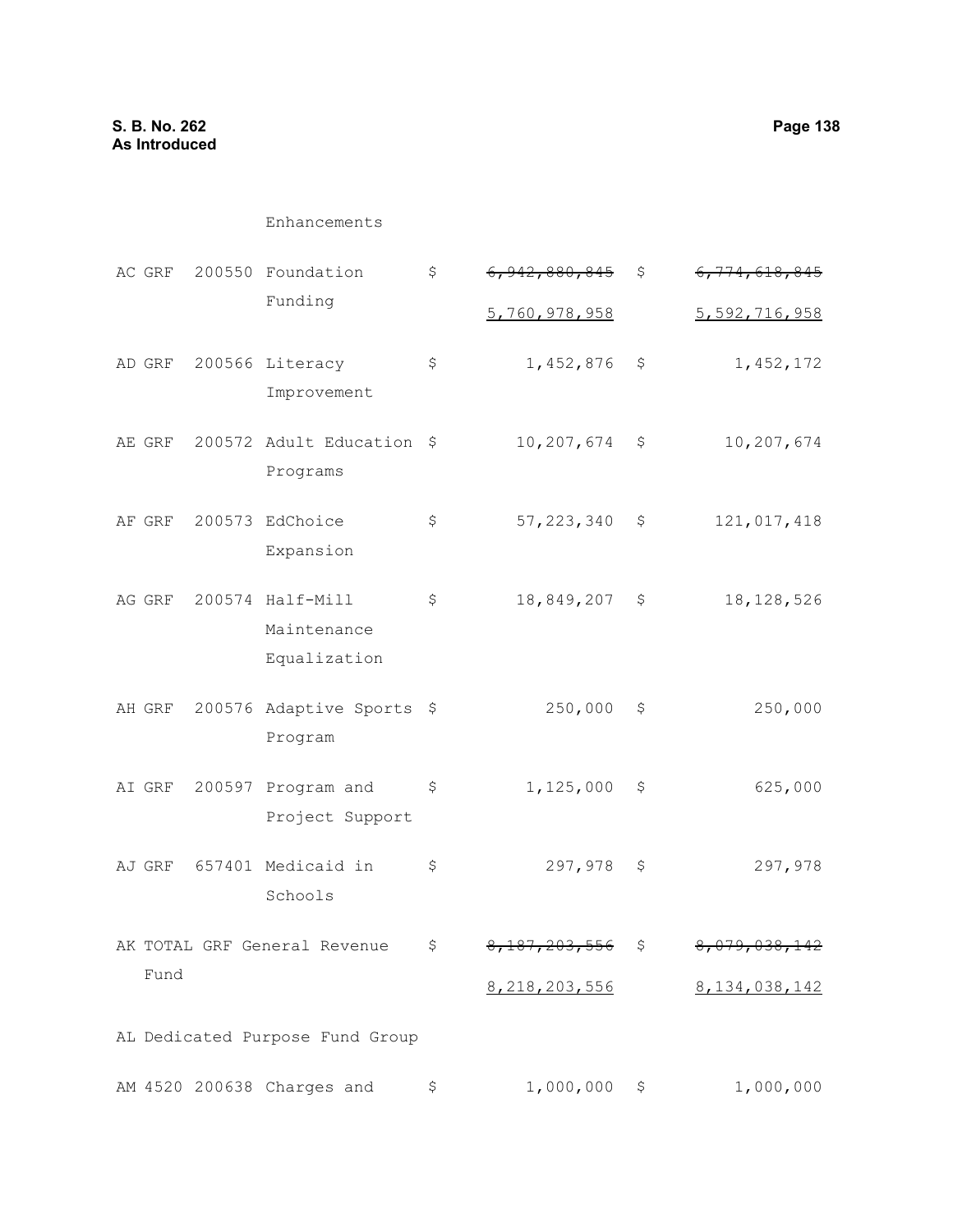|  | AN 4550 200608 Commodity Foods                              | Ş  | 1,000,000   | Ş  | 1,000,000   |
|--|-------------------------------------------------------------|----|-------------|----|-------------|
|  | AO 4L20 200681 Teacher<br>Certification<br>and Licensure    | \$ | 13,795,827  | \$ | 14,000,000  |
|  | AP 5980 200659 Auxiliary<br>Services<br>Reimbursement       | \$ | 1,300,000   | \$ | 1,300,000   |
|  | AQ 5H30 200687 School District \$<br>Solvency<br>Assistance |    | 2,000,000   | \$ | 2,000,000   |
|  | AR 5KX0 200691 Ohio School<br>Sponsorship<br>Program        | \$ | 1,250,000   | \$ | 1,250,000   |
|  | AS 5MM0 200677 Child Nutrition \$<br>Refunds                |    | 550,000     | \$ | 550,000     |
|  | AT 5U20 200685 National<br>Education<br>Statistics          | \$ | 170,675     | \$ | 175,000     |
|  | AU 5VS0 200604 Student<br>Wellness and<br>Success           | \$ | 275,000,000 | \$ | 400,000,000 |
|  | AV 5VU0 200663 School Bus<br>Purchase                       | \$ | $\circ$     | \$ | 20,000,000  |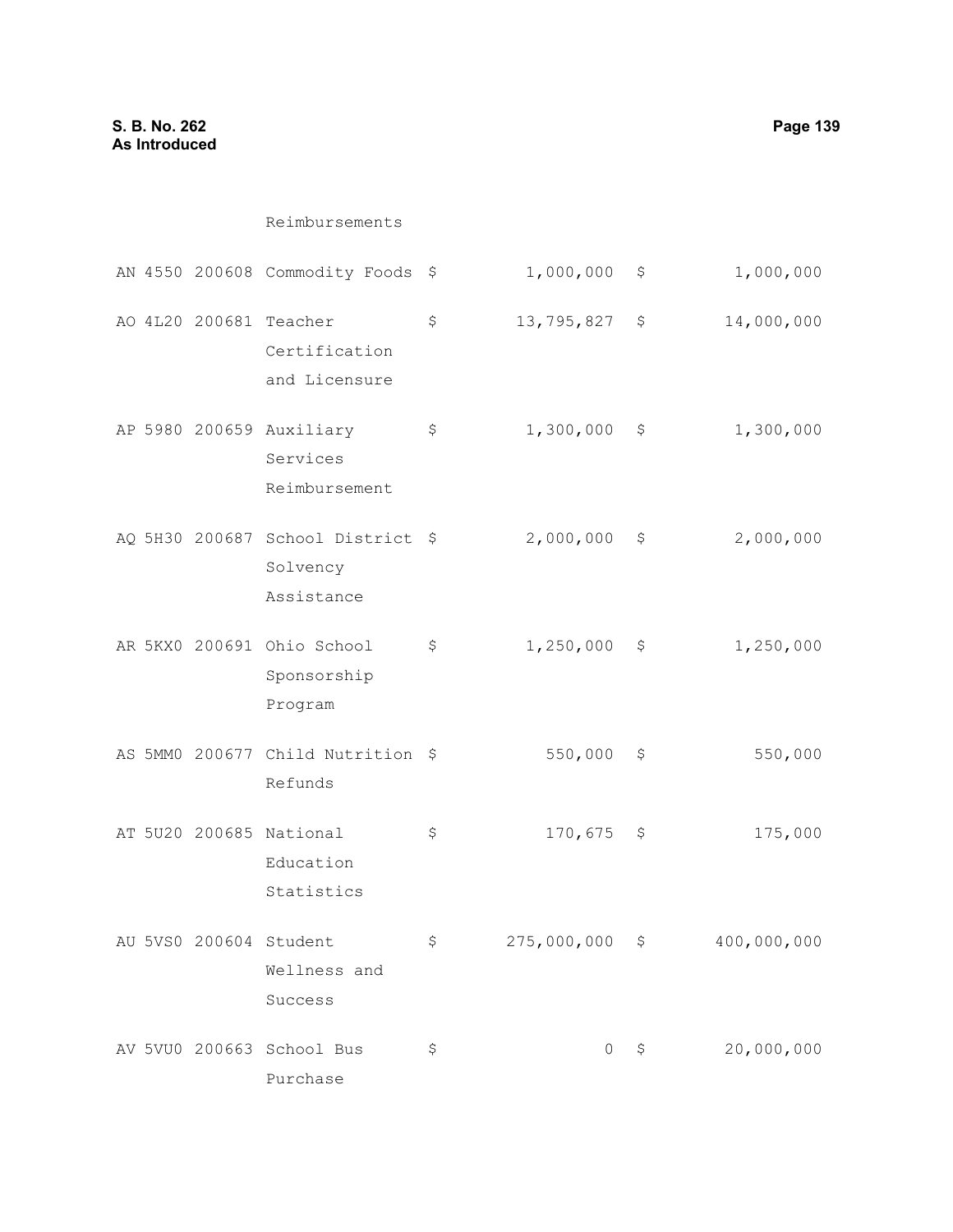|  |            | AW 6200 200615 Educational<br>Improvement<br>Grants                       | $\varsigma$         | $594,443$ \$      |                    | 600,000       |
|--|------------|---------------------------------------------------------------------------|---------------------|-------------------|--------------------|---------------|
|  | Fund Group | AX TOTAL DPF Dedicated Purpose \$296,660,945 \$                           |                     |                   |                    | 441,875,000   |
|  |            | AY Internal Service Activity Fund Group                                   |                     |                   |                    |               |
|  |            | AZ 1380 200606 Information \$<br>Technology<br>Development and<br>Support |                     | $7,939,104$ \$    |                    | 8,047,645     |
|  |            | BA 4R70 200695 Indirect<br>Operational<br>Support                         | \$                  | 7,856,766 \$      |                    | 7,856,766     |
|  |            | BB 4V70 200633 Interagency<br>Program Support                             | \$                  | 5,497,938 \$      |                    | 5,500,000     |
|  |            | BC TOTAL ISA Internal Service<br>Activity Fund Group                      | $\ddot{\mathbf{S}}$ | $21, 293, 808$ \$ |                    | 21, 404, 411  |
|  |            | BD State Lottery Fund Group                                               |                     |                   |                    |               |
|  |            | BE 7017 200602 School Climate<br>Grants                                   | \$                  | 2,000,000         | \$                 | 2,000,000     |
|  |            | BF 7017 200612 Foundation<br>Funding                                      | \$                  | 1,081,400,000     | $\hat{\mathsf{S}}$ | 1,249,900,000 |
|  |            | BG 7017 200614 Accelerate<br>Great Schools                                | \$                  | 1,500,000         | \$                 | 1,500,000     |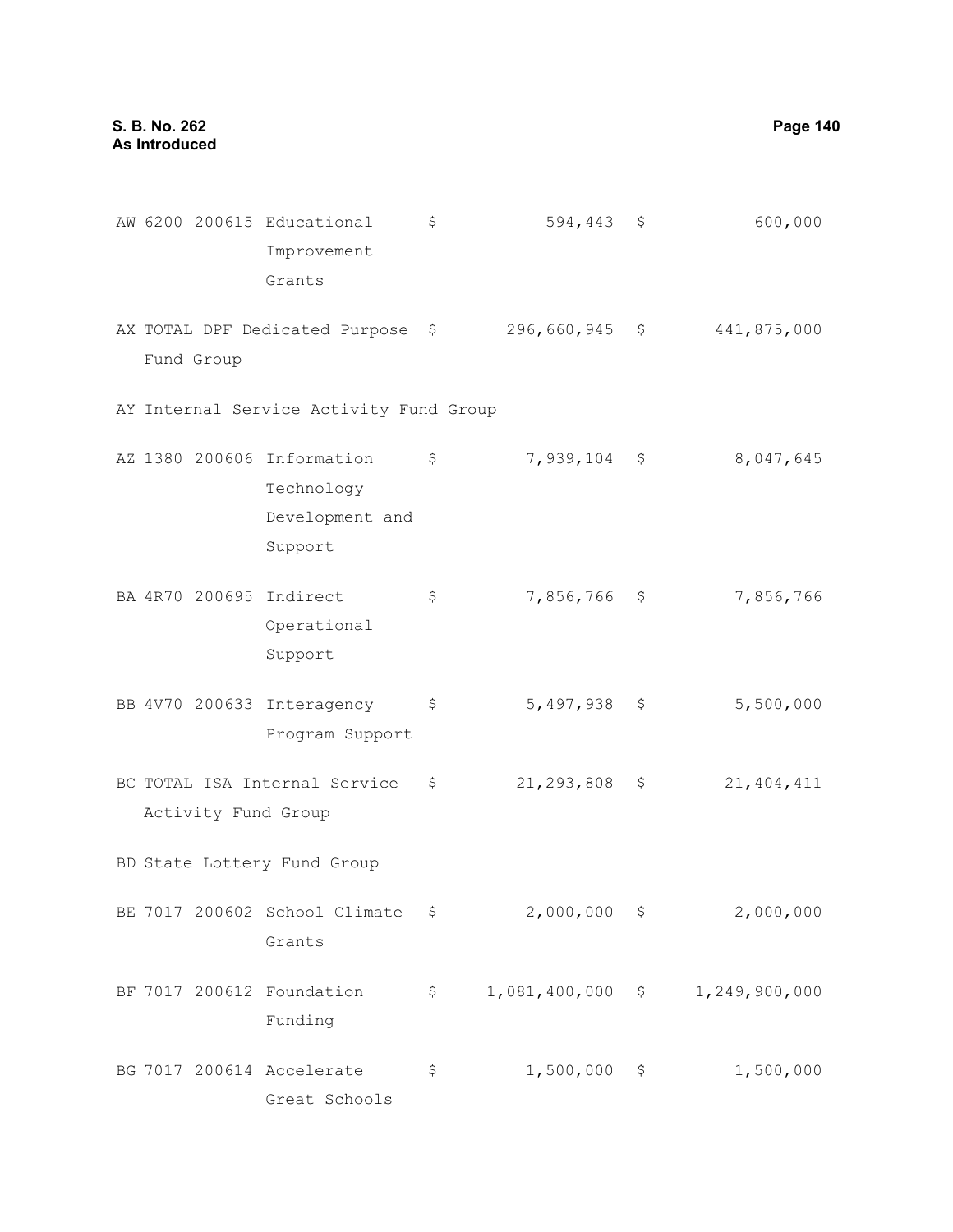|       |                       | BH 7017 200631 Quality<br>Community<br>Schools Support         | \$ | 30,000,000      | \$<br>30,000,000 |
|-------|-----------------------|----------------------------------------------------------------|----|-----------------|------------------|
|       |                       | BI 7017 200636 Enrollment<br>Growth<br>Supplement              | \$ | 15,500,000      | \$<br>23,000,000 |
|       |                       | BJ 7017 200684 Community<br>School<br>Facilities               | \$ | 20,600,000      | \$<br>20,600,000 |
| Group |                       | BK TOTAL SLF State Lottery Fund $$1,151,000,000$ \$            |    |                 | 1,327,000,000    |
|       | BL Federal Fund Group |                                                                |    |                 |                  |
|       |                       | BM 3670 200607 School Food<br>Services                         | \$ | $11,469,730$ \$ | 11,897,473       |
|       |                       | BN 3700 200624 Education of<br>Exceptional<br>Children         | \$ | 2,000,000       | \$<br>2,000,000  |
|       |                       | BO 3AF0 657601 Schools<br>Medicaid<br>Administrative<br>Claims | \$ | 295,500         | \$<br>295,500    |
|       | BP 3AN0 200671        | School<br>Improvement<br>Grants                                | Ş  | 17,000,000      | \$<br>17,000,000 |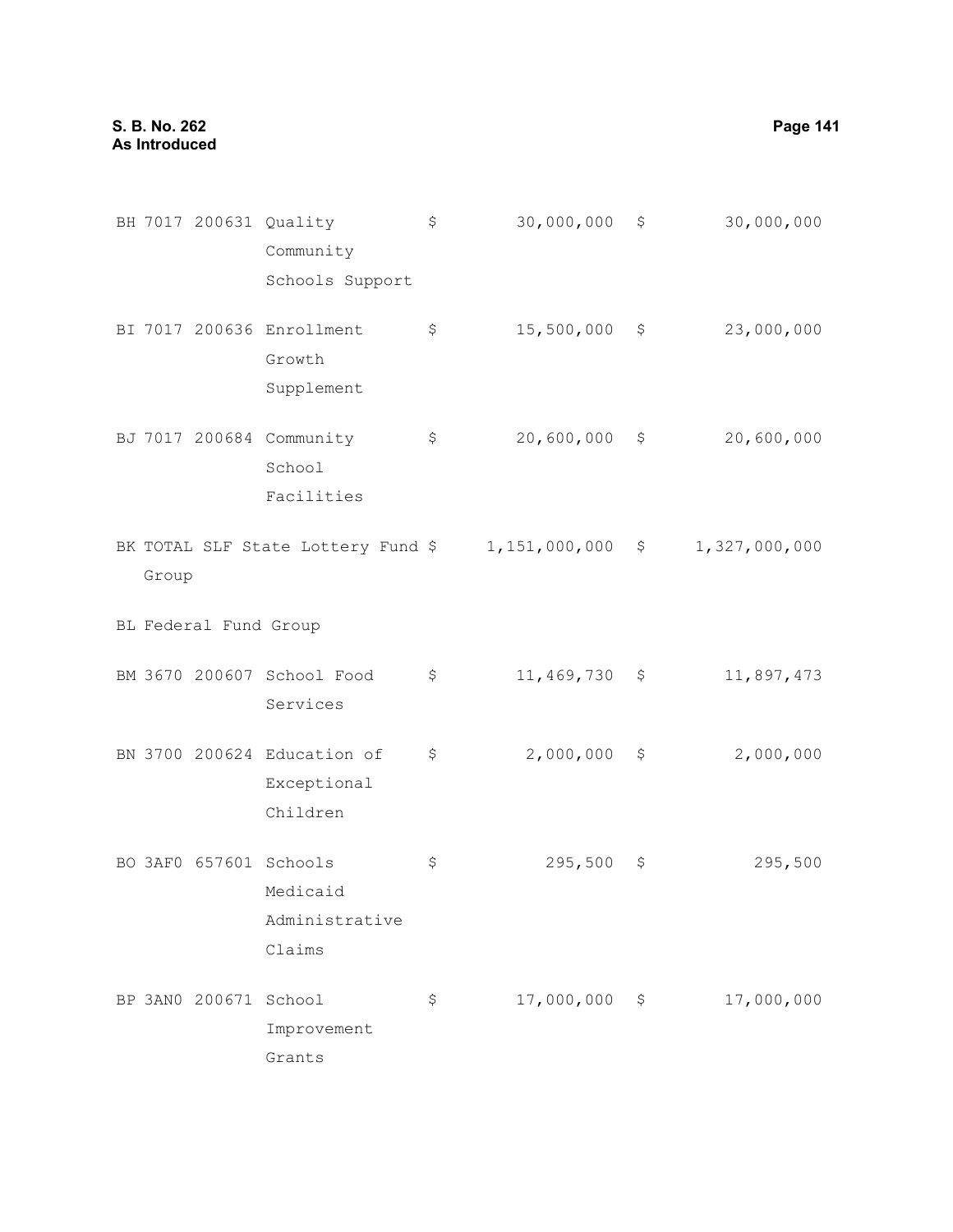Education

Education

Children Education

BR 3EH0 200620 Migrant

BS 3EJ0 200622 Homeless

BQ 3C50 200661 Early Childhood \$ 12,555,000 \$ 12,555,000  $\frac{1}{2}$  \$ 2,700,000 \$ 2,700,000  $\frac{1}{5}$  3,295,203 \$ 3,300,000 BT 3FE0 200669 Striving \$ 12,507,905 \$ 12,511,000

- Readers BU 3GE0 200674 Summer Food Service Program \$ 15,599,467 \$ 16,342,299
- BV 3GG0 200676 Fresh Fruit and \$ 4,911,207 \$ 5,145,074 Vegetable Program
- BW 3HF0 200649 Federal Education Grants \$ 7,049,677 \$ 7,056,327
- BX 3HIO 200634 Student Support \$ 40,042,720 \$ 40,042,720 and Academic Enrichment
- BY 3L60 200617 Federal School \$ 418,643,500 \$ 430,837,000 Lunch
- BZ 3L70 200618 Federal School \$ 158,726,966 \$ 163,350,081Breakfast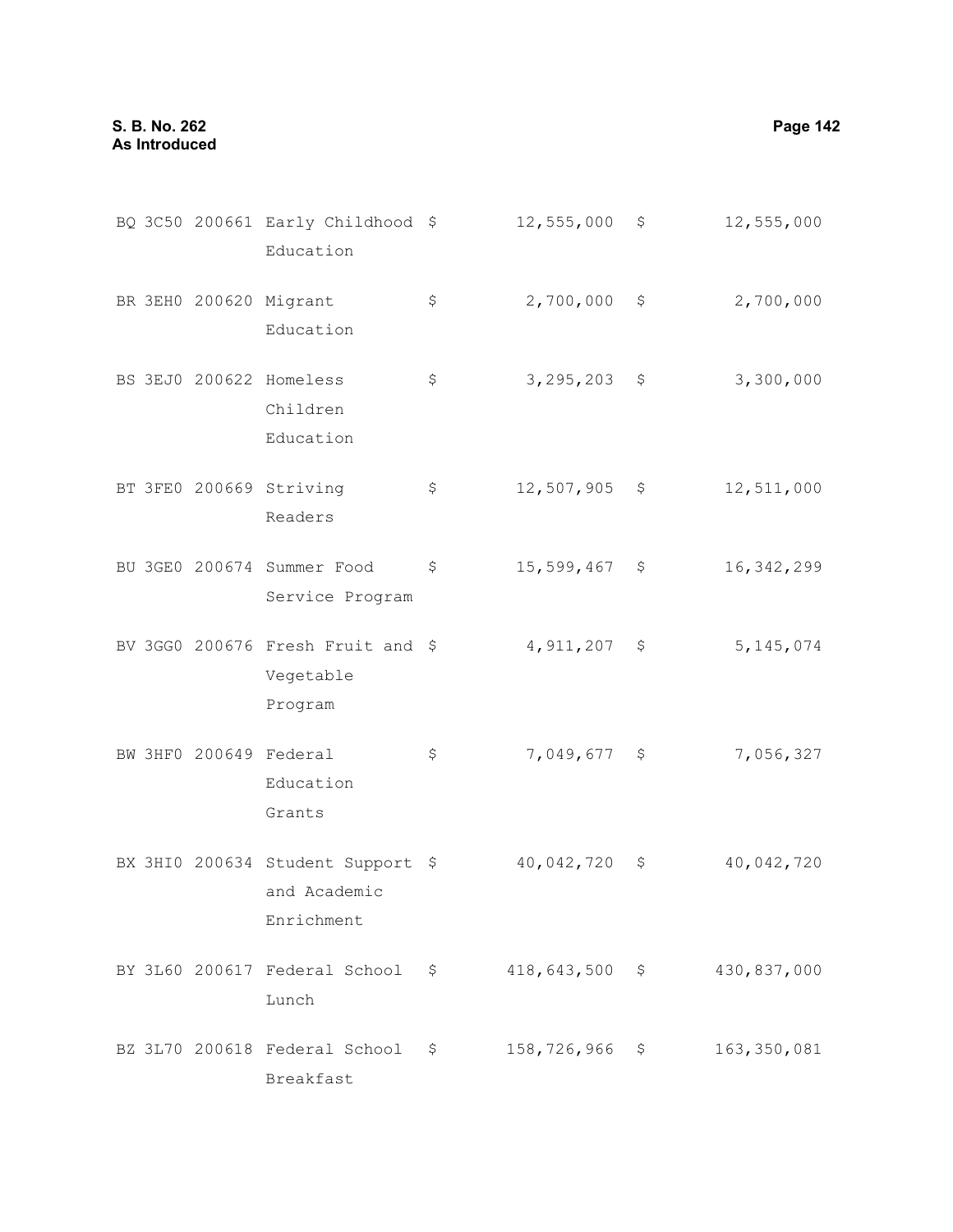CA 3L80 200619 Child/Adult \$ 110,121,168 \$ 113,328,580 Food Programs CB 3L90 200621 Career-\$ 45,946,927 \$ 46,000,000 Technical Education Basic Grant CC 3M00 200623 ESEA Title 1A \$ 600,000,000 \$ 600,000,000 CD 3M20 200680 Individuals \$ 454,770,591 \$ 455,000,000 with Disabilities Education Act CE 3T40 200613 Public Charter \$ 7,000,000 \$ 7,000,000 Schools CF 3Y20 200688 21st Century \$ 47,500,000 \$ 47,500,000 Community Learning Centers CG 3Y60 200635 Improving Teacher Quality \$ 85,000,000 \$ 85,000,000 CH 3Y70 200689 English Language Acquisition \$ 10,500,000 \$ 10,500,000 CI 3Y80 200639 Rural and Low \$ 3,600,000 \$ 3,600,000Income

Technical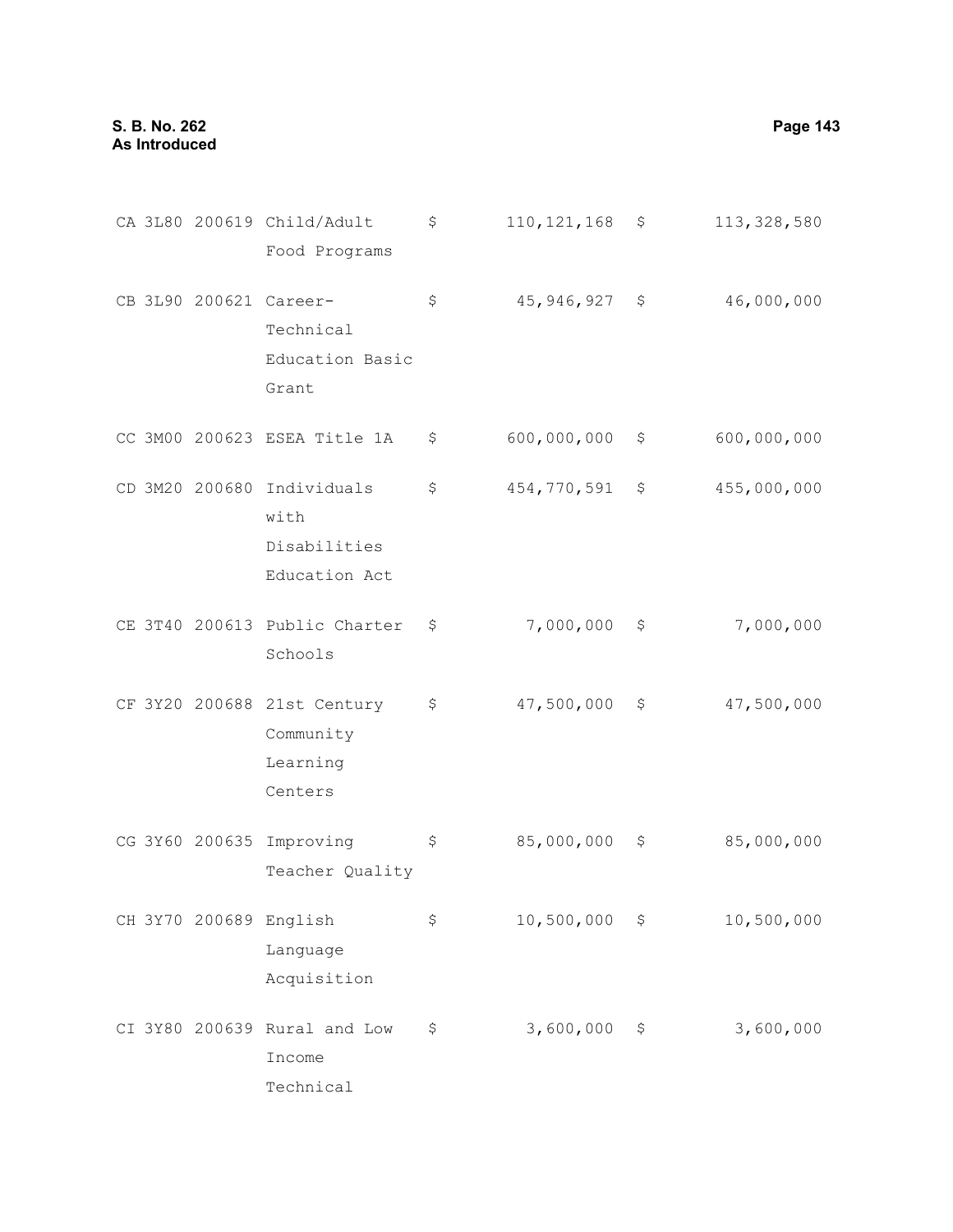#### Assistance

|  | CJ 3Z20 200690 State |                                                                | \$<br>$12,000,000$ \$          | 12,000,000                |
|--|----------------------|----------------------------------------------------------------|--------------------------------|---------------------------|
|  |                      | Assessments                                                    |                                |                           |
|  |                      | CK 3Z30 200645 Consolidated<br>Federal Grant<br>Administration | \$<br>$10, 701, 635$ \$        | 10,900,000                |
|  |                      | CL TOTAL FED Federal Fund Group \$                             | $2,093,937,196$ \$             | 2, 115, 861, 054          |
|  |                      | CM TOTAL ALL BUDGET FUND GROUPS \$                             | $\frac{11}{750}$ , 095, 505 \$ | <del>11,985,178,607</del> |
|  |                      |                                                                | 11,781,095,505                 | 12,040,178,607            |

3862

#### **Sec. 265.170.** AUTISM SCHOLARSHIP PROGRAM The foregoing appropriation item 200506, Autism Scholarship Program, shall be used for payment of the Autism Scholarship Program pursuant to section 3310.41 of the Revised Code. JON PETERSON SPECIAL NEEDS SCHOLARSHIP PROGRAM The foregoing appropriation item 200507, Jon Peterson Special Needs Scholarship Program, shall be used for payment of the Jon Peterson Special Needs Scholarship Program pursuant to section 3310.52 of the Revised Code. EDCHOICE SCHOLARSHIP PROGRAM The foregoing appropriation item 200508, EdChoice Scholarship Program, shall be used for payment of the Educational Choice Scholarship Pilot Program pursuant to section 3310.08 of the Revised Code for students determined eligible 3863 3864 3865 3866 3867 3868 3869 3870 3871 3872 3873 3874 3875 3876 3877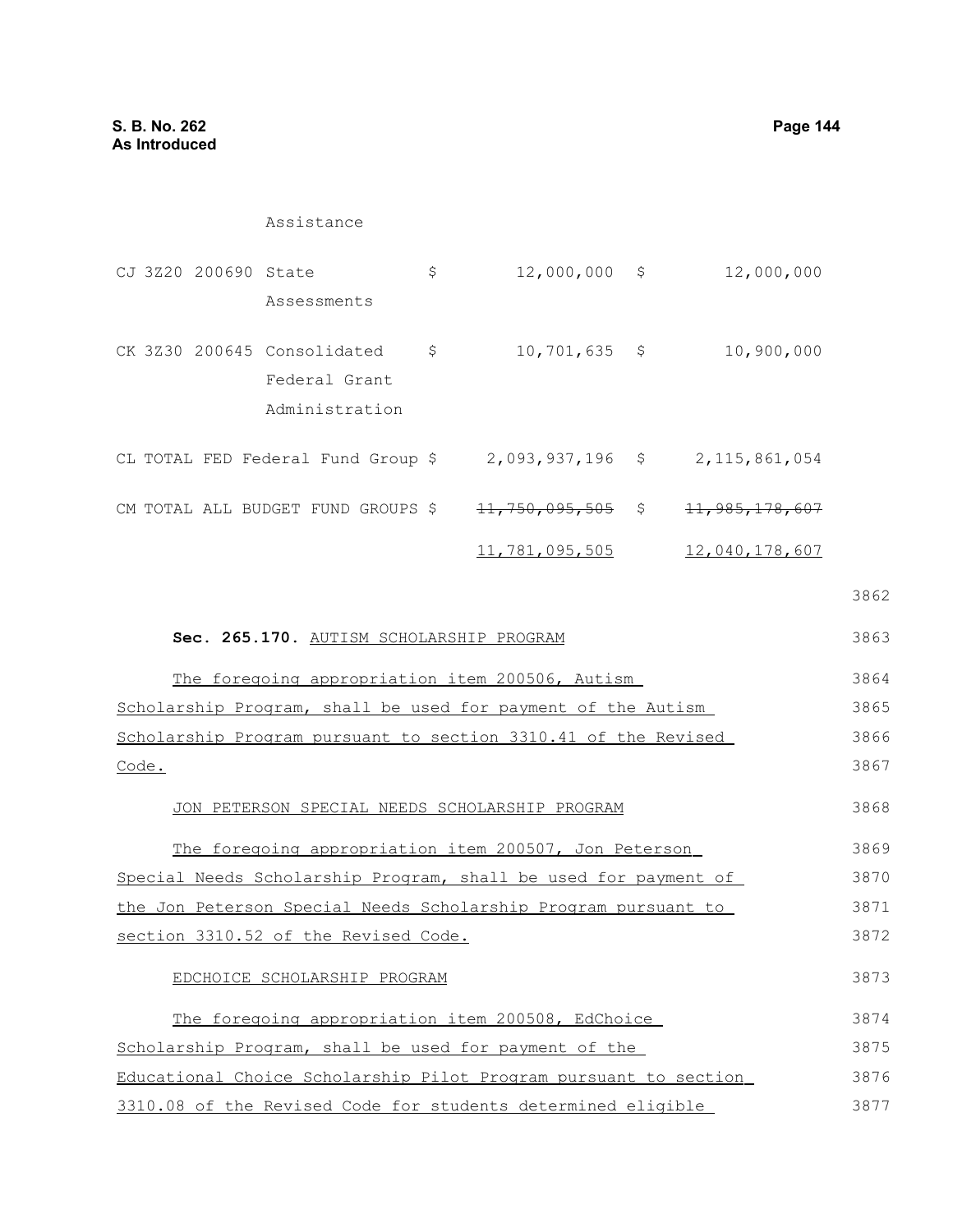| under section 3310.03 of the Revised Code.                       | 3878 |
|------------------------------------------------------------------|------|
| CLEVELAND SCHOLARSHIP PROGRAM                                    | 3879 |
| The foregoing appropriation item 200510, Cleveland               | 3880 |
| Scholarship Program, shall be used to operate the school choice  | 3881 |
| program in the Cleveland Municipal School District under         | 3882 |
| sections 3313.974 to 3313.979 of the Revised Code.               | 3883 |
| Notwithstanding divisions (B) and (C) of section 3313.978 and    | 3884 |
| division (C) of section 3313.979 of the Revised Code, up to      | 3885 |
| \$1,000,000 in each fiscal year of this amount shall be used by  | 3886 |
| the Cleveland Municipal School District to provide tutorial      | 3887 |
| assistance as provided in division (H) of section 3313.974 of    | 3888 |
| the Revised Code. The Cleveland Municipal School District shall  | 3889 |
| report the use of these funds in the district's three-year       | 3890 |
| continuous improvement plan as described in section 3302.04 of   | 3891 |
| the Revised Code in a manner approved by the Department.         | 3892 |
| AUXILIARY SERVICES                                               | 3893 |
| Of the foregoing appropriation item 200511, Auxiliary            | 3894 |
| Services, up to \$2,600,000 in each fiscal year may be used for  | 3895 |
| payment of the College Credit Plus Program for nonpublic         | 3896 |
| secondary school participants. The Department of Education shall | 3897 |
| distribute these funds according to rule 3333-1-65.8 of the      | 3898 |
| Administrative Code, adopted by the Department of Higher         | 3899 |
| Education pursuant to division (A) of section 3365.071 of the    | 3900 |
| Revised Code.                                                    | 3901 |
| The remainder of the foregoing appropriation item 200511,        | 3902 |
| Auxiliary Services, shall be used by the Department for the      | 3903 |
| purpose of implementing sections 3317.06 and 3317.062 of the     | 3904 |
| Revised Code.                                                    | 3905 |
| COMMUNITY AND STEM SCHOOLS                                       | 3906 |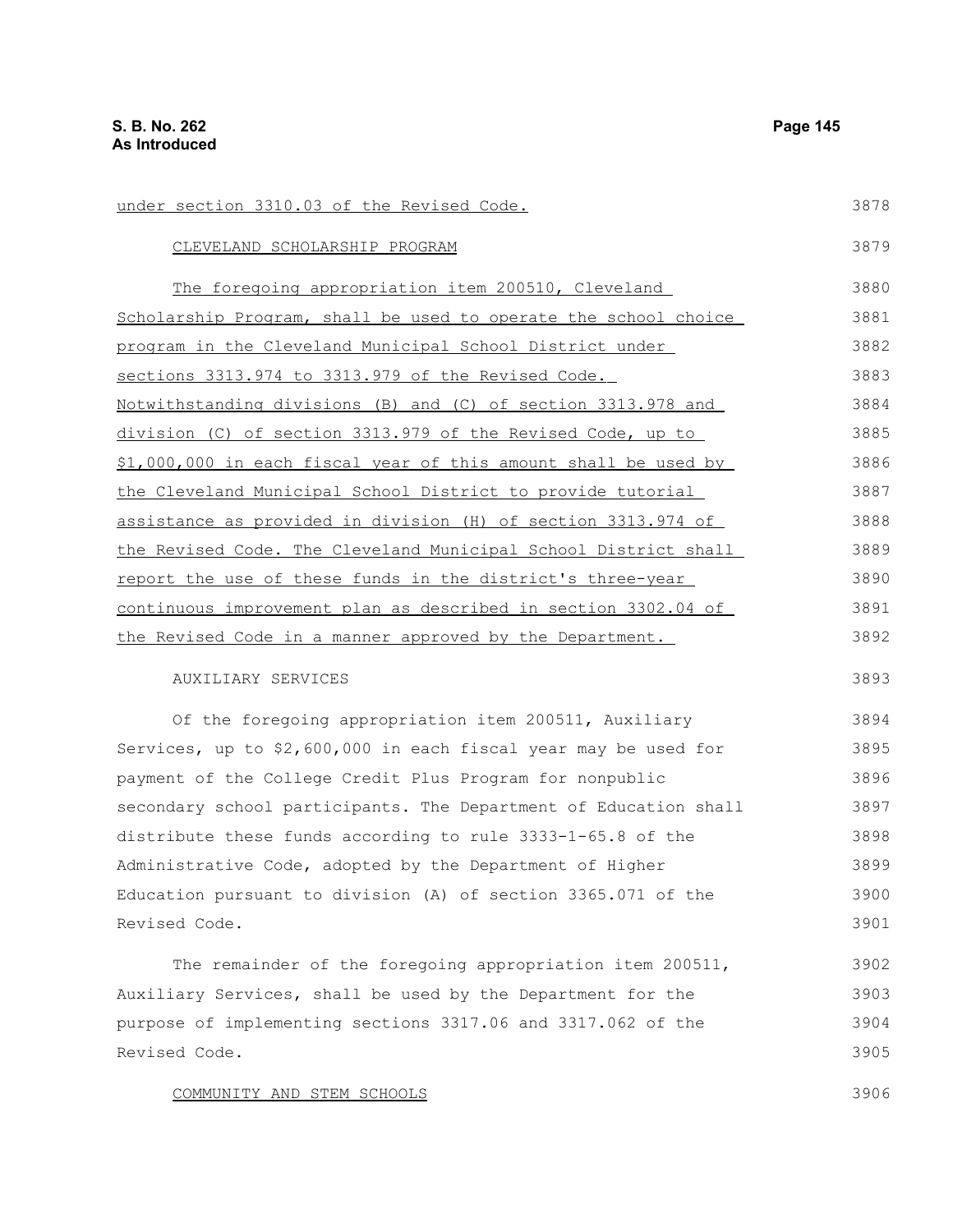| The foregoing appropriation item 200512, Community and          | 3907 |
|-----------------------------------------------------------------|------|
| STEM Schools, shall be used to pay community schools and STEM   | 3908 |
| schools in accordance with sections 3314.08, 3314.085, 3326.33, | 3909 |
| and 3326.41 of the Revised Code, and in accordance with the     | 3910 |
| sections of H.B. 166 of the 133rd General Assembly entitled     | 3911 |
| "FUNDING FOR COMMUNITY SCHOOLS" and "FUNDING FOR STEM SCHOOLS." | 3912 |
|                                                                 |      |

# Sec. 265.210. FOUNDATION FUNDING

Of the foregoing appropriation item 200550, Foundation Funding, up to \$40,000,000 in each fiscal year shall be used to provide additional state aid to school districts, joint vocational school districts, community schools, and STEM schools for special education students under division (C)(3) of section 3314.08, section 3317.0214 and division (B) of section 3317.16 in accordance with the section of this act H.B. 166 of the 133rd General Assembly entitled "OPERATING FUNDING FOR FISCAL YEARS 2020 and 2021," and section 3326.34 of the Revised Code, except that the Controlling Board may increase these amounts if presented with such a request from the Department of Education at the final meeting of the fiscal year. 3914 3915 3916 3917 3918 3919 3920 3921 3922 3923 3924 3925

Of the foregoing appropriation item 200550, Foundation Funding, up to \$3,800,000 in each fiscal year shall be used to fund gifted education at educational service centers. The Department shall distribute the funding through the unit-based funding methodology in place under division (L) of section 3317.024, division  $(E)$  of section 3317.05, and divisions  $(A)$ , (B), and (C) of section 3317.053 of the Revised Code as they existed prior to fiscal year 2010. 3926 3927 3928 3929 3930 3931 3932 3933

Of the foregoing appropriation item 200550, Foundation Funding, up to \$40,000,000 in each fiscal year shall be reserved to fund the state reimbursement of educational service centers 3934 3935 3936

3913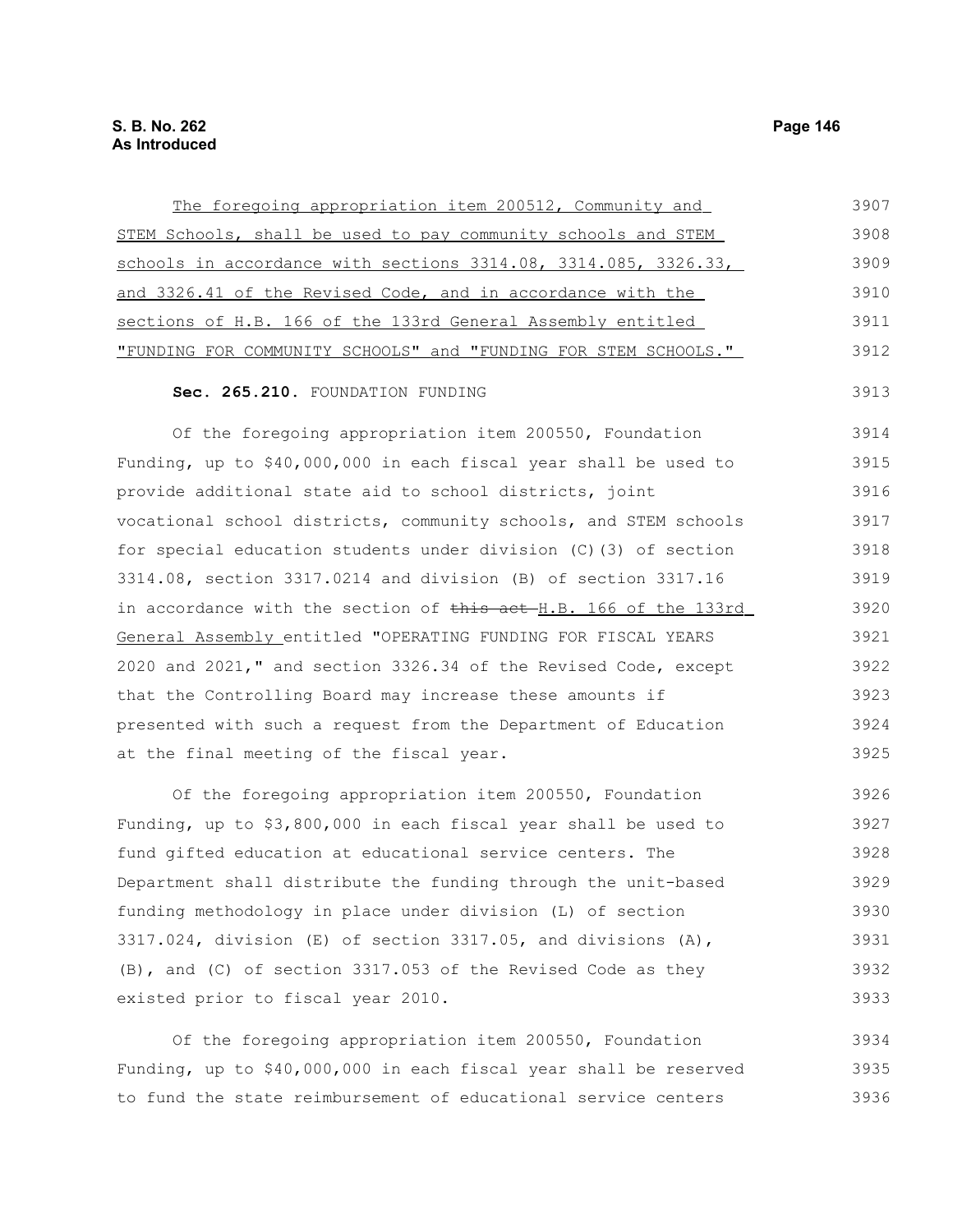| under the section of this act H.B. 166 of the 133rd General      | 3937 |
|------------------------------------------------------------------|------|
| Assembly entitled "EDUCATIONAL SERVICE CENTERS FUNDING."         | 3938 |
| Of the foregoing appropriation item 200550, Foundation           | 3939 |
| Funding, up to \$3,500,000 in each fiscal year shall be          | 3940 |
| distributed to educational service centers for School            | 3941 |
| Improvement Initiatives and for the provision of technical       | 3942 |
| assistance to schools and districts consistent with requirements | 3943 |
| of section 3312.01 of the Revised Code. The Department may       | 3944 |
| distribute these funds through a competitive grant process.      | 3945 |
| Of the foregoing appropriation item 200550, Foundation           | 3946 |
| Funding, up to \$7,000,000 in each fiscal year shall be reserved | 3947 |
| for payments under section 3317.029 of the Revised Code, in      | 3948 |
| accordance with the section of this act H.B. 166 of the 133rd    | 3949 |
| General Assembly entitled "OPERATING FUNDING FOR FISCAL YEARS    | 3950 |
| 2020 and 2021." If this amount is not sufficient, the            | 3951 |
| Superintendent of Public Instruction may reallocate excess funds | 3952 |
| for other purposes supported by this appropriation item in order | 3953 |
| to fully pay the amounts required by that section, provided that | 3954 |
| the aggregate amount appropriated in appropriation item 200550,  | 3955 |
| Foundation Funding, is not exceeded.                             | 3956 |
| Of the foregoing appropriation item 200550, Foundation           | 3957 |
| Funding, up to \$26,400,000 in each fiscal year shall be used to | 3958 |
| support school choice programs.                                  | 3959 |
| Of the portion of the funds distributed to the Cleveland-        | 3960 |
| Municipal School District under this section, up to \$23,501,887 | 3961 |
| in each fiscal year shall be used to operate the school choice-  | 3962 |
| program in the Cleveland Municipal School District under-        | 3963 |
| sections 3313.974 to 3313.979 of the Revised Code.               | 3964 |
| Notwithstanding divisions (B) and (C) of section 3313.978 and    | 3965 |
| division (C) of section 3313.979 of the Revised Code, up to      | 3966 |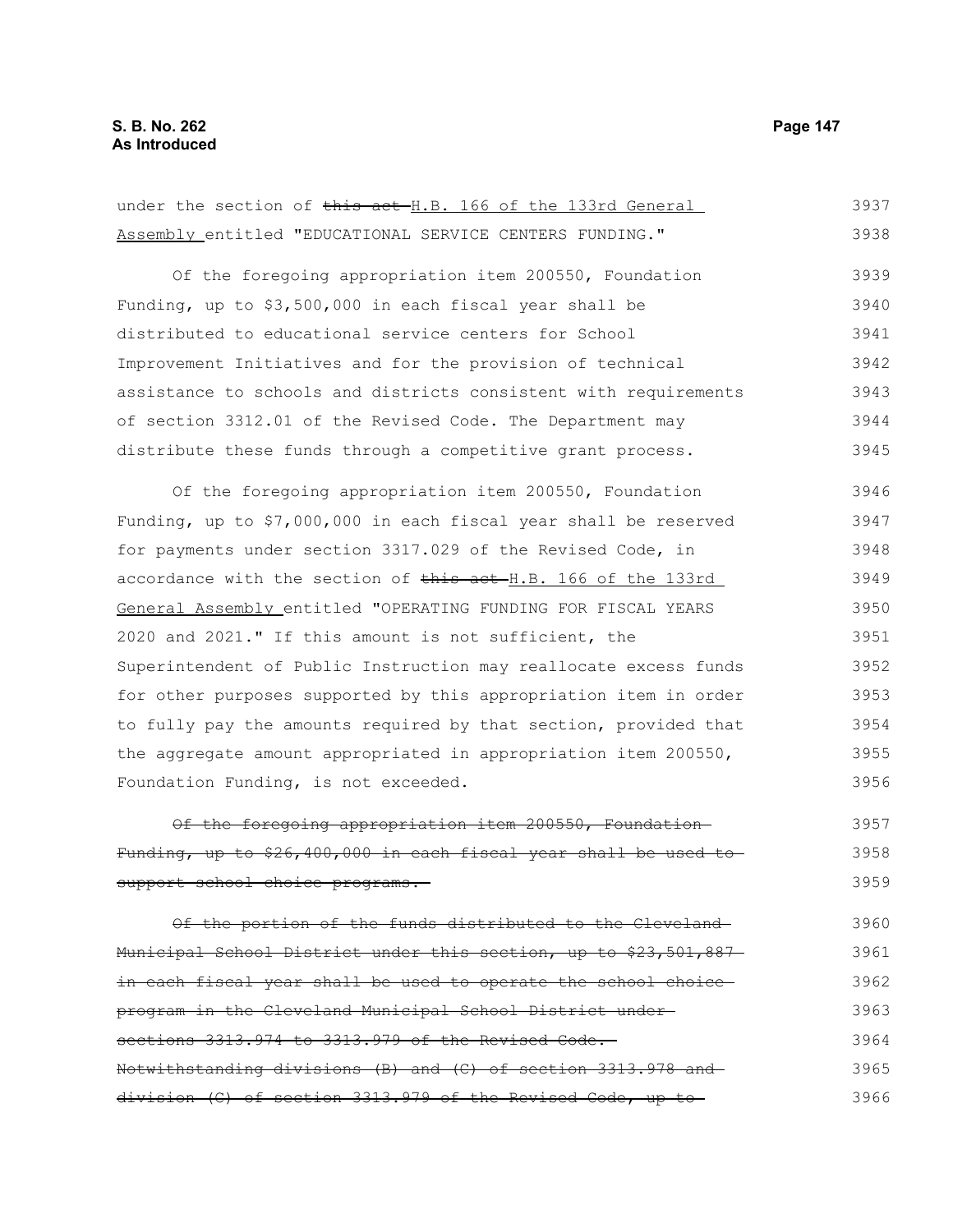# **S. B. No. 262 Page 148 As Introduced**

\$1,000,000 in each fiscal year of this amount shall be used by the Cleveland Municipal School District to provide tutorial assistance as provided in division (H) of section 3313.974 of the Revised Code. The Cleveland Municipal School District shall report the use of these funds in the district's three-year continuous improvement plan as described in section 3302.04 of the Revised Code in a manner approved by the Department. 3967 3968 3969 3970 3971 3972 3973

Of the foregoing appropriation item 200550, Foundation Funding, up to \$2,000,000 in each fiscal year may be used for payment of the College Credit Plus Program for students instructed at home pursuant to section 3321.04 of the Revised Code. An amount equal to the unexpended, unencumbered balance of this earmark at the end of fiscal year 2020 is hereby reappropriated for the same purpose for fiscal year 2021. 3974 3975 3976 3977 3978 3979 3980

Of the foregoing appropriation item 200550, Foundation Funding, an amount shall be available in each fiscal year to be paid to joint vocational school districts in accordance with the section of this act H.B. 166 of the 133rd General Assembly entitled "FUNDING FOR JOINT VOCATIONAL SCHOOL DISTRICTS." 3981 3982 3983 3984 3985

Of the foregoing appropriation item 200550, Foundation Funding, up to \$700,000 in each fiscal year shall be used by the Department for a program to pay for educational services for youth who have been assigned by a juvenile court or other authorized agency to any of the facilities described in division (A) of the section of this act H.B. 166 of the 133rd General Assembly entitled "PRIVATE TREATMENT FACILITY PROJECT." 3986 3987 3988 3989 3990 3991 3992

Of the foregoing appropriation item 200550, Foundation Funding, a portion may be used to pay college-preparatory boarding schools the per pupil boarding amount pursuant to section 3328.34 of the Revised Code. 3993 3994 3995 3996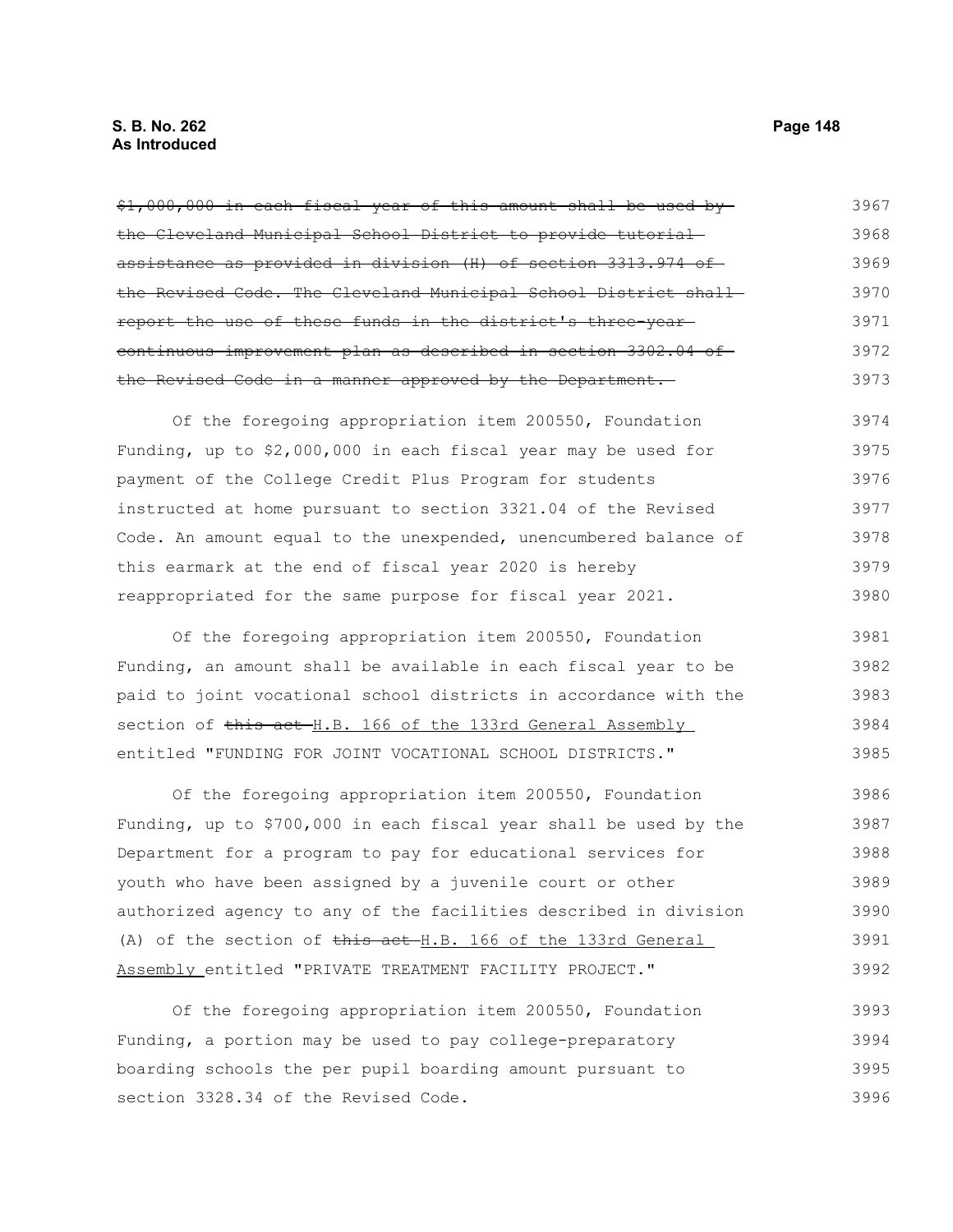# **S. B. No. 262 Page 149 As Introduced**

Of the foregoing appropriation item 200550, Foundation Funding, a portion in each fiscal year shall be used to pay community schools and STEM schools the amounts calculated for the graduation and third-grade reading bonuses under sections 3314.085 and 3326.41 of the Revised Code, in accordance with the sections of this act entitled "FUNDING FOR COMMUNITY SCHOOLS"and "FUNDING FOR STEM SCHOOLS." Of the foregoing appropriation item 200550, Foundation Funding, up to \$1,172,000 in fiscal year 2020 and up to \$1,760,000 in fiscal year 2021 may be used by the Department for duties and activities related to the establishment of academic distress commissions under section 3302.10 of the Revised Code, 3997 3998 3999 4000 4001 4002 4003 4004 4005 4006 4007 4008

to provide support and assistance to academic distress commissions to further their duties under Chapter 3302. of the Revised Code, and to provide technical assistance and tools to support districts subject to academic distress commissions. 4009 4010 4011 4012

Of the foregoing appropriation item 200550, Foundation Funding, up to \$350,000 in fiscal year 2020 shall be used by the Department of Education to conduct return on investment studies for programming funded through student success and wellness funds and to provide technical assistance to school districts on implementing these strategies. 4013 4014 4015 4016 4017 4018

Of the foregoing appropriation item 200550, Foundation Funding, up to \$100,000 in each fiscal year shall be used to make payments under section 3314.06 of the Revised Code to each community school that operates a program that uses the Montessori method endorsed by the American Montessori society, the Montessori Accreditation Council for Teacher Education, or the Association Montessori Internationale as its primary method of instruction for students younger than four years of age who 4019 4020 4021 4022 4023 4024 4025 4026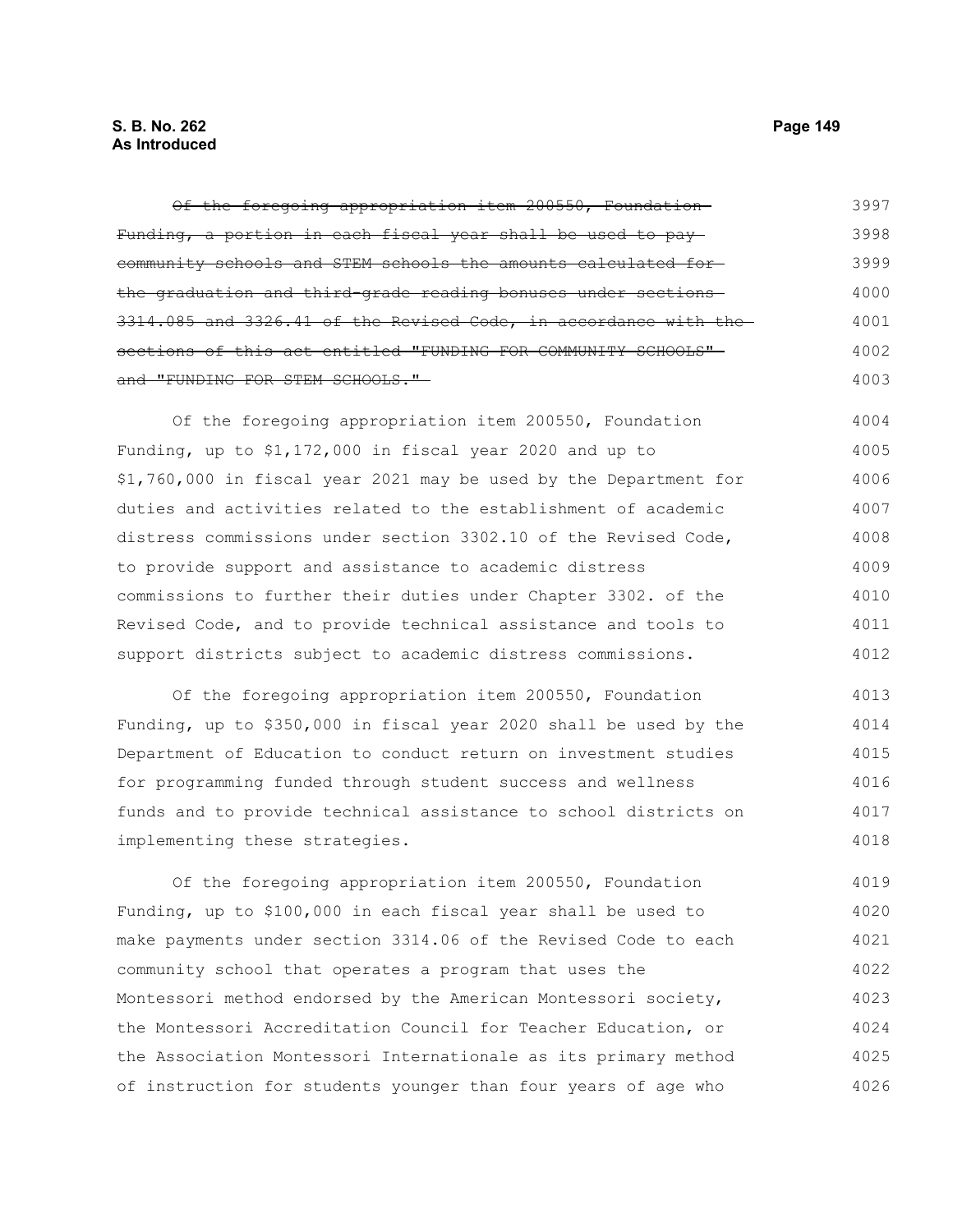are enrolled in the school.

The remainder of the foregoing appropriation item 200550, Foundation Funding, shall be used to fund the payments included in the state funding allocation under division (A)(1) of the section of this act H.B. 166 of the 133rd General Assembly entitled "FUNDING FOR CITY, LOCAL, AND EXEMPTED VILLAGE SCHOOL DISTRICTS." 4028 4029 4030 4031 4032 4033

Appropriation items 200502, Pupil Transportation, 200540, Special Education Enhancements, and 200550, Foundation Funding, other than specific set-asides, are collectively used in each fiscal year to pay state formula aid obligations for school districts, community schools, STEM schools, college preparatory boarding schools, and joint vocational school districts under this actH.B. 166 of the 133rd General Assembly. The first priority of these appropriation items, with the exception of specific set-asides, is to fund state formula aid obligations. It may be necessary to reallocate funds among these appropriation items or use excess funds from other general revenue fund appropriation items in the Department of Education's budget, including appropriation item 200903, Property Tax Reimbursement - Education, in each fiscal year in order to meet state formula aid obligations. If it is determined that it is necessary to transfer funds among these appropriation items or to transfer funds from other General Revenue Fund appropriations in the Department's budget to meet state formula aid obligations, the Superintendent of Public Instruction shall seek approval from the Director of Budget and Management to transfer funds as needed. 4034 4035 4036 4037 4038 4039 4040 4041 4042 4043 4044 4045 4046 4047 4048 4049 4050 4051 4052 4053 4054

The Superintendent of Public Instruction shall make payments, transfers, and deductions, as authorized by Title 4055 4056

4027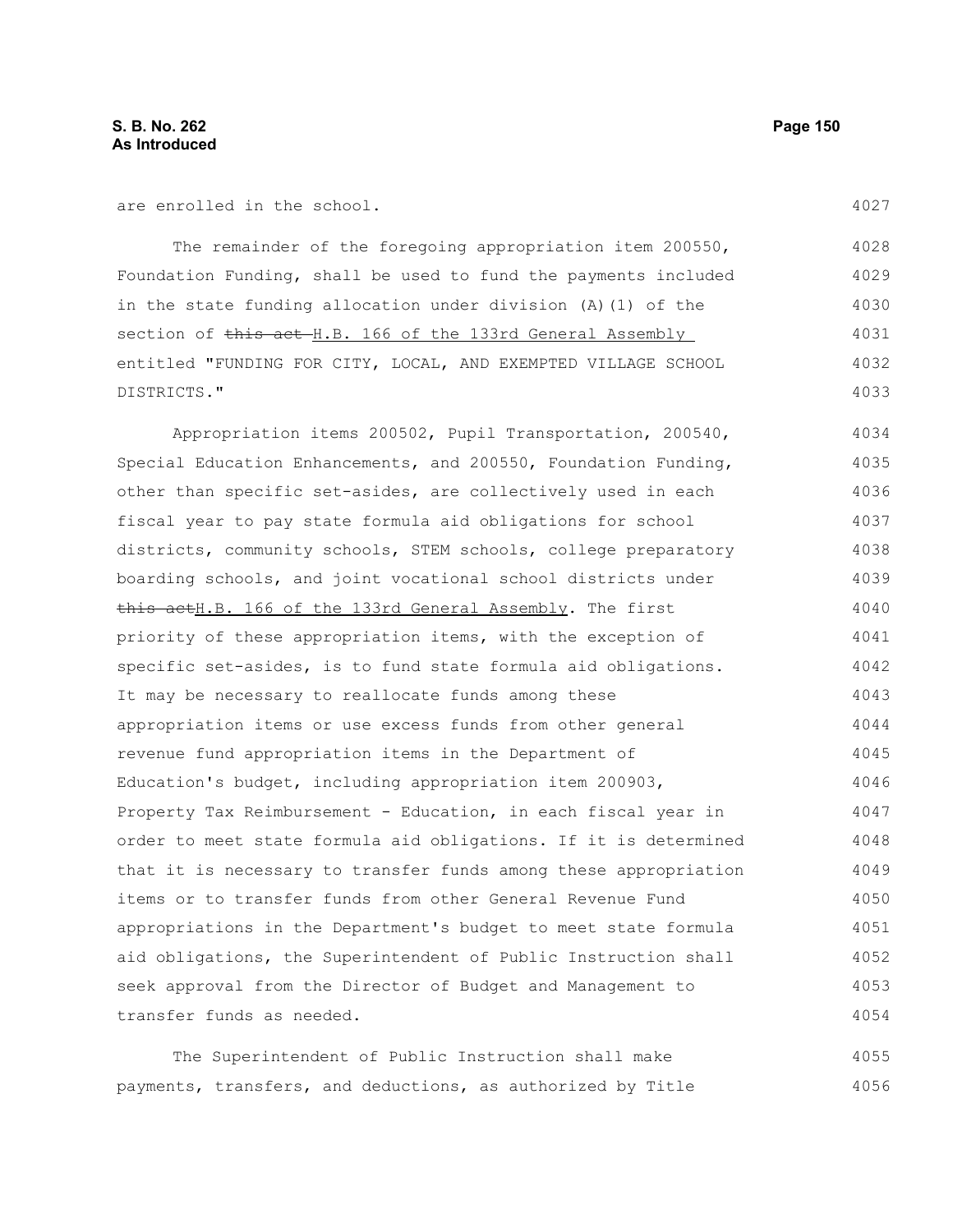XXXIII of the Revised Code in amounts substantially equal to those made in the prior year, or otherwise, at the discretion of the Superintendent, until at least the effective date of the amendments and enactments made to Title XXXIII by this actH.B. 166 of the 133rd General Assembly. Any funds paid to districts or schools under this section shall be credited toward the annual funds calculated for the district or school after the changes made to Title XXXIII in this act H.B. 166 of the 133rd General Assembly are effective. Upon the effective date of changes made to Title XXXIII in this actH.B. 166 of the 133rd General Assembly, funds shall be calculated as an annual amount. **Sec. 265.220.** FUNDING FOR CITY, LOCAL, AND EXEMPTED VILLAGE SCHOOL DISTRICTS (A) Subject to Section 265.227 of this act H.B. 166 of the 133rd General Assembly, for each of fiscal years 2020 and 2021, the Department of Education shall pay each city, local, and exempted village school district an amount equal to the sum of the following: (1) The district's payments for fiscal year 2019 under section 3317.022 of the Revised Code and Section 265.220 of Am. Sub. H.B. 49 of the 132nd General Assembly, minus the aggregate amount deducted from the district for fiscal year 2019 for students counted under divisions (A)(2)(a), (g), (h), and (i) of section 3317.03 of the Revised Code and, in the case of a pilot project school district as defined in section 3313.975 of the Revised Code, the funds deducted from the district under Section 265.210 of H.B. 49 of the 132nd General Assembly to operate the pilot project scholarship program for fiscal year 2019 under sections 3313.974 to 3313.979 of the Revised Code; 4057 4058 4059 4060 4061 4062 4063 4064 4065 4066 4067 4068 4069 4070 4071 4072 4073 4074 4075 4076 4077 4078 4079 4080 4081 4082 4083 4084 4085

(2) The district's payments for fiscal year 2019 under

4086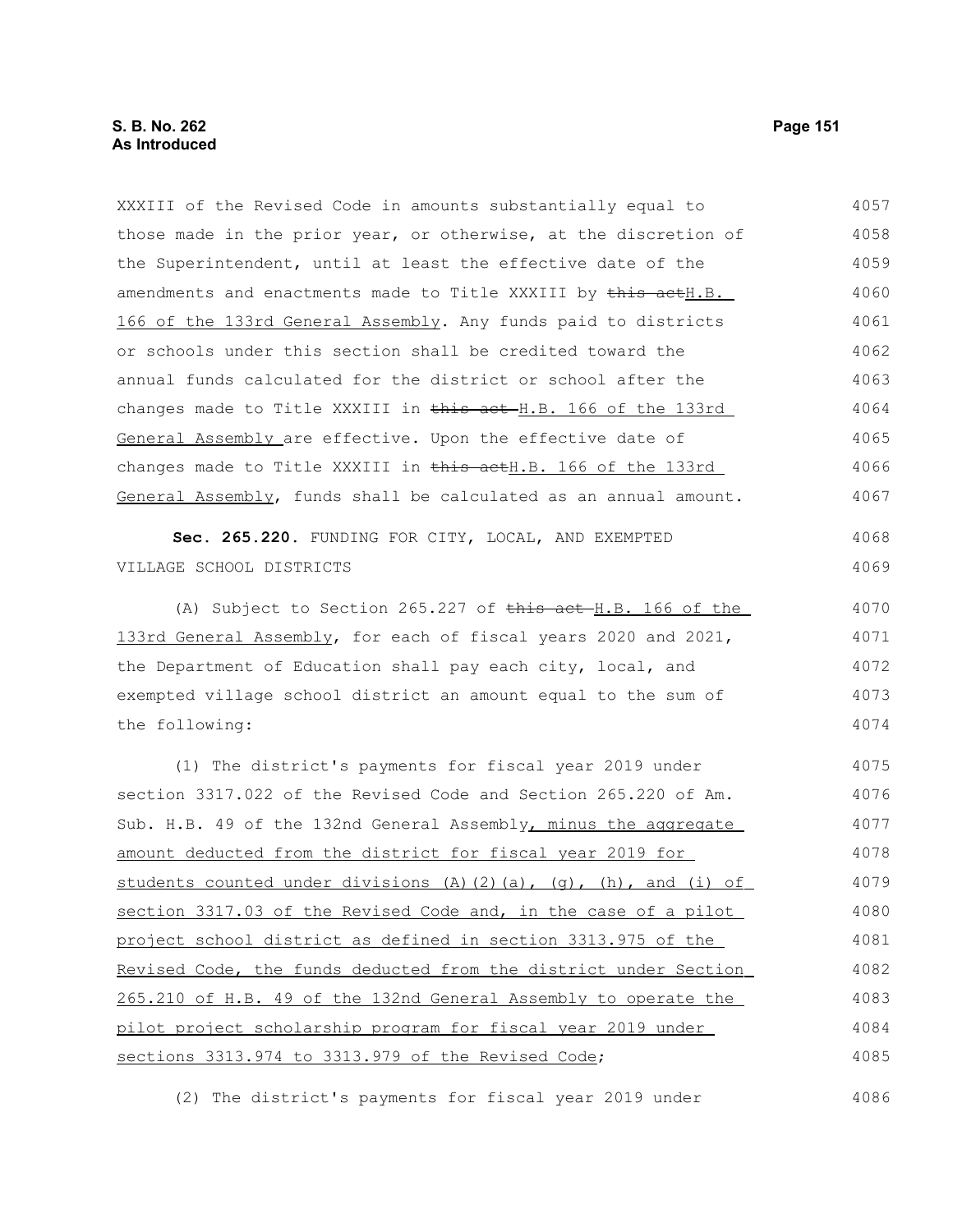section  $3317.0212$  and division (D)(2) of section  $3314.091$  of the Revised Code. (B)(1) For purposes of division (B) of this section: (a) "Eligible school district" means a city, local, or exempted village school district with an enrolled ADM greater than or equal to fifty. (b) "Enrolled ADM" has the same meaning as in section 3317.0219 of the Revised Code as enacted by this act H.B. 166 of the 133rd General Assembly. (2) For each of fiscal years 2020 and 2021, the Department of Education shall pay each eligible school district an additional amount calculated as follows: (a) Determine the district's percentage of change in enrolled ADM between fiscal years 2016 and 2017, fiscal years 2017 and 2018, and fiscal years 2018 and 2019; (b) Calculate the average of the percentage of changes in enrolled ADM determined for the district under division (B)(2) (a) of this section; (c) Compute the district's payment as follows: The district's average percentage calculated under division (B) (2)(b) of this section X 100 X the district's enrolled ADM for fiscal year 2019 X \$20, for fiscal year 2020, or \$30, for fiscal year 2021 If the result of the calculation for a district under division (B)(2)(c) of this section is less than zero, the district shall not receive a payment under division (B) of this section. 4087 4088 4089 4090 4091 4092 4093 4094 4095 4096 4097 4098 4099 4100 4101 4102 4103 4104 4105 4106 4107 4108 4109 4110 4111 4112 4113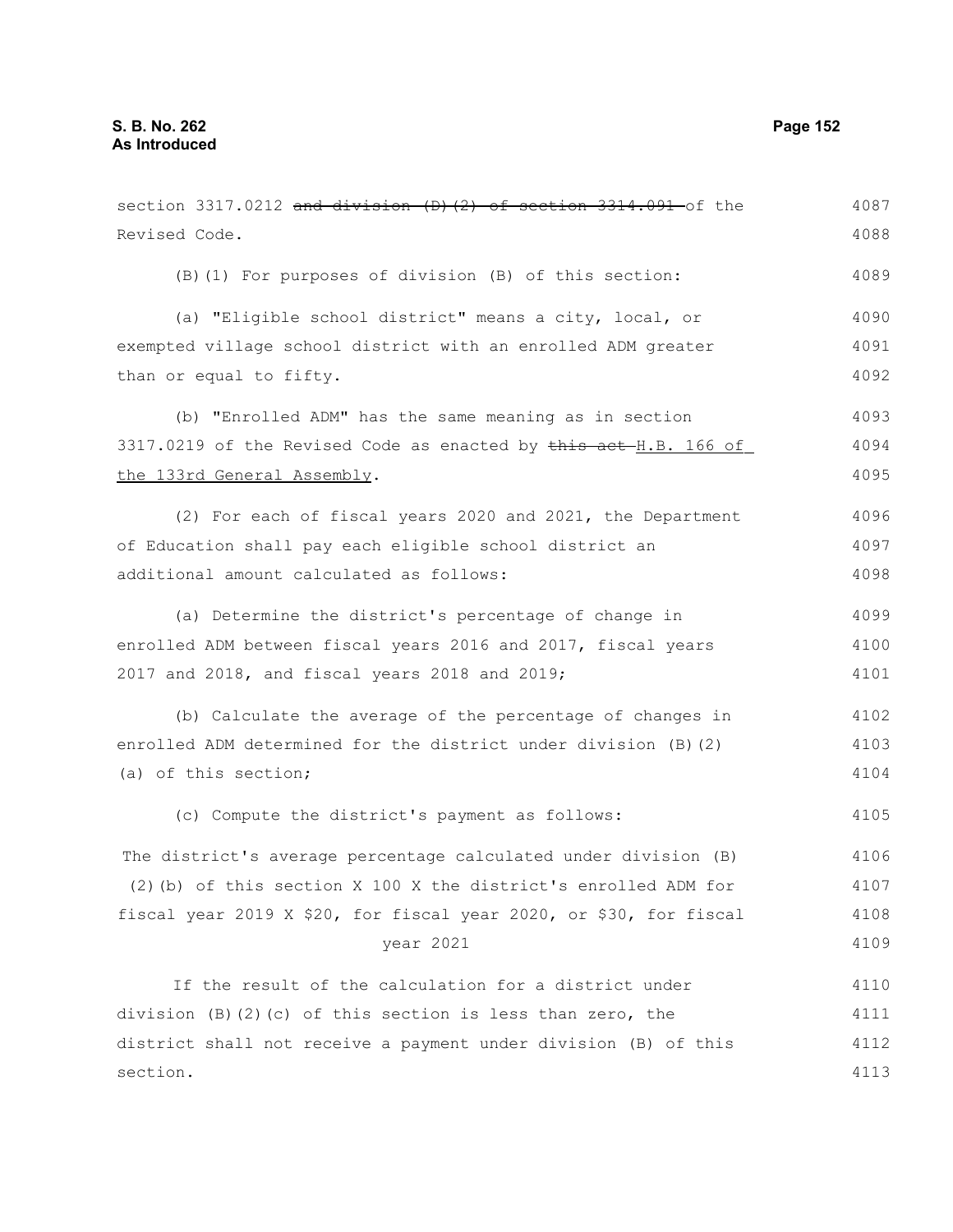#### Sec. 265.230. FUNDING FOR COMMUNITY SCHOOLS (A) For each of fiscal years 2020 and 2021, the Department of Education shall make the deductions and payments for each student enrolled in a community school, established under Chapter 3314. of the Revised Code, in the manner prescribed by division (C) of section 3314.08 and division (D) of section 3314.091 of the Revised Code, except that, for each of those fiscal years: 4114 4115 4116 4117 4118 4119 4120 4121

(1) The "formula amount" shall equal the amount specified in division  $(F)(1)$  of the section of  $\overline{this}$  act  $H.B.$  166 of the 133rd General Assembly entitled "OPERATING FUNDING FOR FISCAL YEARS 2020 and 2021." 4122 4123 4124 4125

(2) "State education aid" for a school district from which a deduction is made shall mean the amount paid to the district for that fiscal year under the section of this act entitled "FUNDING FOR CITY, LOCAL, AND EXEMPTED VILLAGE SCHOOL DISTRICTS." 4126 4127 4128 4129 4130

(3) The per pupil amount deducted from a district and paid to a community school under divisions (C)(1)(b) and (e) of section 3314.08 and division (D) of section 3314.091 of the Revised Code shall be the same respective per pupil amounts deducted and paid under those divisions for fiscal year 2019 under those divisions as they existed prior to the effective date of this amendment for a student from the resident district of the student for whom the payment is made. For purposes of division (A)(2) of this section, "resident district" has the same meaning as in section 3314.08 of the Revised Code. 4131 4132 4133 4134 4135 4136 4137 4138 4139 4140

(B) For each of fiscal years 2020 and 2021, the Department shall pay each community school graduation and third grade 4141 4142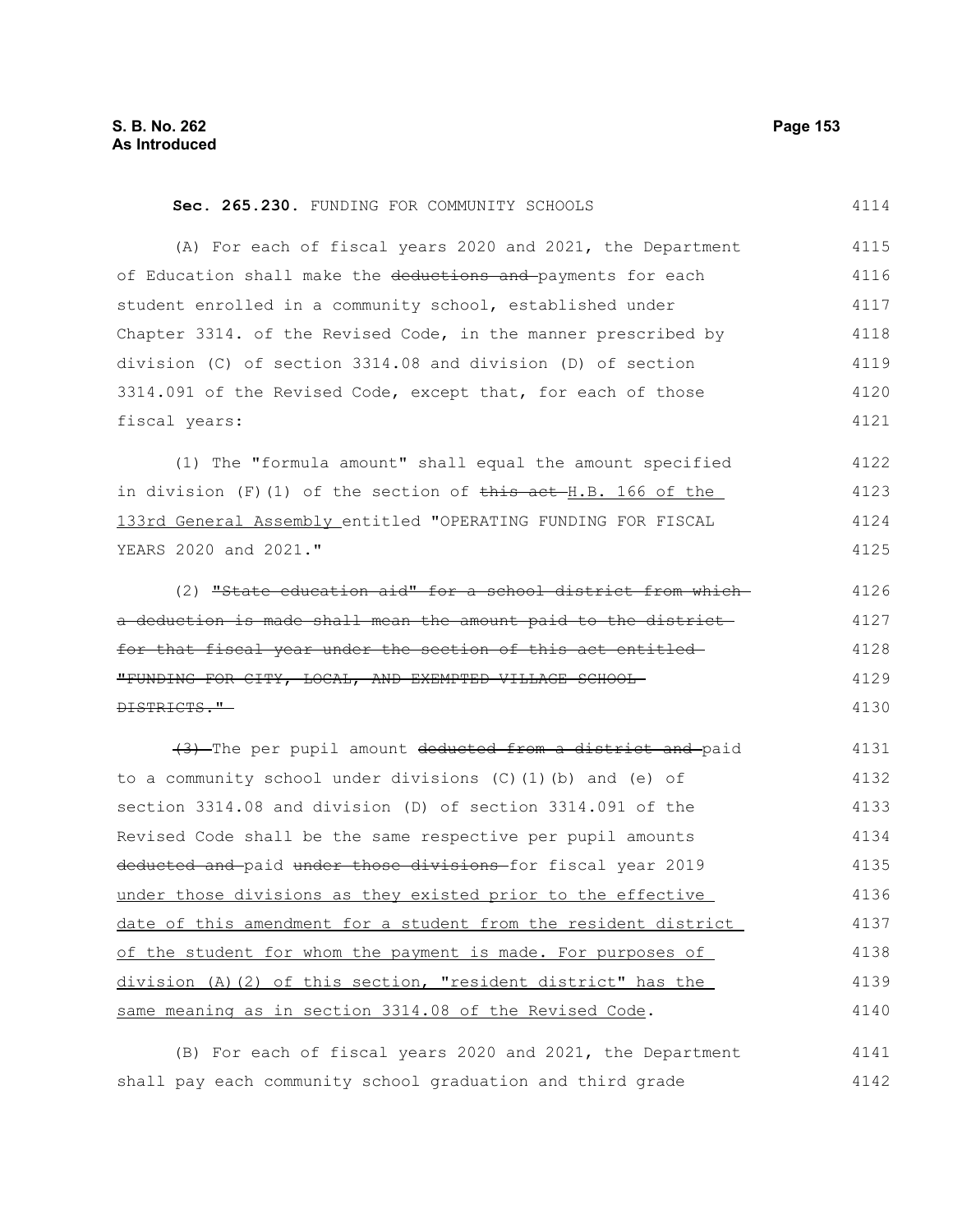reading bonuses in accordance with section 3314.085 of the Revised Code, except that, for each of those fiscal years, the "formula amount" shall equal the amount specified in division  $(F)$ (1) of the section of  $\frac{1}{2}$   $\frac{1}{2}$   $\frac{1}{2}$   $\frac{1}{2}$   $\frac{1}{2}$   $\frac{1}{2}$   $\frac{1}{2}$   $\frac{1}{2}$   $\frac{1}{2}$   $\frac{1}{2}$   $\frac{1}{2}$   $\frac{1}{2}$   $\frac{1}{2}$   $\frac{1}{2}$   $\frac{1}{2}$   $\frac{1}{2}$   $\frac{1}{2}$   $\frac{1}{2}$   $\frac{1}{2}$   $\frac{1$ Assembly entitled "OPERATING FUNDING FOR FISCAL YEARS 2020 AND 2021." **Sec. 265.235.** FUNDING FOR STEM SCHOOLS (A) For each of fiscal years 2020 and 2021, the Department of Education shall make the deductions and payments for each student enrolled in a STEM school, established under Chapter 3326. of the Revised Code, in the manner prescribed by section 3326.33 of the Revised Code, except that, for each of those fiscal years: (1) The "formula amount" shall equal the amount specified in division  $(F)(1)$  of the section of this act H.B. 166 of the 133rd General Assembly entitled "OPERATING FUNDING FOR FISCAL YEARS 2020 and 2021." (2) "State education aid" for a school district from which a deduction is made shall mean the amount paid to the district for that fiscal year under the section of this act entitled "FUNDING FOR CITY, LOCAL, AND EXEMPTED VILLAGE SCHOOL DISTRICTS." (3) The per pupil amount deducted from a district and paid 4143 4144 4145 4146 4147 4148 4149 4150 4151 4152 4153 4154 4155 4156 4157 4158 4159 4160 4161 4162 4163 4164 4165

to a STEM school under divisions (B) and (E) of section 3326.33 of the Revised Code shall be the same respective per pupil amount deducted and paid under those divisions for fiscal year 2019 under those divisions as they existed prior to the effective date of this amendment for a student from the resident district of the student for whom the payment is made. For 4166 4167 4168 4169 4170 4171